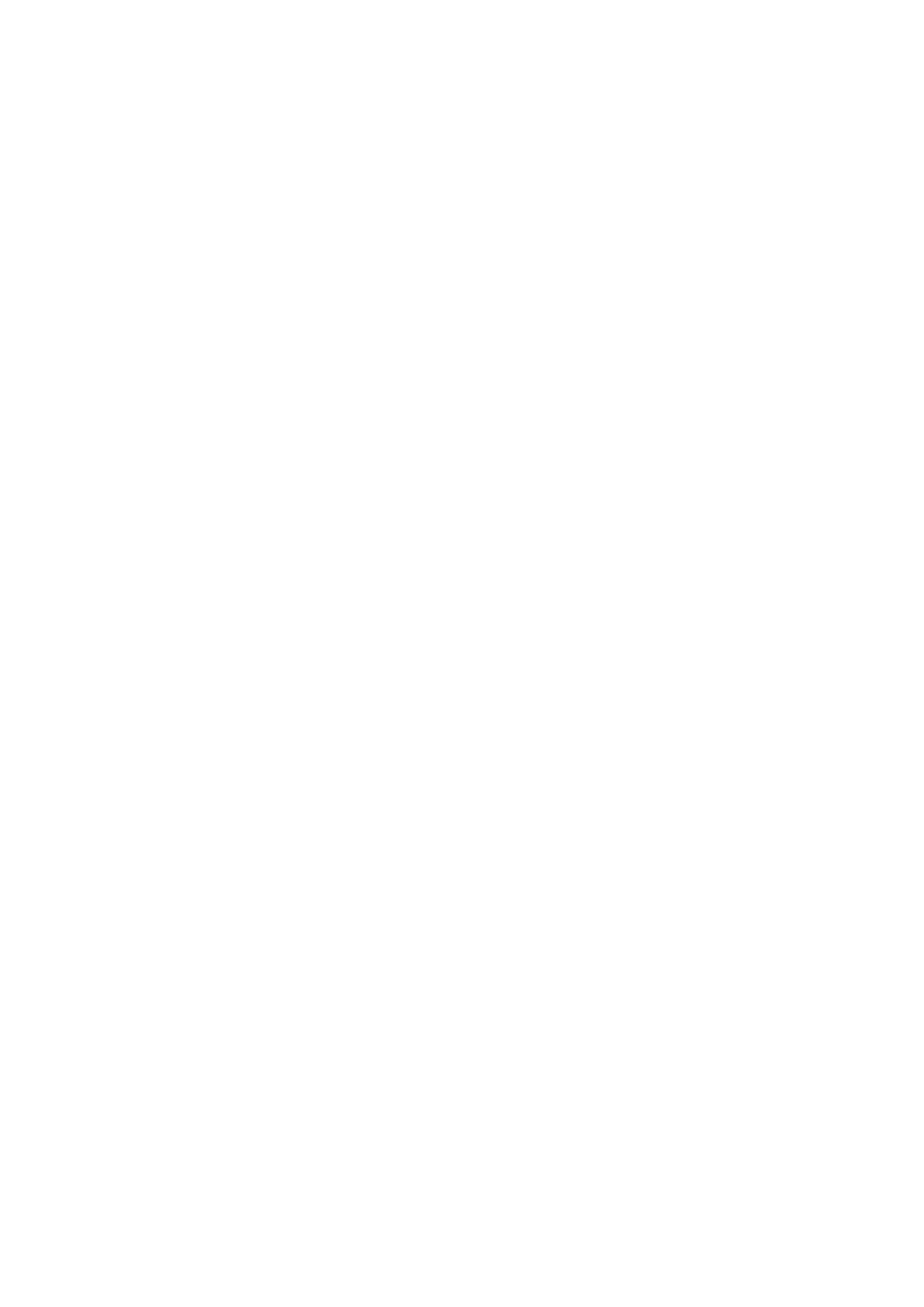# <span id="page-2-0"></span>**Contents**

| 1. |                                                                                 |  |
|----|---------------------------------------------------------------------------------|--|
| 2. |                                                                                 |  |
|    | The Health and Social Care Act 2008 (Regulated Activities) Regulations 16       |  |
|    |                                                                                 |  |
|    |                                                                                 |  |
|    |                                                                                 |  |
|    |                                                                                 |  |
|    | Responsible for, facilitated, or privy to serious misconduct or mismanagement21 |  |
|    |                                                                                 |  |
|    |                                                                                 |  |
|    | Action to be taken where requirements in subparagraph 3 are no longer met24     |  |
|    |                                                                                 |  |
| 3. |                                                                                 |  |
|    |                                                                                 |  |
|    |                                                                                 |  |
|    |                                                                                 |  |
|    |                                                                                 |  |
|    |                                                                                 |  |
|    |                                                                                 |  |
|    |                                                                                 |  |
|    |                                                                                 |  |
|    |                                                                                 |  |
| 4. |                                                                                 |  |
|    |                                                                                 |  |
|    |                                                                                 |  |
|    |                                                                                 |  |
|    |                                                                                 |  |
|    |                                                                                 |  |
|    |                                                                                 |  |
|    |                                                                                 |  |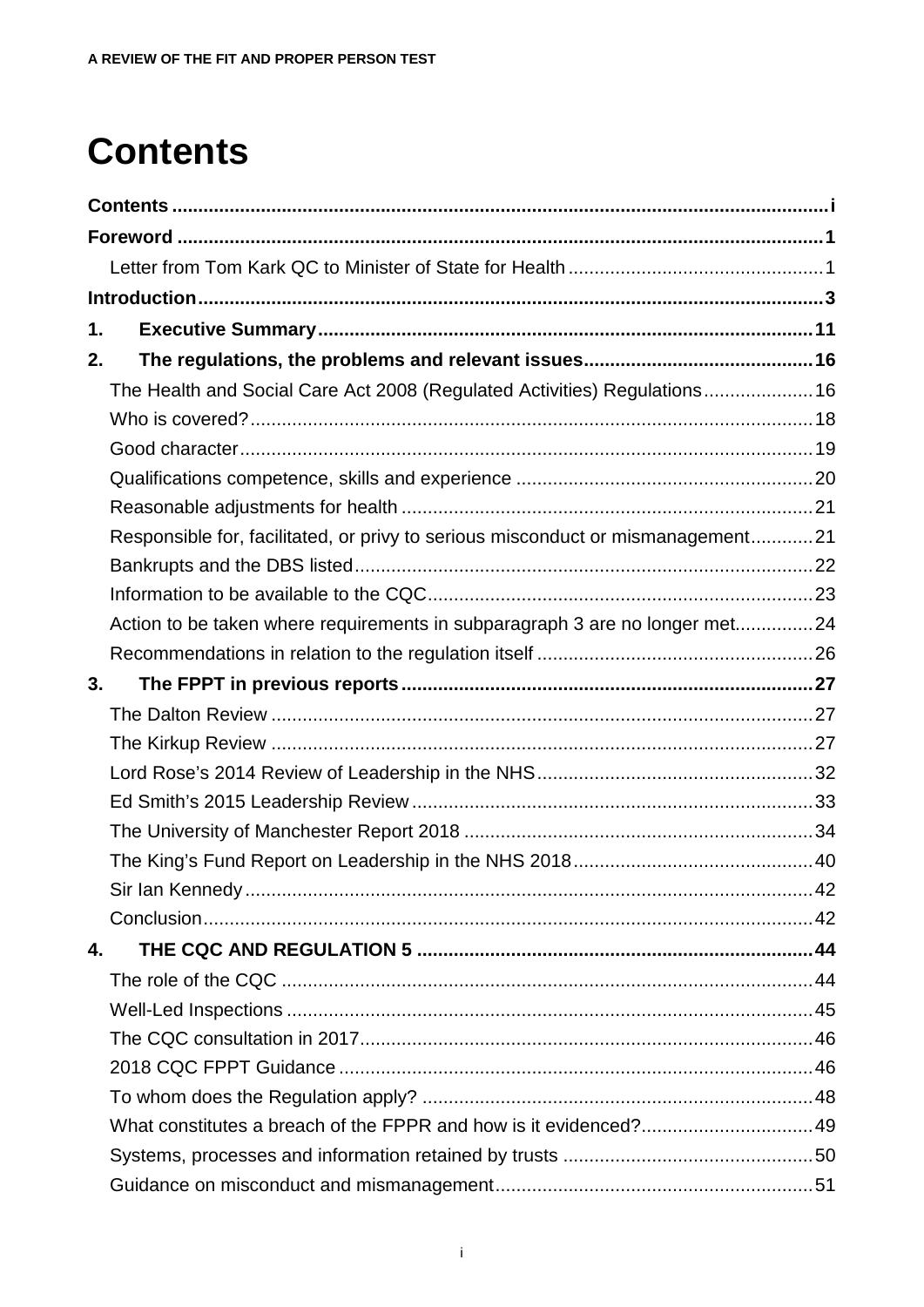| 5.  |                                                                                      |  |
|-----|--------------------------------------------------------------------------------------|--|
|     |                                                                                      |  |
|     |                                                                                      |  |
| 6.  |                                                                                      |  |
|     | Competence and qualifications - the lack of transparent competencies, assessment and |  |
|     |                                                                                      |  |
|     |                                                                                      |  |
|     |                                                                                      |  |
| 7.  |                                                                                      |  |
|     |                                                                                      |  |
|     |                                                                                      |  |
|     |                                                                                      |  |
|     |                                                                                      |  |
| 8.  |                                                                                      |  |
|     |                                                                                      |  |
|     |                                                                                      |  |
|     |                                                                                      |  |
|     | Power of CQC to require information from service providers and others95              |  |
|     |                                                                                      |  |
| 9.  |                                                                                      |  |
|     |                                                                                      |  |
|     |                                                                                      |  |
|     |                                                                                      |  |
|     |                                                                                      |  |
|     |                                                                                      |  |
|     |                                                                                      |  |
| 10. |                                                                                      |  |
|     |                                                                                      |  |
|     |                                                                                      |  |
|     |                                                                                      |  |
| 11. |                                                                                      |  |
|     |                                                                                      |  |
|     |                                                                                      |  |
| 12. |                                                                                      |  |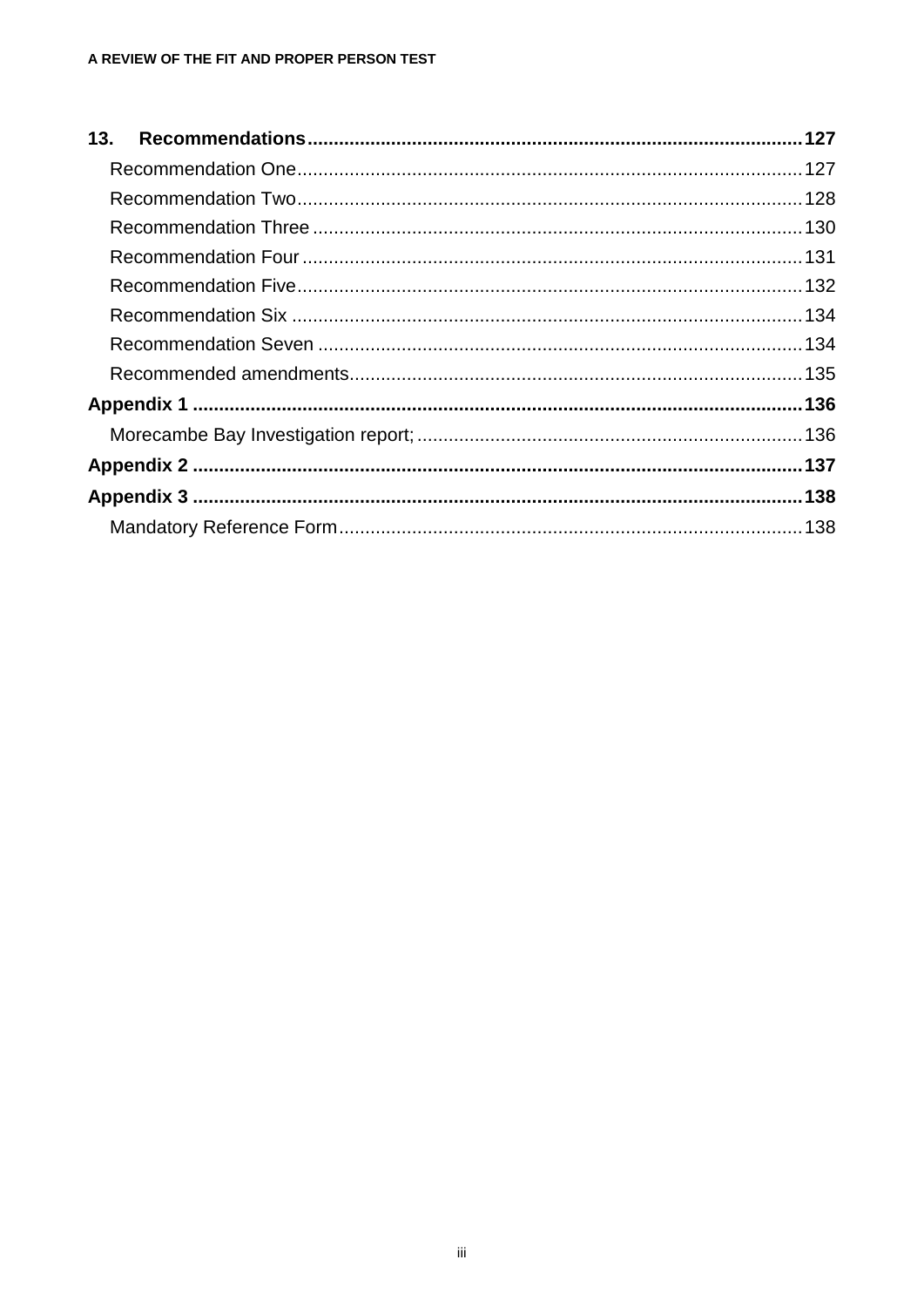#### **Table of Abbreviations**

| 2014 Regulations | Health and Social Care Act 2008 (Regulated Activities)         |
|------------------|----------------------------------------------------------------|
|                  | Regulations 2014                                               |
| <b>ALB</b>       | Arms-length body                                               |
| CQC              | <b>Care Quality Commission</b>                                 |
| <b>DHSC</b>      | Department of Health and Social Care                           |
| <b>GMC</b>       | <b>General Medical Council</b>                                 |
| <b>FPP</b>       | <b>Fit and Proper Person</b>                                   |
| <b>FTs</b>       | <b>Foundation Trusts</b>                                       |
| <b>FPPR</b>      | Regulation 5 of the Health and Social Care Act 2008 (Regulated |
|                  | <b>Activities) Regulations 2014</b>                            |
| <b>FPPT</b>      | Fit and Proper Person Test                                     |
| <b>GDC</b>       | <b>General Dental Council</b>                                  |
| <b>HCPC</b>      | <b>Health and Care Professions Council</b>                     |
| <b>HDSC</b>      | Health Directors' Standards Council                            |
| <b>HSCA</b>      | Health and Social Care Act 2008                                |
| <b>IOD</b>       | <b>Institute of Directors</b>                                  |
| <b>KLOE</b>      | Key Lins of Enquiry                                            |
| <b>NED</b>       | <b>Non-Executive Director</b>                                  |
| <b>NGO</b>       | National Guardian's Office                                     |
| <b>NHS</b>       | <b>National Health Service</b>                                 |
| <b>NHSE</b>      | <b>NHS England</b>                                             |
| <b>NHSI</b>      | <b>NHS Improvement</b>                                         |
| <b>NHS TDA</b>   | <b>NHS Trust Development Authority</b>                         |
| <b>NHS TDA</b>   | NHS TDA Directions and Revocations and the Revocation of the   |
| Directions 2016  | Imperial College and the Revocation of the Imperial College    |
|                  | <b>Healthcare NHS Trust Directions 2016</b>                    |
| <b>NMC</b>       | <b>Nursing and Midwifery Council</b>                           |
| <b>NTP</b>       | National Talent Pool                                           |
| <b>PSA</b>       | <b>Professional Standards Authority</b>                        |
| <b>SUG</b>       | Speaking-Up Guardian                                           |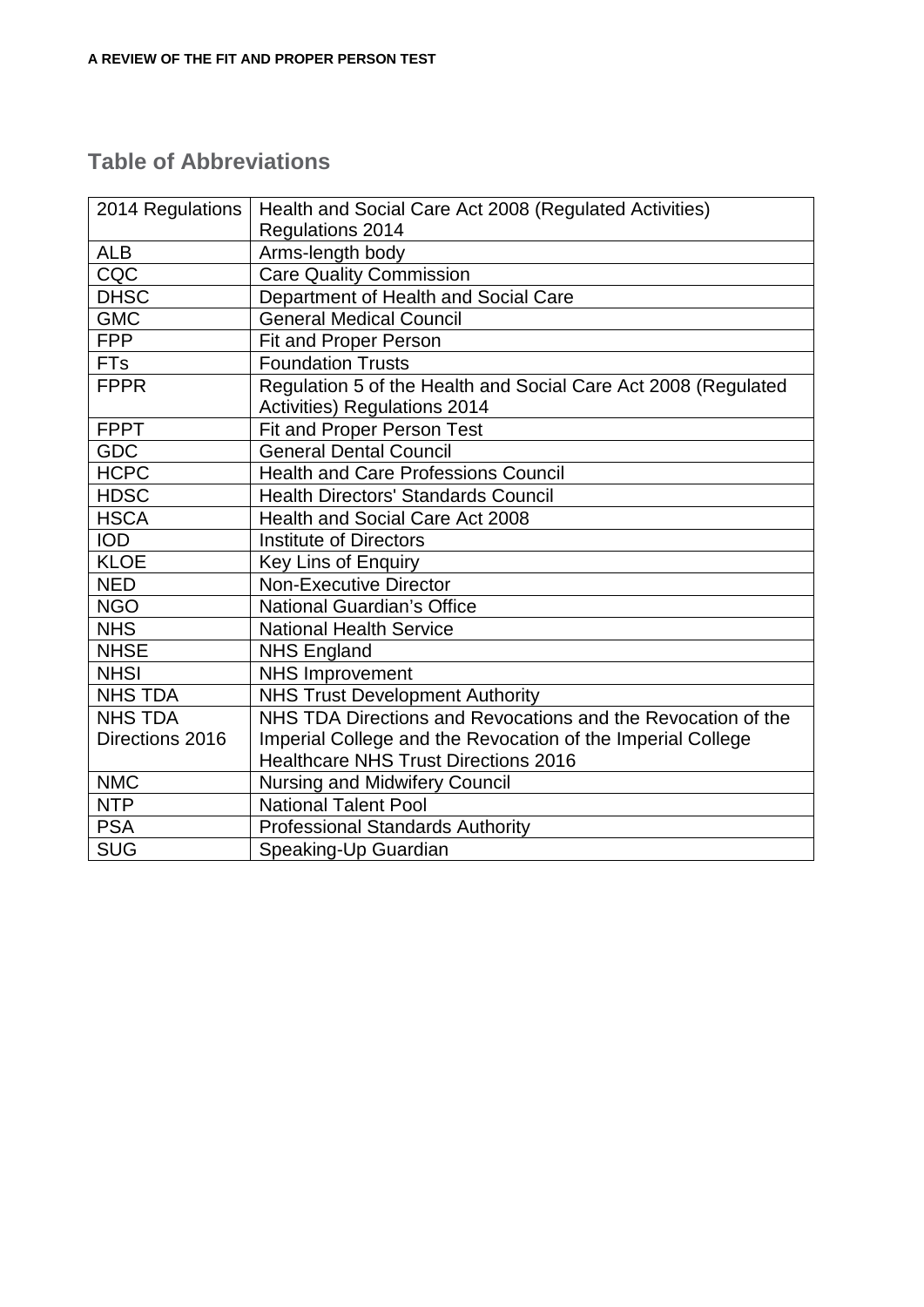## <span id="page-6-0"></span>**Foreword**

### <span id="page-6-1"></span>**Letter from Tom Kark QC to Minister of State for Health**

November 2018

Dear Minister,

In July of this year your predecessor, Stephen Barclay MP, commissioned me to write a report and to make recommendations in relation to the Fit and Proper Person Test (FPPT) as it applies under the current Regulation 5 of the Health and Social Care Act 2008 (Regulated Activities) Regulations 2014.

The time in which I was to receive evidence and write a report was short, being instructed to report this Autumn and, by necessity, my work has taken the form of a rapid review. My report is focussed upon that which I feel is necessary now as it relates to the position of Board level directors in provider Trusts. I have left the way open to consideration being given as to the workings of the test as it relates to the provision of social care which is a very substantial issue.

It was obvious that there was a widely-held perception that the test under Regulation 5 was not working effectively. An examination of the test was recommended by Dr Bill Kirkup in his report into the problems at Liverpool Community Health Trust.

I came to this task with an open mind and have consulted extensively. My recommendations are based upon the information with which I have been provided. I have had access to every part of the NHS across all levels of seniority where I have been welcomed and greatly assisted.

During the course of the review, I have tested my recommendations in broad terms with the senior management of the NHS to try to ensure that any proposals would be workable in practice. Although I have been pressed to widen my recommendations, I have resisted that temptation, but again left the door open to further consideration should the current recommendations not perform the job needed to be done.

The recommendations, which I very much hope are taken as a whole, are the sole result of my review of the material and the evidence I have received, together with the enormously helpful input of Jane Russell, a barrister specialising in employment law, who has assisted me. We have also had great support and help from Stephen Rippon and Christopher Page of the DHSC.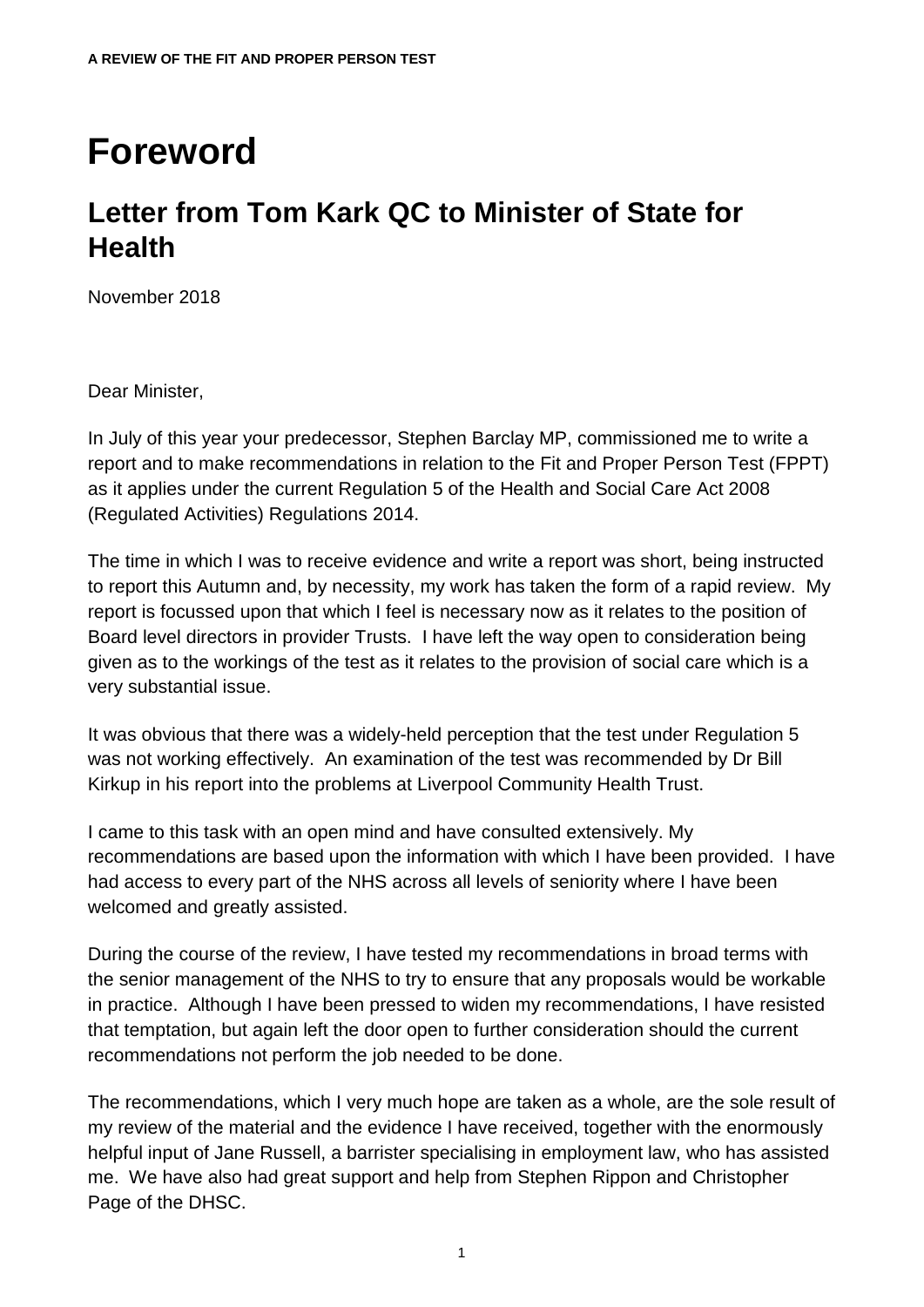I am grateful for having had this opportunity to review an important piece of legislation affecting the management of one of the most accessible and best public health systems in the world.

Yours sincerely

 $T_L$  Ke  $\epsilon$ 

Tom Kark QC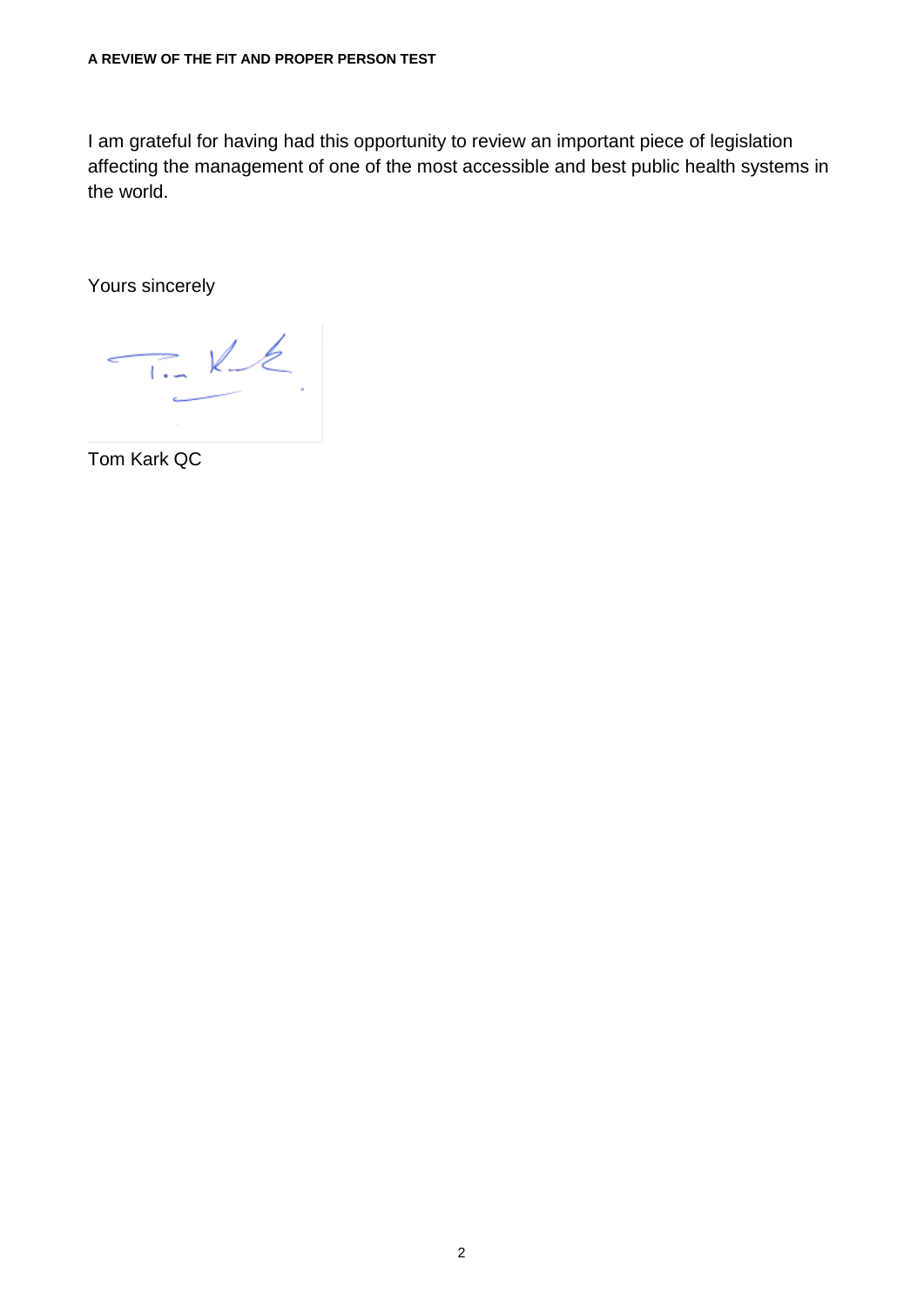## <span id="page-8-0"></span>**Introduction**

- 1. I have been asked to review the Fit and Proper Person Test (FPPT), set down by Regulation 5 of The Health and Social Care Act 2008 (Regulated Activities) Regulations 2014, as it applies to directors within the health service in England. I have been involved in the world of medical regulation as a barrister for over fifteen years and I was counsel to the Mid Staffordshire NHS Foundation Trust public inquiry. Jane Russell who has assisted me has been a barrister specialising in employment law for 14 years and, before that, a solicitor for 5 years. We have also been greatly assisted by Stephen Rippon, Chris Page and Jon Smith from the Department of Health and Social Care who have provided secretariat services but have not had any direct influence upon this report. 'We' from here on refers to Jane Russell and myself.
- 2. The NHS directly employs over 1.2 million staff and, in total, is allocated over one hundred billion pounds of taxpayer's money annually. The quality of management within the NHS is an issue of considerable national importance. The behaviour and ethos of staff within our hospitals are often heavily influenced by the behaviour and ethos of the directors on the Trust Board and especially those of the Chief Executive and the Chair.
- 3. No hospital can run well with poorly led medical staff who do not or cannot focus on the care of the patients as being their first concern. Good hospitals run well because they have good, focussed leadership and well-trained and enthused staff who are enabled to focus on providing good, safe and compassionate care for their patients. We are well aware of the extremely tight financial constraints upon the system and the fact that many hospitals struggle to provide the quality and quantity of care required by their populace within the financial envelope provided. However, the limited purpose of this review is to focus upon the Fit and Proper Person Test (FPPT), to determine whether or not in its current form it is working, and how it might be adapted to ensure better leadership and management and prevent the employment of directors who are incompetent, misbehave or mismanage.
- 4. In his report into the Mid Staffordshire NHS Foundation Trust, Sir Robert Francis QC made a large number of recommendations to the government. Some of those recommendations were directly relevant to the role of senior management in hospital Trusts. During the course of the public Inquiry into Mid Staffordshire another scandal was investigated, that at the Winterbourne View Hospital. The management of hospitals caring for patients was placed front and centre of the national debate in relation to health care.
- 5. One of the identified problems relating to management in relation to those two organisational failures was the ability of poorly performing managers and directors to move from Trust to Trust, often following a settlement agreement and a pay-off. As Sir Robert Francis QC set out in his executive summary at 1.144:

"There has been understandable concern at the circumstances surrounding the departure from the Trust of the Chair and Chief Executive. While the business demands of the Trust may have required their swift departure and therefore a commercially understandable compromise, the public demand for accountability was left unsatisfied.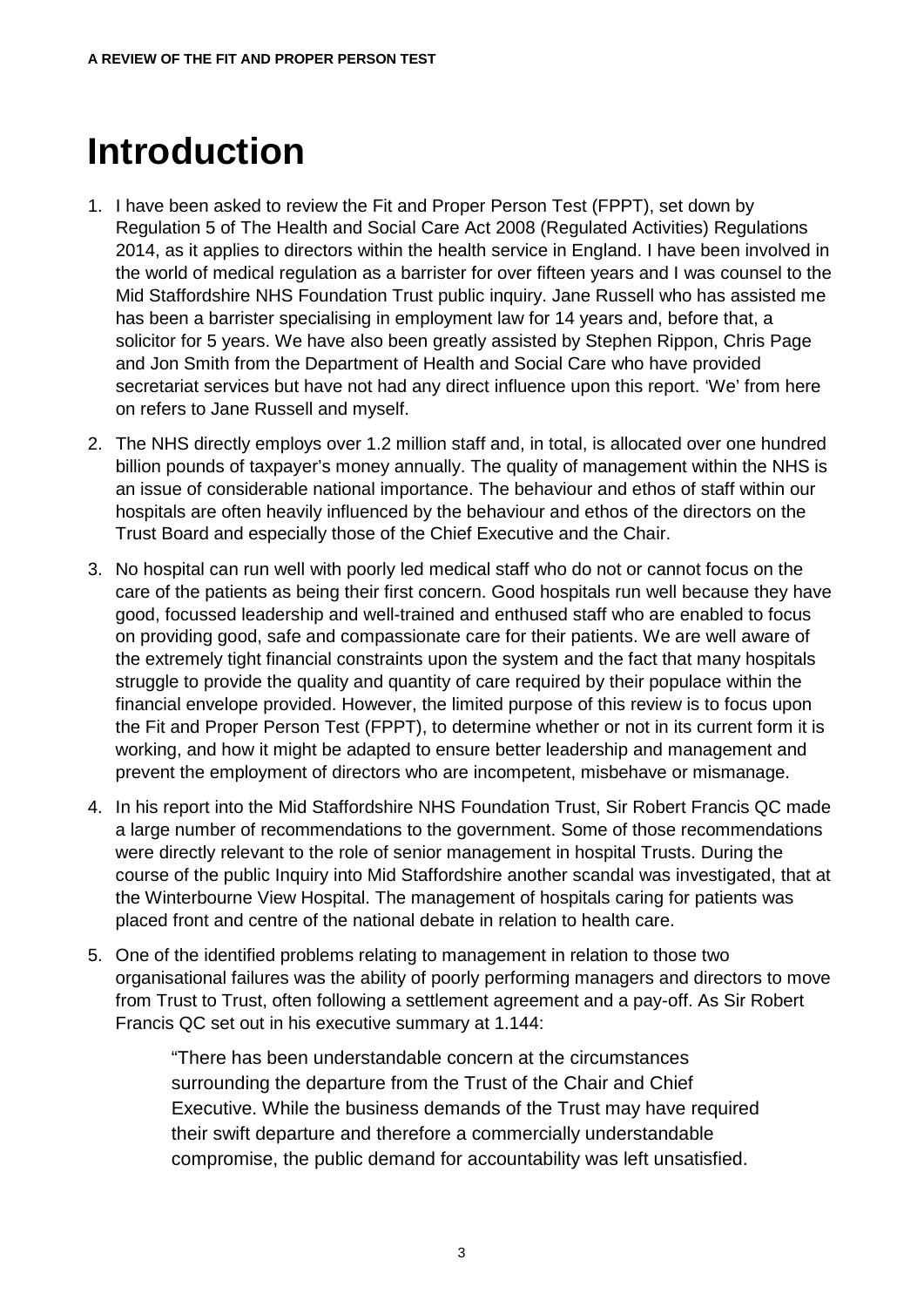Directors should be liable to disqualification from the role unless they are Fit and Proper persons for it.

The test of fitness should include a requirement to comply with a prescribed code of conduct. A finding that a person is not a Fit and Proper person should disqualify a person from being a director of any healthcare organisation. Where a regulator is no longer satisfied that a director is a Fit and Proper person, there should be a power to remove or suspend that person from office after due process. Where a director's employment or appointment is terminated in circumstances where there is reasonable cause to suspect he or she is not a Fit and Proper person, the organisation should be obliged to report that information to the regulator."

6. Following the Mid Staffordshire report the government published its response 'Hard Truths'. The government accepted the recommendations made and in relation to the issue of management gave the following assurances:

> Para 53. "There will be a new stronger Fit and Proper persons test for Board level appointments which will enable the Care Quality Commission to bar directors who are unfit from individual posts at the point of registration. This will apply to providers from the public, private and voluntary sectors. The Government believes that the barring mechanism will be a robust method of ensuring that directors whose conduct or competence makes them unsuitable for these roles are prevented from securing them. The scheme will be kept under review to ensure that it is effective, and we will legislate in the future if the barring mechanism is not having its desired impact."

> Para 54. "There must also, on occasion, be direct consequences for senior managers for failures in their organisations. NHS Employers will therefore be commissioned to work with the Care Quality Commission, the NHS Trust Development Authority and Monitor to develop guidance to support the effective performance management of very senior managers in hospitals through appraisal and other means, including linking the Chief Inspector's ratings to individual contracts."

7. We have no doubt that these promises were well intentioned. However, the reality is that the legalisation as enacted and brought into effect did not create a barring mechanism nor (rightly in our view) were the Chief Inspector's ratings linked to individual contracts. The CQC was not given the power to 'bar directors'. Indeed, the CQC has no direct power over individual directors, has never had such power, has never sought such power, and is not structured so as to be capable of undertaking the task. The CQC in general regulates organisations and not individuals. It does not directly regulate individual directors within Trusts and has no power to do so.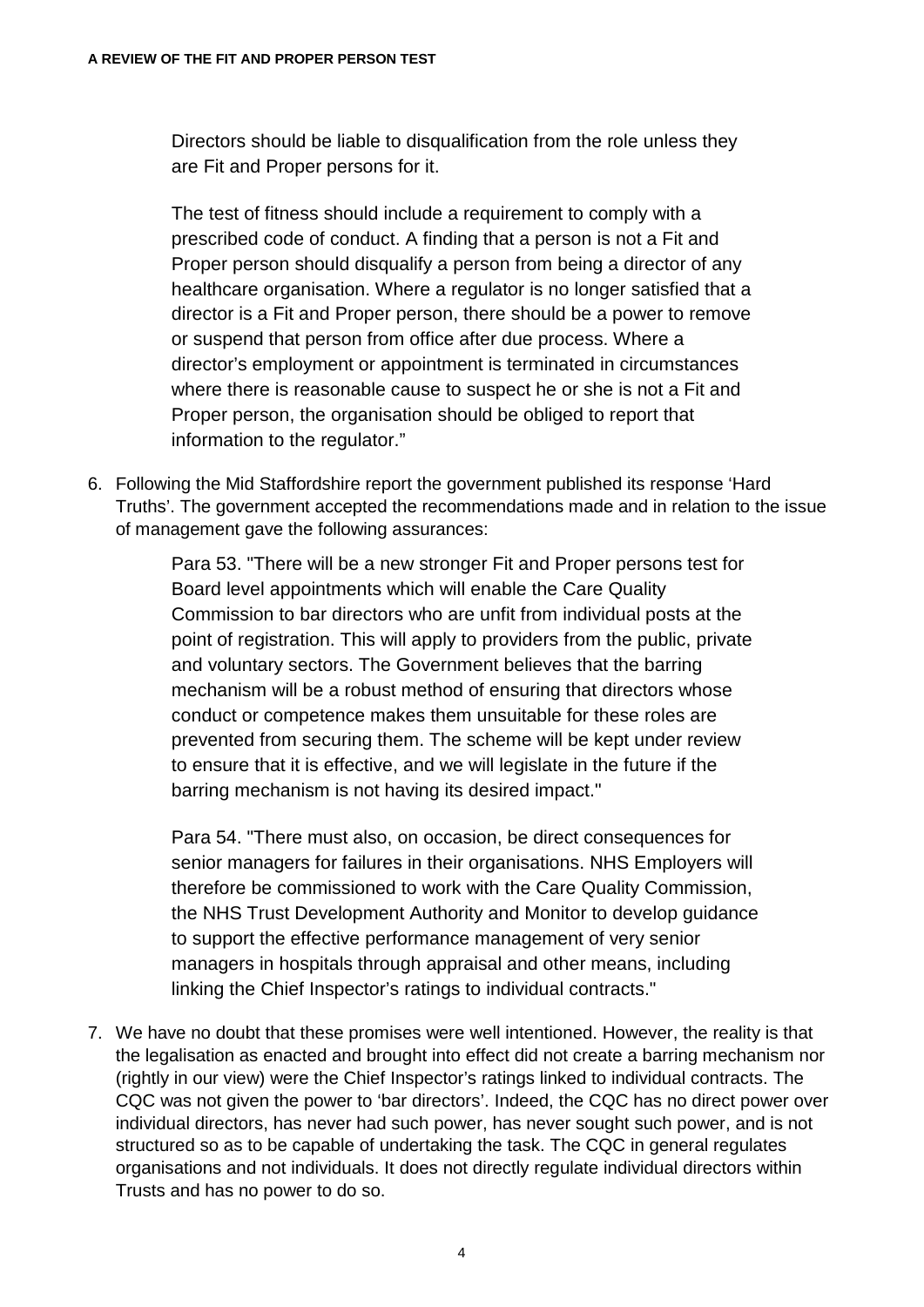- 8. The CQC accordingly was unequipped to fulfil the government's assurances made on its behalf and the task of acting upon the Fit and Proper Person test was left to the Trusts themselves. There is good reason, in fact, to ensure that it is always the Trust itself which is responsible for its own appointments. Removing that responsibility and handing it over to an independent regulator would diminish the responsibility of the Trust to ensure that its management was properly organised so as to protect and care properly for its patients. Although we have been urged by some groups to recommend the setting up of a brandnew, director-focused regulator to oversee and regulate the appointment and continued employment of Trust directors, the effect of doing so would in our view risk creating a new problem of devolving or diminishing responsibility from Trust Boards for their own appointments. Would the regulator be responsible for such failure or the Trust Board? It is not difficult to foresee that, unless great care was taken, such a tension could be a flaw for this model. Although we have drawn back from recommending the creation of a regulator in that form, we do accept that that position should be kept under review and an assessment of the success or failure of our current recommendations (if accepted) will in due course have to be made.
- 9. Our review has also had to grapple with some fundamental issues, which may be well known to those working within the NHS and to the Department of Health and Social Care but appear to be insufficiently understood either by wider government or by the public. The first is that the NHS is not, as some might think, a centrally organised and ordered system. Although it is a 'national service' it is only loosely governed by the Department of Health and Social Care. Each NHS Trust, whether it has converted to Foundation Trust status or not, is, in effect, an independent body or business, independently run by its Board and its Chief Executive.
- 10. The vast majority of the money to run the business comes from central government and so a government minister is in charge of that budget but the government, through the Secretary of State for Health, only provides sets the goals which are to be achieved. How each hospital reaches those goals is largely independently decided by the Board<sup>[1](#page-10-0)</sup> of each Trust. The culture and management of each hospital Trust flows from the management team. Thus, the quality and culture of the management team is of the greatest significance to the ethos and success of the hospital, the effectiveness and the working conditions (in the widest sense) of its staff, and ultimately the care, comfort and safety of the patients to whom the Trust provides health services.
- 11. It is for that reason that the Fit and Proper Person test, which is supposed to apply to senior management, i.e. Board Directors, (both executive and non-executive) and those performing equivalent roles, should be of the greatest significance and capable of being a profound force for improvement. At present, it is not, because it is not properly applied in every Trust. At this and every stage we should apologise to the great majority of Trusts whose Boards and Chief Executives, Chairs and Directors perform an outstanding job, with determination, insight, self-reflection, with a careful view as to the effectiveness of the Board's function, and often, if not always, in challenging financial circumstances. In our recent perambulations around the NHS we have been honoured to meet outstandingly

<span id="page-10-0"></span> <sup>1</sup> However, the authors of the 2018 Manchester University report (Chambers et al) opined: "NHS Boards are odd creatures of corporate governance – even Foundation Trusts are not autonomous – the government role of central control is very powerful and this has also arguably got tighter over recent years".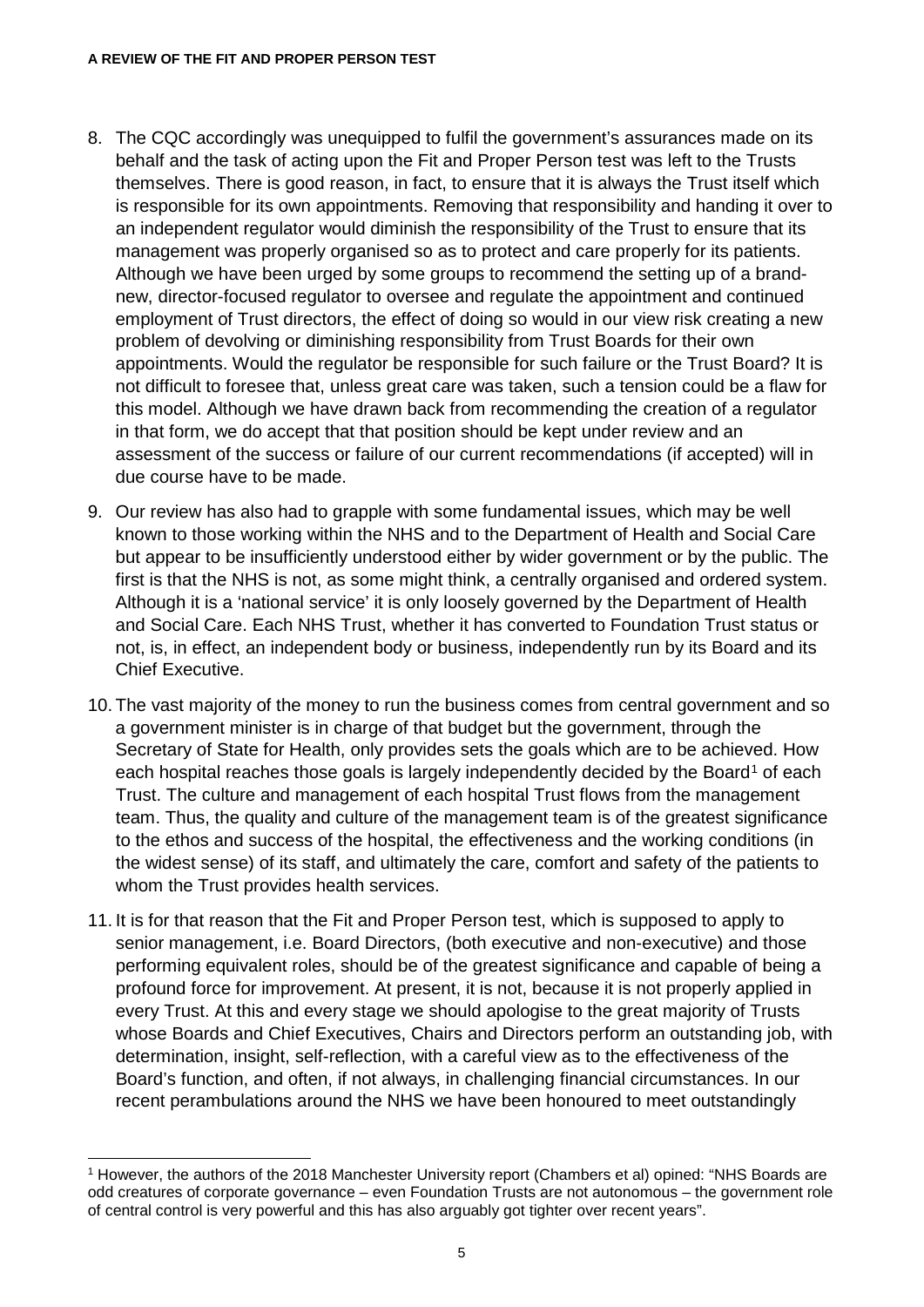committed and clever people determined to improve the care of the patients in their Trusts. There are however exceptions.

- 12. The lack of central control has also led to a startling lack of information about the people who manage health Trusts at director level. There are only 229 Trusts in England, each with an average of 12 directors on the Board. Therefore, there are likely to be fewer than 3000 directors on NHS Trust Boards and, even counting those directors who have left the system but may return, there will be fewer than 3,500. However, there is no centrally-held list of who is the Chief Executive or Chair of each Trust or who comprises the Board of each Trust. There is no background information kept in relation to Board members: where they have been; what their qualifications and training are to equip them for the role they are appointed to undertake; what their management history has been and where they have failed or succeeded (however success or failure is measured). There is no compulsory or comprehensive training either at CEO level or at Board level, no accreditation, no comprehensive scheme of continuous development or 360-degree assessment. Anyone with almost any background, provided they are not on the barred list managed by the DBS[2,](#page-11-0) a person convicted of serious crime or an undischarged bankrupt could apply for the post of an executive or non-executive director (NED) of a Trust.
- 13. It may well be that a significant majority of Trusts are well managed by qualified, suitable and competent people. We put it as conservatively as that because in 2018, of those Trusts inspected by the CQC, 72%[3](#page-11-1) of them received a 'good' score or above in respect of 'Well-Led'[4.](#page-11-2) However, that there are clearly also a number of Trusts which are less well managed or struggle despite good management.
- 14. Mid Staffordshire was unfortunately only one of a long list of hospitals (Morecambe Bay NHS Trust, Gosport War Memorial Hospital, Liverpool Community Health NHS Trust, Winterbourne View Hospital) publicly shamed, which have had significant problems delivering good care, a factor in each being a failure or failures of management. Although great steps have been taken to improve the culture of providing care within the NHS the reality is that the steps taken to deal specifically with failures in management have been less effective than they should have been.
- 15. Dr Bill Kirkup examined the failure at Liverpool Community Health NHS Trust and we have examined his report carefully in [Chapter 3.](#page-32-2) The essence of the failure however was one of poorly trained management resulting in poor management and a focus upon costs rather than patient care.
- 16. He found many of the failures that had beset Mid Staffordshire were replicated at Liverpool. It was frankly depressing to read such a similar list of failures which Sir Robert Francis had examined in Mid Staffordshire occurring again in Liverpool several years later.
- 17. The failures were all indicative of an abject lack of management ability coupled with a loss of focus upon what must always be the central goal of any hospital Trust which is to provide safe, quality care for its patients and ensure they are protected.

<span id="page-11-0"></span> <sup>2</sup> Disclosure and Barring Service

<span id="page-11-1"></span><sup>&</sup>lt;sup>3</sup> Figure 1.6 "NHS Acute key question ratings at core service level for 31 July 2018". State of health care and adult social care in England 2017/2018; *CQC*; 2017.

<span id="page-11-2"></span><sup>4</sup> Further, Trusts received a 'good' rating and above for the following areas: 58% for 'safe', 79% for 'effective', 98% for 'caring' and 69% for 'responsive'.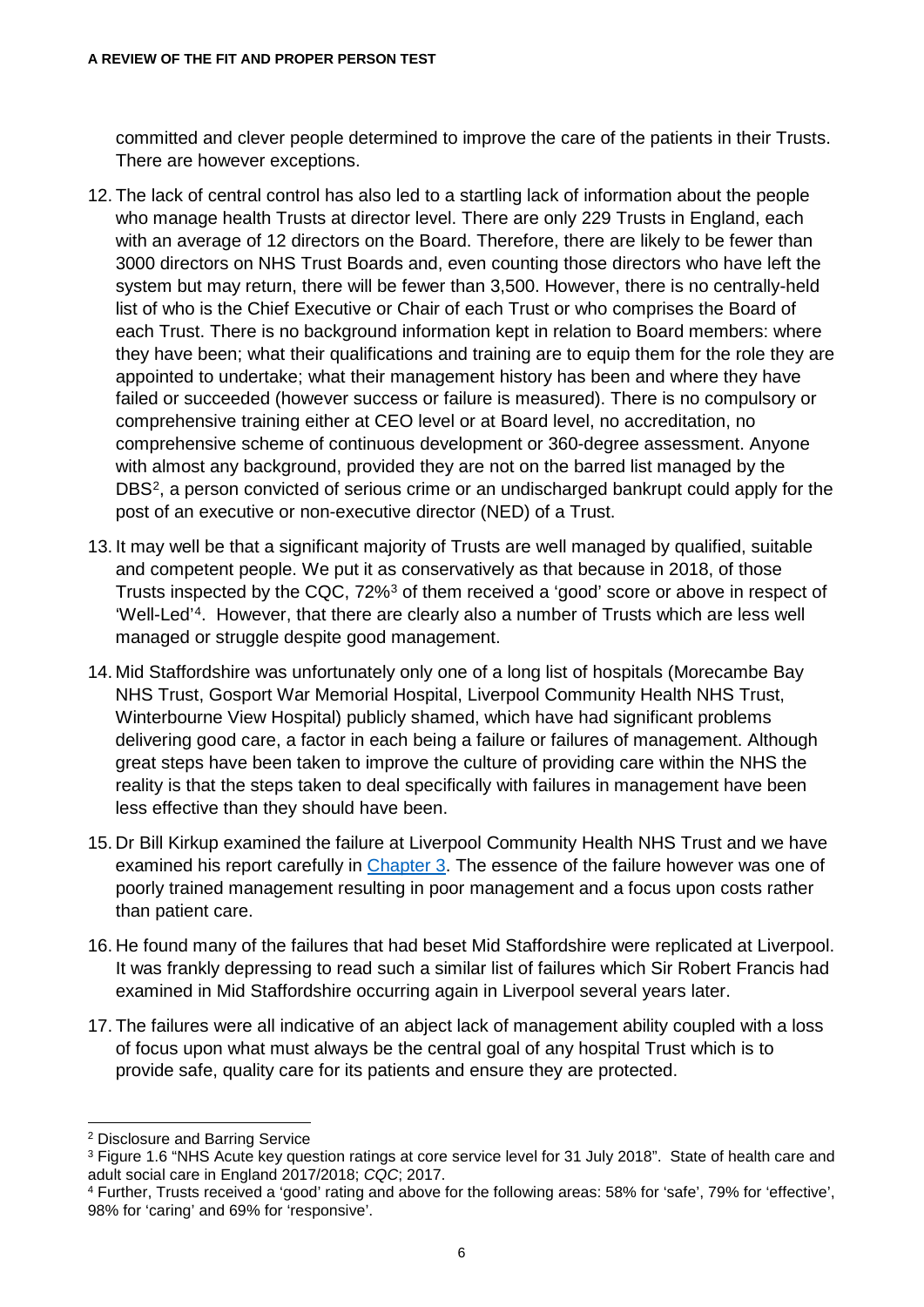- 18. However, the failures also signal an even deeper fault in the service more widely. That is the lack of required, adequate, quality training as to what the function of a Board is, how a good Board operates, what a good Board 'looks like', how to be an effective Board member, how to ensure there is independent analysis and assessment of the Board function and to provide support and training where required.
- 19. The timing of these events is of course relevant. All of the failures referred to occurred before the enactment of the Fit and Proper Person test which came into force on 27 November 2014 but, for the reasons which follow in this review, there is no room for complacency or for the unwarranted belief that the Fit and Proper Person test has cured those problems. The failure of care at Liverpool took place primarily between 2010 and 2014 and this was the period covered by Dr Kirkup's terms of reference. The CQC inspected in 2013 revealing significant failures.
- 20. It is right to say that from that point on, the Trust received significant attention. The Trust Board sought to address issues raised in the CQC report by commissioning a quality, safety and management assurance review, carried out by Capsticks Solicitors LLP and that report was published on 22 March 2016. The Capsticks' report generated a sustained level of concern about the management culture of the Trust and practices demonstrated by senior managers and raised questions about the quality of the healthcare being provided by the Trust to patients in the community and in HMP Liverpool. Dr Kirkup was then commissioned by the Trust's new Chief Executive to undertake [a wider review](https://assets.publishing.service.gov.uk/government/uploads/system/uploads/attachment_data/file/254245/Morecambe_Bay_Investigation_Terms_of_Reference.pdf) of the care provided by the Trust.
- 21. We would respectfully commend the reader to reread Dr Kirkup's findings set out from para 3.22 onwards with respect to the culture and leadership of the organisation which identifies a series of failures in the ethos, culture, and operation of the management of the services.
- 22. In Chapter 4, Dr Kirkup focused specifically upon the management of the Trust. We have taken the liberty of directing readers to chapter 4 of [Dr Kirkup's report](https://www.gov.uk/government/publications/morecambe-bay-investigation-report) for ease of reference. It is required reading. It is only fair to comment that the new Board of that Trust was set up during a time of NHS transformation including the abolishment of Primary Care Trusts (PCTs) and Strategic Health Authorities (SHAs). Nevertheless Dr Kirkup summed it up as follows:

"There are lessons here that need to be learned. LCH [Liverpool Community Health Trust] was newly created; it had come from a very different organisational model within a PCT [Primary Care Trust]. It had an inexperienced Board, a chief executive in their first chief executive post, and external appointments to director posts with little or no experience of both the NHS and community services. And this was happening amidst a national organisational redesign. We believe that these factors indicated a sufficient level of risk to warrant special attention being given to the Trust. This does not seem to have happened."

23. Dr Kirkup's recommendations are highly relevant to this report. Specifically recommendation 1 (at 6.1 [of his report\)](https://assets.publishing.service.gov.uk/government/uploads/system/uploads/attachment_data/file/408480/47487_MBI_Accessible_v0.1.pdf):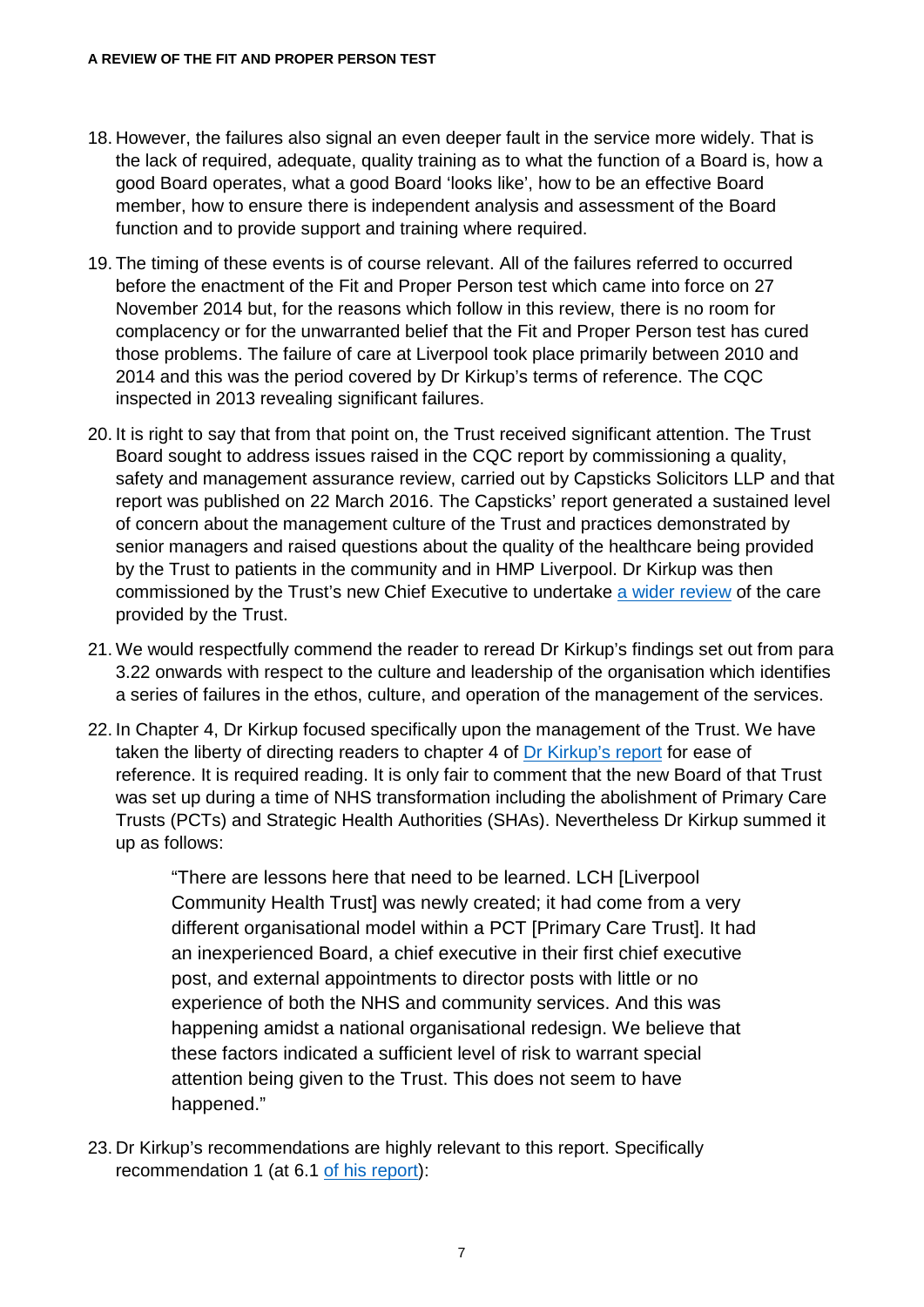"In approving Trust Board appointments, NHS Improvement should take note of the level of experience of appointees and level of risk in the Trust, and should ensure a system of support and mentorship for Board members where indicated. Action: NHS Improvement."

#### And 5 (at 6.5 [of his report\):](https://assets.publishing.service.gov.uk/government/uploads/system/uploads/attachment_data/file/408480/47487_MBI_Accessible_v0.1.pdf)

"The Department of Health should review the working of the Care Quality Commission Fit and Proper Person's test, to ensure that concerns over the capability and conduct of NHS executive and non-Executive Directors are definitively resolved and the outcome reflected in future appointments. Action: Department of Health."

- 24. With profound respect to Dr Kirkup whom we met and was of great assistance in the course of this review, in this very recommendation, which was to prove the embryo of this report, he fell into one error in the phrasing of that important paragraph in this way – the test is not 'the CQC Fit and Proper person test'. It is a test to be applied by the Trust Board, the process being checked by the CQC as one part of their 'Well-Led' reviews. This is not just a semantic difference, it underlines why others have criticised the CQC for their 'operation of the test' when in reality it is not theirs to operate. This underlines the fundamental issue: who is it who reviews the quality of the decision (rather than the process) by which a Trust Board appoints a director who has to meet the Fit and Proper Person test?
- 25. This review was borne from that recommendation, but that recommendation should not have been necessary had Sir Robert's recommendations around management and training been fully implemented. Nevertheless, the failure to follow those recommendations as effectively as they could have been has given the opportunity to consider again, now, where is the NHS in terms of the ability to remove directors guilty of serious misconduct or mismanagement using the Fit and Proper Person Test and how is that part of the test requiring directors to have the right qualifications and competence applied in practice? What mechanisms are there to ensure that directors have received the right training and have the right qualifications and competence to provide a high level of management expertise and how can things be made better?
- 26. It would be relatively easy to reinforce the Fit and Proper Person Test by setting the hurdle even higher and by prescribing further tests by which a director can more easily be excluded or permanently barred from director-level appointment. However, a fundamental problem which we have heard time and time again, is that there is a dearth of suitably qualified people willing to apply for jobs at the most senior executives in NHS Trusts. That is despite what should be the prestige of holding such a post and the considerable salary which attaches to the most senior positions. The reality is that, despite the importance of the job, many regard it as a poisoned chalice both because of the stress which attaches to the job of senior executive in an NHS Trust and because of the surprising lack of security of such posts. One information provider (IP) described the job of Chief Executive of an NHS Trust as "**being given a lightning rod and then told to go out and play in the storm**".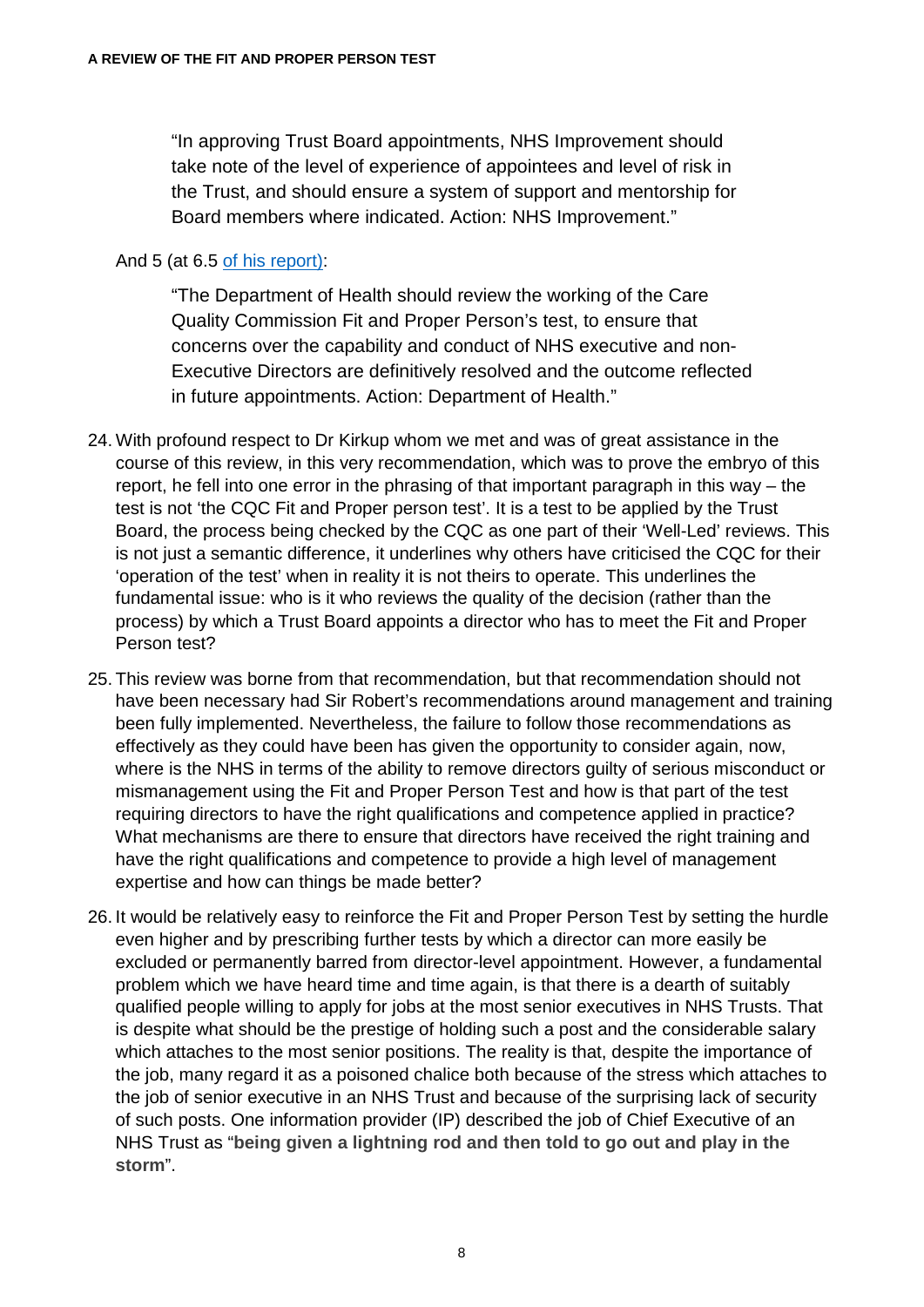27. The 'churn' of Trust directors is also extraordinary high and the average term expectancy for a Trust Chief Executive is less than three years. A King's Fund Review in 2014[5](#page-14-0) found that 7% of all CEO positions were reported as unfilled; and the average tenure was 700 days. A more recent King's Fund report published in July 2018 revealed much the same pattern reporting that:

> "Leadership vacancies in NHS Trusts remain widespread with 37 per cent of all surveyed Trusts having at least one vacant post for a Boardlevel executive. The highest vacancy rates were for director of operations and director of strategy roles."

- 28. Although it would be easy to recommend a higher hurdle, a strengthened test and an easier way of removing senior management, that would do very little to improve the perceived quality of the job of managing a Trust and might, quite easily, make the job even less attractive.
- 29. A system has to be devised to ensure that those who take on the role of senior management at Board level in the NHS are equipped with the skills necessary to undertake that important function; that they can be critically assessed to ensure they have those skills; that such assessment is continuous throughout their career; that they can be supported where appropriate to improve their skills; that they are supported and receive further training if things go wrong or if they are found not to have all the skills necessary. By requiring directors to have the necessary skills and competencies, and by providing them with training where they lack those skills, we hope that the job of Director would be made more attractive and better shielded from the slings and arrows of political interference.
- 30. However, there are cases where directors commit serious acts of misconduct or mismanagement and yet are able to move from one Trust to another. Sometimes they are quietly moved on, sometimes to another well-paid post within their own trust or through the 'revolving door', into another section of the NHS or another Trust. Sometimes a settlement agreement and a pay-out are involved together with a bland agreed reference and the wrongdoing is hushed up by a confidentiality clause. The can is thus kicked down the road to become a problem for the next Trust along. This situation is very different to that of the less than competent director who can be rehabilitated. When serious misconduct occurs, rare though it is, there must be a system of ensuring that the individual is barred from working in the health service. That is what the Fit and Proper Person Test was originally advertised to do. We have tried to devise recommendations which, if accepted, will make that a reality.
- 31. We have made extensive use of previous reports which have been published and which are relevant to the issues we have been asked to consider. If there were a collective noun for reports it might well be 'a fatigue' and we are acutely conscious that we are adding to the pile of reading for Trust Boards which are already massively overburdened with reports and guidance. We can only apologise and we have tried to make this report as succinct and readable as possible and with as few recommendations as seemed sensible and sufficient to do the job.

<span id="page-14-0"></span> <sup>5</sup> Leadership vacancies in the NHS, The Kings Fund (p19); December 2014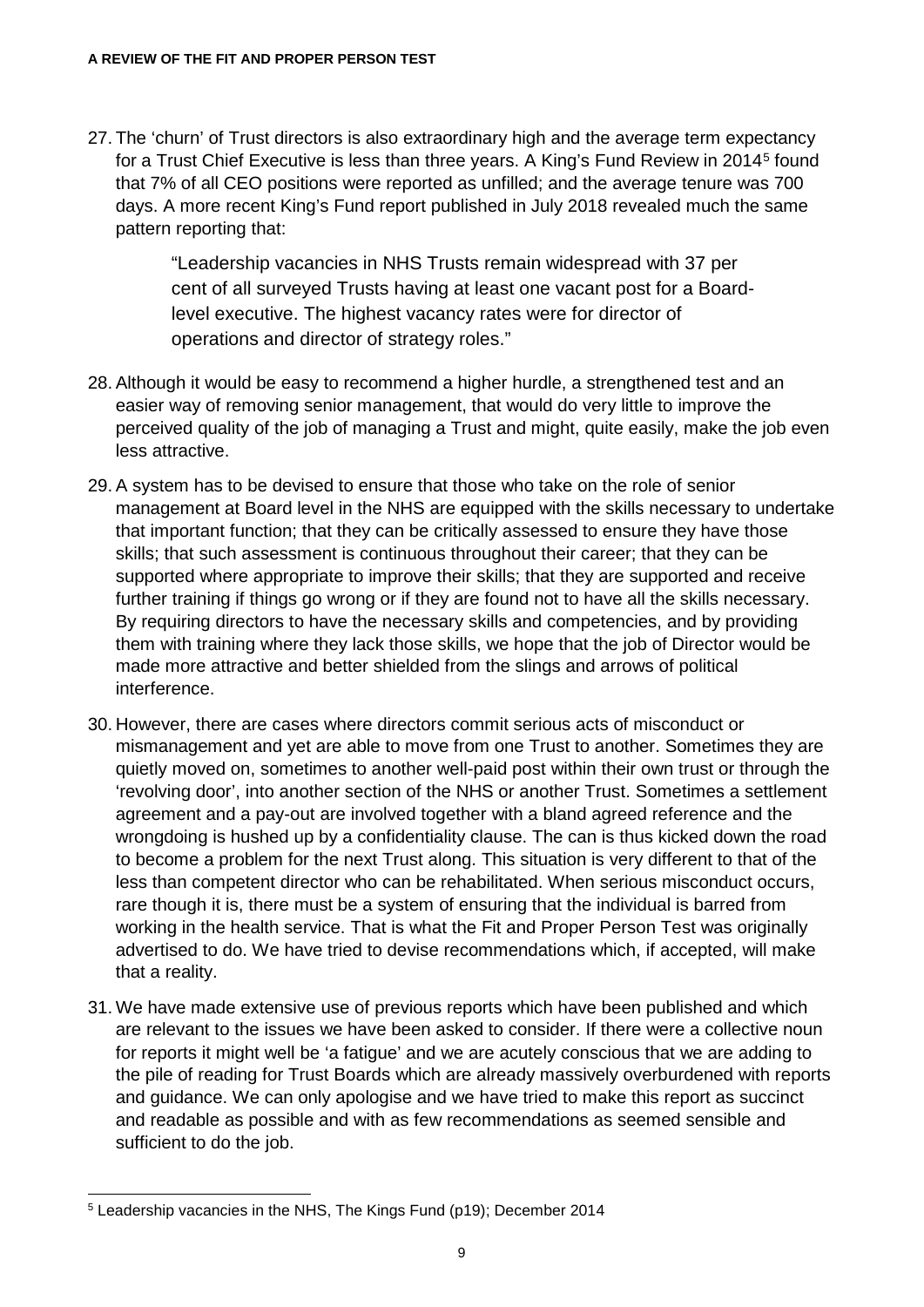32. In this report we will refer to all those who might be called 'service users' of a Health Trust as 'patients' and to all NHS Health organisations whether they are Foundation Trusts (FTs) or not, as Trusts. We have referred to all those who provided us with evidence and material as 'Information Providers' or 'IPs'.

TOM KARK QC & JANE RUSSELL November 2018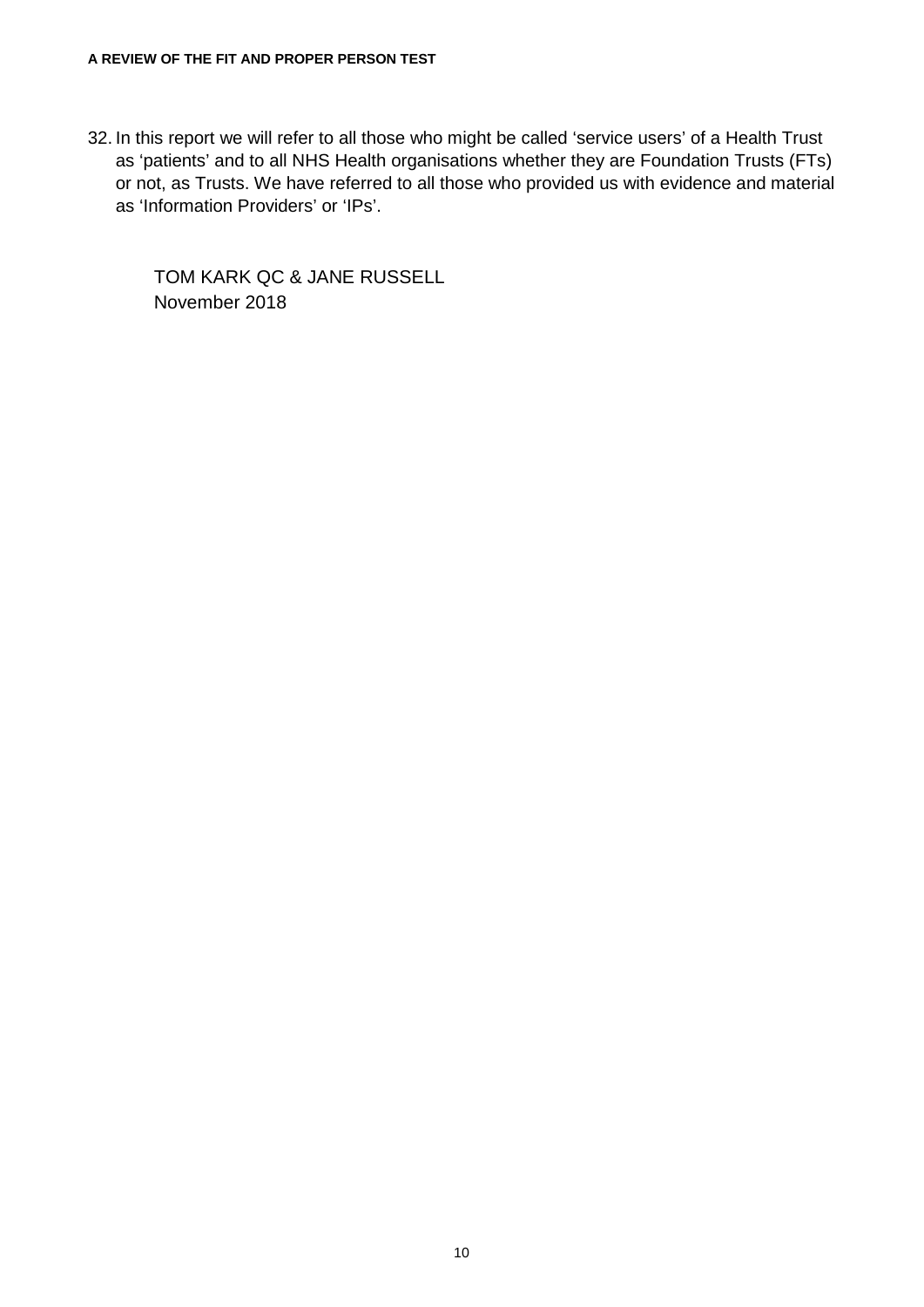# <span id="page-16-0"></span>**1. Executive Summary**

- 1.1 Our extensive reading and discussions have revealed few fans of the Fit and Proper Person Test (FPPT) as it is currently applied. There is a recognition that it does not do everything (some would say anything) that it holds itself out to do and some regard it as simply a distraction or a tick box exercise, just another hoop to go through which has no real effect on patient care or safety. Essentially it does not ensure directors are fit and proper for the post they hold, and it does not stop the unfit or misbehaved from moving around the system.
- 1.2 The following summarises just some of the issues raised about the FPPT and how it is applied and tested:
	- (a) The test is applied fairly vigorously on the 'barn door' issues such as bankruptcy, DBS and convictions, but considerably less vigorously (or not at all) on other important aspects such as whether the director has the competence, experience and qualifications to perform the role;
	- (b) The test of qualification and competence has no criteria attached to it and so is a sliding subjective test depending on the need of the provider to appoint a director;
	- (c) Whether the test is reapplied or reassessed during the course of a director's career depends on the vigour of the Chair, Chief Executive or a human resources director. There is no specific criteria to assess competence and qualifications, and so identification of a gap in those is harder to identify, even where Trusts are proactive about Board development and assessment, which some are not;
	- (d) The CQC when inspecting each Trust on a 'Well-Led' review will examine the Trust's processes and systems for arriving at the decision that a director is a fit and proper person, but the CQC does not look at the quality of the individual nor whether they are in fact a fit and proper person for the role in which they have been employed;
	- (e) The FPPT only applies to providers in England and so does not prevent directors who have 'failed' from moving into commissioning, improvement or education roles within the NHS at director level or to the health service in another jurisdiction:
	- (f) There is no central database and thus no accessible continuous history of each director which means that each Trust has to acquire that information afresh for each director upon appointment;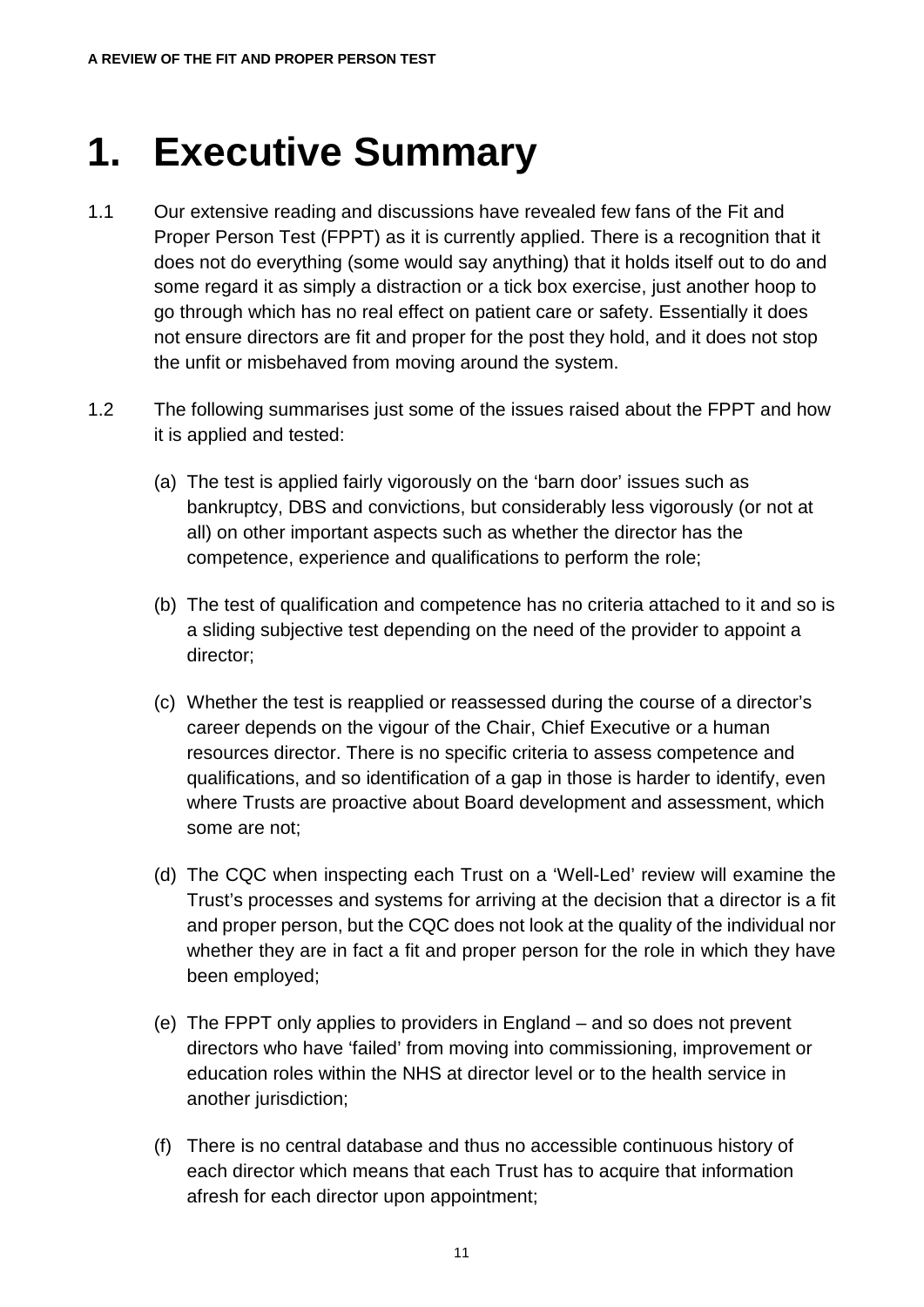- (g) The quality of information retained by each Trust about each director and in support of its decision on the FPPT is of very varying quality and is sometimes non-existent;
- (h) References, a critical tool to assess how an individual has acted in their previous employment, are too often 'vanilla' in content. The information in a reference which leads into the application of the FPPT can, in reality, be significantly lacking in important information;
- (i) Compromise, confidentiality and settlement agreements can lead to an agreed reference which fails to disclose the full background to the director's departure from the previous Trust even where misconduct has been involved;
- (j) Directors who have been shown to have committed serious misconduct at a Trust have nevertheless obtained further director level jobs within the NHS whether in a Trust or some other part of the organisation; there is currently no power to disbar a director who has been proved to have committed serious misconduct;
- (k) Trusts are sometimes required by a FPPT reference to examine the past behaviour of a director when he or she was working at a different Trust, relating to incidents which happened years before;
- (l) The test can be misused by Trusts when it suits them by tracking back to old complaints and using the FPPT as an add-on to a disciplinary process;
- (m) Parts of the test are unclear and difficult to apply with any rigour.
- 1.3 Our recommendations in relation to the operation of the test have been designed to address the core problems identified above. The recommendations are designed to work together, with each part necessary to the proper functioning of the others. We have deliberately separated the issues of the competence and qualifications necessary to be a director, from the issue of whether a director has been guilty of serious misconduct.
- 1.4 We make five core recommendations each with a number of subparagraphs.
- 1.5 It is central to these recommendations that the assessment of whether a director has the necessary skills and competencies for his or her role is made easier by the creation of a list of what the NHS considers the critical competencies of a senior executive director working in the health service to be. Further, training and development should be easily available to fill any gaps in knowledge and skills wherever they are found.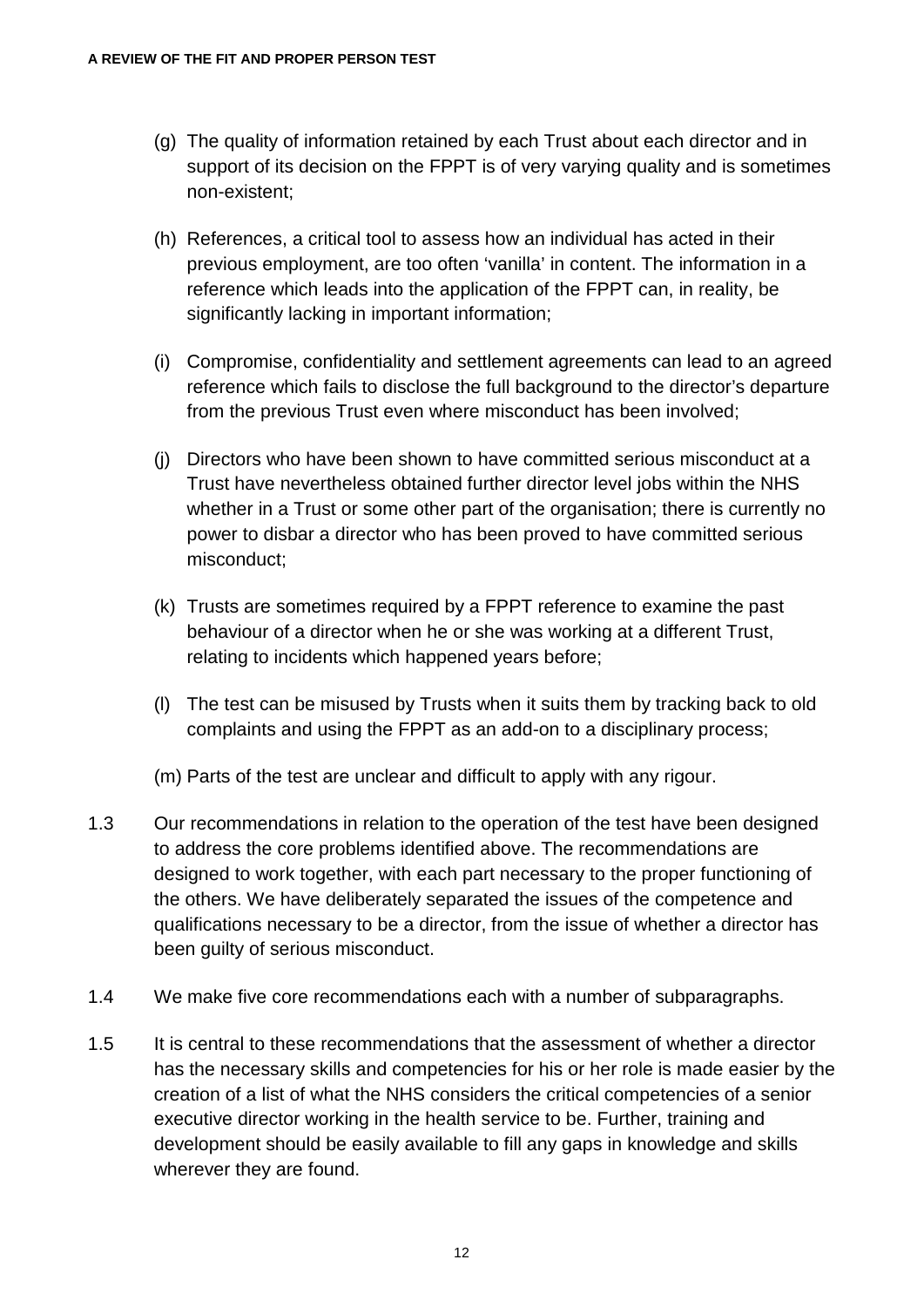- 1.6 The availability of good, comprehensive information about each director in the health system, which is not constrained by poor, uninformative references nor by settlement agreements restricting the information which can be passed from Trust to Trust, is also in our view of great importance.
- 1.7 Finally, it is, we believe, crucially important to distinguish the treatment of those directors who are not currently very good at the job (i.e. their competence is poor or the task too great) and who could, with support and/or training, become competent, from those who have been involved in serious misconduct. The less than competent or those struggling should be strengthened and helped with training, support and development. Those who have behaved in a way which is properly categorised as 'serious misconduct' should face the possibility of being barred from working at director level.
- 1.8 Our recommendations are therefore designed to cure the perceived problems by:
	- (a) Requiring the design of a set of specific core elements of competence, which all directors should be able to meet and against which they can be assessed when considering whether they meet the FPPT in terms of qualifications, competence, skills and experience. The required competencies must embrace and cover the various different functions performed by different types of trust (e.g. hospital, mental health and ambulance). The duty of undertaking the assessment of whether each director has those skills is to be retained by the employing Trusts, but the quality of that assessment should be examined by the CQC which should have regard to the core competencies and to the evidence that exists as to whether or not the director meets them; no new appointments should be made to the post of Board Director (or their equivalent) unless the appointee concerned can demonstrate that they have, by experience or learning, acquired the core competencies;
	- (b) Setting up a central database so that information about directors is consistently retained and a history is built up in relation to each individual Board level director within the health service. The database would hold information about each director's current post, their qualifications and experience, as well as historic and current assessments and information about any upheld grievance or disciplinary matters. The submission of relevant material to the central database is a matter that will be relevant to the CQC's 'Well-Led' review of a Trust but the database itself should be held in one place to which limited organisations should have access;
	- (c) Requiring that a mandatory reference form be designed, which must be completed by the employer and signed off by a Board level director, when a director moves from health Trust to health Trust. The form would require full, open and honest information about the director concerned, which could not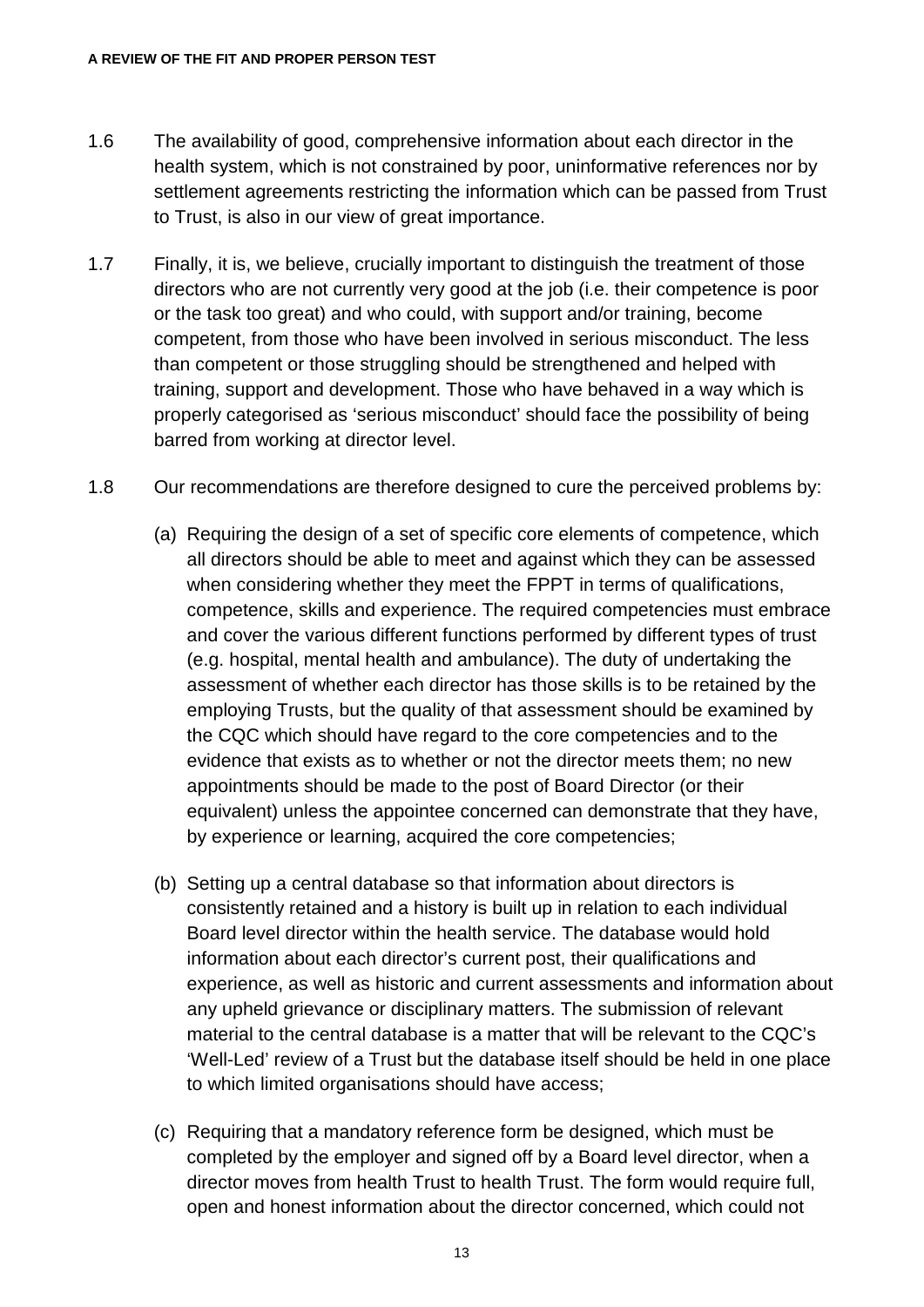lawfully be curtailed by the terms of a settlement or compromise agreement; where an employee is entering the health service for the first time or coming from a post which was not at director level, the new employing Trust must nevertheless make every practical effort to obtain such a reference which fulfils the mandatory requirements;

- (d) Extending the concept of the FPPT to Board level directors of commissioners and appropriate NHS Arms' Length Bodies (ALBs). [6](#page-19-0)
- (e) Setting up a body which has the power to bar directors where serious misconduct is proved to have occurred. We have suggested that this body be called the Health Directors' Standards Council (HDSC) and that it should have the powers to investigate, require the production of information and, following a fair hearing, to bar directors from director level appointments in the health service;
- (f) Requiring the identification and definition of what is regarded as 'serious misconduct' justifying barring. This should focus upon deliberate or reckless but not inadvertent behaviour. Apart from obvious misconduct such as dishonesty and crime, we think there should be a focus upon behaviour which suppresses the ability of people to speak up about serious issues in the health service, whether by allowing bullying or victimisation of those who 'speak up' or blow the whistle, or by any form of harassment of individuals. There should be a focus on discouraging behaviour which runs contrary to the duty of candour, so any deliberate suppression or falsification of records or relevant information should be regarded seriously. Further, serious misconduct should include reckless mismanagement which endangers patients;
- (g) Providing that 'normal' disciplinary and performance issues are still dealt with at Trust level. Serious misconduct should first be considered at Trust level, provided the relevant director is still employed at the Trust where that misconduct is said to have occurred, but, where it occurred elsewhere, the HDSC should have power to investigate and make determinations. The HDSC should be able to receive referred complaints from organisations and individuals but, in the case of complaints by individuals, there must be a sift so that before a complaint goes forward it must have a reasonable prospect of demonstrating serious misconduct. There should be a time bar in relation to 'historic' misconduct;

<span id="page-19-0"></span> <sup>6</sup> See appendix 2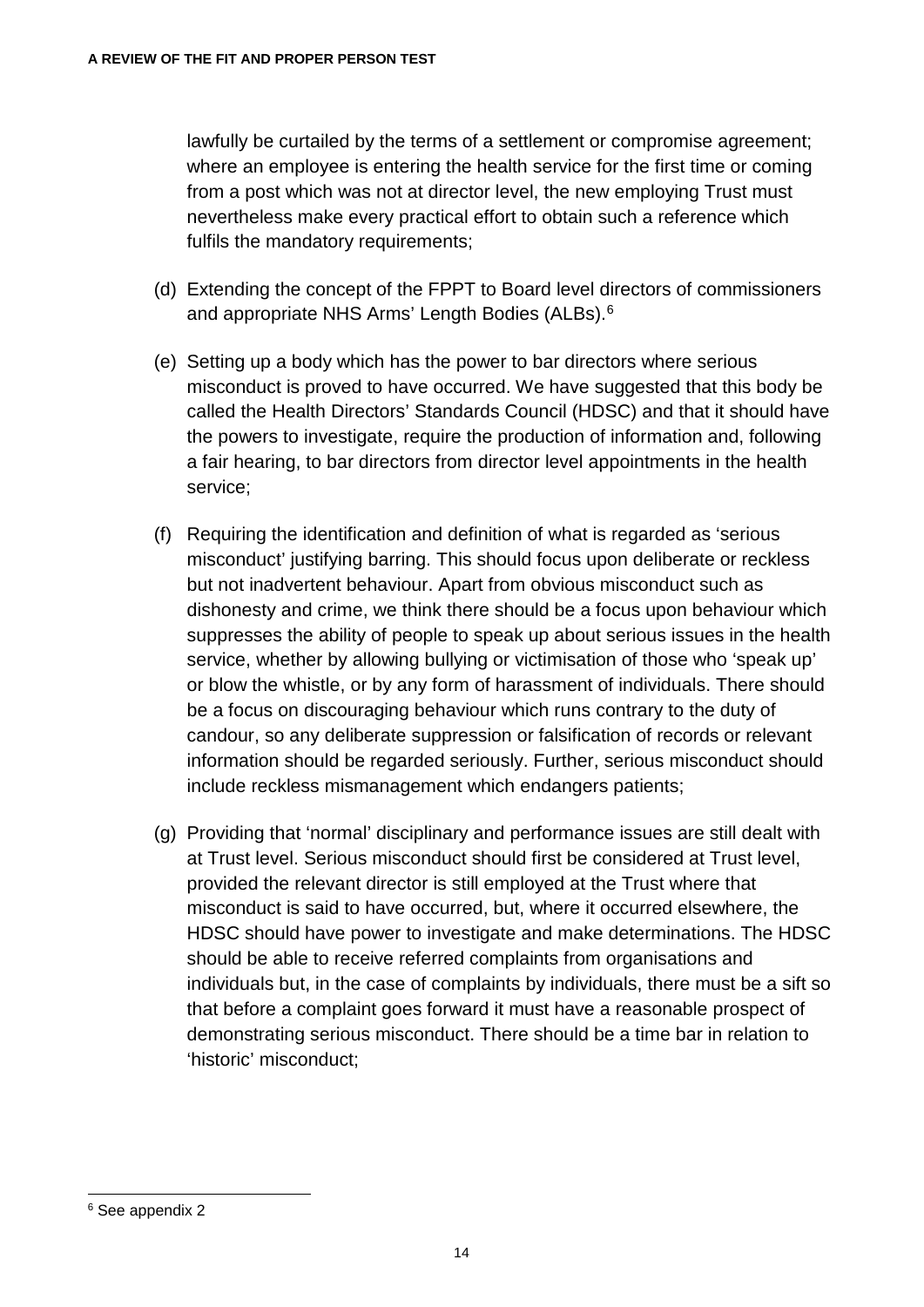- (h) Amending the appointment rules for commissioners of health services and appropriate  $ALBs<sup>7</sup>$  $ALBs<sup>7</sup>$  $ALBs<sup>7</sup>$  so that they are prevented from appointing somebody who has been disbarred as a director.
- (i) Aligning the test of serious misconduct to be considered by the HDSC with the same definition of misconduct under the Fit and Proper Person Regulations;
- (j) Amending the Fit and Proper Person Test to remove the reference to directors 'being privy to' mismanagement which we do not think promotes clarity.
- 1.9 Although we have made an attempt both to define what we think should amount to 'serious misconduct' and also setting out some of what we believe the core competencies should be, we have recommended that others with a better understanding of the issues involved should complete that task.
- 1.10 Each of our recommendations has been designed to improve and make real the application of the FPPT as we believe it was originally intended to work and our recommendations have all been based upon the evidence we have heard.
- 1.11 On the evidence currently available to us, we have not at this stage recommended that the HDSC becomes a full 'regulator of directors', accrediting training, registering and regulating directors, and operating a form of revalidation process. But we do recommend that the design of the HDSC allows for a more extensive remit should that prove necessary.
- 1.12 Finally, we have not attempted to confront the same issues, in relation to the test as it applies outside the provision of health services such as in the separate area of the provision of social care. The field of work is too huge, the task too complex, to be dealt with in this short review and we have recommended that separate consideration be given to that area in due course.

TOM KARK QC & JANE RUSSELL November 2018

<span id="page-20-0"></span> <sup>7</sup> See appendix 2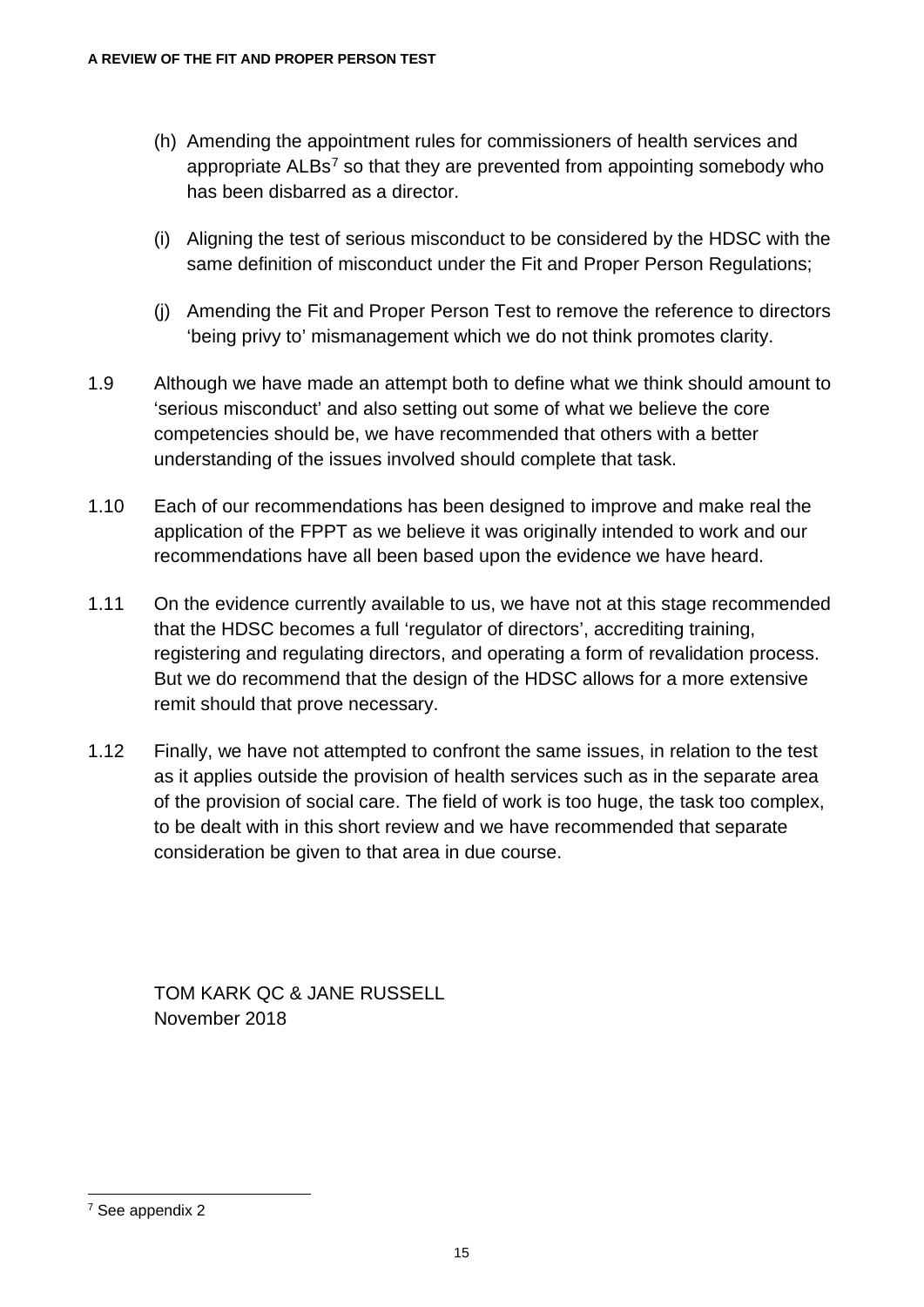# <span id="page-21-0"></span>**2. The regulations, the problems and relevant issues**

### <span id="page-21-1"></span>**The Health and Social Care Act 2008 (Regulated Activities) Regulations**

- 2.1 Consideration of the Fit and Proper Person requirement was part of a wider consultation on reforming the CQC and introducing fundamental standards and the duty of candour in February 2014 following the Mid Staffordshire and Winterbourne View reports.
- 2.2 Following those inquiry reports, consideration was given to introducing a register of directors/senior leaders, which could be used to track those not meeting the expected standards. This option, which would have produced a proactive barring scheme, along the lines of the Teaching Regulation Agency (TRA) scheme, was thought to be too bureaucratic.
- 2.3 The [response to the CQC consultation and draft regulations](https://www.gov.uk/government/uploads/system/uploads/attachment_data/file/327561/Consultation_response.pdf) was published in July 2014. Consultation responses included:
	- (a) The majority of respondents broadly agreed with the draft regulations.
	- (b) Over 78% of all responses thought that the regulations reflected the policy aims.
	- (c) There were some concerns that whilst the regulations provide a mechanism for removing unfit directors it was unclear to what extent this will contribute to the delivery of safe services and reduce the risks of poor-quality care.
	- (d) Respondents expressed concerns that the draft regulation on misconduct and mismanagement was too broad and open to interpretation. Respondents were concerned that whilst misconduct was well understood in the context of professional regulation, mismanagement was open to interpretation.
- 2.4 In 2014, the Government introduced a requirement, via Regulation 5 of the Health and Social Care Act 200[8](#page-21-2) (Regulated Activities) Regulations 2014<sup>8</sup> (the 2014 Regulations), on all health and adult social care providers registered with CQC to make sure Board directors, Board members and individuals who perform the

<span id="page-21-2"></span><sup>&</sup>lt;sup>8</sup> The regulations collectively are referred to as the 2014 Regulations.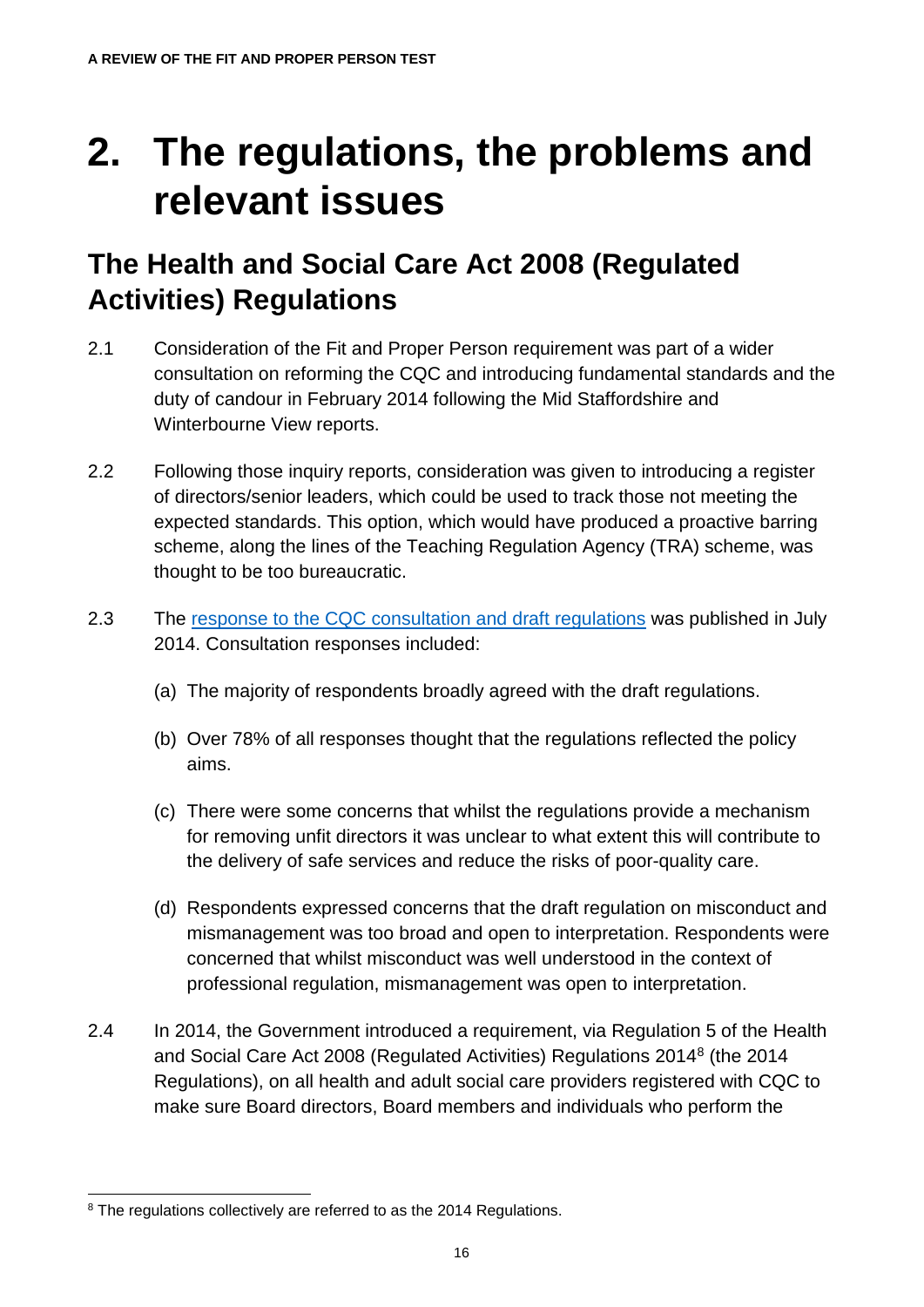functions equivalent to the functions of a Board director and member, were 'fit and proper' for their roles.

- 2.5 The current scheme under the 2014 Regulations, which clearly did not set up a barring scheme, was nevertheless thought to be a model for addressing the concerns raised in the Winterbourne View and Mid Staffordshire Inquiry for the following reasons:
	- (a) The FPPT would be proactively used by Trusts in assessing directors, rather than passively waiting for referrals;
	- (b) Each time a new organisation registered, or a provider appointed a new director, Chairs would need to give a positive affirmation to the CQC that their directors were fit and proper (at least as far as is set out in the regulations), having assessed their previous employment history and the CQC could then check their own records to assess suitability;
	- (c) In addition, the CQC's inspection regime was thought to offer an active surveillance mechanism to assess the suitability of directors; and
	- (d) Where directors were found to be unfit, the CQC could refuse registration or, where the providerwas already registered, place a condition on the provider insisting on the removal of the unfit director (like the TRA scheme, this would be in the more severe cases, i.e. where the conduct could be expected to warrant dismissal).
- 2.6 The FPPT applied to NHS providers from 27 November 2014 and for all other providers including all independent providers from April 2015 (Reg 5 (1)).
- 2.7 The scheme is that providers must ensure that its directors are not barred by the disclosure and barring service, are not undischarged bankrupts, are of good character, and have the necessary qualifications, skills and experience to undertake their role. They also must ensure that directors have not 'been responsible for' or 'involved in' or 'privy to' any serious misconduct or mismanagement in the course of carrying on a regulated activity or providing a service elsewhere which, if provided in England, would be a regulated activity. How these provisions are interpreted we will consider in due course. We hope it is helpful to examine each provision and consider how these were intended to work in practice.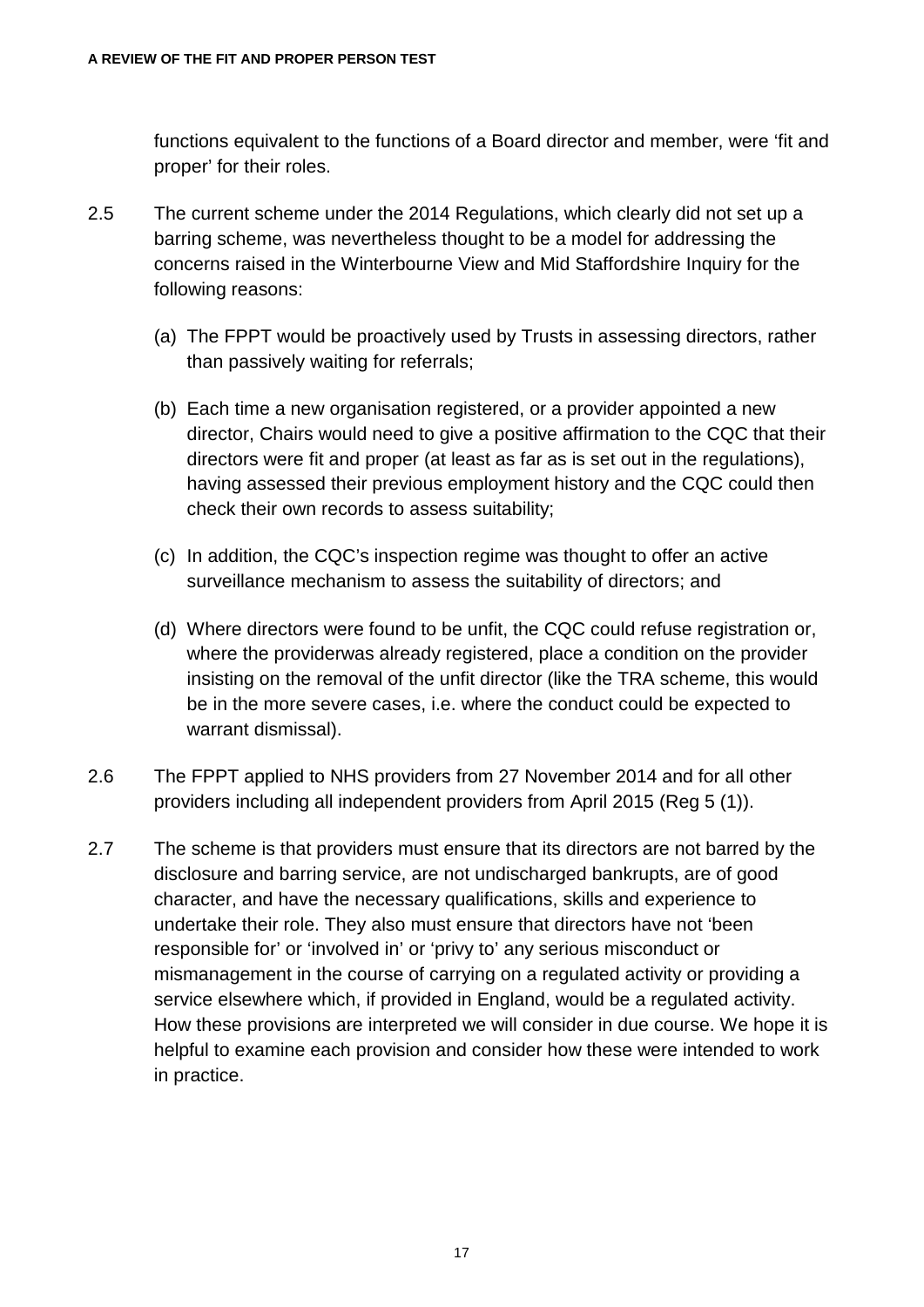### <span id="page-23-0"></span>**Who is covered?**

- 2.8 Regulation 5, **Subparagraph (1)**, makes it clear that the test only applies to "Service Providers" and not to commissioners of services, regulators or educators nor other ALBs.
- 2.9 We will address this later in the report but at present this means that the test does not apply to commissioners or indeed to ALBs which do not supply services directly to users but are nevertheless integral to the wider healthcare system. The fact that the test does not apply to bodies such as Clinical Commissioning Groups (CCGs) or to NHS Improvement, or Health Education England has meant hereto that managers found to have 'failed' the test, or to have 'failed' in their function as directors, can more easily be shifted around the system and given jobs in nonproviders.
- 2.10 It was the universal view of our Information Providers (IPs) that the test should be applied to all areas of the NHS including commissioners and relevant ALBs and we make that recommendation, although because of the current lack of an appropriate regulator of non-providers, we recommend as a first step that the test is extended by means of voluntary adoption.
- 2.11 **Subparagraph (2)** provides –

(2) Unless the individual satisfies all the requirements set out in paragraph (3) [a service provider] must not appoint or have in place an individual--

- (a) as a director of the service provider, or
- (b) performing the functions of, or functions equivalent or similar to the functions of ... a director.
- 2.12 Part of the effect of **Subparagraph 2 (b)** is, that although everyone on the Board of Directors will be caught by the test, it is left in the hands of each Trust who else they regard as being required to meet the test. This raises its own problems.
- 2.13 **Subparagraph 2(b)** may lead to a lack of transparency and can cause unfairness if the Trust decides to use the FPPT to remove someone on the grounds that they are not a Fit and Proper Person (FPP) despite not being a Board director. Although it seems unlikely to be a common issue, we heard stories of this test being used as a vehicle for Trusts to have another bite of the disciplinary cherry by using the FPP test as an add-on measure to remove individuals on the ground that they were not FPP compliant, after disciplinary proceedings had been concluded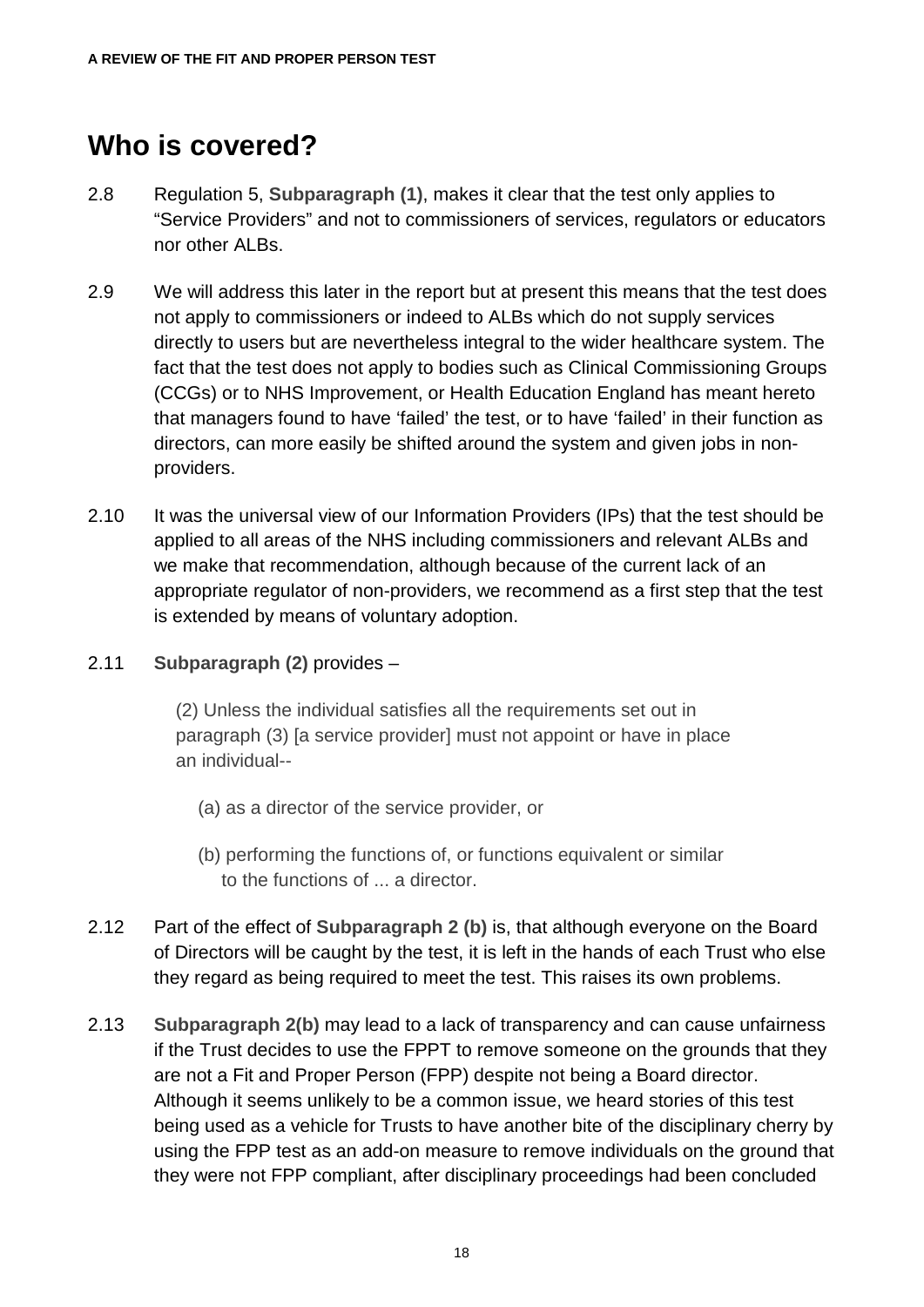with only a warning or suspension. The National Officer of 'Managers in Partnership' Corrado Valle told us:

"The purpose of the regulations was to shield the public but in reality it has been turned into a sword against managers. It is used where every other means of dismissing someone have failed. The employer uses FPPR as a last resort dismissal."

- 2.14 For many reasons it seemed to us that there should be absolute clarity as to who is regarded as covered by the test and who is not so as to remove any doubt. To this end we will recommend that Trusts should be required to declare who, apart from Board members, they regard as directors for the purposes of Regulation 5.
- 2.15 **Subparagraph (3)** sets out separate criteria some of which automatically make an individual unfit (**subparagraph (3)(e)**) i.e. those listed in schedule 4) – including being an undischarged bankrupt or being barred from working with children or vulnerable adults as a result of being on the disclosure and barring service list. Other criteria set out in **3 (a) to (d)** import a subjective element which we will examine below.

### <span id="page-24-0"></span>**Good character**

2.16 **Subparagraph (3)(a)** – the requirements referred to in paragraph (2) are that:

(a) the individual is of good character

- 2.17 **Subparagraph (4)** provides that in assessing 'good character' the provider must consider the matters set out in Part 2 of Schedule 4 which, in turn, requires the provider to consider the issue of whether a person has been convicted of any offence or has been erased from the medical register or struck off any professional health register.
- 2.18 The effect of the two provisions taken together mean that, where an individual does have a conviction or convictions, or has been erased or struck off, an employer would have to consider how serious the misconduct was and must take it into account, but that exercise would not necessarily prevent the individual from taking the directorial position. Given that all regulators apply the same or a similar test of proof of 'serious professional misconduct' before erasure or striking off could take place, it seems unlikely that a person found proved to have misconducted themselves in such a way could nevertheless be a fit and proper person under the FPPT but the provision allows for rehabilitation and the passage of time which may be important considerations.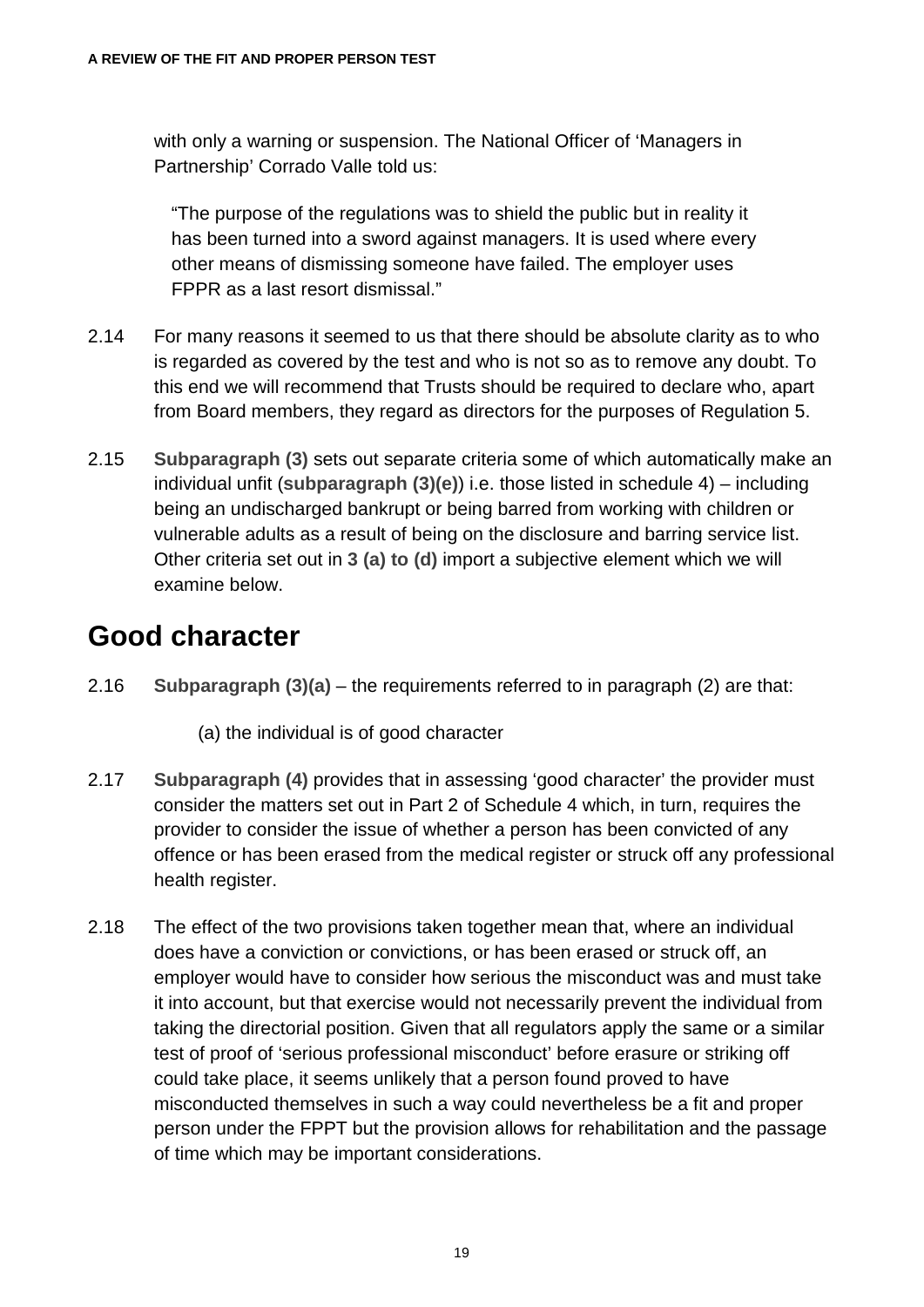2.19 We will make recommendations as to the criteria for serious misconduct and the consequences of such a finding. (Please see [Chapter 9,](#page-103-1) A power to disqualify).

#### <span id="page-25-0"></span>**Qualifications competence, skills and experience**

2.20 **Subparagraph 3 (b)** is considerably more complex and requires that:

(b) the individual has the qualifications, competence, skills and experience which are necessary for the relevant office or position or the work for which they are employed

- 2.21 **Subparagraph (3) (b)** raises one of the knottier issues produced by these regulations, that is the assessment of qualifications and competence in a field where there are no set criteria or standards. This is exacerbated when there may be a lack of a clear history of employment, a lack of any formal qualifications and no clear criteria as to what is required for any particular role on the Trust Board. What are the qualifications required of a NED who acts as a clinical NED lead as opposed to a NED with a focus upon finance? How does the qualification to sit as a NED compare against the qualification required to act as a Chief Operating Officer (COO), Chief Financial Officer (CFO) or Director of Nursing (DN)? What happens when the role changes or the issues confronting the Board change, or a critical director leaves?
- 2.22 The issues confronting a Trust, although they may be nationally fairly typical, may nevertheless be new to that Trust. Does the CEO still have the qualifications, skills, competence and experience for the work of leading that Trust? Unless there is frequent self-evaluation and the receipt of regular support and learning to improve skills and knowledge, the competent and qualified director in year 1 may be less so in year 3.
- 2.23 Furthermore, the test of 'qualification and competence', unlike whether a person is a bankrupt or barred from working with children which are clear 'red line' tests, is much more fluid. The particular difficulty is the subjectivity of the test which may be influenced in reality by how badly a Trust needs to find a new chief executive or director of any type. In terms of the NEDs to be appointed this is likely to be an even more moveable feast because very often a NED will have a less well-defined responsibility upon the Board and will more often come from industries outside the health service.
- 2.24 In our view there needs to be a set of basic competencies designed to ensure that all those who sit on a Board have a broad understanding of what a good Board looks like, how a Board works, the individual functions on a Board and a wider understanding of the service which they are managing as directors. The brilliant finance director who has come from outside the health sector still needs to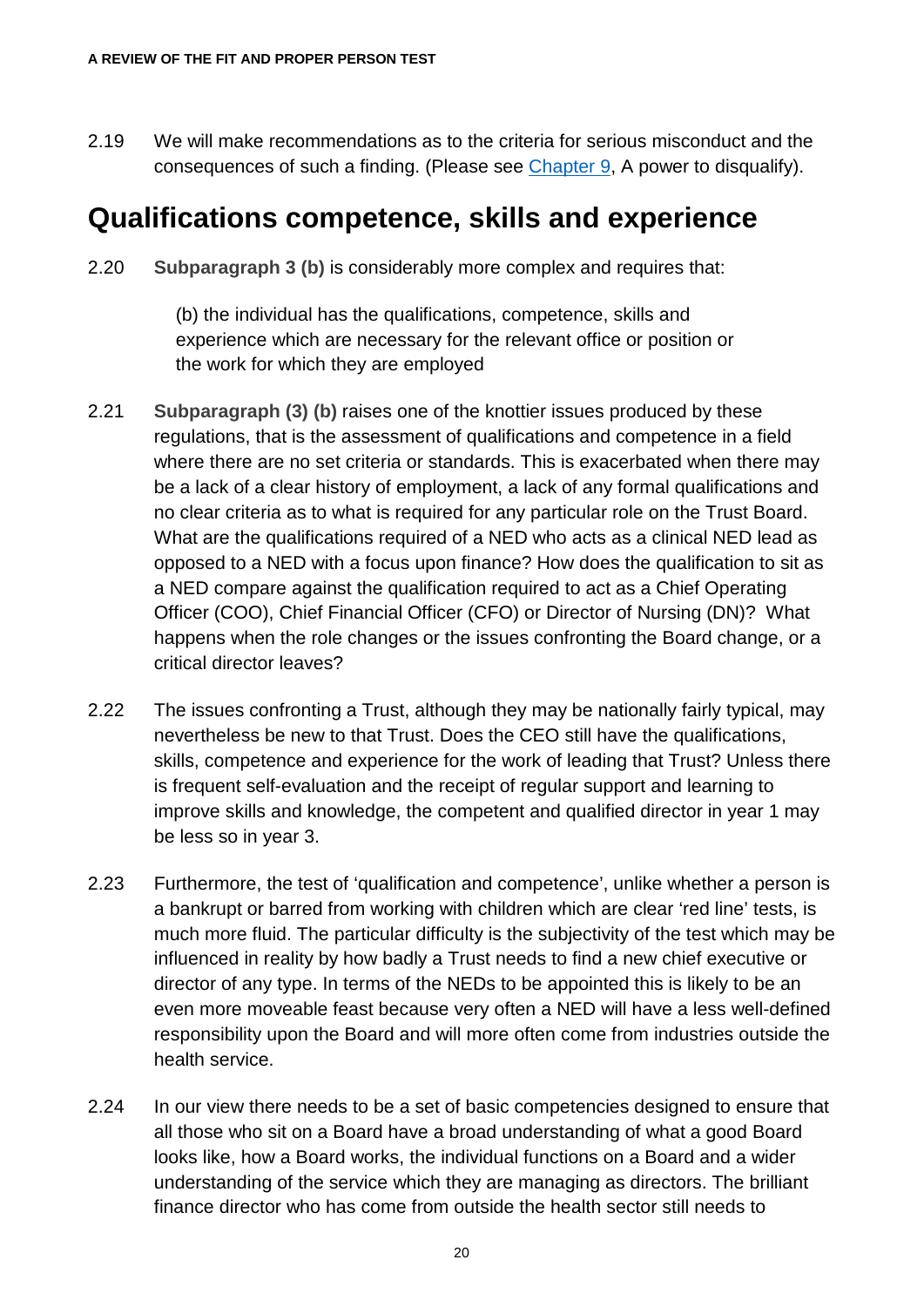understand the different duties which apply when governing a health system. Similarly, the brilliant doctor, when he or she steps up to the post of medical director, needs to have some understanding of financial and Board governance.

- 2.25 We will make recommendations that the core competencies to be considered when assessing whether a director meets Regulation 5 (3) (b), are better defined and are incorporated into legislation as high-level competencies, the specifics of which should be made clear by guidance. (Please see Chapter  $6 -$  Management Qualifications and Training). This is to allow for a degree of flexibility and alteration when required.
- 2.26 We have considered carefully whether to make those competencies a 'formal gateway' through which all must pass before becoming 'accredited' as Board directors, but such a gateway would require management and a considerable new regulatory structure. There is also the danger that in doing so, the responsibility of the Boards of Trusts to ensure they appoint qualified and competent people compliant with Regulation 5 might be weakened.
- 2.27 Where someone is not able fully to meet the required competencies there should be (and is) training available and we have addressed these issues elsewhere in [Chapter 6](#page-77-1) - Management Qualifications and Training.

#### <span id="page-26-0"></span>**Reasonable adjustments for health**

2.28 **Subparagraph 3 (c)** requires that the individual is capable, by reason of their health, after reasonable adjustments are made, of properly performing tasks which are intrinsic to the office or position for which they are appointed or to the work for which they are employed. The purpose of this section is to comply with the Equality Act 2010 by making a reasonable accommodation for those individuals who have a disability.

#### <span id="page-26-1"></span>**Responsible for, facilitated, or privy to serious misconduct or mismanagement**

2.29 **Subparagraph 3 (d)** also throws up its own problems. It provides as follows:

the individual has not been responsible for, been privy to, contributed to or facilitated any serious misconduct or mismanagement (whether unlawful or not) in the course of carrying on a regulated activity or providing a service elsewhere which, if provided in England, would be a regulated activity.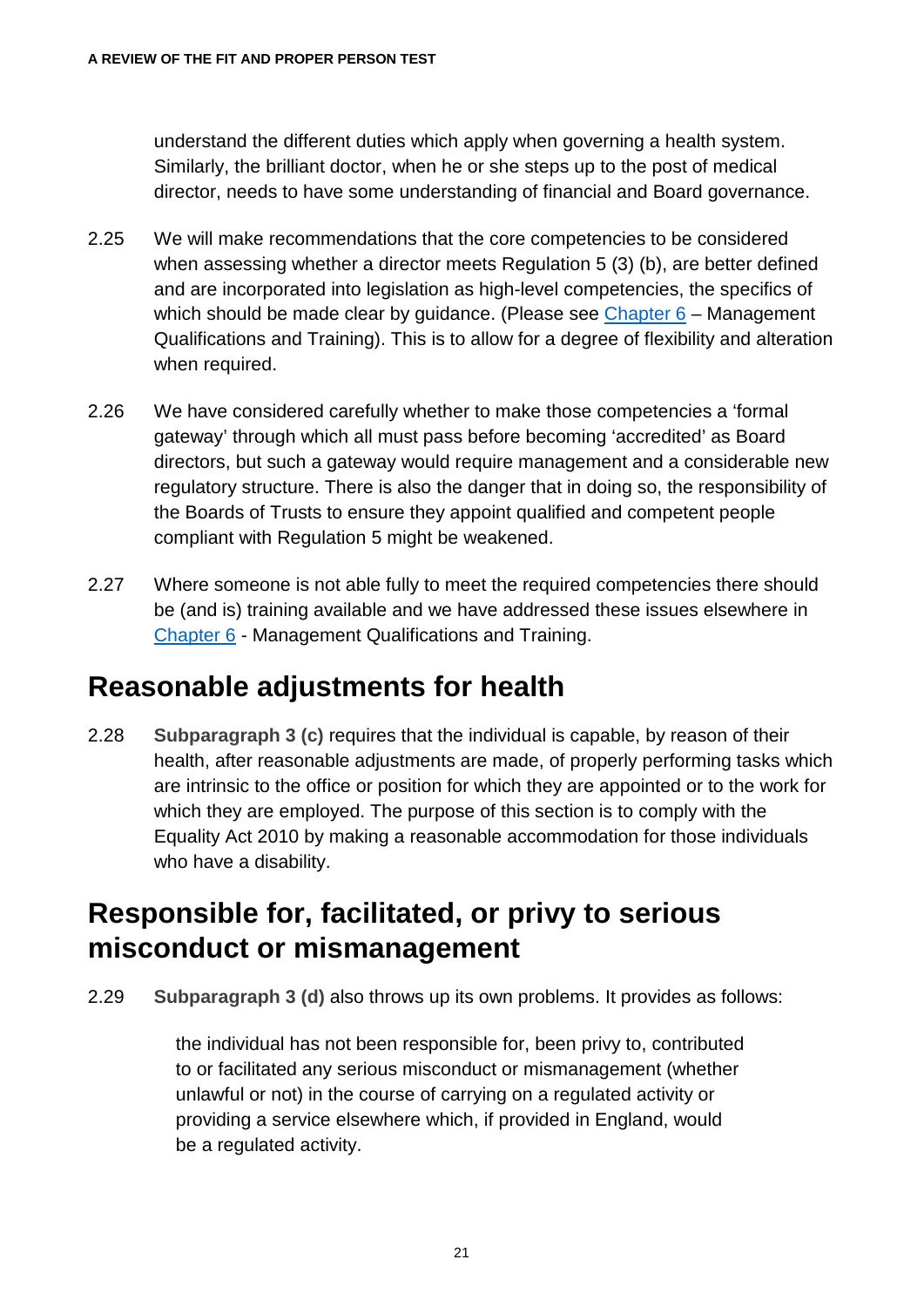- 2.30 To 'be privy to' something means in ordinary English to know of something of which others are not aware. Anyone on a Board is privy to the issues raised before the Board or which come to light and are revealed to the Board. This regulation therefore would apply to the most junior member of a Board which ten years ago was responsible for 'serious mismanagement'. No-one therefore may ever be appointed to any Board who has ever, in their career, been 'privy to' serious mismanagement (which is an undefined term) or misconduct.
- 2.31 This does not seem to allow for insight, reparation, reskilling, rehabilitation, remorse or understanding. It also appears to be inconsistent with **subparagraph 4** in relation to doctors and nurses who, if they have been 'erased' or 'struck off' have undoubtedly been responsible for serious misconduct (otherwise they could not have been found to be unfit to practise) but would not be automatically excluded by reason of failing **3 (a)**. No-one to whom we spoke, including whistleblowers and patient representatives took such a draconian line as this. We doubt it was intended to have the effect which it appears it could have.
- 2.32 It is our view that the words 'privy to' are of very limited assistance. Not a single IP we spoke to was able to give a clear explanation of their understanding of those words in practice. If the words mean that the individual has been aware of serious mismanagement but failed to speak up when they should have done, the wording does not make that clear. In any event, if the individual sits on a unitary Board and allows decisions to be made which amount to serious mismanagement s/he would have facilitated that decision. We will recommend the words are removed.
- 2.33 In order to give effect to our recommendations in relation to a barring service [\(see](#page-103-1)  [Chapter 9\)](#page-103-1), the term 'serious misconduct' requires better clarification and we have made recommendations to that effect. A new schedule listing issues which are capable of amounting to serious misconduct should be added to the regulations and we have made that recommendation.

#### <span id="page-27-0"></span>**Bankrupts and the DBS listed**

- 2.34 **Subparagraph 3 (e)** provides that a person may not be a director unless none of the grounds of unfitness specified in Part 1 of Schedule 4 apply to the individual. Part 1 of Schedule 4 refers to those who are undischarged bankrupts or under bankruptcy or other credit restrictions and those who are on the disclosure and barring services list for vulnerable adults and children. We will recommend adding to this list anyone who is disbarred or suspended from acting as a director by the new Health Directors' Standards Council [\(see Chapter 9\)](#page-103-1).
- 2.35 The directors of all Trusts, whether non-executive or executive directors are nowadays encouraged to 'walk the wards'. Being a director of a Trust would very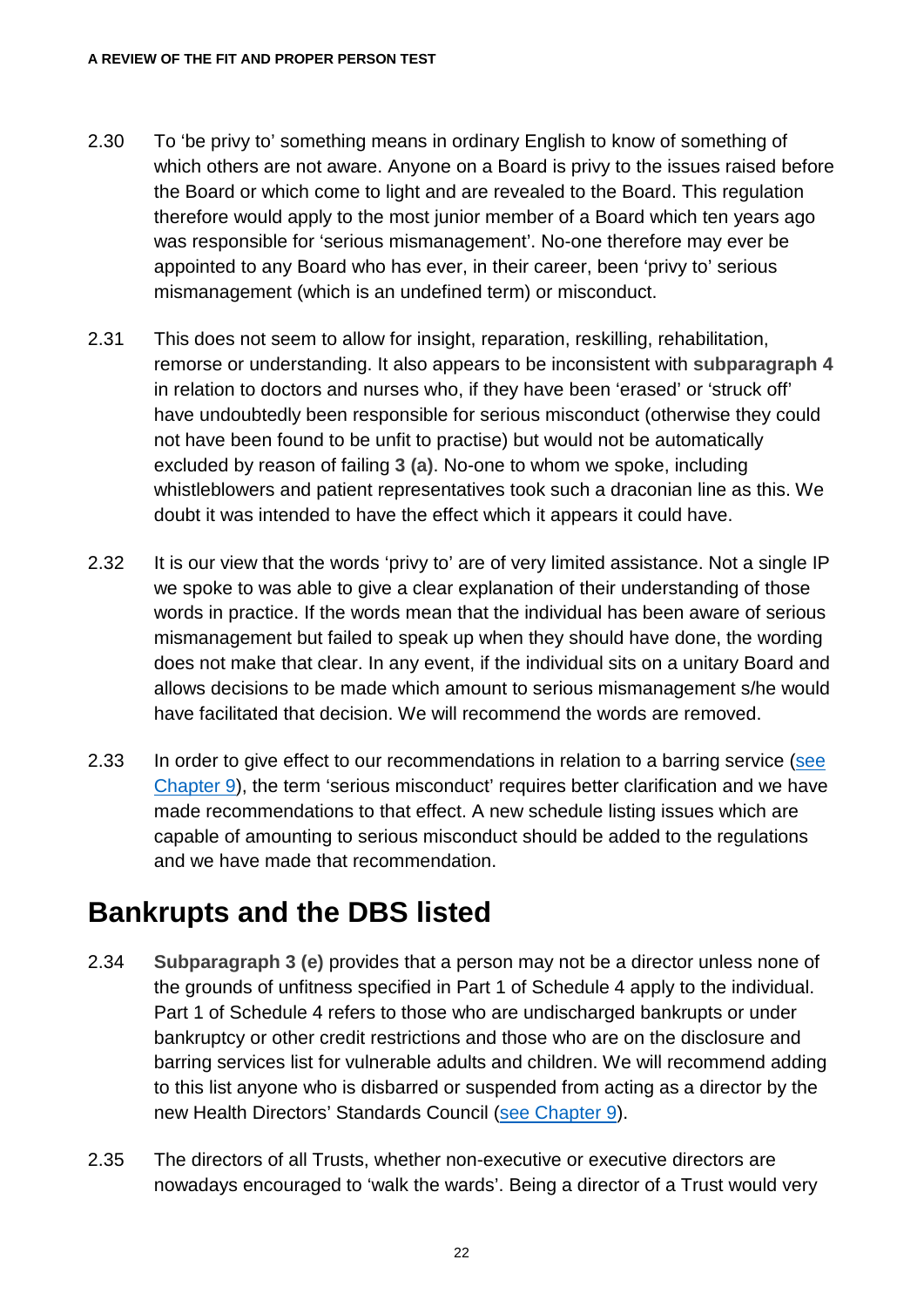likely provide access to most areas of the hospital including the wards. It is obvious to us that there should be no distinction between clinical and non-clinical directors and that all should have a DBS check and this should currently be happening under the current regulations.

### <span id="page-28-0"></span>**Information to be available to the CQC**

- 2.36 **Subparagraph (5)** provides that certain information must be available to be supplied to the Care Quality Commission (CQC) in relation to everyone who holds an office or position referred to in **paragraph (2)(a) or (b)**. **Subparagraph (a)** refers to the information specified in Schedule 3. Schedule 3 provides a long list of information which the Trust is meant to hold in relation to each individual director and which includes:
	- Proof of identity and a recent photograph
	- A copy of a criminal record certificate issued under S.113A of the Police Act 1997 and provision of barring information under S.30A(3) of the Safeguarding Vulnerable Groups Act 2006
	- A copy of an enhanced criminal record certificate issued under S.113B of the Police Act 1997 and suitability information relating to children or vulnerable adults
	- Satisfactory evidence of conduct in any previous role involving health or social care, children or vulnerable adults;
	- The reason why any employment involving work with children or vulnerable adults ended;
	- Satisfactory documentary evidence of any qualification the individual holds relevant to the duties for which the person is employed;
	- A full employment history together with a satisfactory explanation of any gaps in employment;
	- Information about health.
- 2.37 Interestingly **paragraph 9(b)** of Schedule 3 provides that the term 'satisfactory', which appear in **(6)** and **(7)** above, mean 'satisfactory' according to the commission. So, at the time of employment, that which seemed satisfactory to the Trust, might subsequently be declared to be unsatisfactory by the CQC.
- 2.38 These provisions as to the information required to be held seem still to contain certain gaps. A full employment history might simply record the dates of employment but if there is no requirement for a full and proper reference, knowing where someone was employed may be of limited value.
- 2.39 The CQC experience (see below) has been that the quality of record keeping varies very considerably and although this is a statutory requirement some Trusts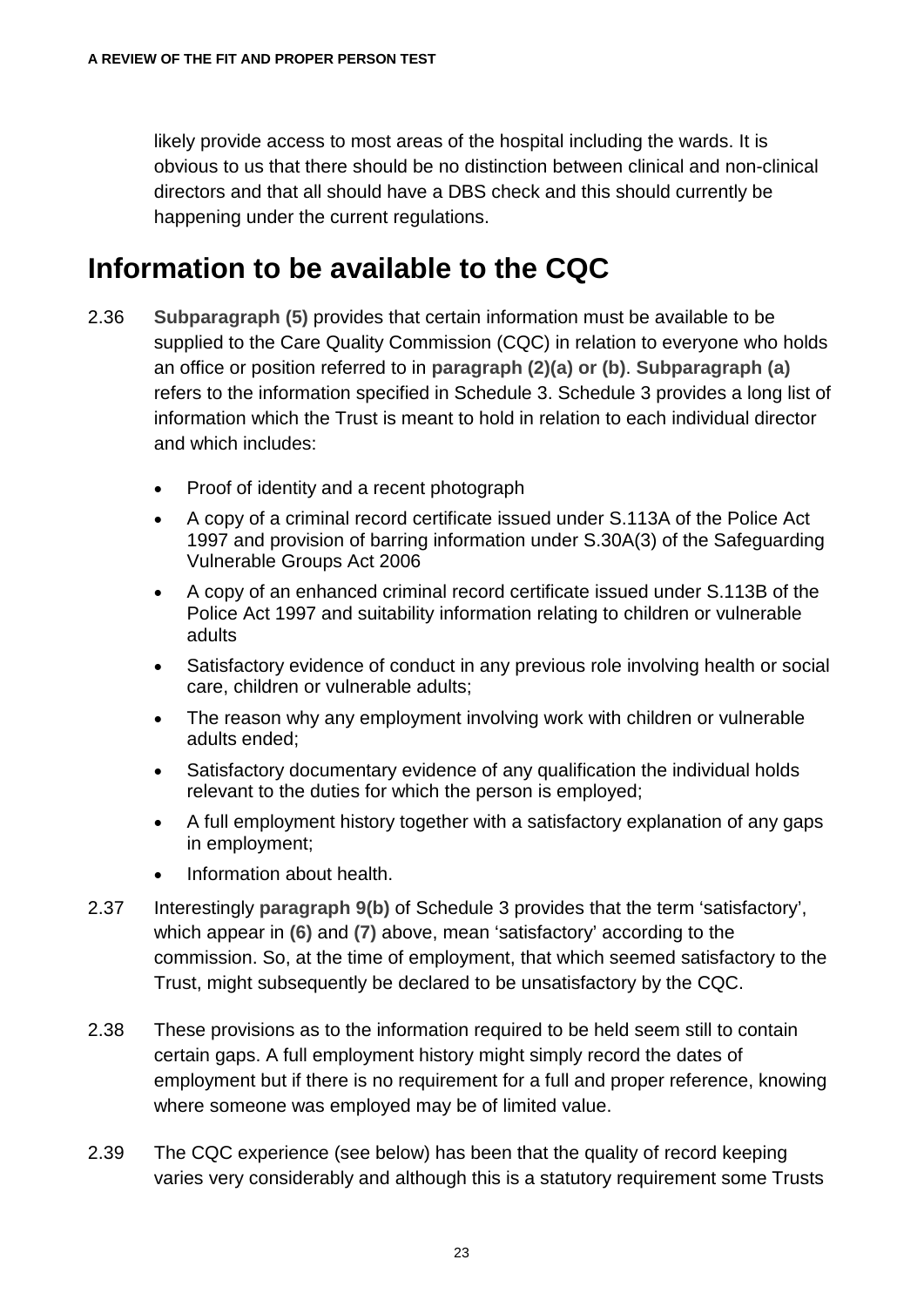hold little background information on directors; this is particularly so of records relating to NEDs.

- 2.40 We are concerned that there is no central database holding the information which Trusts are in any event expected to hold. We will recommend that a centrally held database system is created upon which information is to be held about each director [\(see Chapter 8\)](#page-93-1). We are however very conscious of the burden upon Trusts to hold records on each of its directors. We recommend therefore that the information required to be provided is only provided to the central database holder and that the CQC should have access to that database for the purposes of its inspections where relevant. All of the information would therefore be on a single database to which both the CQC and the HDSC should have access.
- 2.41 We will recommend that such a database is held by NHSI.

### <span id="page-29-0"></span>**Action to be taken where requirements in**  *subparagraph 3* **are no longer met**

2.42 **Subparagraph (6)** deals with the position where an individual no longer meets the FPPT requirement and provides that - where an individual who holds an office or position referred to in **paragraph (2)(a)** or **(b)** no longer meets the requirements in **paragraph (3)**, the service provider must:

> (a) take such action as is necessary and proportionate to ensure that the office or position in question is held by an individual who meets such requirements, and

(b) if the individual is a health care professional, social worker or other professional registered with a health care or social care regulator, inform the regulator in question.

- 2.43 We suspect that this provision is perceived far more to deal with the director whose good character or misbehaviour comes into issue than whether s/he is still competent to perform the allotted function.
- 2.44 In relation to competency and qualification, as already indicated, we make certain recommendations as to the requirement to demonstrate basic competencies [\(see](#page-77-1)  [Chapter 6\)](#page-77-1).
- 2.45 Separately, where a director no longer meets the FPPT as a result of serious misconduct or mismanagement, we make recommendations that the consequences of such a finding should mandate a reference to the HDSC [\(see](#page-103-1)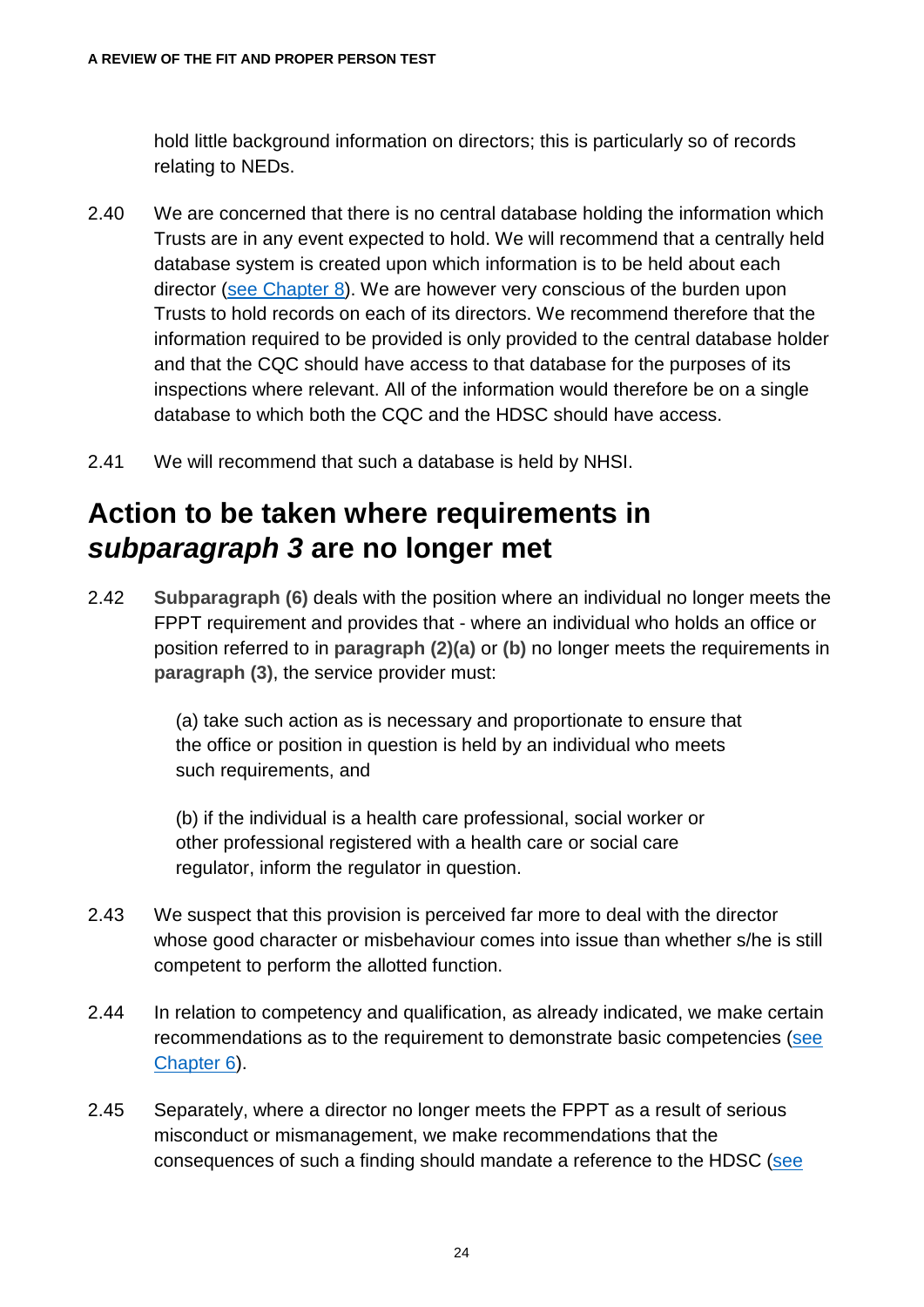[Chapter 9\)](#page-103-1). Other misconduct or mismanagement should be dealt with by the Trust's normal disciplinary process alone.

#### **Regulation 19**

- 2.46 Although we have only been asked to consider the scope and application of Regulation 5, it is worth noting that Regulation 19 refers to the same test but in relation to those employed to carry out a regulated activity which, in essence, means someone directly responsible for delivering health care.
- 2.47 **Subsection 1** deals with the requirement of employed persons to be fit and proper and is similar to the equivalent requirement in Regulation 5 (3) although the Regulation 19 (1) provision is less onerous.
	- (a) Regulation 19 (1)(a) to (c) mirrors Regulation 5 (3) (a) to (c) relating to good character, 'qualifications, competence, skills and experience' and health although Regulation 19 (1) does not require (and Regulation 5 (3) does), in the context of a consideration of good character, consideration of the matters set out in Part 2 of Schedule 4 (conviction and erasure).
	- (b) Regulation 19 does not contain a provision relating to 'serious misconduct or mismanagement' equivalent to Regulation 5 (3) (d). Nor does it contain a provision relating to grounds of unfitness (set out in Part 1 of Schedule 4) equivalent to Regulation 5 (3) (e). Nor does it require, as referred to above, consideration of conviction and erasure in the context of good character.
- 2.48 **Subsection 2** requires that recruitment procedures be established and operated effectively to ensure that employed persons meet the requirements in Regulation 19(1).
- 2.49 **Subsection 4** deals with the retention of information and mirrors Regulation 5(5).
- 2.50 **Subsection 5** deals with the consequences of failing to meet the fit and proper requirements and mirrors Regulation 5(6).
- 2.51 **Subsection 6** states that the requirement provision (**subsection 1**) and the information retention provision (**subsection 3**) do not apply to a case in which Regulation 5 applies. In that instance, therefore, the more onerous provisions of Regulation 5 are to be applied.
- 2.52 Consideration will have to be given to ensuring that any amendments to Regulation 5 do not have the affect of misaligning the duties laid down by Regulation 19. We suggest that consideration be given to the importance of aligning the duties and requirements of the two regulations.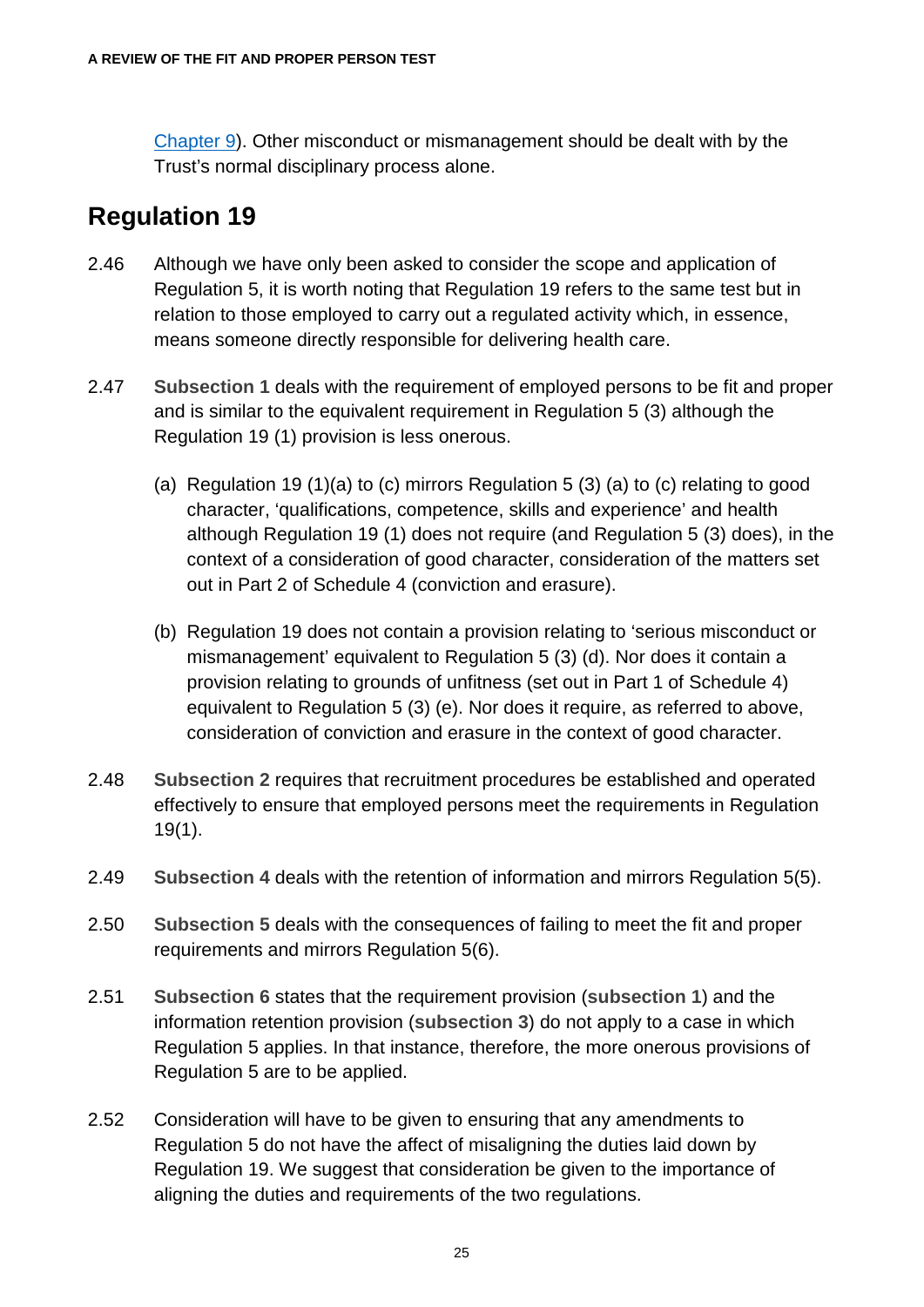### <span id="page-31-0"></span>**Recommendations in relation to the regulation itself**

- 2.53 We recommend (in order to give effect to recommendation one core competencies) that high level competencies are designed and identified and made part of the regulations. Trusts must have regard to the required competencies, the detail of which should be set out in guidance rather than statutory regulation in order to retain an element of flexibility.
- 2.54 We recommend (in order to give effect to recommendations 2 and 3 a directors' database and mandatory references) that the Regulations be amended so as to incorporate a requirement for a mandatory reference form as part of the documentation to be retained by Trusts both in relation to past employees (written by the Trust) and current employees (written to the Trust).
- 2.55 We recommend that commissioners, relevant ALBs and other internal NHS organisations such as NHSI, adopt a voluntary code to comply with the FPPT and further undertake not to employ at director level anyone who is currently barred by the HDSC.
- 2.56 We recommend that consideration be given to ensuring that any definition of serious misconduct as it is to be applied by the HDSC is consistent with misconduct as defined in the 2014 Regulations.
- 2.57 We recommend (in order to give effect to Rrecommendation  $5 -$  the setting up of a disbarring council), that the 2014 Regulations be amended to prohibit anyone disbarred or suspended by the HDSC from being regarded as fit and proper person.
- 2.58 We recommend that, in relation to **Regulation 5 (3) (d)** of the 2014 Regulations, the words "been privy to" are removed.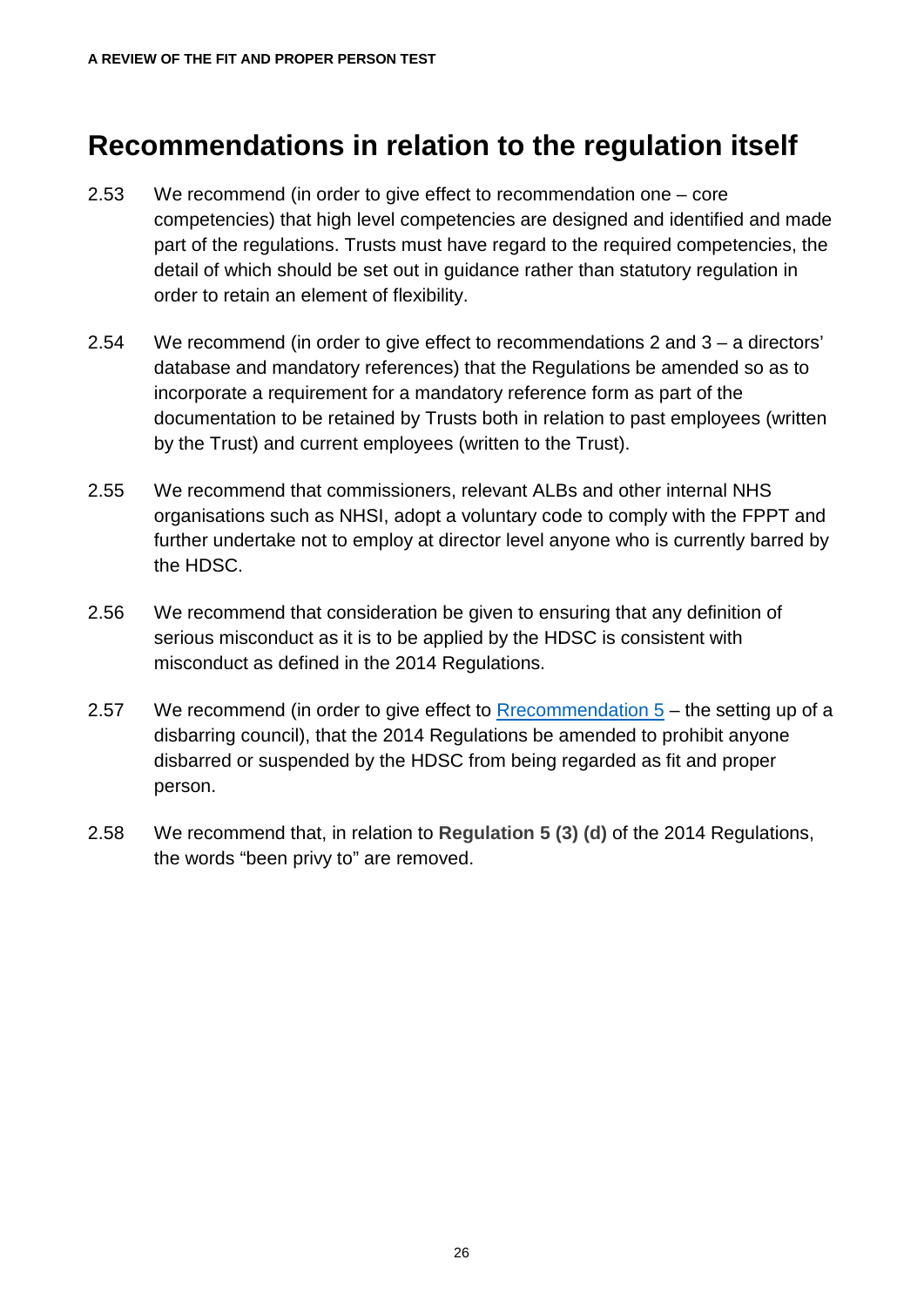# <span id="page-32-0"></span>**3. The FPPT in previous reports**

3.1 There have been previous reports and research which touched upon the FPPT and it would be remiss not to acknowledge them. Many of them are highly relevant to the recommendations made by us. We apologise for our lengthy recitation of those reports below but one of the features of these reviews is that they are consistently requested but their recommendations are not always fully actioned.

### <span id="page-32-1"></span>**The Dalton Review**

3.2 The Dalton Review published in December 2014 examined the potential for providers to meet the challenges of the future without looking outside traditional organisational boundaries, considering how their form could better support new clinical models and ways of working. It made no direct reference to the FPPT although there was relevance to the test and to our recommendations to be found in the focus upon Board Leadership and amongst the recommendations was the following:

> "The Leadership Academy should support the development of the requisite skills and experience for the new operational and leadership roles and build these into the career paths and leadership and development training of current and future NHS leaders."

### <span id="page-32-2"></span>**The Kirkup Review**

- 3.3 The [Kirkup Review](https://improvement.nhs.uk/news-alerts/independent-review-liverpool-community-health-nhs-trust-published/) published in January 2018 came about as a result of the extremely poor standards of care offered in community care in Liverpool and sadly provides almost a replica of the Mid Staffordshire experience which again led to the same appalling results for patients and those receiving care. It was his report which led to the Minister's statement announcing the current review.
- 3.4 The forward to that report is worth reprinting here in part:

"This report of a Review of widespread failings surrounding community health services based in Liverpool shows in stark terms what can happen if these services are taken for granted, and if warning signs are overlooked because of the distraction of higher-profile NHS services. A large new NHS Trust was established from scratch with an inexperienced Board and senior staff, and received inadequate scrutiny because it was regarded as low risk, in part due to the nature of the services provided. The end result was unnecessary harm to patients over a period of several years, and unnecessary stress for staff who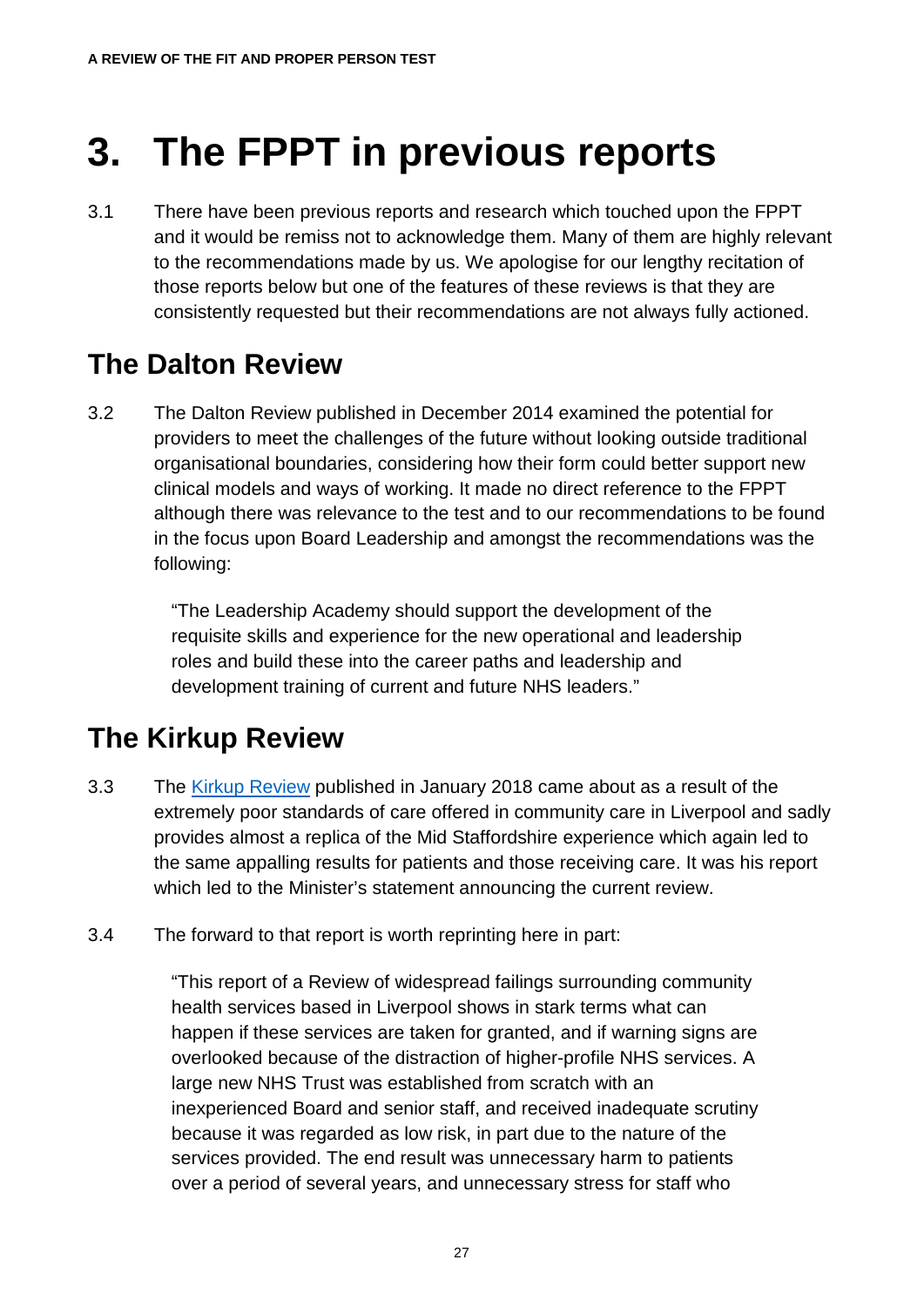were, in some cases, bullied and harassed when they tried to raise concerns about deterioration in patient services. These failures were replicated in the health services the Trust provided to HM Prison Liverpool (HMP Liverpool), and contributed in part to the wider problems afflicting the prison that have received recent attention."

3.5 The essence of the problems at Liverpool, in so far as they relate to management effectiveness and capability, qualifications and competence can best be summarised in the following extracted passages:

> "1.2 The Trust was created as a new organisation in 2010 with a new and inexperienced management team. Their leadership was inadequate from the outset. The Chair and non-Executive Directors were also relatively inexperienced and offered insufficient challenge to the management team.

> 1.8 The Trust should have had clear and effective systems to manage risk, including the clinical risk arising from over-ambitious and ill-considered cost improvement measures, as well as clinical governance systems to monitor the quality of clinical services. Both should have informed the QIAs but, in practice, systems were unclear and ineffective. At one point, the Executive Director responsible for clinical quality was the Finance Director, who had set the cost improvement targets, and the Medical Director had no clear responsibility for clinical quality.

1.9 This placed significant responsibility for clinical quality on the Nurse Director, but she was, for at least part of the period, the Trust's Chief Operating Officer, and therefore also responsible for achieving the cost improvement programme.

1.10 The result of this confused and conflicted arrangement was that Trust management neither identified properly the serious risks inherent in the cost improvement programme nor picked up the significant adverse consequences for services as they began to emerge. They remained focused predominantly on becoming a FT.

1.11 The adverse consequences were significant. First, many staff soon became demoralised. They had not felt involved in planning for the impact of staff reductions, and when they reported difficulty in maintaining safe and effective services, they did not feel listened to; certainly there was no evident change in the approach taken. Sickness absence levels rose, worsening staffing levels further.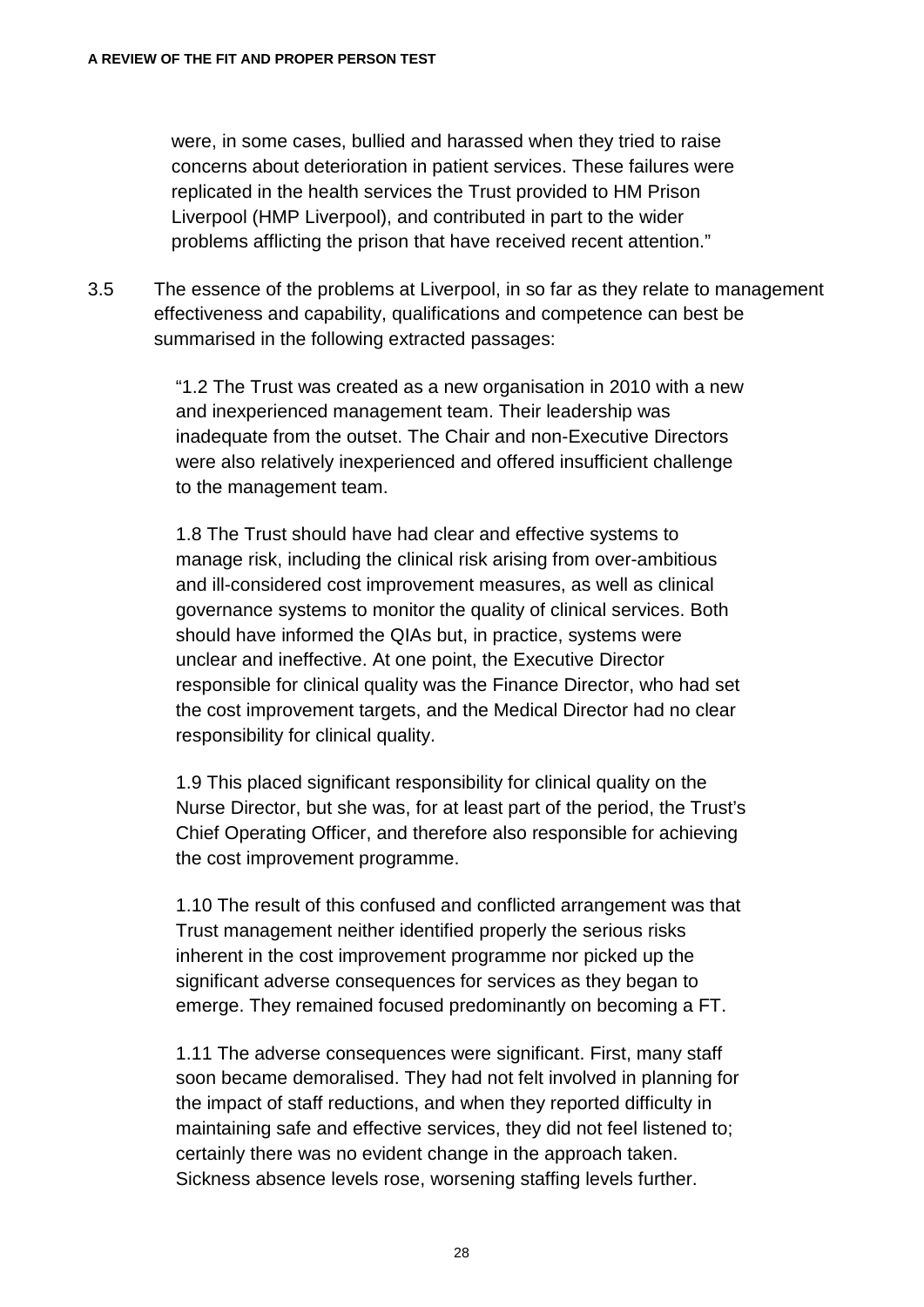1.12 Second, although it is clear that most staff tried hard to compensate for staff reductions, it is equally clear that services began to suffer despite their efforts. The incidence of patient harm incidents subject to mandatory reporting nationally rose, including pressure ulcers and falls. Other incidents, some serious, should also have been reported and investigated, but we heard repeated accounts that reporting was discouraged, investigation was poor, incidents were regularly downgraded in importance, and action planning for improvement was absent or invisible.

1.13 Third, it is clear to us that the reaction of the Trust Board to this gathering crisis in services was based on denial. The management team was still focused predominantly on becoming a FT, and reports of service problems were not only a distraction, they would adversely affect the assessment of the Trust's capability of achieving their goal.

1.14 The initial impact fell predominantly on the middle managers, positioned between the Trust Board's insistence on pushing through the cost reductions regardless and the staff's difficulty in maintaining safe and effective care and their consequent unhappiness. Unfortunately, faced with this undoubtedly challenging position, it is clear that their response was inadequate and inappropriate and, in too many cases, included extreme action against more junior staff, amounting to bullying. Whatever its origin in the pressure they were under themselves, this behaviour was inexcusable.

1.15 When some staff attempted to raise concerns, or in some cases grievances as a result of being bullied, the response was seriously deficient. We heard repeated accounts that staff would be suspended without being told why, or what the next steps would be.

It is clear in light of all of these failings that the Trust was seriously dysfunctional. There was a lack of leadership at senior and middle levels. The Trust Board lacked the capability to see beyond its goal of becoming a FT, and failed to recognise the significant harm that its programme of cost reduction was inflicting."

Dr Kirkup found that external bodies responsible for assessing the effectiveness of the management also failed -

"1.21 External overview also failed to identify the service problems for at least four years. The Strategic Health Authority (SHA) regarded the Trust as low risk, despite its newness and the inexperience of its senior staff, and provided inadequate briefing when it was abolished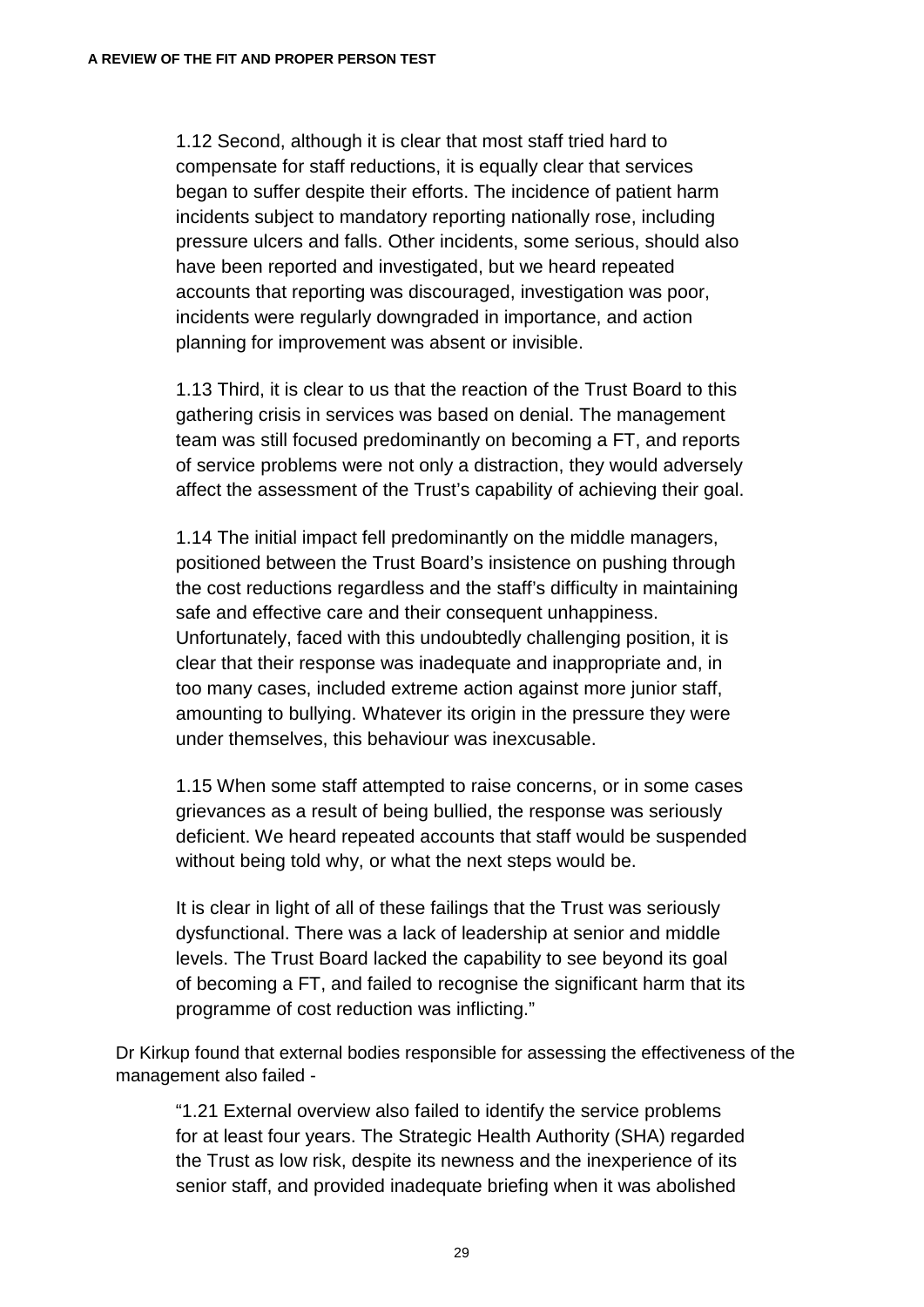and the responsibility transferred to the NHS Trust Development Authority (TDA). The NHS TDA did identify concerns but subsequently reversed its assessment for reasons we were unable to determine. The Care Quality Commission (CQC) failed to identify the extent and nature of the problems until they were alerted by Rosie Cooper MP. In part, these failures were because reconfigured organisations were coming to terms with new roles and did not communicate effectively, but this is insufficient alone to account for the missed opportunity.

1.22 Any of these external organisations could have identified the problems afflicting the Trust earlier had they looked critically at the information available to them. The primary responsibility, however, lay with the organisation statutorily accountable for the service, Liverpool Community Health NHS Trust. The Trust not only failed in its duty to provide safe and effective services, it concealed this from external bodies. Both patients and staff suffered harm for too long as a result".

"5.4 An additional element of concern was strongly expressed by a number of staff. As we have set out, one of the particular features of the events at the Trust was the extent of a bullying culture among some senior Trust staff and middle managers. This was addressed by bringing in new leadership but, as is very often the case, those managers who had been the subject of complaint often moved to other posts. In the case of middle managers, these were often in nearby Trusts providing similar services. By their nature, these are the very organisations assuming responsibility for the broken-up services and their staff, raising the deeply unappealing prospect of staff whose allegations of bullying had been upheld finding themselves working once again for the managers concerned but now in a new organisation.

5.5 During the response to the 2013 CQC report, changes were initially made piecemeal. Although Mrs Page was able to bring in some new individuals to work as part of the executive team, the previous Chair, Frances Molloy, and her non-Executives were left in situ. We were consistently told, however, that there had been a strong working relationship between Frances Molloy and Bernie Cuthel, and that the decision to retain all of the Trust's non-Executive Directors until their terms of office expired created an additional layer of challenge for the interim executive Team and sent mixed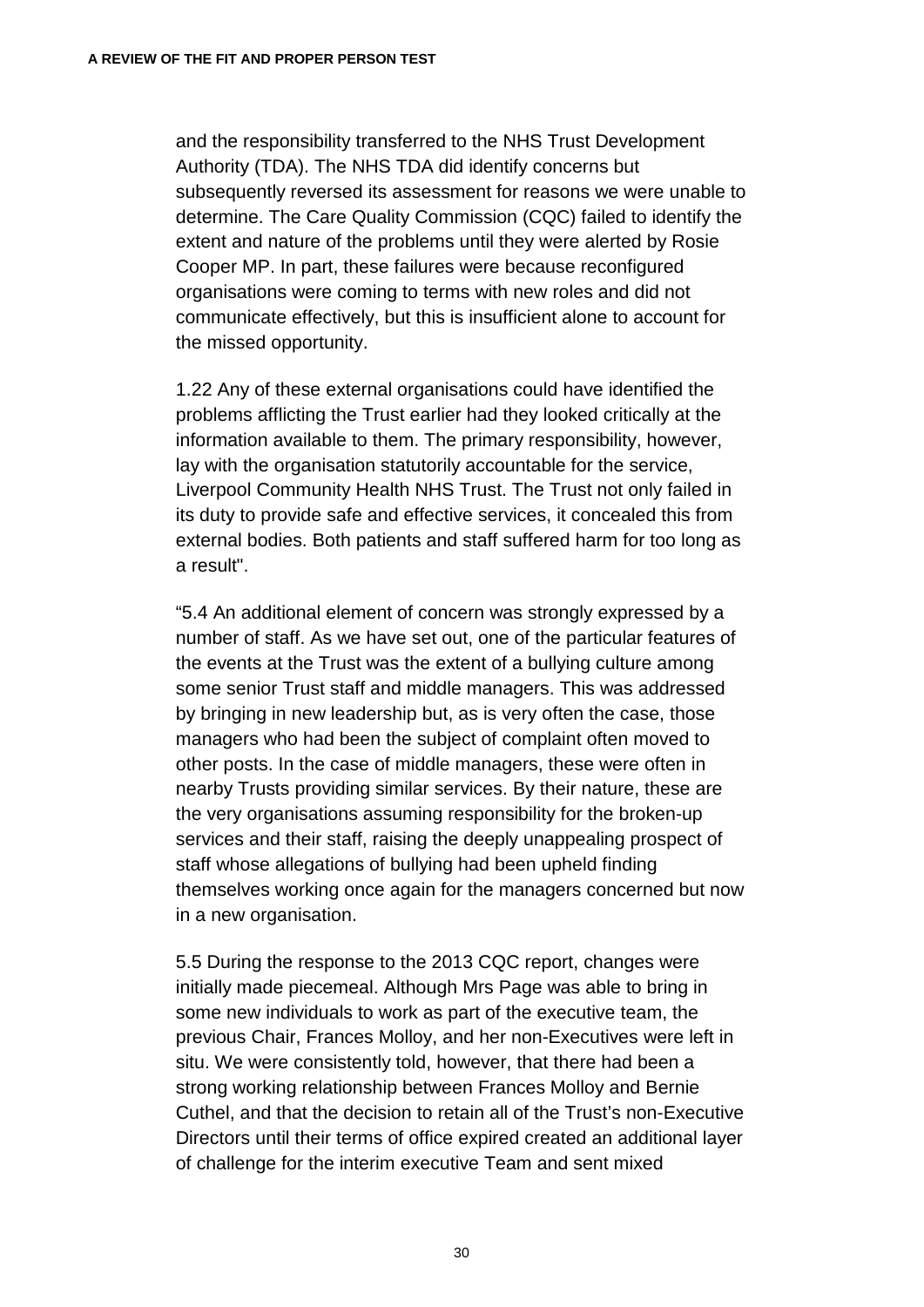messages to Trust staff about where responsibility for the Trust's failings lay."

- 3.6 As the problems being faced by the Trust grew more serious and more urgent, why was there no recognition that the management team in place was not functioning properly and why was there so little effective challenge at Board level and was this a significant factor in the things being allowed to slide as they did? There was a serious lack of an open and candid ethos at the Trust and bullying was allowed to flourish.
- 3.7 Dr Kirkup's report highlighted several of the issues which have to be grappled with in relation to the FPPT. His review covered a period between 2010 and 2014 prior to the FPPT coming into force. In essence, had the FPPT been working properly would it or should it have made a significant difference to the management team? Would such an "inexperienced management team" have been allowed to lead the Trust? When there had apparently been mismanagement of the Trust why was part of the Board including all of the Trust's NEDs allowed to remain once the new senior management team took over? Would that now be different?
- 3.8 There appears to have been a significant lack of understanding of the various roles on the Board and a lack of training to recognise the functions required. The clear potential for conflicts of interest within the Board should have been plain to any experienced Board member or one with training in what a good Board looks like and good governance. All of that seems to have been lacking. We have tried to address these issues in our recommendations around required competencies and Board development.
- 3.9 We have also done what we can to address the issue of bullying which is seen by many staff to be endemic across the NHS and was plainly a significant issue at Liverpool. Deliberate bullying, particularly victimising those who raise concerns should in our view be regarded as 'red line' behaviour and serious misconduct.
- 3.10 The focus of Dr Kirkup's recommendation in relation to this review appears to have been to ensure that the FPPT should prevent those involved in the mismanagement at Liverpool from moving through the revolving door and taking up further senior management posts. Our terms of reference allow for a wider review than that and allow for consideration of a general improvement of the effectiveness of the test. We have tried to seize that opportunity.
- 3.11 In addition to reading his report we had the advantage of meeting Dr Kirkup. One issue which exercised both him and us was the lack of assistance he had received from the Trust concerned and, worse still, that the NEDs at the Trust had been ordered not to speak to his inquiry. Such a failure to assist a legitimate inquiry, unless there is a reasonable excuse (the circumstances of which are difficult to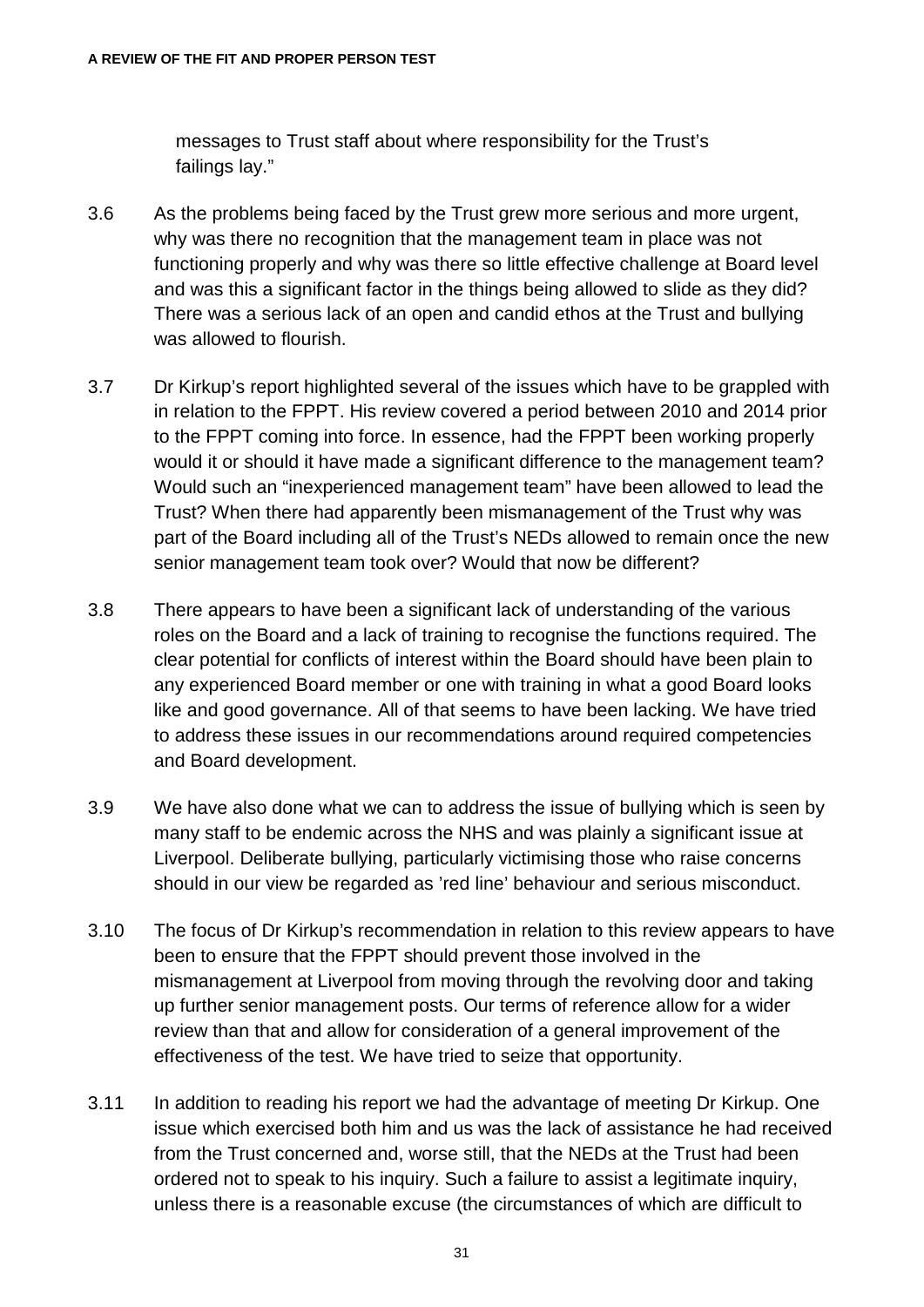imagine), seems to us to amount to serious misconduct which should be recognised as such and sanctioned. We have accordingly made a recommendation to that effect (see [Chapter 9](#page-103-0) and the recommendations in relation to serious misconduct).

### **Lord Rose's 2014 Review of Leadership in the NHS**

3.12 In 2014 Lord Rose was commissioned to undertake a review of leadership in the NHS and then a further review in relation to the ability of clinical commissioning groups to deliver the Five Year Forward View. He reported in 2015. In his Foreword he set out his focus:

> "I focused my attention on acute and secondary care (both NHS Trusts and Foundation Trusts, referred to together in this document as Trusts) as well as commissioning: there is no specific coverage here of primary care. There are specific recommendations for those in leadership positions within commissioning and provider organisations but in reality many of the recommendations are for the whole of the NHS."

- 3.13 He made a number of observations and recommendations which are pertinent to the issues we have now been asked to consider. Although the recommendations cited focused upon training and appraisal for managers, as will become clear in the course of this report, it is critical to address these issues if the FPPT is to be used, not simply as a barring mechanism which would on its own have a negative effect upon the system, but also to increase the quality of management by identifying required competencies and ensuring those are met by available training.
- 3.14 In short form the relevant recommendations were as follows:

"Training: R3: Charge Health Education England (HEE[9\)](#page-37-0) to coordinate the content, progress and quality of all NHS training including responsibility for the coordination and measurement of all management training in the NHS. At the core of this is a 90-day action cycle. HEE must promote cross-functional training in all disciplines and at all levels, coordinating the teaching of management basics such as appraisal, motivation, negotiation and leadership

R8: Require senior managers to attend accredited courses for a qualification to show that consistent levels of experience and training

<span id="page-37-0"></span><sup>&</sup>lt;sup>9</sup> This would now refer to the NHS Leadership Academy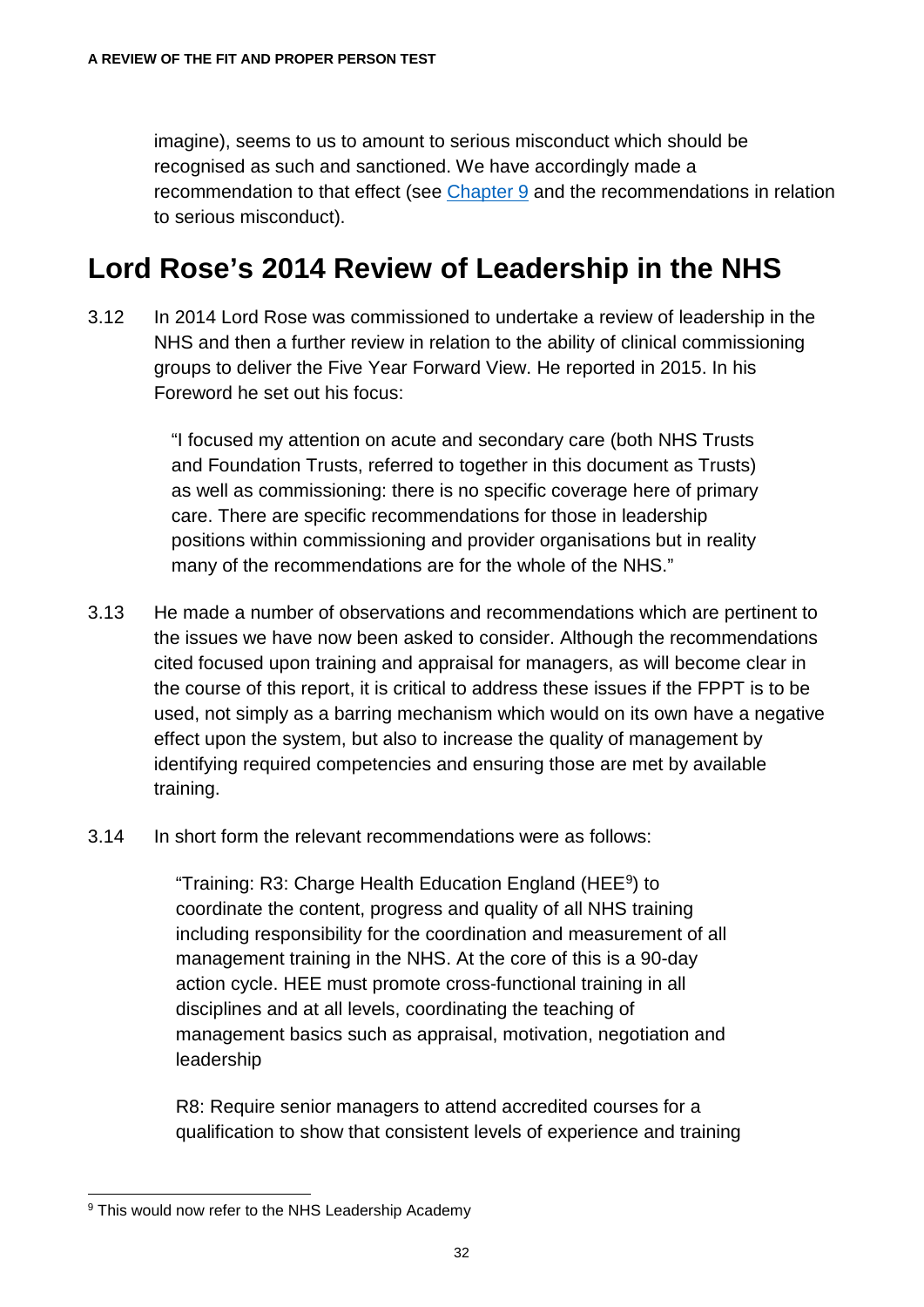have been reached across the NHS. On completion of this course they will enter a senior management talent pool open to all Trusts.

R9: Set, teach and embed core management competencies and associated expected behaviours at each management level.

R10: Establish a mechanism for providing on-going career support for all those in a management role allowing individuals to increasingly take charge and identify their own development needs.

R11: Establish and embed an NHS system of simple, rational appraisal (a balanced scorecard for individuals) supported by a regular course in giving and receiving appraisals as part of the core provision of the single training body. At a senior level, these appraisals should be standardised across the NHS."

3.15 Although, ultimately, we have shied away from recommending a formal gateway through which all directors must pass before being considered to be capable of passing the FPPT, which would require a 'gateway regulator', we make several recommendations about required competencies which echo much of Lord Rose's thinking. Although his Recommendation 3 referred to Health Education England, the appropriate body now would be the NHS Leadership Academy (NHSLA, which sits within HEE) and we have directed our recommendations to that organisation, (see [Chapter 6](#page-77-0) – Managements qualifications and training).

### **Ed Smith's 2015 Leadership Review**

- 3.16 In 2015 Ed Smith (Deputy Chair of NHS England) was asked to conduct a review into Leadership Development in the NHS. Three of his principle recommendations relevant for our purposes were that:
	- (a) There should be a system-wide focus on improvement and leadership development, including talent management, through the development of national strategies and supporting governance arrangements
	- (b) All organisations will need to develop their own strategies for improvement and leadership development (including talent management)
	- (c) Stronger alignment between the NHS Leadership Academy and Health Education England programme of activities, and a focus on system leadership
- 3.17 In recommending that core competencies be designed by NHSI and NHSLA and should be required to meet the FPPT, we hope to enhance the work already being done to improve system leadership following that report.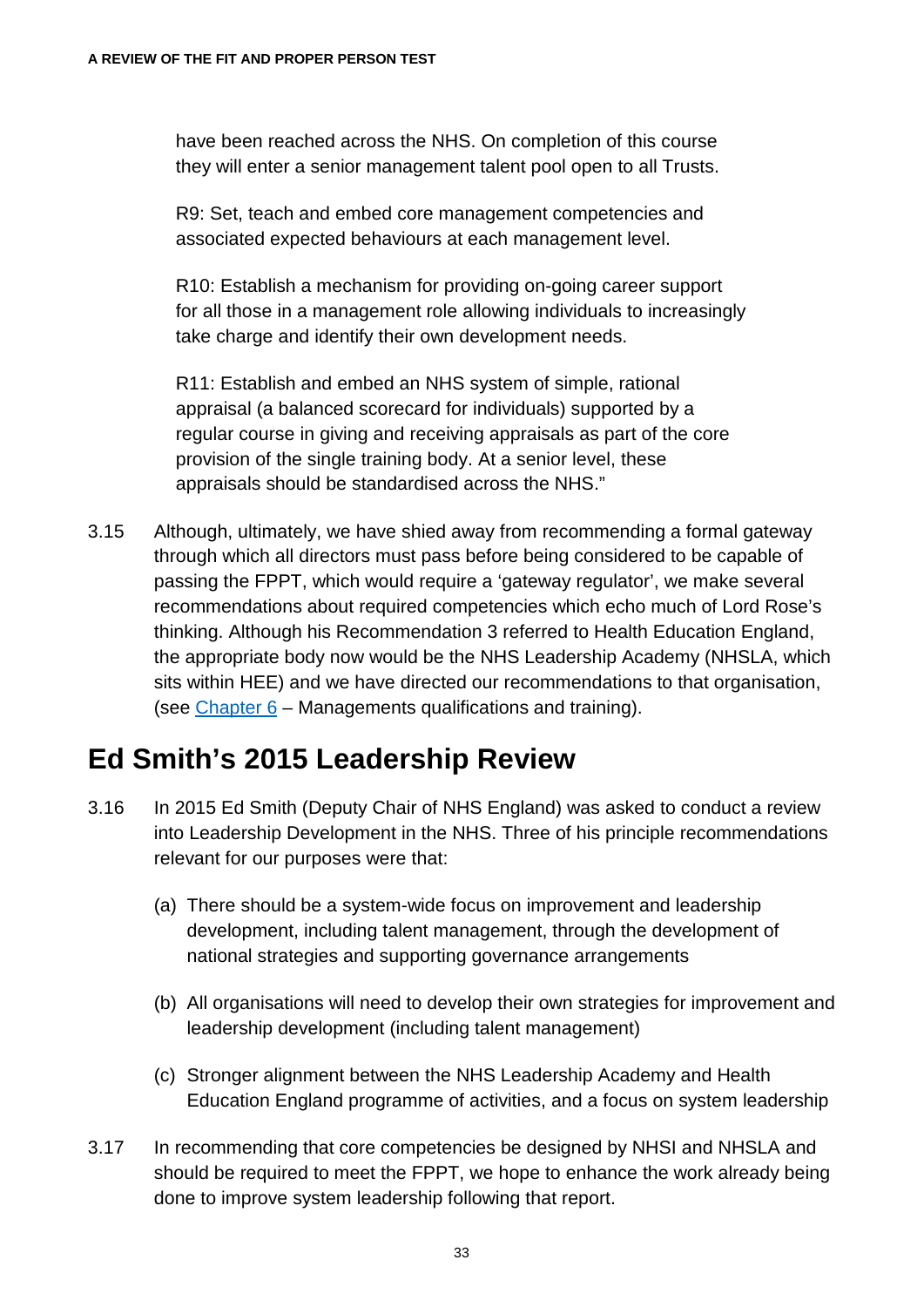### **The University of Manchester Report 2018**

- 3.18 The University of Manchester Alliance Manchester Business School [report](https://www.research.manchester.ac.uk/portal/en/publications/responses-to-francis(730b1d33-c952-40a3-a10a-6eb0dacfe037).html) (authored by Chambers, Thorlby, Boyd et al) published, in January 2018, an extensive and comprehensive report which was the product of independent research commissioned and funded by the Department of Health Policy Research Programme<sup>[10](#page-39-0)</sup> and examined the consequences of the Francis Report and the extent to which its recommendations have been implemented across the health service. The authors carried out a survey of Trusts and received a response from 90% of all Trusts in England. The report referenced a series of previous research to which we will refer below and which accordingly need not be separately referenced here.
- 3.19 Among the report's objectives was "to uncover enablers and barriers to improving Board leadership". The report is worth examination also for its focus upon what makes a good and effective Board. Although direct consideration of the effectiveness of Boards may be outside our remit it is an important feature of the FPPT when applying the 'fit' test. The individual director is only one piece of the complex puzzle which makes up a Trust Board. The inclination is to blame the man or woman at the top of the management chain, i.e. 'the buck (and blame) stops here' approach, but the reality of any health system failure is that it is often the Board as a whole which has failed to function properly.
- 3.20 A number of issues raised in the research have relevance to how Trusts regard the FPPT, how 'Francis' has been implemented in respect of the test, as well as highlighting what is regarded as good and bad practices in Board governance. The report found:

"One significant barrier identified by a previous report to effective Board oversight of patient safety was the low level of technical competence and proficiency of Board members in measuring and assuring quality and safety, and limited training opportunities. Particularly nursing leadership was often low profile in Board deliberations and decision-making<sup>[11](#page-39-1)</sup>.

An observation of 24 Board meetings at eight NHS Trusts and a content analysis of Board minutes from 105 NHS Trusts, found that NEDs were variable in holding the executive team to account. Where

<span id="page-39-0"></span><sup>&</sup>lt;sup>10</sup> PR-R11-0914-12003 Learning from leadership changes made by Boards of hospital NHS trusts and foundation trusts following the Francis Inquiry Report June 2015-June 2017

<span id="page-39-1"></span><sup>11</sup> Page 57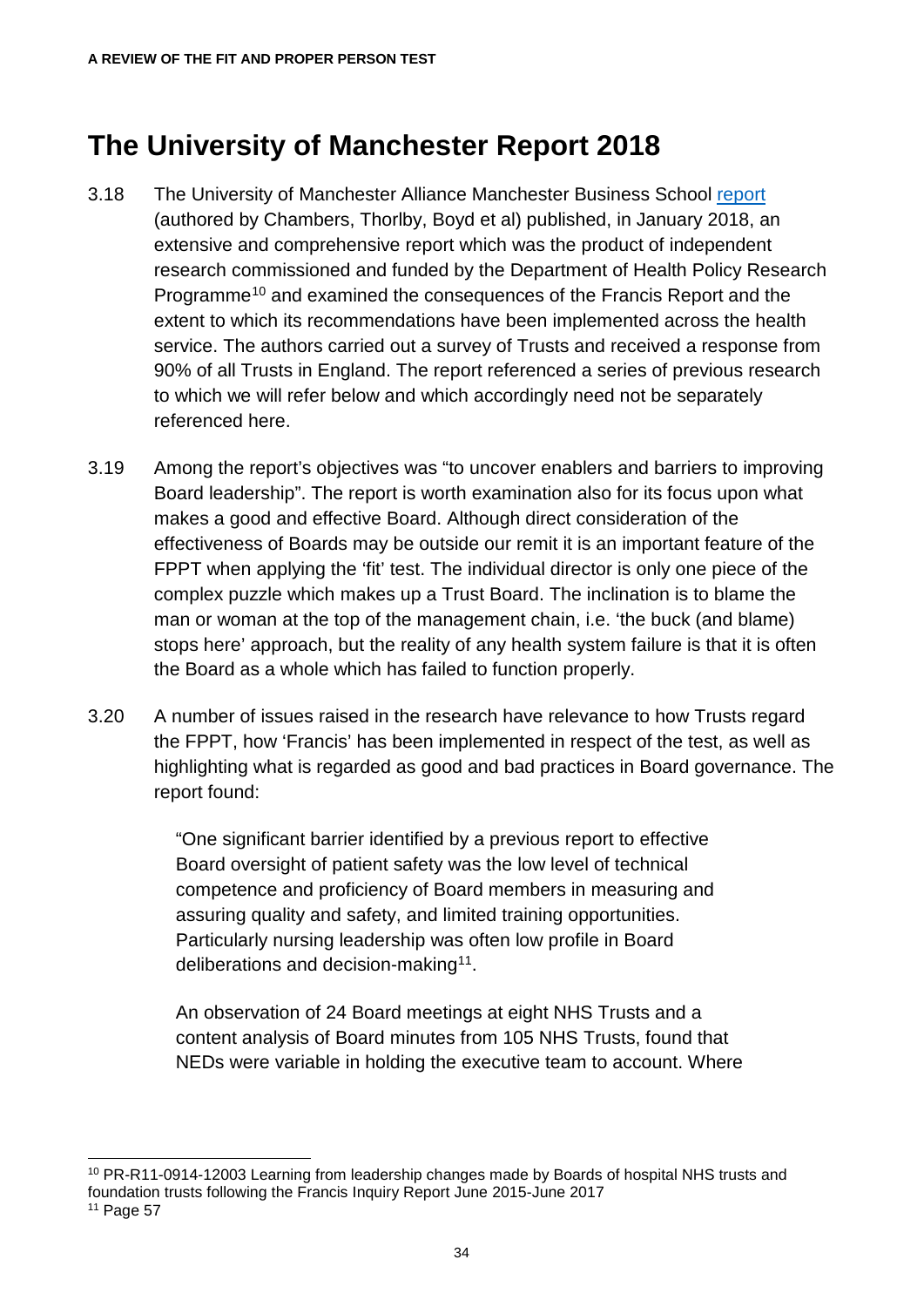NEDs were confident and tenacious, there was greater depth and discussion of all issues, including on clinical matters<sup>[12](#page-40-0)</sup>.

Some NEDs said very little in Board meetings and their ability to contribute and to hold the executive to account was very much down to individual personality and experience<sup>13</sup>;

Analysis of stakeholder interviews conducted by Mannion et al. (2016) also found that limited knowledge of patient safety among Board members, especially NEDs, restricted their ability to ask challenging questions about safety issues $14$ .

In terms of behaviours, there was a worry about the cult of the CEO, cosiness of some Board committees and that some Boards were not listening to the concerns of middle managers or frontline staff and not inviting and acting on suggestions for improvement from the workforce;<sup>[15](#page-40-3)</sup>

Other specific concerns included Boards having little time and resource for Board development, lack of diversity on Boards, especially Black, Asian and Minority Ethnic individuals, and also executive recruitment that fished from a very small pool, resulting in a self-perpetuating oligarchy ('the village'). This can result in it being easy for Board leaders at random to be either dropped or supported and a reluctance to look outside the system. This may be connected to the low profile of the FPP Regulation:<sup>[16](#page-40-4)</sup>

Externally, poor relationships with others in the health economy were also often observed. Also, externally, there was a warning about Boards being focussed on reputation and image rather than substance and outwardly projecting an image of success whilst not having grip on operational performance;<sup>[17](#page-40-5)</sup>

There was a strong emphasis on supporting and developing Board leaders: the need for coaching of individuals and teams, replacement of poor performers where needed, providing tailored and sustained support for new CEOs and development in place before people take

<span id="page-40-3"></span><sup>15</sup> Page 68

<span id="page-40-0"></span> <sup>12</sup> Page 64

<span id="page-40-1"></span><sup>&</sup>lt;sup>13</sup> Endacott et al. 2013, Sheaff et al. 2015 (from University of Manchester [report\)](https://www.research.manchester.ac.uk/portal/en/publications/responses-to-francis(730b1d33-c952-40a3-a10a-6eb0dacfe037).html)

<span id="page-40-2"></span><sup>14</sup> Page 65

<span id="page-40-4"></span><sup>16</sup> Page 68

<span id="page-40-5"></span><sup>17</sup> Page 69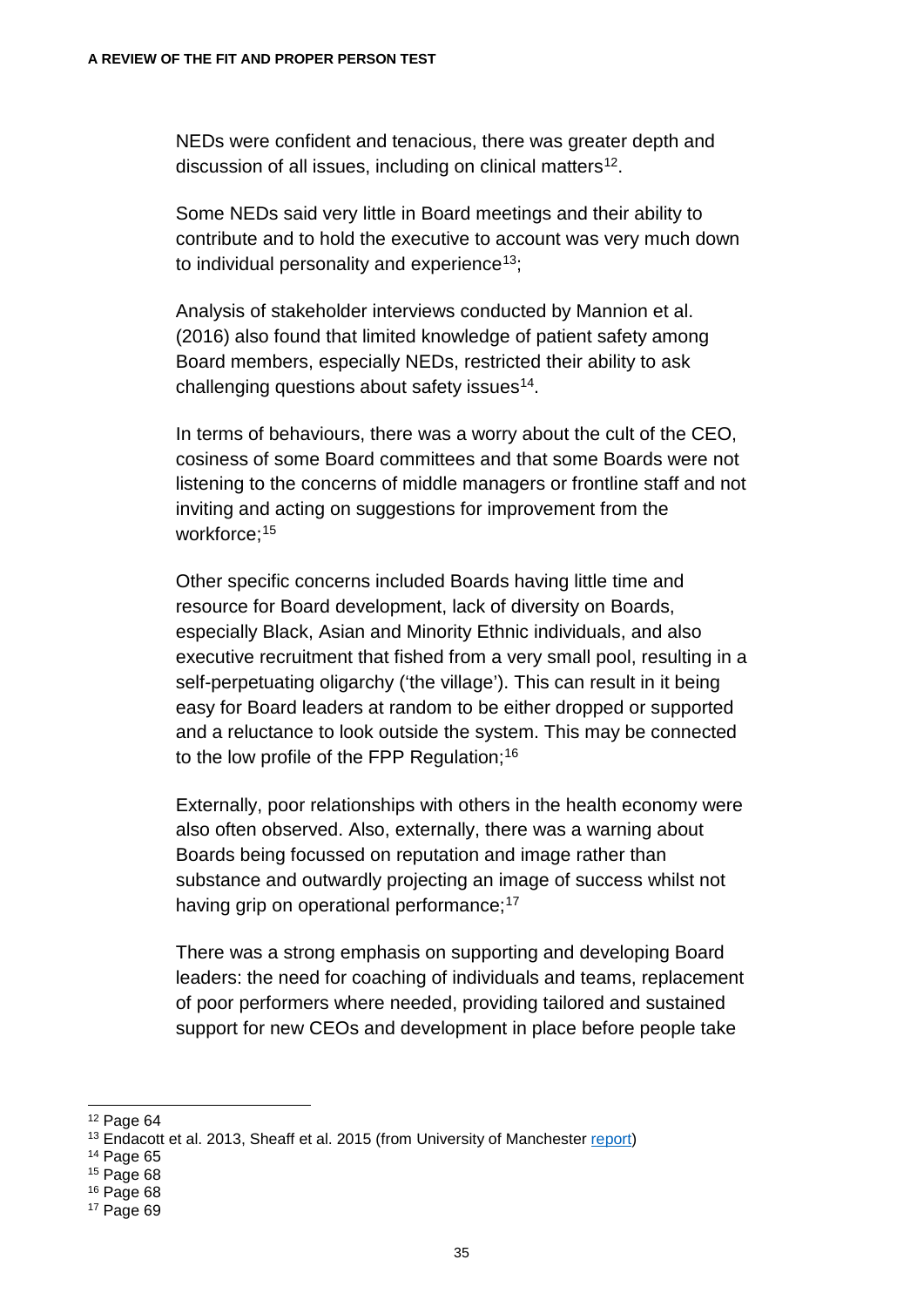up executive roles. It was important for Boards to look downwards and outwards to ensure cultural change;<sup>[18](#page-41-0)</sup>

Externally, hospital chains and networks were seen as a way of drawing organisations together to learn, peer review and challenge. The incentives for Board leaders to take on poorer performing organisations had to be right."[19](#page-41-1)

3.21 The authors' inquiries into the implementation of the FPPT revealed limited traction or effect:

> "We asked Board secretaries to indicate the various potential actions their organisation had taken to implement the Fit and Proper Persons Requirement. The majority of respondents said that their organisation had carried out background checks on existing Board directors and on new appointments. A small proportion had responded to CQC concerns about directors. The other actions reported were largely concerned with requirements for directors to make an annual declaration, sometimes as part of an annual review which involved checks with relevant external agencies such as Companies House."

#### 3.22 The report continues:

"All respondents were asked to comment on the impacts of implementing the Fit and Proper Persons Requirement. Many said that there had been little impact, as no issues had been identified with regard to current or past directors, and the self-declaration element could be regarded as a tick box exercise. A small number of respondents suggested that the requirement had reputational benefits for the organisation and provided some reassurance to the public. It was thought that the requirement could contribute towards a culture of transparency and cause individual directors to reflect on moral and ethical values, and was not suggested to be a deterrent to recruitment." [20](#page-41-2)

#### 3.23 In a few Trusts (it was reported):

"The requirement had prompted perceived improvements in recruitment policies, procedures and practices to provide due diligence. Views differed about the resources taken up by administering the requirement, but the overall balance was that it was not overly onerous

<span id="page-41-0"></span>18 Page 70

<sup>19</sup> Page 70

<span id="page-41-2"></span><span id="page-41-1"></span><sup>20</sup> Page 98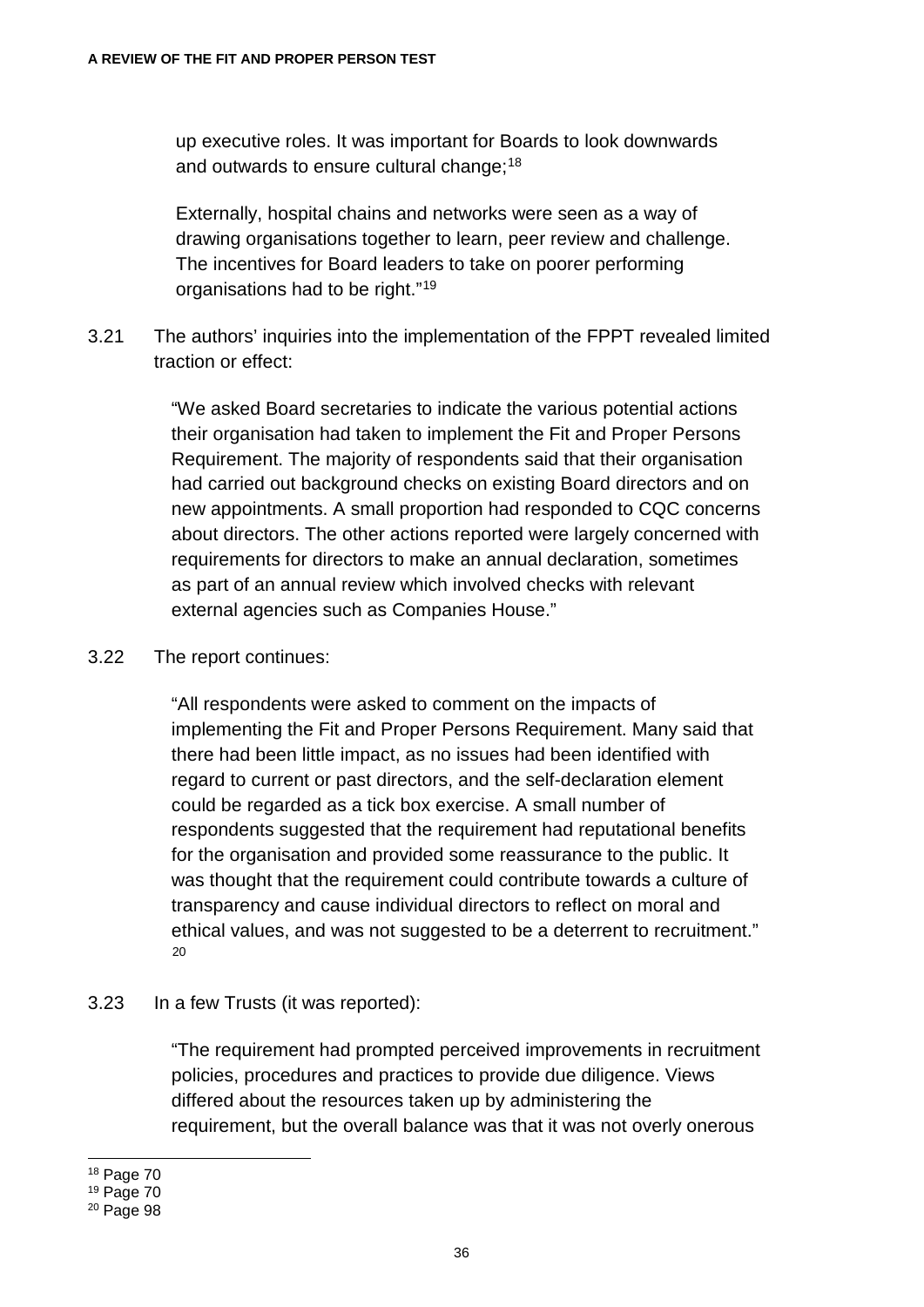and was consistent with good governance, albeit that the impact might be marginal."<sup>[21](#page-42-0)</sup>

3.24 Individual respondents suggested that increasing the diversity of Board members and reducing central regulation and 'bashing' of managers were of greater importance with regard to recruitment to the Board:

> "The checks required prior to implementing the FPP requirement were already fairly rigorous and the additional checks (insolvency, disqualified directors) were minimal in terms of the burden they represented." [Board Secretary]

"The rationale behind Fit and Proper Persons recruitment is sound and the impacts are positive. The approach is highly relevant to ensuring rigour in the recruitment of appropriate persons to roles within the NHS." [Chair]

"The centrally defined requirement is not that fit for purpose. It has not shown up any 'bad apples' or 'undesirables' in our Trust. Looks to be another box ticking type activity."[NED]

3.25 Where the requirement had revealed potential issues, then it was reported that the impact could be large. For example, the subsequent investigation could be disruptive, time consuming and expensive. A small number of concerns were expressed about the rules emphasising problematic issues:

> "One of the concerns is the retrospective nature of the requirement: actions from years ago may be picked up and gone over, as happened to a CEO in a nearby Trust. She was vindicated, but it opens up all sorts of possible needs to carry out expensive reviews (the internal review in that case was held not to be independent enough) which could cause uncertainty and instability within a Trust until the repost has been provided. I don't think the definitions are clear enough and nor are the actions that a Trust should take if it is alleged that due to some past action a Board member's fitness and properness is called into question." [22](#page-42-1)

3.26 We have reflected upon this and it chimed with other evidence we heard directly. We have made recommendations to try to tackle the problem identified (see [Chapter 9](#page-103-0) on sanctioning directors).

<span id="page-42-0"></span> <sup>21</sup> Page 98

<span id="page-42-1"></span><sup>22</sup> Page 99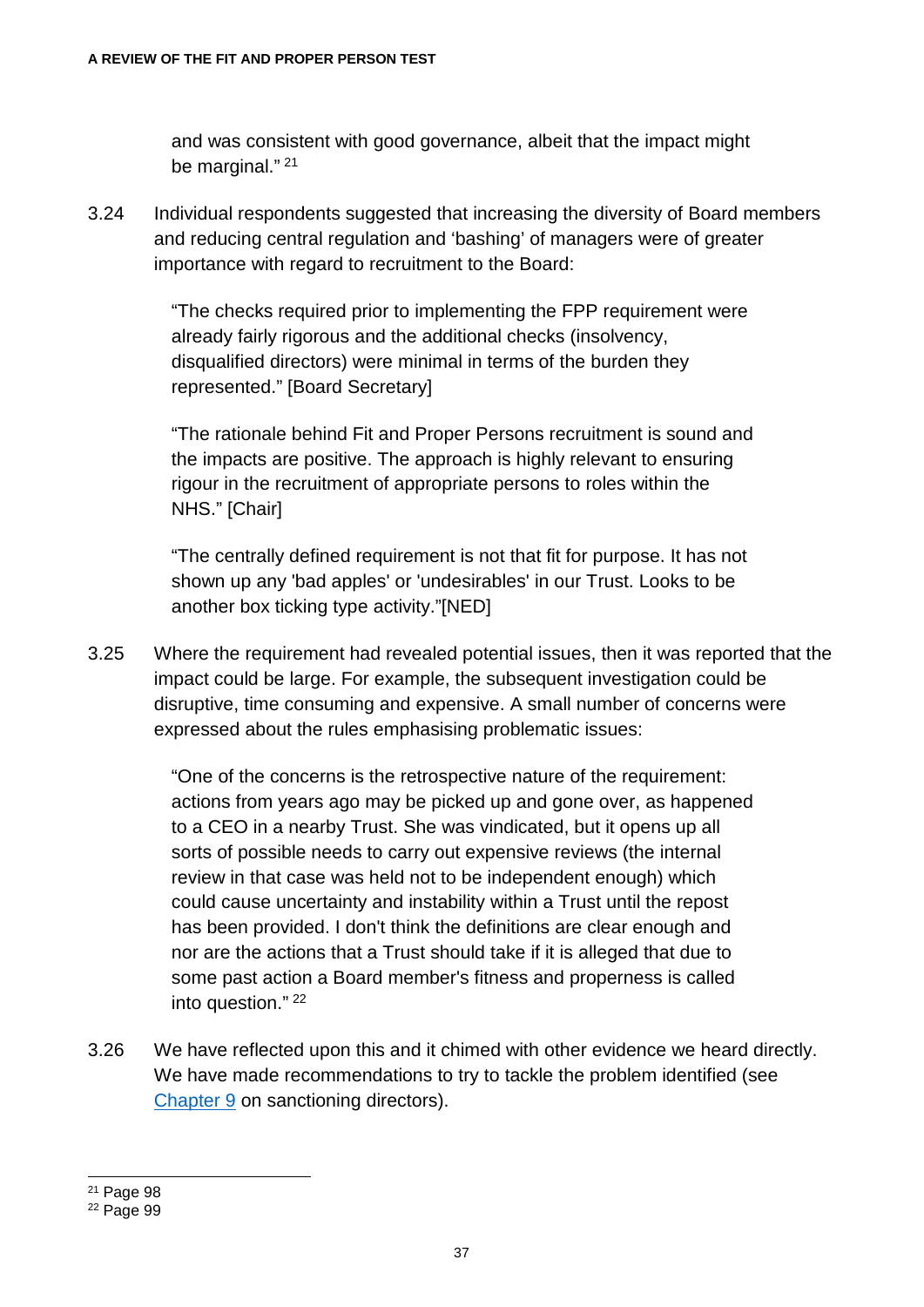#### 3.27 Under the heading 'Barriers to improving Board leadership':

"A number of comments highlighted the quality of current leadership as a barrier. The Board itself could be problematic, either due to poor leadership from individuals in key roles (Chair, CEO), or the culture or experience of the Board as a whole. Some respondents indicated that recruitment and retention of NEDs could also be a barrier, together with associated issues of not having appropriate skills and experience, or lack of diversity or being sufficiently representative of the local community. A small number of respondents said that insufficient remuneration of Board members was a problem, particularly in nonfoundation Trusts." [23](#page-43-0)

3.28 Board development was also explored by the authors:

"We asked Board members to estimate how many days of individual leadership development they had participated in during the last 12 months. We also asked Board secretaries to estimate how many collective Board development full and half days there had been. Seminars and briefing sessions were excluded.

20% of respondents said they had not participated in any individual leadership development during the last 12 months. The median was participating in three days of leadership development.

Executive directors generally participated in more days of leadership development (median 4 days) than did NEDs and chairs (median 2 days) (p<0.01, independent samples median test). This is in line with expectations, as most executive directors work full time, while NEDs are part time. To allow for this, in subsequent analyses we have applied a simple global correction factor of two to the development days indicated by NEDs and Chairs." [24](#page-43-1)

3.29 In the report's summary of main findings from the national survey, the authors commented:

> "The Healthy NHS Board Report placed emphasis on the importance of having highly qualified directors who are capable of setting strategy, monitoring and managing performance, and emphasising quality improvement. The report also stresses that there should be a balance between continuity and renewal in appointments. Respondents found the arrival of new non-executive directors to have led to major

<span id="page-43-0"></span> <sup>23</sup> Page 105

<span id="page-43-1"></span><sup>24</sup> Page 106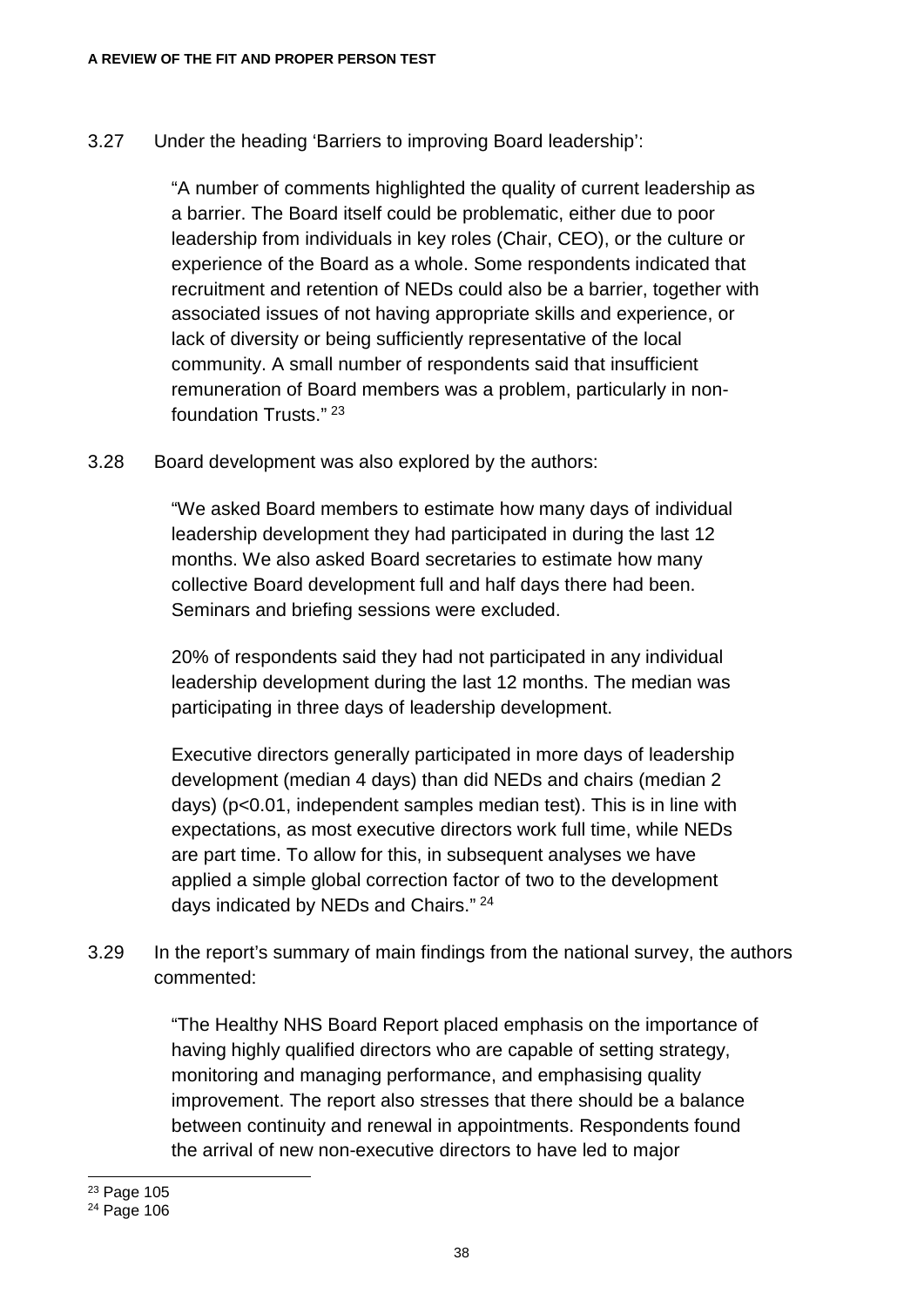improvements in the working of the Board, including increased openness and transparency, and greater level of engagement with staff, patients and external stakeholders. These impacts were specifically linked with the introduction of non-executive directors who were challenging, mature and experienced." [25](#page-44-0)

- 3.30 We have reflected upon Board development and training for directors in [Chapter 6](#page-77-0) and made recommendations to support requirements of specific competencies before entry at director level.
- 3.31 The Manchester authors commented:

"The Hard Truths Report introduced the Fit and Proper Persons Test to ensure that Board members are compliant with a prescribed standard of conduct in public life and signalled the implementation of a statutory Duty of Candour, which requires providers to inform people if they believe treatment or care has caused harm. The majority of Boards said that their organisation had carried out background checks on existing Board directors and on new appointments. However, many reported that the checks had little impact and the self-declaration element could be regarded as a tick box exercise. Nevertheless, some did say that the requirement contributed towards a culture of transparency and that it was consistent with good governance." [26](#page-44-1)

3.32 Under 'Improving Governance' the Manchester report concluded:

"We found that the Fit and Proper Persons Requirement policy has been implemented but was a low-profile policy in comparison with other initiatives. Not all Trusts are checking on continuing fitness of directors, according to Board secretaries responding to our national survey in 2016. The requirement has been interpreted rather literally. We know from events during the period of our study that there have been cases (for example at St George's University Hospital Foundation Trust) where the policy has failed to prevent inappropriate appointments of individuals." [27](#page-44-2)

3.33 The authors suggested $^{28}$ :

"Board members need to have regular and tailored training to ensure that they know what data sources to use to notice and evaluate

<span id="page-44-0"></span> <sup>25</sup> Page 113

<span id="page-44-1"></span><sup>26</sup> Page 113

<sup>27</sup> Page 164

<span id="page-44-3"></span><span id="page-44-2"></span><sup>28</sup> Page 189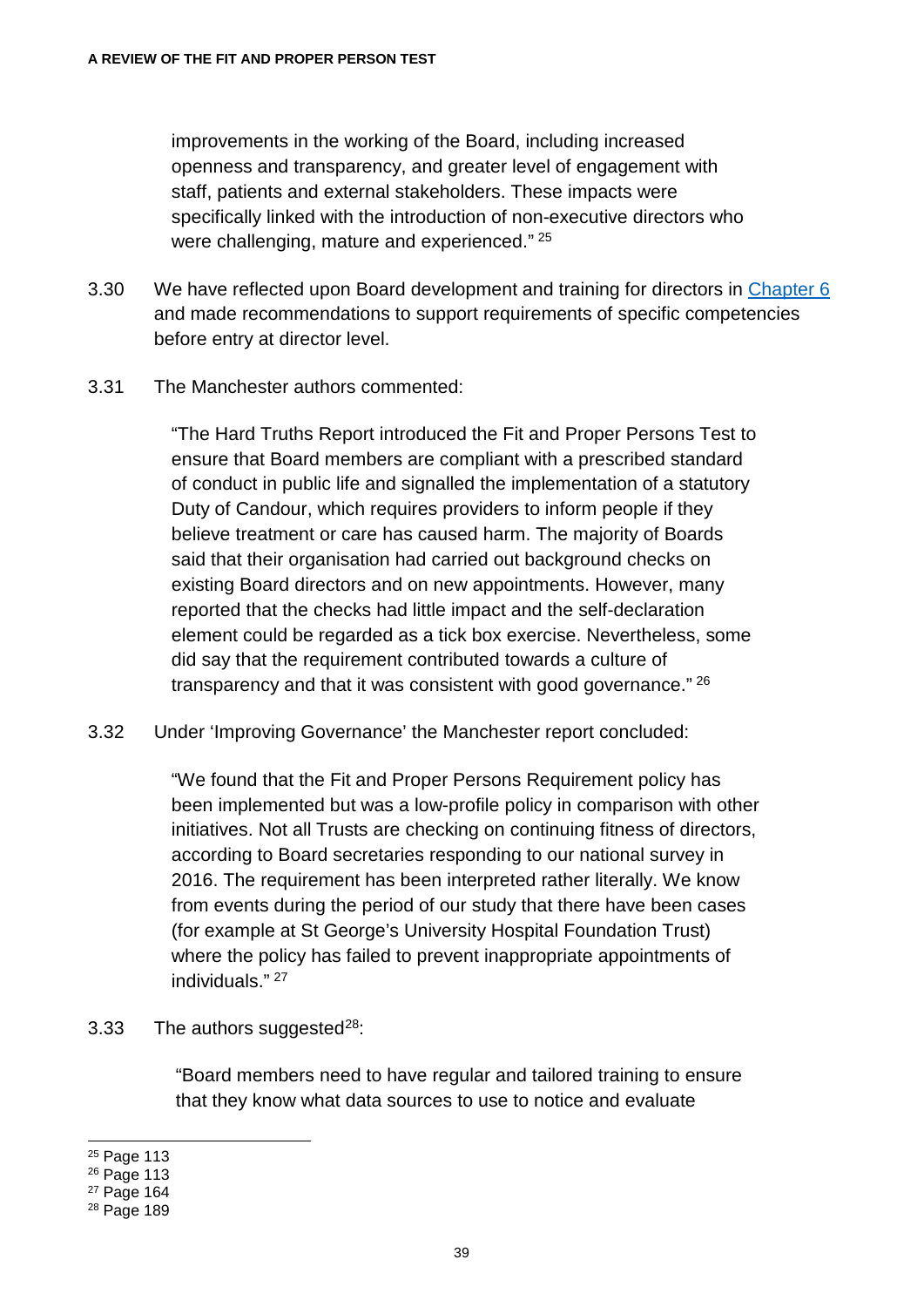problems and issues related to care quality and safety, and also those concerned with other aspects of performance such as finance, workforce and activity.

In identifying and using such data sources, Boards need to be sure that they have access to a mix of soft and hard data, that such data are quality-assured, and that there is an opportunity for regional, national, and where appropriate international benchmarking of indicators.

The Board may wish to undertake regular 360-degree appraisals of its performance – as a collective in addition to the individual appraisal that takes place for Board members – to ensure that it is sensing its own performance and impact, and is able to take steps to change and improve as necessary.

Board training and development – for both executive and nonexecutive members – is critically important in enabling a restless and high functioning Board, and requires sustained attention and investment, even in a tough financial climate.

The Board and its members need to be skilled in employing a wide repertoire of Board behaviours and attributes, and their training and development should focus on this at both an individual and collective level.

The Board and its members need to seek constantly to find ways of maximising their visibility, both within and beyond the organisation. The use of 360-degree Board appraisal is one way of assessing whether such visibility is happening or not."

3.34 In recommending core required competencies, and the creation of a central database which will record each director's qualifications, training and appraisals, we hope to give further force to that which was recommended by the authors of the Manchester report.

#### **The King's Fund Report on Leadership in the NHS 2018**

3.35 As recently as July this year (2018) the King's Fund published a report on leadership in the NHS. Several of the themes set out above were repeated following an extensive survey of NHS Trusts and providers in late 2017.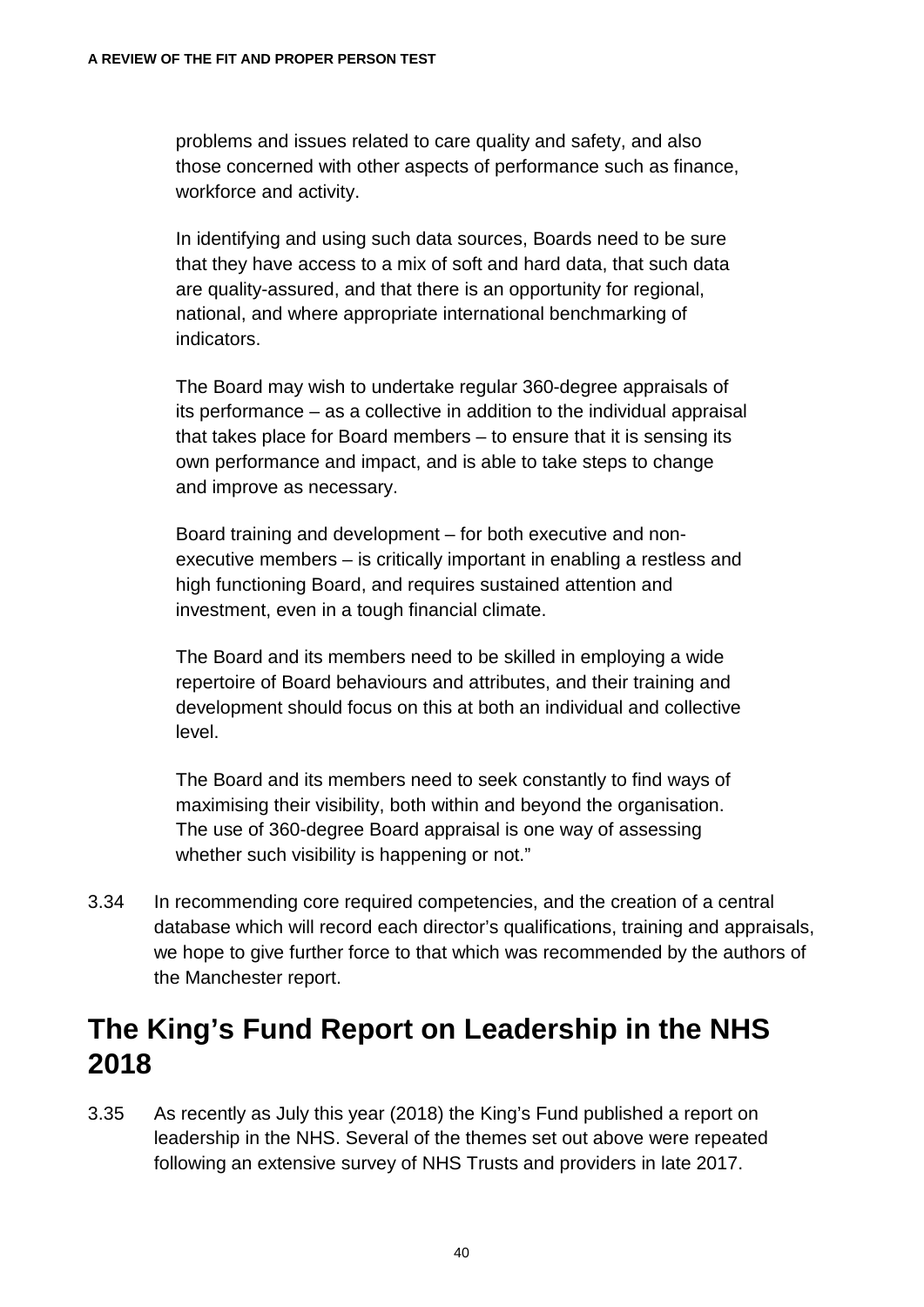- (a) The survey showed that leadership vacancies are widespread, with director of operations, finance and strategy roles having particularly high vacancy rates and short tenures.
- (b) A culture of blaming individuals for failure is making leadership roles less attractive. Organisations with the most significant performance challenges experience higher levels of leadership churn. National bodies need to do more to support leaders to take on and stay in these roles.
- (c) To tackle high leadership churn, national programmes should target professional roles where concerns over the pipeline of future leaders is greatest. Regional talent management functions – largely absent since the abolition of strategic health authorities – should be rebuilt in the new joint NHS England and NHS Improvement regional teams.
- 3.36 The report writers commented:

"Over the past three years, several reviews of NHS leadership have attempted to better understand and address the impact of these pressures. These reviews have identified the churn of senior leadership teams – characterised by short tenures and high vacancy rates – as a particular problem…

Our interviews and roundtable event highlighted the impact leadership churn can have on organisations. Short tenures can lead to too much focus on day-to‑day priorities at the expense of longer-term strategy. A 'revolving door' approach to leadership also undermines the credibility leaders have with staff in their own organisations and with external stakeholders. The churn of leaders can stall organisational progress, which can be especially costly as Trusts try to work collaboratively in local health and care systems to develop more integrated models of care.

Several different factors contribute to high leadership churn. These include a high level of regulatory burden and a lack of autonomy. The constant pressure to report 'upwards' to national bodies has left directors feeling disempowered and with less time to focus on their day-to-day jobs. Several interviewees mentioned how recent regulatory or political interventions to remove leaders for failing financial or performance targets suggested that individual leaders are sometimes held to account for system-wide problems.

Interviewees cautioned against placing too much focus on formal talent management or development programmes, as an effective talent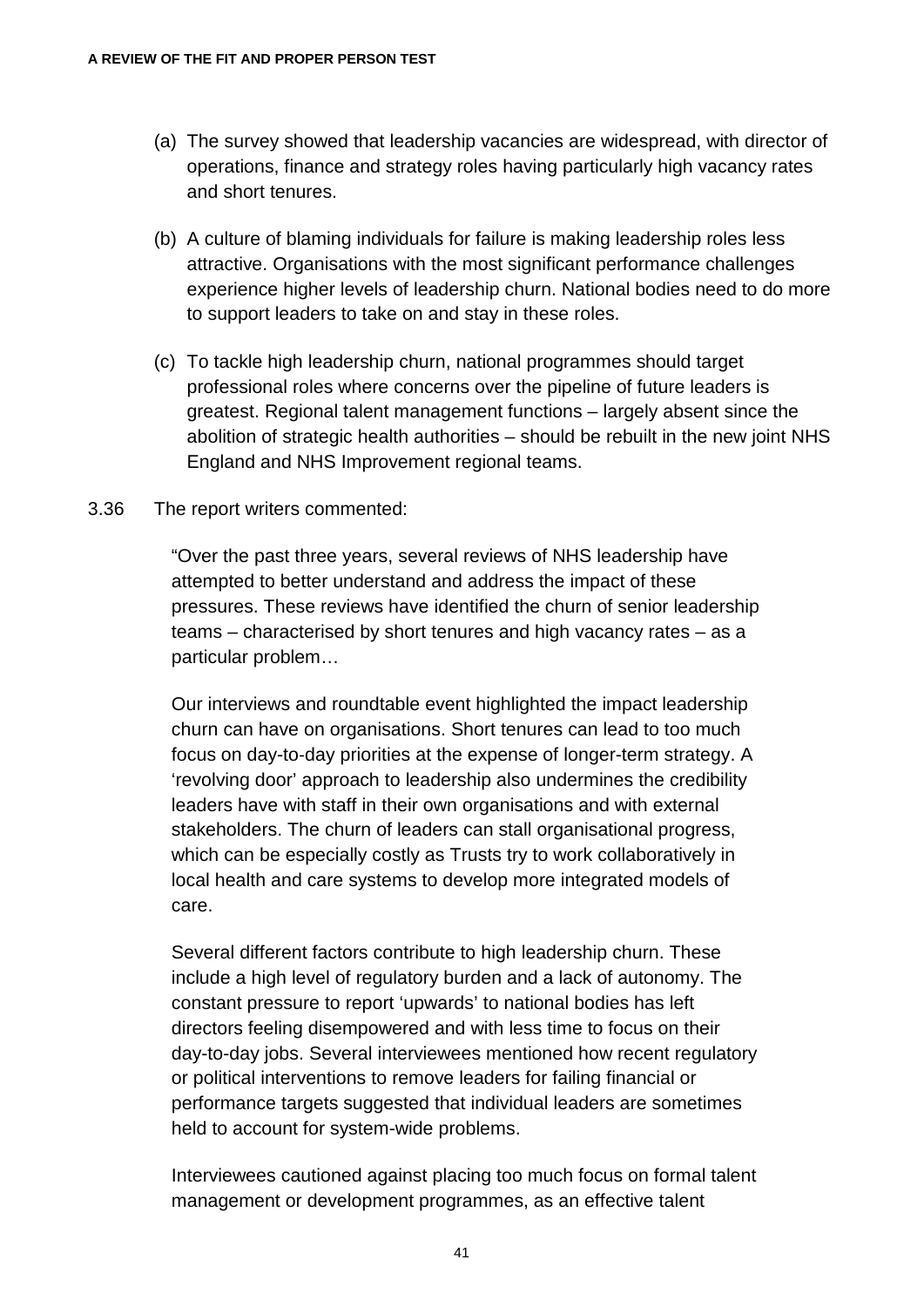pipeline alone will not reduce vacancies as long as the current operating environment and treatment of leaders is unchanged."

3.37 The report set out the problems faced by senior management and some of the disincentives to aspire to those roles. We have taken pains to try to avoid increasing the disincentives while recognising the need for better Board training and development.

### **Sir Ian Kennedy**

3.38 Finally, it is worth noting that as long ago as 2001, Sir Ian Kennedy, in the [Bristol](https://webarchive.nationalarchives.gov.uk/20090811143822/http:/www.bristol-inquiry.org.uk/final_report/the_report.pdf)  [Royal Infirmary Report](https://webarchive.nationalarchives.gov.uk/20090811143822/http:/www.bristol-inquiry.org.uk/final_report/the_report.pdf) into the failures in paediatric cardiac surgery between the 1980s and 1990s, made the following observation<sup>29</sup>:

> "For each group of healthcare professionals (doctors, nurses and midwives, the professions allied to medicine, and managers) **there should be one body charged with overseeing all aspects relating to the regulation of professional life: education, registration, training, CPD, revalidation and discipline**. The bodies should be: for doctors, the GMC; for nurses and midwives, the new Nursing and Midwifery Council; for the professions allied to medicine, the re-formed professional body for those professions; and for **senior healthcare managers, a new professional body**."

### **Conclusion**

- 3.39 The majority of these reports stress the need for quality management training, assessment and development. In our recommendations we have sought to underline again those critical features of the system as part of the FPPT and have made recommendations in relation to the need for required competencies to be identified.
- 3.40 We recognise that further regulation and the introduction of a barring system may have a chilling effect, which is why the constant theme of this report will be the importance of balancing any system allowing for the barring of directors guilty of serious misconduct, with training and support for all others. We also recognise that a training programme is not in any sense a cure-all, but only part of a package of measures which is required to develop and support senior management teams.
- 3.41 In considering how the current test operates and how, if at all it should be amended, we have taken the above prior reports into consideration. Where previous conclusions and recommendations are relevant to this review we have

<span id="page-47-0"></span> <sup>29</sup> The Bristol Inquiry Report p.446 para 70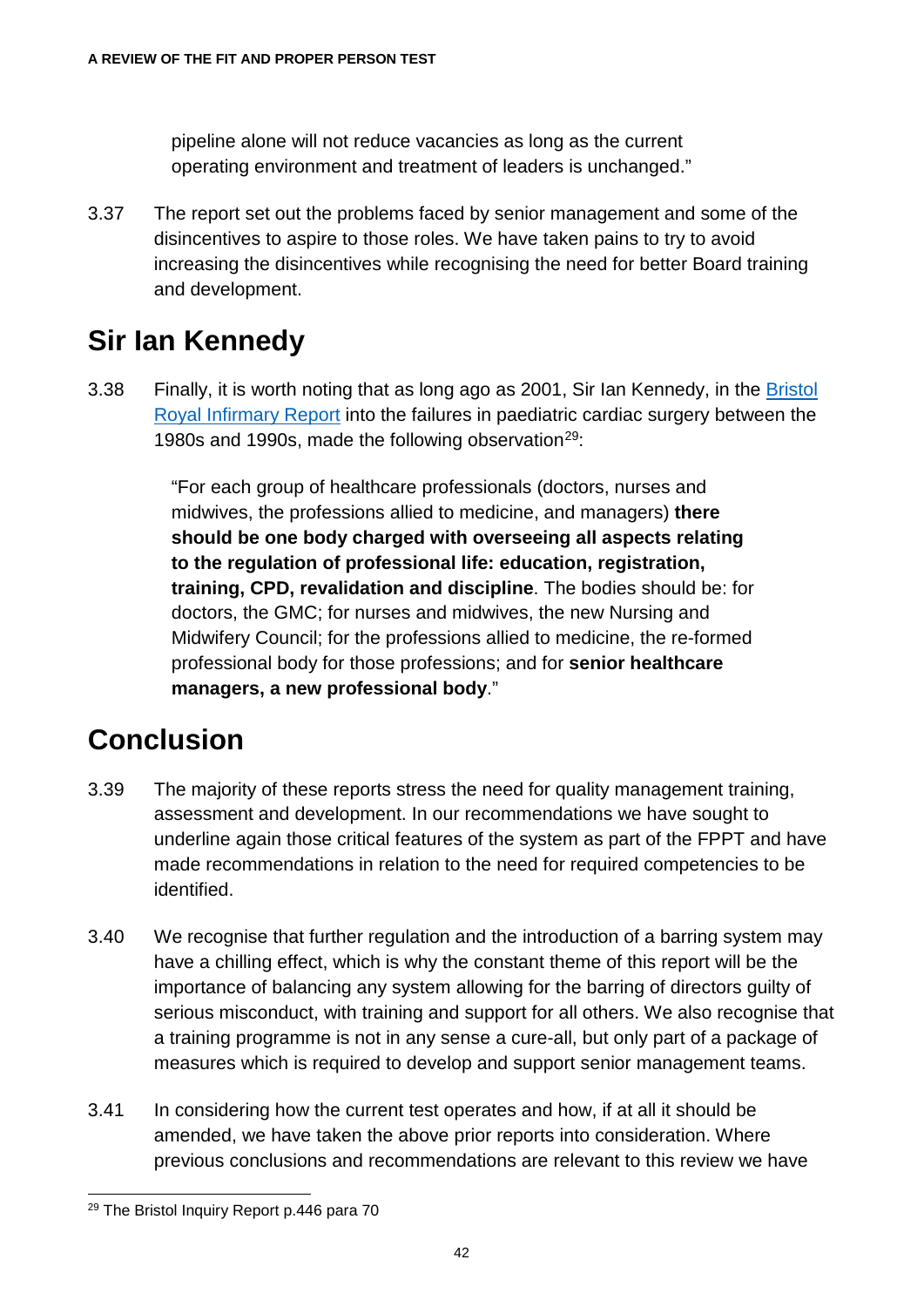adopted them when supported by the evidence we have heard. We would respectfully commend the reader at least to the summaries of each of the reports listed above. Many of the 'fresh ideas' in this report have been prefaced and trailed before us.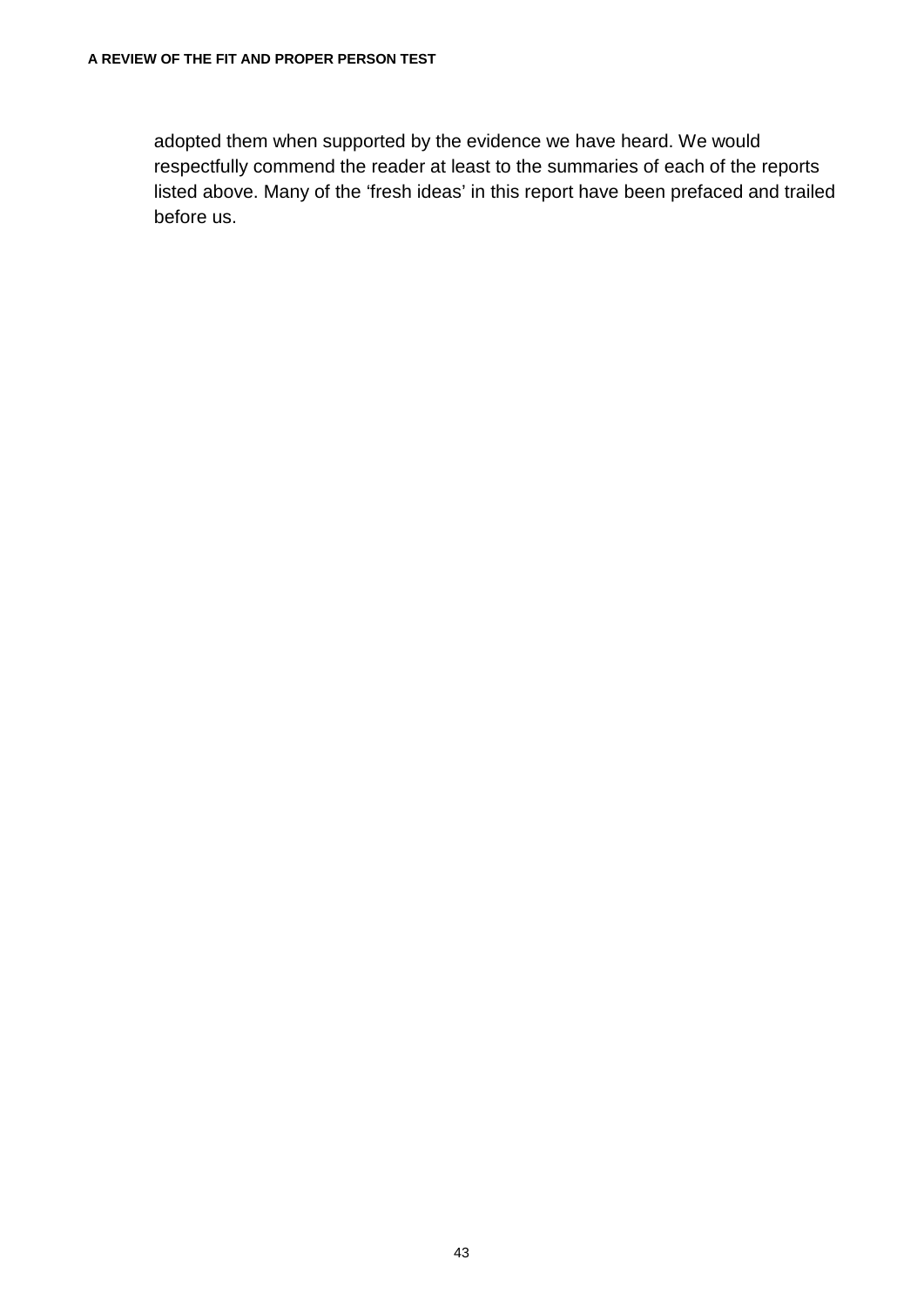# **4. THE CQC AND REGULATION 5**

## **The role of the CQC**

- 4.1 The CQC is currently integral to the effective operation of the FPPT as the regulator of all health and social care providers registered in England. These providers include hospitals, care homes and general practices. The application of the FPPT in NHS Trusts and FTs is part of the CQC 'Well-Led' programme of inspections which ascertains whether each Trust is complying adequately with it in respect of each of its directors. Where there is a requirement in the regulations to supply information or to hold information about directorial appointments, the requirement is to provide them or hold them available for the CQC. Whether or not the documentation held in respect of any appointment is 'satisfactory' is only so if it is in the opinion of the  $CQC^{30}$ .
- 4.2 Although NHS Improvement (NHSI) via the Trust Development Authority (TDA) is involved in appointments for NEDs to NHS Trusts, the only regulator that considers the FPPT and inspects whether it is being properly applied by providers is the CQ[C31](#page-49-1). Since 2014, the leadership of Trusts has been assessed by the CQC according to eight 'key lines of enquiry' on how well they are led. The 'Well-Led' domain is defined by the CQC as '(how well) the leadership, management and governance of the organisation assures the delivery of high-quality personcentred care, supports learning and innovation, and promotes an open and fair culture' (CQC 2016).
- 4.3 The CQC operates its inspectorate function so far as the FPPT as follows:
	- (a) At registration the inspectors will check that the provider has ensured that their directors meet the eligibility criteria i.e. that they are not on the DBS and that they are not disqualified directors;
	- (b) Where the role requires a specific qualification the CQC will check that the director has that qualification;
	- (c) The CQC will check that recruitment policies are in line with public appointments' guidance and the Nolan principles.

<span id="page-49-0"></span> <sup>30</sup> Schedule 3 para 9(b)

<span id="page-49-1"></span><sup>&</sup>lt;sup>31</sup> NHSI may also consider the application of the FPPT by providers where it is in receipt of information (for example, from whistleblowing) that is relevant to the governance of the Trust under the provider licence.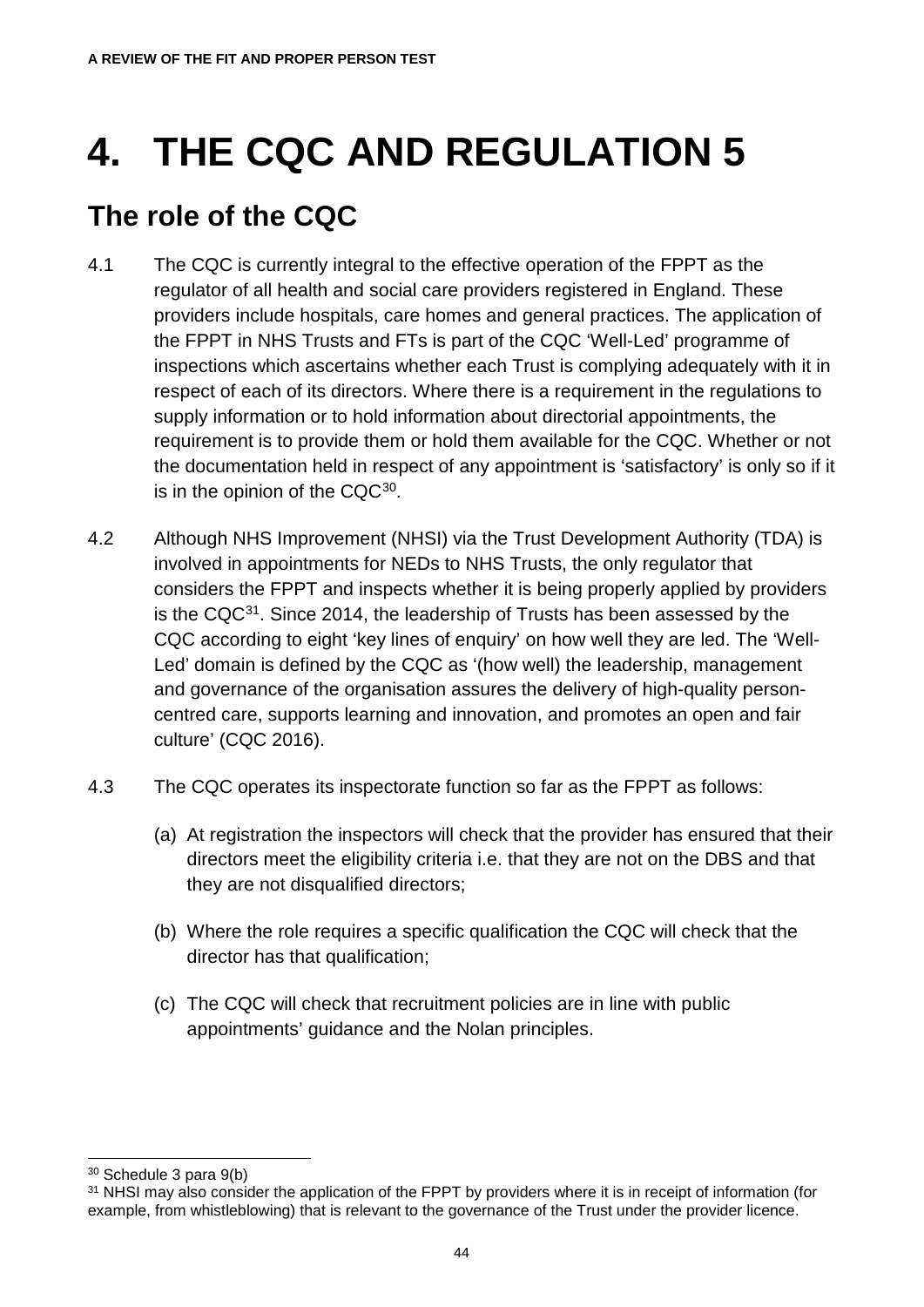- (d) At an inspection (part of a 'Well-Led' inspection) the CQC will check that the Regulation 5 processes are being followed both by interviewing staff and checking documentary records;
- (e) Where information from a third party is received by the CQC about a director subject to the FPPT, they will convene a management review meeting and consider whether the information raises a FPP concern; if further action is required the CQC will send the information to the provider requesting a response;
- (f) Concerns raised about the Chief Executive or Chair (or indeed any executive or non-executive director) of a Trust will also be brought to the attention of NHSI<sup>32</sup>. If there is a FPPT concern in relation to a NED of an NHS Trust that may also be referred to the NHS Trust Development Authority (TDA) as the appointing authority;
- (g) Where the thresholds of FPPT are not met but concerns still highlight issues at the provider these may be dealt with under an alternative regulation such as Regulation 17 which looks at Good Governance or Regulation 19 which looks at Fit and Proper Staff.

### **Well-Led Inspections**

- 4.4 In each 'Well-Led' inspection the CQC will follow key lines of inquiry:
	- (a) Leadership capacity and capability: Is there the leadership capacity and capability to deliver high-quality, sustainable care?
	- (b) Vision and strategy: Is there a clear vision and credible strategy to deliver high-quality sustainable care to people, and robust plans to deliver?
	- (c) Culture of the organisation: Is there a culture of high-quality, sustainable care?
	- (d) Governance and management: Are there clear responsibilities, roles and systems of accountability to support good governance and management?
	- (e) Management of risk and performance: Are there clear and effective processes for managing risks, issues and performance?
	- (f) Management of information: Is appropriate and accurate information being effectively processed, challenged and acted on?

<span id="page-50-0"></span><sup>32</sup> There is an information sharing agreement between CQC and NHSI regarding FPPR.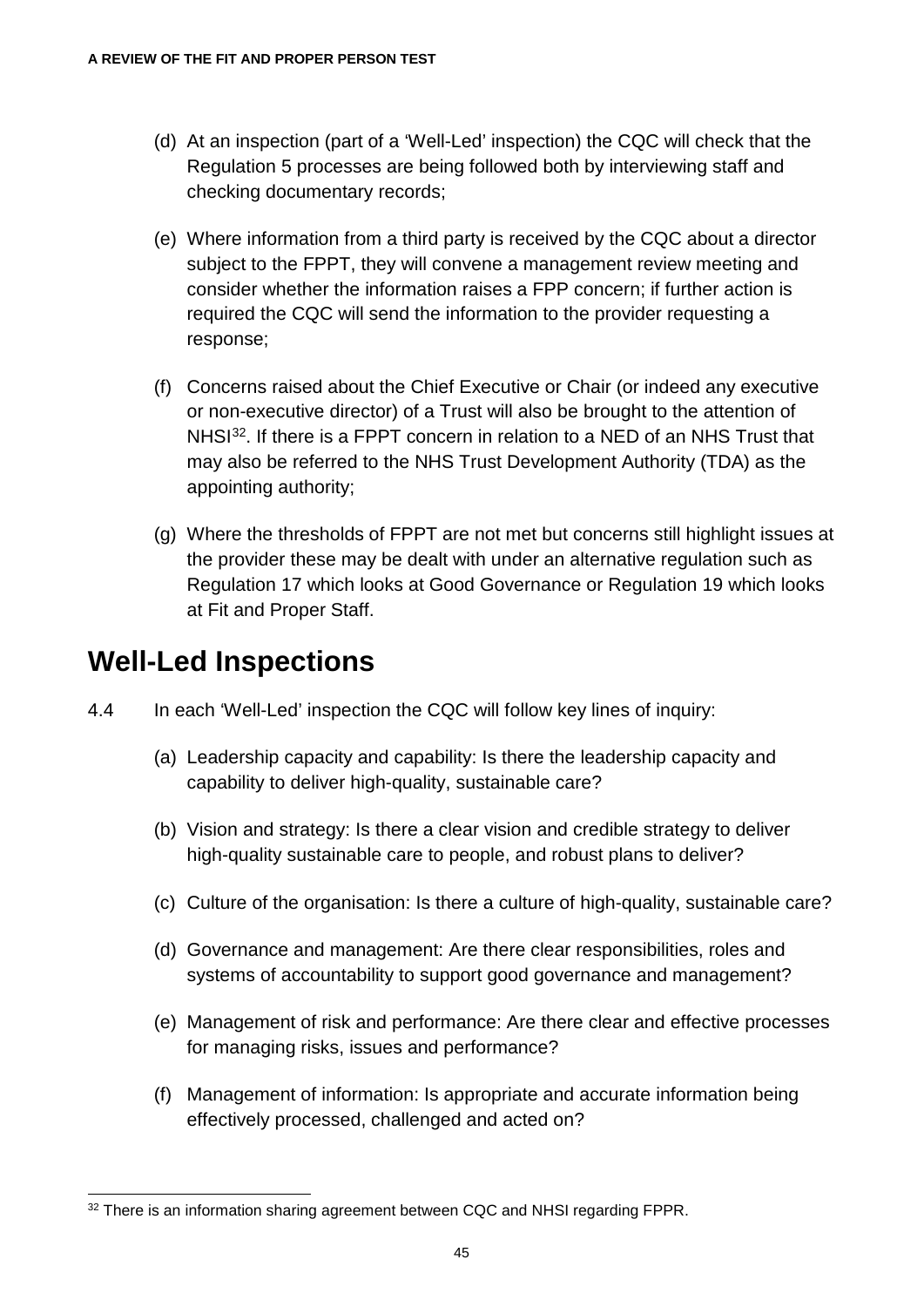- (g) Engagement and involvement: Are the people who use services, the public, staff and external partners engaged and involved to support high-quality sustainable services?
- (h) Learning, improvement and innovation: Are there robust systems and processes for learning, continuous improvement and innovation?
- 4.5 It is for providers to ensure their Board-level directors satisfy the FPPT. The CQC is able to check that providers have the processes to meet the requirements and they can do so, either after a notification<sup>[33](#page-51-0)</sup> has been received when a new director is being appointed or during an inspection of a provider, and could, under powers contained in the Health and Social Care Act 2008, impose a condition on the provider to require the removal of an unfit director.
- 4.6 If a provider fails to comply with such a condition, it could lead to regulatory or enforcement action by the CQC.

### **The CQC consultation in 2017**

- 4.7 The CQC published a [consultation,](https://www.cqc.org.uk/sites/default/files/20171020_next_phase_consultation2_response.pdf) in June 2017, which contained proposals on how they should register, monitor, inspect and rate new models of care and large or complex providers; how they used their unique knowledge and capability to encourage improvements in the quality of care in local areas; how they carried out their role in relation to the Regulation 5; and how they regulate primary medical care services and adult social care services. Plainly only part of this consultation concerned the application of the FPPT.
- 4.8 Of the 137 respondents, 102 explicitly supported the proposed guidance for providers on interpreting what is meant in Regulation 5 by "serious mismanagement" and "serious misconduct", with several highlighting the proposals' potential for increased clarity and accessibility. A minority of respondents opposed the proposed guidance, with some criticising the perceived ambiguity of the language, for example questioning how one can accurately measure an individual's performance against the term "reasonable".

### **2018 CQC FPPT Guidance**

4.9 Following the 2017 consultation, in January 2018, the CQC strengthened its approach and guidance regarding the FPPR for directors as part of its wider consultation into the ['Next phase of regulation'](https://www.cqc.org.uk/get-involved/consultations/our-next-phase-regulation-consultation-2)

<span id="page-51-0"></span><sup>33</sup> The CQC do not require NHS Trusts and FTs to notify them of a change of Board membership but they expect that this information will be shared with them.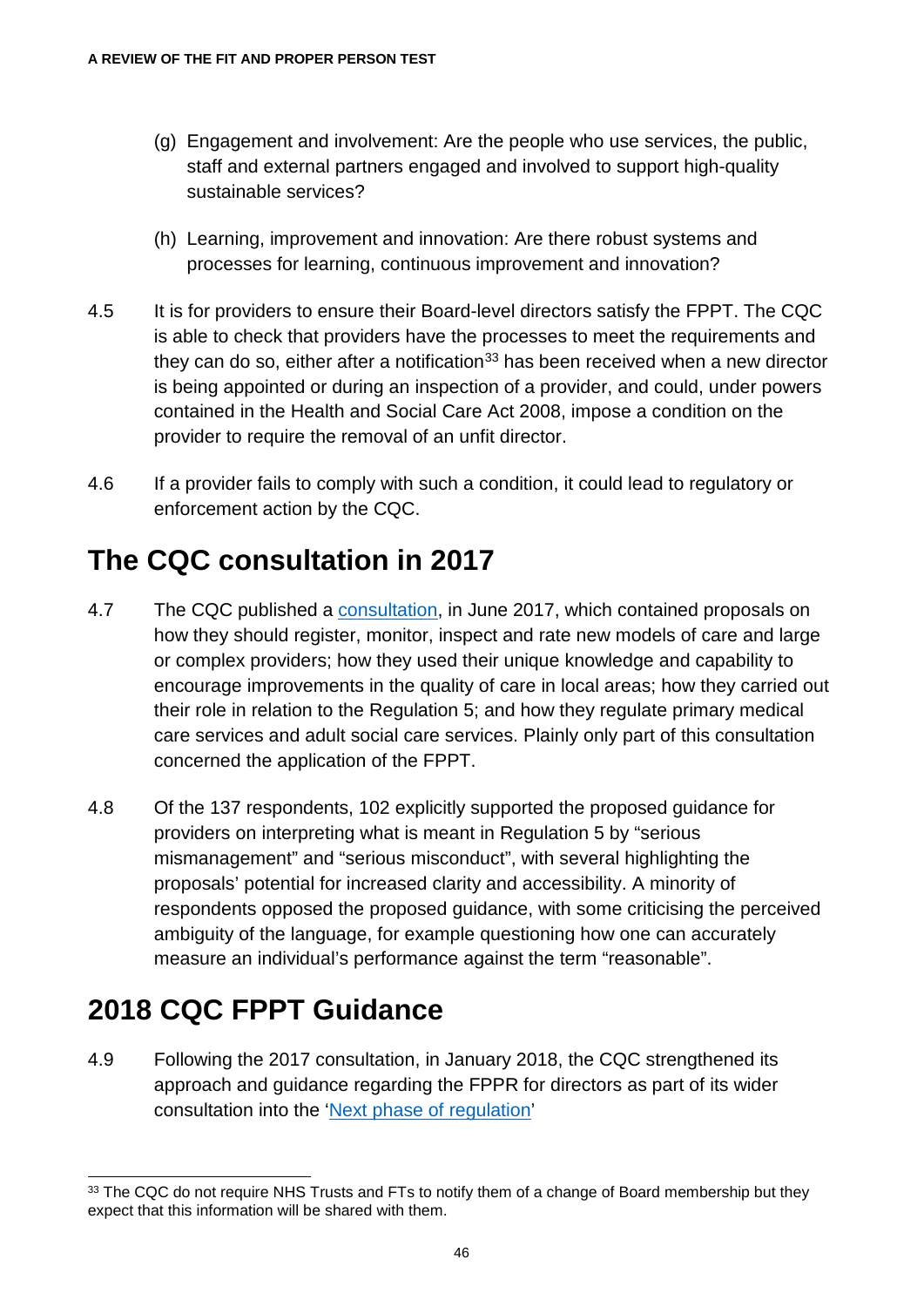- 4.10 So far as this review is concerned we have focused upon the current guidance in relation to Regulation 5 rather than how CQC guidance may have changed historically. We will also focus on those aspects of the guidance which have most relevance to some of the more difficult issues thrown up by the 2014 Regulations.
- 4.11 Changes the CQC made in 2018 regarding the FPPT were:
	- (a) Immediate transfer from the CQC to providers of all intelligence relating to the fit and proper person requirement to increase transparency, rather than CQC triaging for relevance;
	- (b) Stronger guidance on what is meant by 'serious mismanagement' and 'serious misconduct' – including for the first time explicit inclusion of bullying and harassment; and
	- (c) More effective tracking and reporting of FPPT concerns, and actions taken, to strengthen CQC's overall view of health and care provision.
- 4.12 The CQC provides guidance to providers on:
	- [General overview of FPPR \(Directors\)](http://www.cqc.org.uk/guidance-providers/regulations-enforcement/fit-proper-persons-directors)
	- [Regulation 5 \(FPPR for directors\)](https://www.cqc.org.uk/guidance-providers/regulations-enforcement/regulation-5-fit-proper-persons-directors)
	- [Regulation 19 \(FPPR for all staff\)](http://www.cqc.org.uk/guidance-providers/regulations-enforcement/regulation-19-fit-proper-persons-employed)<sup>[34](#page-52-0)</sup>
- 4.13 The following statistics have been provided by the CQC relating to the operation of the FPPR since its introduction in 2014. There have been 92 FPPR cases reviewed in the hospital sector with Trusts or NHS Foundation Trusts as well as independent hospitals and ambulances since November 2014 **following referrals to the CQC.** The outcomes were as follows:
	- (a) 23 cases where the Trust has confirmed the fitness of the director(s) after an internal or external investigation;
	- (b) 20 cases where the information received did not meet the threshold of FPPR (e.g. there was not enough third party evidence to support the allegation, or the allegation was not covered by Regulation 5 as the person was not in a director's position);
	- (c) 10 cases where the Trust responded with an action plan in response to the information or concern;

<span id="page-52-0"></span> <sup>34</sup> Please note that this Review is limited to Regulation 5.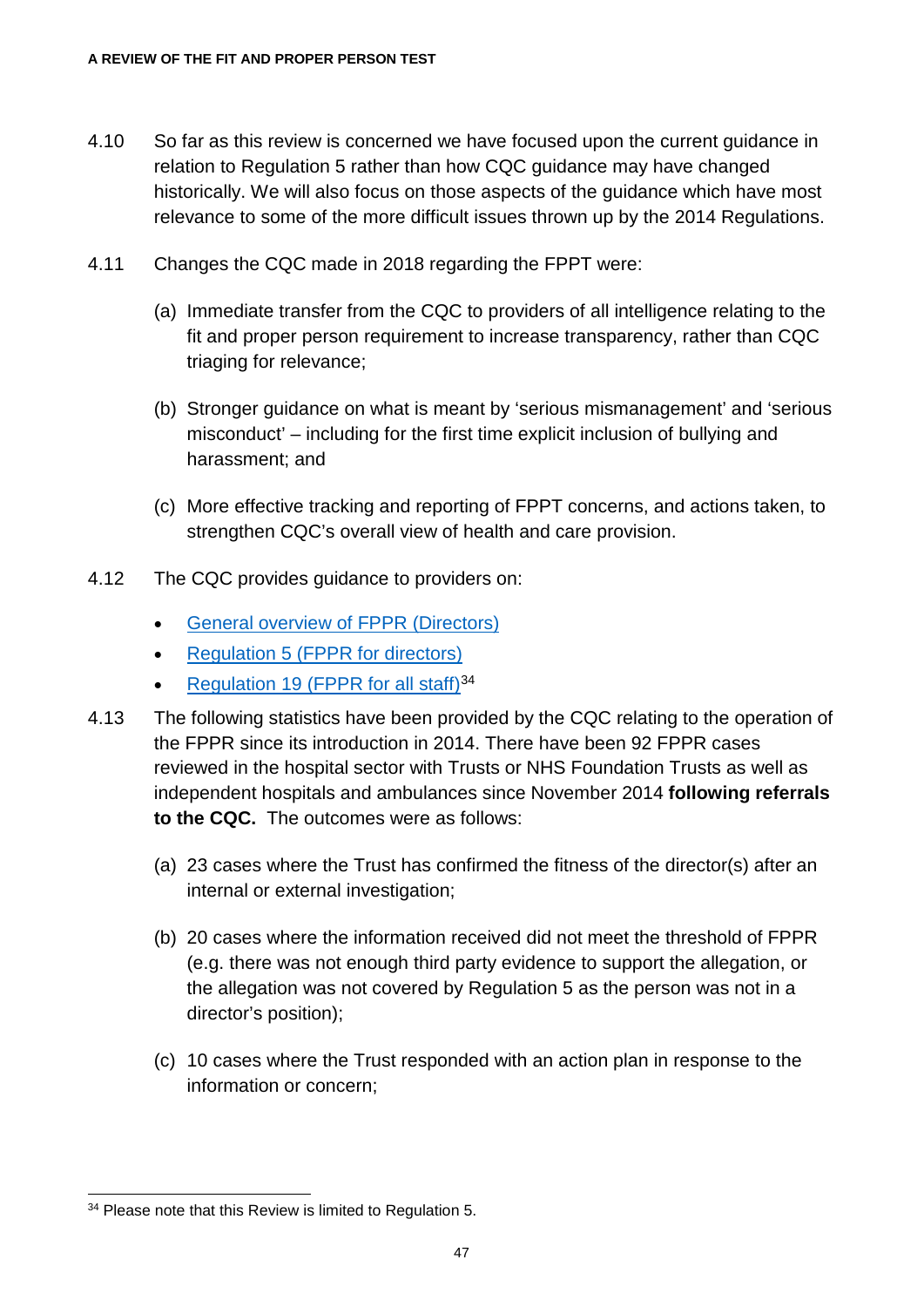- (d) 2 cases where the Trust held a disciplinary leading to the Director(s) being dismissed for gross misconduct;
- (e) 20 cases where the Director left the Trust before the conclusion of the FPPR;
- (f) 5 cases managed by NHS Protect which were allegations of fraud;
- (g) 2 cases which led to the urgent suspension of a provider (in each case this related to an ambulance Trust); and
- (h) 6 cases where the person referred was not in a director role;
- (i) 4 new cases which are ongoing and have not yet been concluded.

#### **To whom does the Regulation apply?**

4.14 The FPPT plainly applies currently only to 'providers' registered with the CQC and only to those on the Board and equivalents. The CQC 2018 guidance says:

> "To ensure that providers comply with the regulation, they must not have an unfit director in position. Ultimately, a provider should determine which individuals fall within the scope of the regulation, and CQC will take a view on whether they have done this effectively."

- 4.15 The responsibility not only for applying the test but also deciding, beyond those on the Board, **to whom it should be applied** therefore is left firmly in the hands of each Trust. This seems likely to lead to disparity between different Trusts as to whom the test is applied.
- 4.16 It has been suggested by some IPs that this has been used inappropriately by Trusts identifying staff who do not truly have a directorial role and applying the FPPT to them in order to bolster, or as an add-on to, disciplinary proceedings. This potential unfairness could be mitigated and greater transparency provided by applying a requirement that Trusts must identify all those whom it considers to have a directorial role and that list should be provided to the CQC or to the central database holder (or both) [\(Recommendation 2\)](#page-133-0).
- 4.17 The guidance does however make it clear that the test does not apply to governors of Foundation Trusts. In this respect we have examined carefully whether or not it should be extended to governing Boards. We discovered no appetite to extend the test to Governors of Foundation Trusts. They are not in directorial positions and have no executive functions. Extending the test to such bodies would be burdensome and, we were told, pointless. We have therefore made no recommendation in this respect.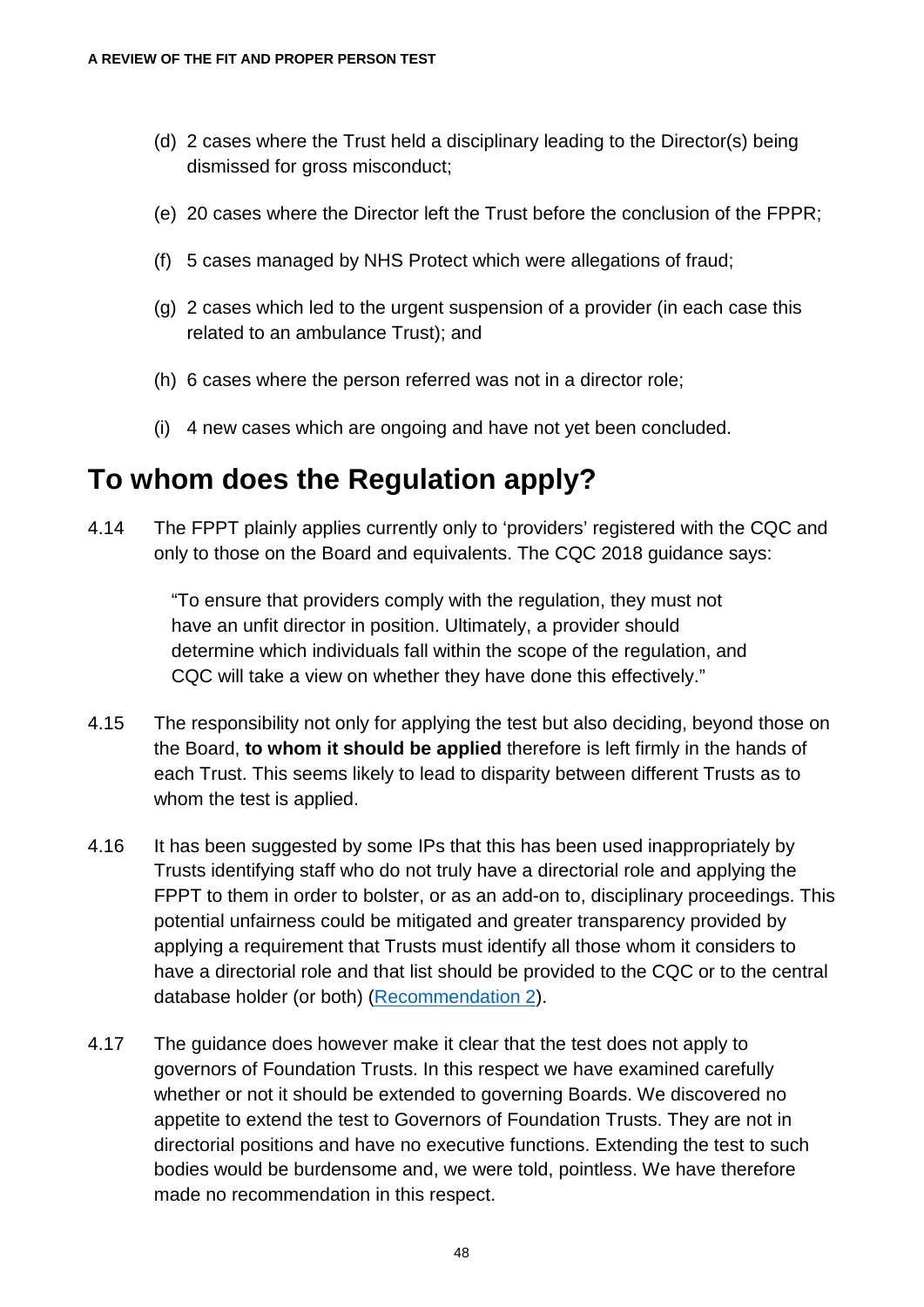### **What constitutes a breach of the FPPR and how is it evidenced?**

4.18 The CQC 2018 guidance then goes on to identify what would constitute a breach of the regulations and sets out the following guidance:

> "The regulation is breached if a provider has in place someone who does not satisfy the FPPR. Evidence of this could be if:

- A director is unfit on a 'mandatory' ground, such as a relevant undischarged conviction or bankruptcy. The provider will determine this.
- A provider does not have a proper process in place to enable it to make the robust assessments required by the FPPR.
- On receipt of information about a director's fitness, a decision is reached on the fitness of the director that is not in the range of decisions that a reasonable person would make.
- A director has been responsible for, been privy to, contributed to or facilitated any serious misconduct or mismanagement (whether unlawful or not) in the course of carrying on a regulated activity or providing a service elsewhere, which if provided in England, would be a regulated activity."
- 4.19 In relation to bullet-point 2 (not having in place a proper process), this is said to be potential evidence that a director is in fact unfit. This highlights the difficulty that the CQC has as a result of its role as an inspector of the organisation. The CQC does not regulate nor can it investigate individual directors. Therefore, the CQC tends to look at the processes applied in order to reach a particular result. As it was candidly admitted to us, a Trust could have all the correct processes in place but these may not elicit all the relevant information about a director. This could result, in our view, in the appointment of a potentially unfit director which would not be picked up on a CQC review. The CQC would have limited ability to investigate the individual nor does it have the power to correct that position directly.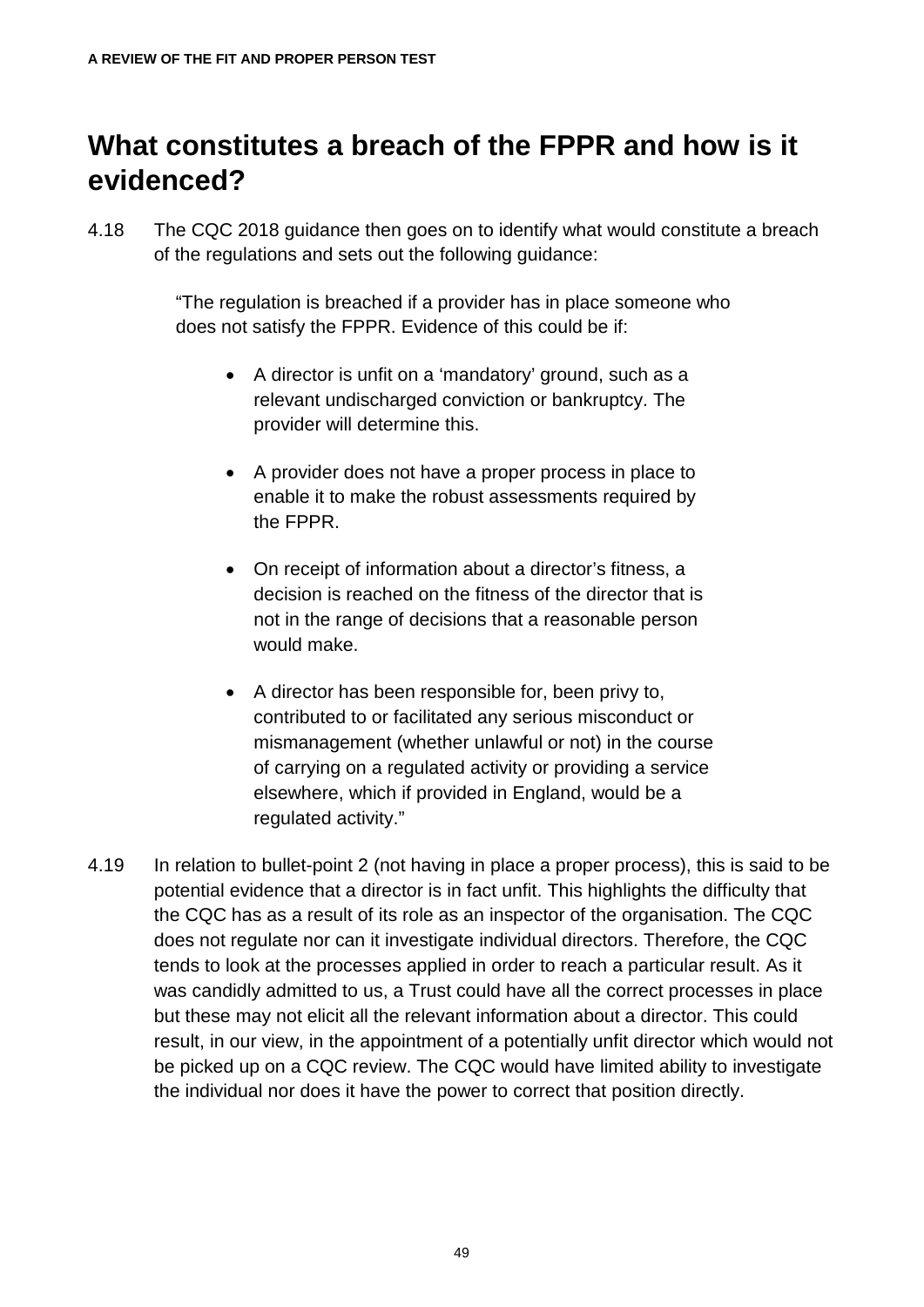- 4.20 Provided therefore a Trust can demonstrate that it has done background 'good character checks', a DBS check<sup>[35](#page-55-0)</sup>, has a CV and has interviewed the individual concerned, the fact that the putative director has not in fact got sufficient experience or qualification for the role to which they are appointed is currently, in reality, unlikely to be flagged up<sup>36</sup>. While we heard plenty of evidence of thorough and comprehensive checks being performed by some Trusts, as well as 360 degree appraisals being sought and techniques such as psychometric testing being adopted, we also heard evidence of poorer appointment practices, including one interview of a putative Trust executive which was just 45 minutes long following which the appointment was made.
- 4.21 The third bullet point applies similarly to the level of test applied at Judicial Review – was the appointment outside the bounds of reasonableness? Again, this reflects the CQC organisational approach and its understandable reluctance to attempt to replace the Trust's judgment with its own, except in the most obvious of circumstances. In effect this will only come into play if the information provided about the putative director was so lacking or the information which was there ran directly contrary to appointment<sup>[37](#page-55-2)</sup>.
- 4.22 The fourth bullet point which relates to previous mismanagement suffers from the criticisms identified elsewhere. There is a lack of centralised information and Trusts have to rely on the information provided by the applicant. The test itself is more opaque that it should be. Given that this could be used to deprive someone of an opportunity or indeed their job, greater certainty seems to us to be required, but also it is problematic that there is no independent database or history kept with respect to those occupying senior directorial position in the NHS so that records of performance and behaviour can easily be checked. As we consider elsewhere, the quality of information held by Trusts about the backgrounds of their directors differs markedly.

#### **Systems, processes and information retained by trusts**

4.23 The guidance then moves on to deal with what the CQC expects to see when a provider implements the regulation:

> "The provider is responsible for the appointment, management and dismissal of its directors. The provider must be able to show evidence **that appropriate systems and processes are in place** to

<span id="page-55-0"></span><sup>&</sup>lt;sup>35</sup> Currently a DBS enhanced with barred list check is not routine for all directors. It is only available for those directors who carry out a regulated activity.

<span id="page-55-2"></span><span id="page-55-1"></span><sup>36</sup> Although it is possible in theory for this to be flagged up by the current check list that the inspectors use. <sup>37</sup> This has not happened to date.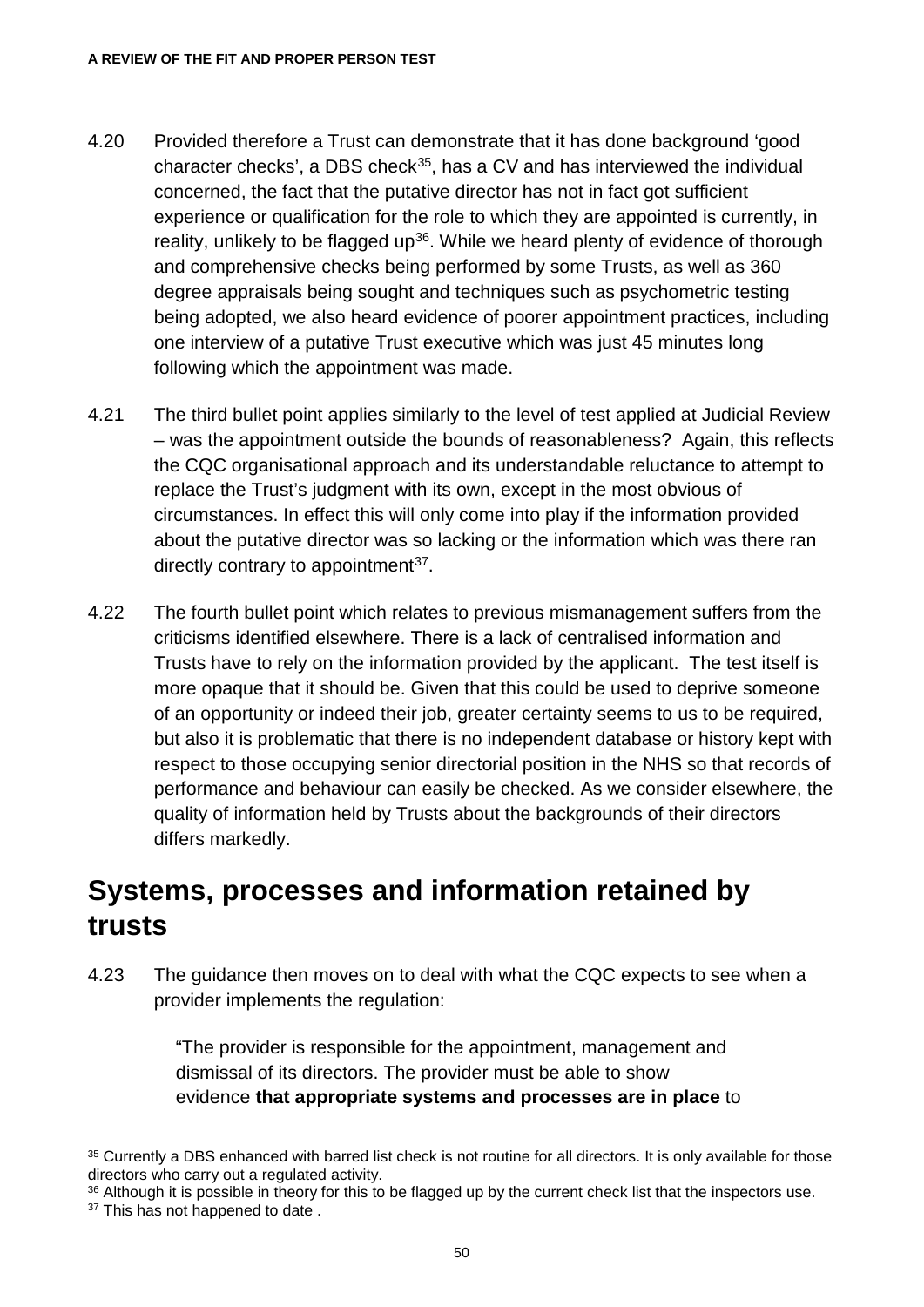ensure that all new and existing directors are, and continue to be, fit and that no appointments meet any of the unfitness criteria set out in Schedule 4 of the regulations. The provider should be able to demonstrate that appointments of existing directors (and new directors) have been secured through robust and thorough appointments processes." **(our emphasis)**

- 4.24 This underlines the CQC's role which is to check that there is evidence that a provider has systems and processes in place. Specifically, the CQC is not there to second guess an appointment nor to review the qualifications, background and curriculum vitae of the appointee. This is not intended as criticism of the CQC, but it underlines the issue which is that the assurances given by the CQC via their 'Well-Led' rating, if based (as in part they are) upon the Trust's application of the FPPT, may be optimistic and in this respect at least not well-founded.
- 4.25 The guidance makes this even clearer in the next paragraph:

"CQC recognises that a provider may not have had access to all relevant information about a director, or that a director may supply, or may have supplied, false or misleading information. In these situations, CQC will look to see that the provider has since made every reasonable effort to assure itself about an individual by all means available, and that it has addressed the issue in the light of new and additional information. This will include an assurance that the review process ensures that the provider meets Regulation 5."

4.26 The CQC guidance then points to other guidance available to assist Trusts to ensure the recruitment process is sound. Some Chairs and Chief Executives will no doubt have regard to such guidance and may have received training in the appointment process itself. Other Chairs and Chief Executives may not.

#### **Guidance on misconduct and mismanagement**

- 4.27 The CQC guidance advises Trusts how to determine whether an applicant has been 'involved in or privy to serious misconduct or mismanagement'. Again, the CQC will only look to see whether the provider has acted reasonably in making its determination on these issues, rather than looking at the information itself, or examining whether there were areas of information which should have been present but which were missing.
- 4.28 In relation to the assessment of whether a director has been privy to mismanagement the guidance offers this: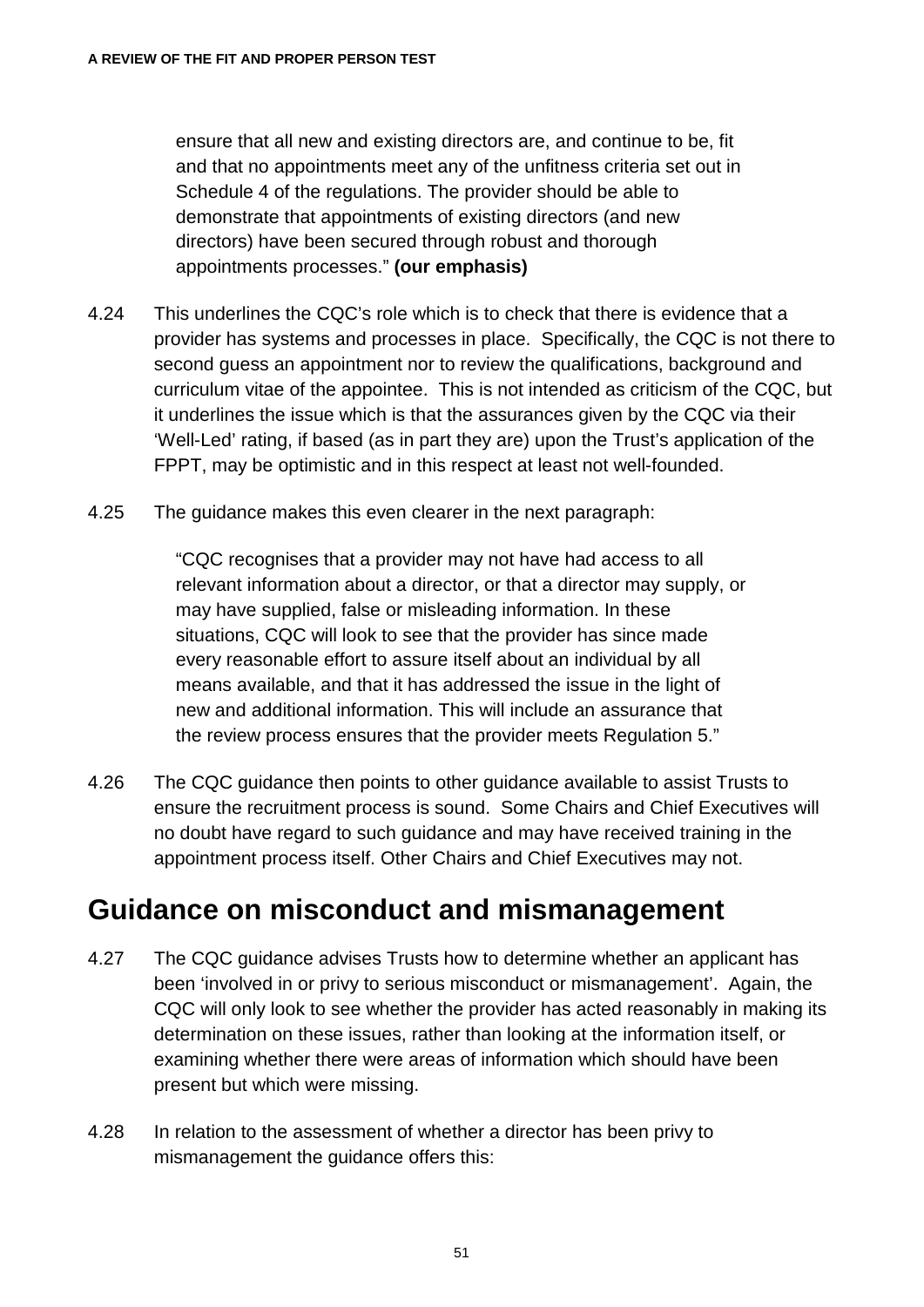"In relation to being "privy to", the provider must be assured, through its recruitment and ongoing performance management processes, that directors have not been complicit with serious misconduct or mismanagement. They should be able to demonstrate this through appropriate records and information that they hold about the individual."

4.29 The guidance deals with issues arising during an inspection:

"For NHS bodies, as part of the inspection process we will assess and report whether the Trust has robust and thorough processes in place for the recruitment, management, discipline and dismissal of its directors.

The assessment will be made as part of the Well-Led key question at the Trust level (KLOE [Key Lines of Enquiry] W1: Is there the leadership capacity and capability to deliver high-quality, sustainable care? with the related prompt W1.1: Do leaders have the skills, knowledge, experience and integrity that they need – both when they are appointed and on an ongoing basis?).

Inspection teams should confirm whether the provider has undertaken appropriate appointments of its Board directors and has satisfied itself that at appointment, and subsequently, all directors are deemed to be of good character and are not unfit.

This may involve:

- Checking personnel files of recently appointed directors (including internal appointments of existing staff)
- Checking information or records about appraisal rates for executive and non-executive directors
- Checking that the provider is aware of the various guidelines on recruiting executives and that they have implemented procedures in line with this best practice."
- 4.30 The CQC quidance<sup>38</sup> deals both with examples of misconduct and mismanagement. In terms of what might constitute past mismanagement the CQC suggests:

<span id="page-57-0"></span> <sup>38</sup> Updated January 2018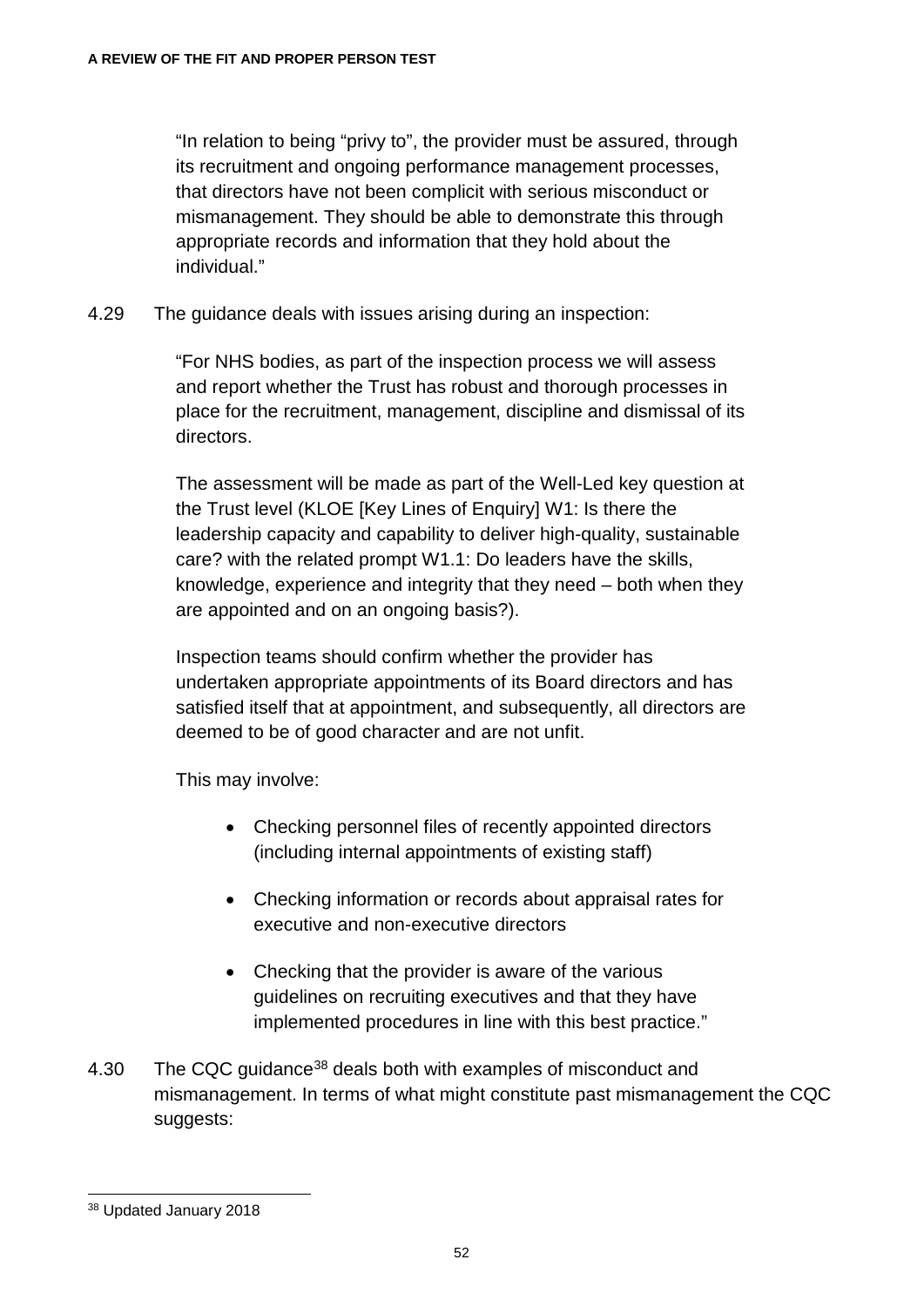- Transmitting to a public authority, or any other person, inaccurate information without taking reasonably competent steps to ensure it was correct.
- Failing to interpret data in an appropriate way.
- Suppressing reports where the findings may be compromising for the organisation.
- Failing to have an effective system in place to protect staff who have raised concerns.
- Failing to learn from incidents, complaints and when things go wrong.
- Failing to model and promote standards of behaviour expected of those in public life, including protecting personal reputation, or the interests of another individual, over the interests of people who use a service, staff or the public.
- Failing to implement quality, safety and/or process improvements in a timely way, where there are recommendations or where the need is obvious.
- 4.31 The guidance continues:

"Not all misconduct or mismanagement in which a director has had some involvement will reach the threshold of "serious". Where there is evidence of misconduct or mismanagement that is not judged to be "serious", the provisions of **Regulation 5(3)(d)** do not apply. However, it will be for the provider (as the employer) to determine the most appropriate response, in order to ensure that performance is managed and the quality and safety of services is assured."

- 4.32 What is regarded by the CQC as below the line of serious misconduct or mismanagement is:
	- Intermittent poor attendance
	- Minor breaches of security
	- Minor misuse of employer's assets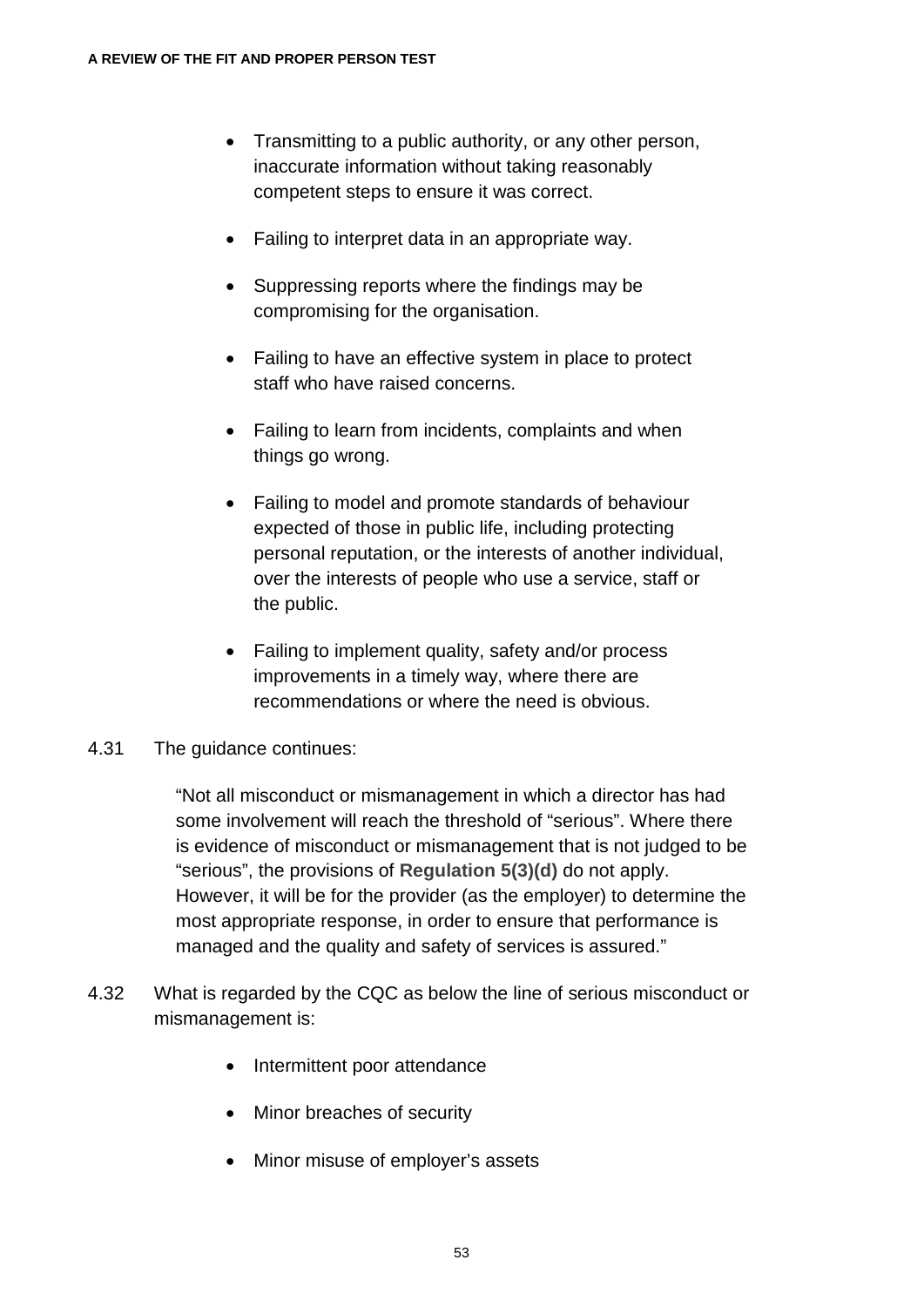- Failure to follow agreed policies where such failure has limited repercussions
- 4.33 What is suggested to be above the line:
	- Fraud or theft
	- Criminal offence save minor motoring
	- Assault
	- Sexual harassment (of staff)
	- Bullying
	- Victimisation of staff who raise legitimate concerns
	- Dishonesty e.g. false references, misleading info on a **CV**
	- Disregard for appropriate standards of governance
	- Failure to make full and timely reports of significant issues
	- Repeated tolerance of poor practice
	- Failure to develop and manage business, financial or clinical plans
- 4.34 Some behaviour, such as deliberately suppressing reports which might be compromising, seems to be so inconsistent with what the public would expect of a senior director that such behaviour, if proved, might well be regarded as sufficient to lead to a bar on any future employment at a senior level in the NHS. There is however currently no such capability. At present, as the CQC makes clear, the decision as to whether certain behaviour amounts to serious misconduct or mismanagement is to be decided by the Trust concerned. Although a Trust may take disciplinary measures against a director who acts in such a way, the severest sanction is currently dismissal from that Trust. There is nothing to prevent the director moving to another job within the service.
- 4.35 It is this central issue which causes concern to a number of those we spoke to. Furthermore, the good Trust will act appropriately, the poorly governed Trust may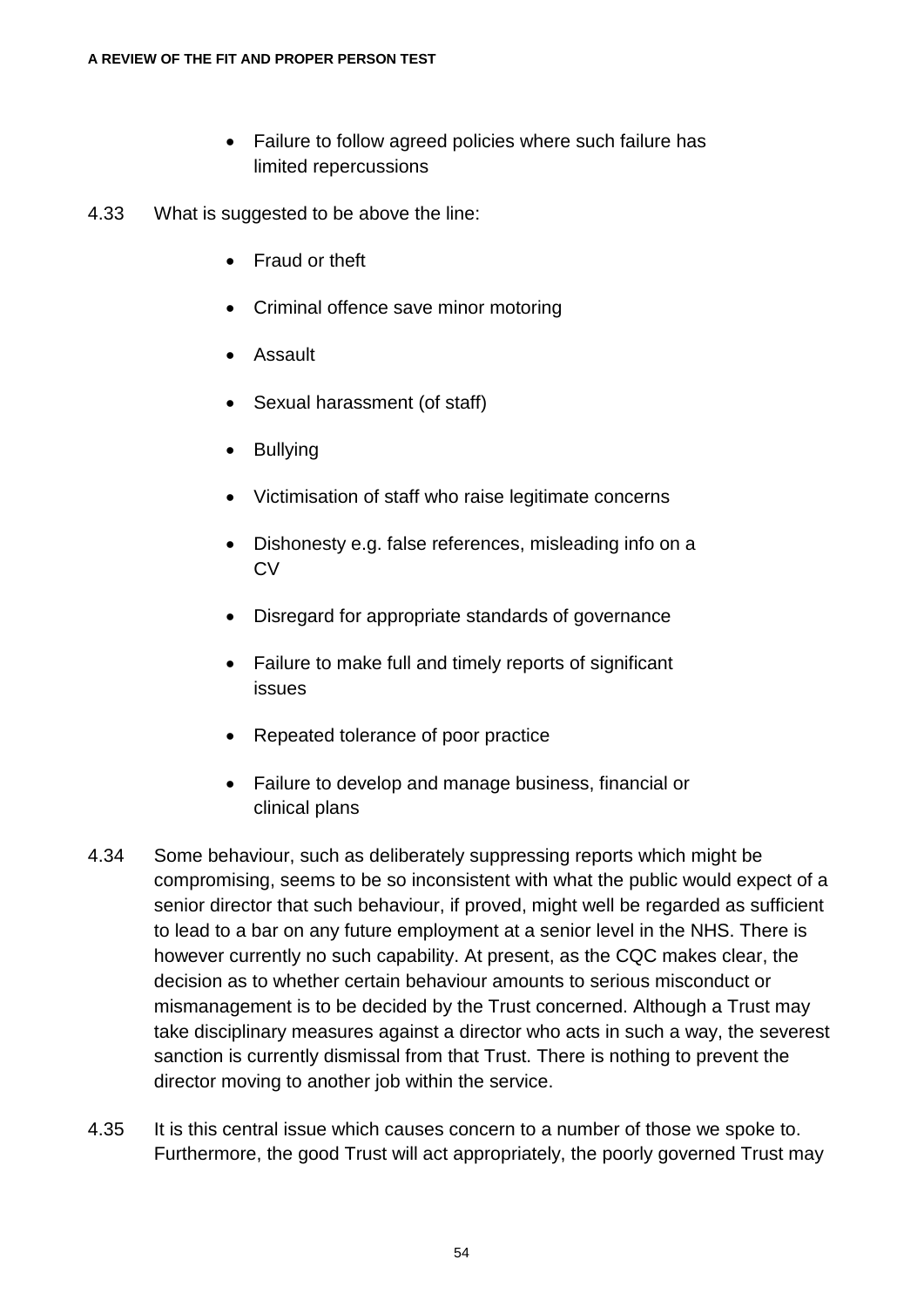not. The CQC's inspection<sup>[39](#page-60-0)</sup> may or may not pick out a poor process and if it does the Trust is likely simply to receive a 'Requires Improvement' or an 'Inadequate' rating depending on how the Trust fairs in respect of the other aspects of the 'Well-Led' inspection.

- 4.36 We commend the reader to the CQC guidance in its totality and we hope not to have done it disservice by not duplicating all of it here. The guidance helpfully goes on to deal with the terms 'responsible for' contributed to' and 'facilitated'.
- 4.37 Dealing with the question of historical mismanagement the guidance advises:

"The relevant matters can arise either in the director's current role, in a former role within the provider's organisation, when the director carried out any role where he or she was concerned with a service that is regulated by CQC or which, if provided outside the UK, would be a regulated activity if the activity was carried out within the UK."

4.38 It is clear that the mismanagement may have occurred at any time in the director's career and at any registered provider. This in itself can give rise to problems and allows complaints to be made about a director's historical conduct at a different provider organisation. This has caused significant difficulties for Trusts trying to investigate bad behaviour in previous employments. We address this issue further in [Chapter 9](#page-103-0) and in our recommendations.

### **Action the CQC can take**

- 4.39 Although the 2014 Regulations provided for a set of fundamental standards relating to issues such as: consent, safeguarding from abuse, meeting nutritional and hydration needs, good governance and the provision of information to the CQC, the breach of which could lead to criminal sanction, meeting the requirements of the Fit and Proper Person test was not included as a fundamental standard.
- 4.40 The CQC sets out in its guidance the action it is able to take when it discovers a breach:

"When a provider is unable to demonstrate that it has undertaken the appropriate checks when appointing directors, whether externally or through internal promotion, this may potentially indicate a breach of the regulation. We will use our enforcement policy and decision tree

<span id="page-60-0"></span><sup>39</sup> To be clear, the CQC 'Well Led' rating is not driven by FPPR in isolation and depends upon the eight key lines of enquiry set out above.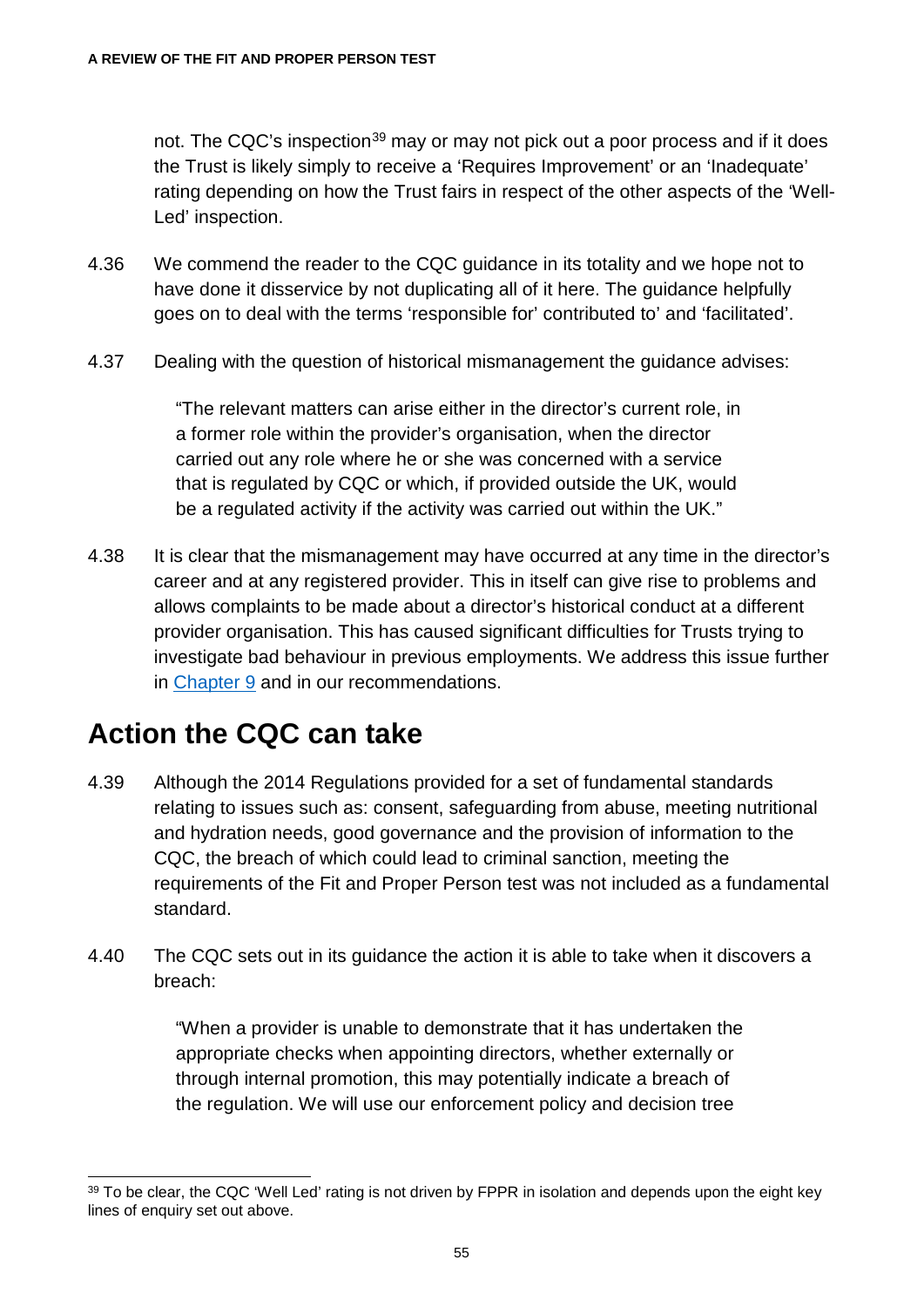to decide whether there is a breach of the regulation and, if so, what regulatory action to take.

In the case of a new aspirant registrant, we may refuse the registration if the provider is unable to satisfy us that it has made appropriate checks in line with best practice.

Although individual directors may be fit for their roles, collectively, the Board may demonstrate a lack of fitness. In this case, we would address the matter as a governance issue or, in the most serious cases, through special measures. In all situations, we will need to determine the most appropriate, relevant and proportionate approach in meeting this regulation on a case-by-case basis."

4.41 The high point of the powers used by the CQC with respect to NHS Trusts is to recommend that a Trust is put into Special Measures. This recommendation would then go to NHSI and acceptance of such a recommendation leads to a programme of intensive support.

#### **Meeting the CQC**

- 4.42 We had a number of opportunities of speaking with the CQC and our request to attend a 'Well-Led' inspection was granted.
- 4.43 In meeting the senior management of the CQC the following views, truths and issues emerged:
	- (a) All 'Well-Led' inspections are announced inspections this should mean therefore that the Trust concerned has the opportunity of ensuring its house is in order. It follows that if a Trust 'fails'<sup>[40](#page-61-0)</sup> the inspection in the sense of receiving a rating of Requires Improvement or Inadequate, insufficient focus is likely to have been applied to the records or preparation of interviews which need to be kept and produced to the CQC.
	- (b) With regard to a 'Well-Led' inspection the information held by each Trust with regard to the directors on its Board should be comprehensive and very easily accessible. With modern data collection systems, there should be no reason why the majority of the information could not be transferred and inspected electronically although we recognise that this only relates to that part of the inspection which focuses upon the records retained and that interviews are an important part of any such inspection.

<span id="page-61-0"></span> <sup>40</sup> We understand that it is not a 'pass' or 'fail' test but use this term for ease of expression.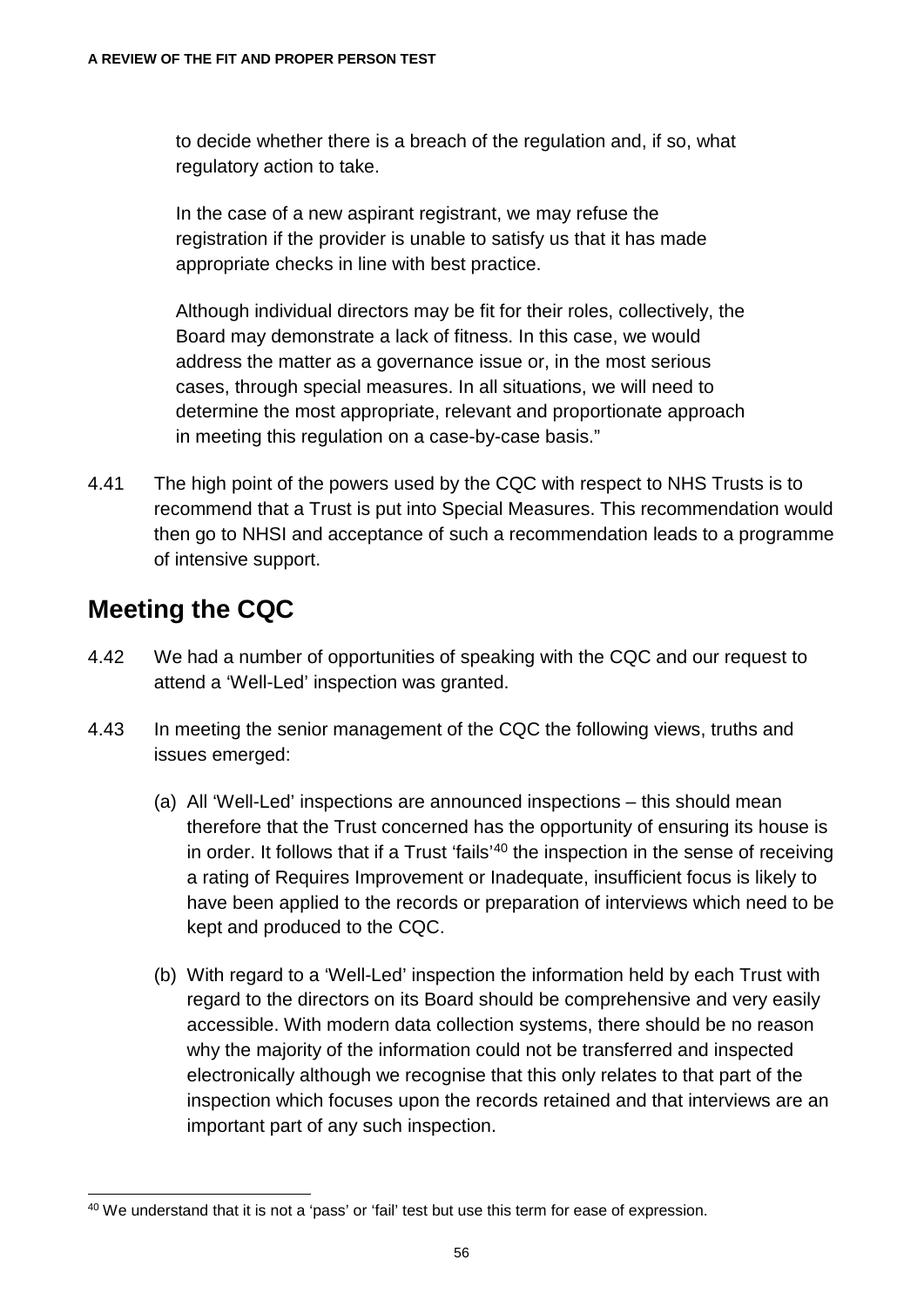- (c) Although the CQC will look at how the executive and non-executive team come together as a Board, the way this is done is to look at the outputs/outcomes (i.e. care quality indicators) of the hospital. The CQC will speak to clinical staff (including medical, nursing and allied health professionals) and focus groups. In one Trust where there had been a large number of whistleblowers the Trust was found to be inadequate on 'Well-Led' and was put into Special Measures. This in one sense is perfectly sensible, what matters ultimately is how well patients are cared for and poor care is a reflection upon the management of the Trust. However, the care delivered is a measure but not the arbiter of whether a Trust is well led; a Trust may deliver a good service because of the good management of the Board and the medical team, or because there is a good medical team in spite of the Board.
- (d) The CQC will not look at a particular director and track his or her career backwards to see where and how they have performed previously, although there may be some 'soft' knowledge around this issue. The CQC does not regard its role as being to check the background of each director; that is the function of the Board. The CQC's job is to check that proper systems and processes are in place rather than make specific checks against the list of directors. The responsibility for applying the FPPT is that of the Trust and not the CQC.
- (e) If a Trust is assessed as 'Inadequate' in 'Well-Led' and one other domain (safe, caring, effective or responsive), the outcome would be a recommendation that the Trust is put into Special Measures.
- (f) There was support for a centralised information system. Currently, there is no central list of directors and Board members, there is no test of competency, there is no centrally-held history and the CQC does not in general terms hold personal information about the historical successes or failures of directors in the system;
- (g) The CQC is not opposed to a register of directors (but would not be the appropriate organisation to hold it) and would welcome the implementation of high-level criteria to assist the assessment of individuals; those criteria should include honesty, integrity, competence and capability, and financial soundness.
- 4.44 We also had a meeting with the Chief Inspector of Hospitals, Professor Ted Baker. He was keen to underline the importance of incentivising people and giving status to the role of director. If the response to this review were all about identifying failure, then in his view, that would amount to another disincentive to aspire to the role of director. We very much took those views on board and are well aware that the job of executive director on the Board of any Trust is a challenging one which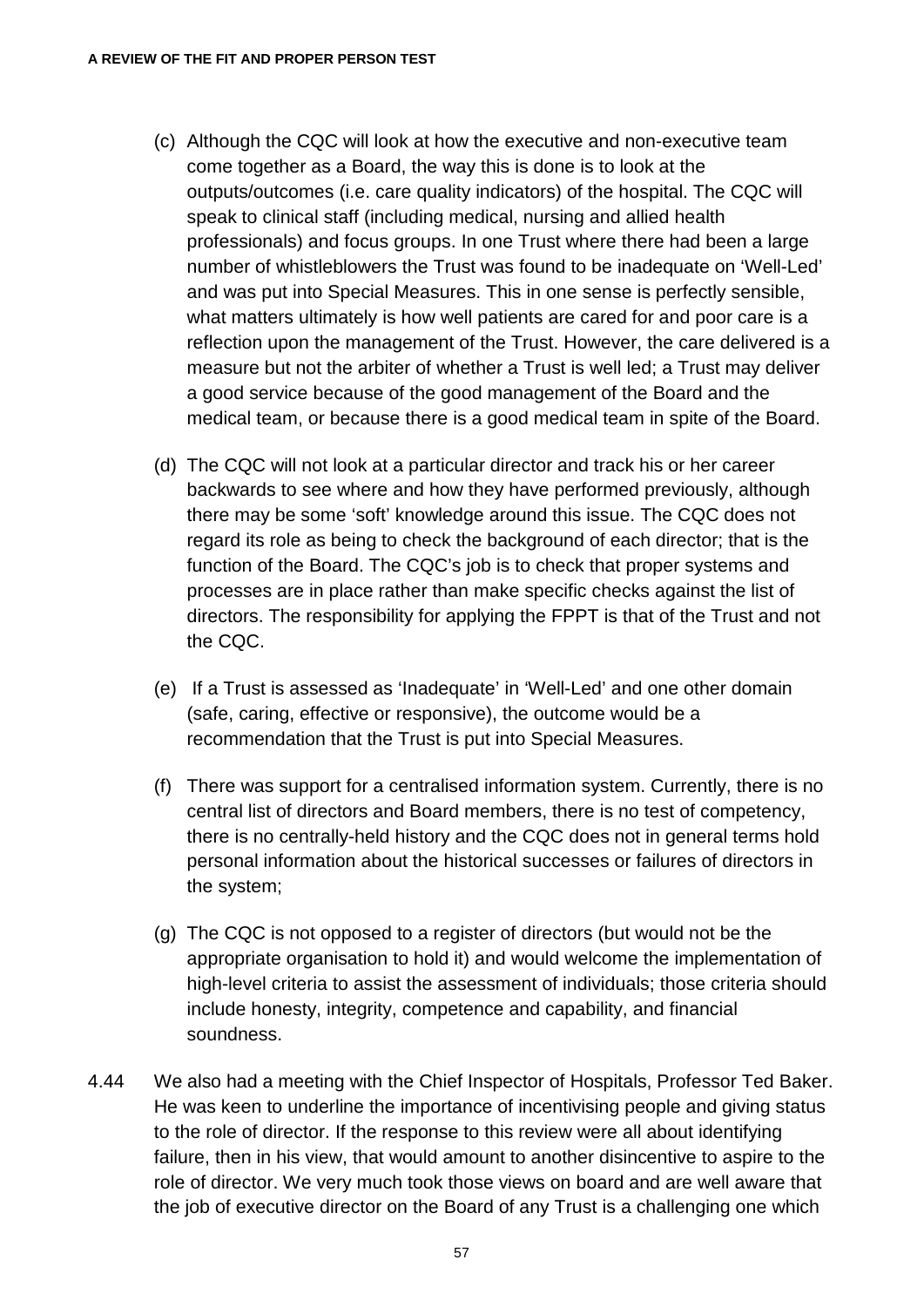we should be careful not to make less attractive than it is presently. This was also reflected in the views of Baroness Harding and Ian Dalton from NHSI, and Mr Harry Cayton CBE (then Chief Executive of the Professional Standards Authority (PSA) and Sir Bruce Keogh, (Chair of Birmingham Women's and Children's FT) all of whose experience and wisdom in this field we would be foolish to ignore.

#### **Joining an Inspection**

- 4.45 We had the opportunity of attending a 'Well-Led' inspection over the course of two days. This fly on the wall experience was instructive and we are grateful to the CQC and the Trust concerned for allowing us to attend and observe. The attendance was revealing and helpful to see at first-hand how things actually worked. It underlined many of the points already made, in particular that the inspection is in essence a systems-led review. The inspection regime does not explore the quality of management, other than by the health outcomes of the Trust, but, so far as the FPPT is concerned, examines documentation and speaks to relevant participants in the Trust about the appointment process and the issue of continuous training (relevant to the question of continuing competence and qualification).
- 4.46 Prior to the inspection the CQC would be furnished with the Board Minutes of the Trust, information on personnel files of Executive Directors and NEDs, the Corporate Risk Register, the Board Assurance Framework, information about any changes in leadership and Trust policies. During the inspection the inspectors would interview all of the executive directors and some of the NEDs. They would always interview the NED with responsibility for clinical governance. They would also look at the personnel files of the directors.
- 4.47 Although we were assisted by being furnished with documents such as the key lines of inquiry on a 'Well-Led' inspection, witnessing part of the inspection itself provided a fuller flavour. The following themes emerged:

#### *Information*

- (a) There was a degree of information-sharing within the system already.
- (b) If the CQC received adverse information about a director it could convene a management review meeting to determine whether the information indicates a possible Regulation 5 concern; the CQC would inform the director and the provider (but would not reveal the identity of the informant) and would expect the provider to respond within 10 days. The provider would then need to assure the CQC that it had followed a robust process to identify whether the person is FPPT compliant;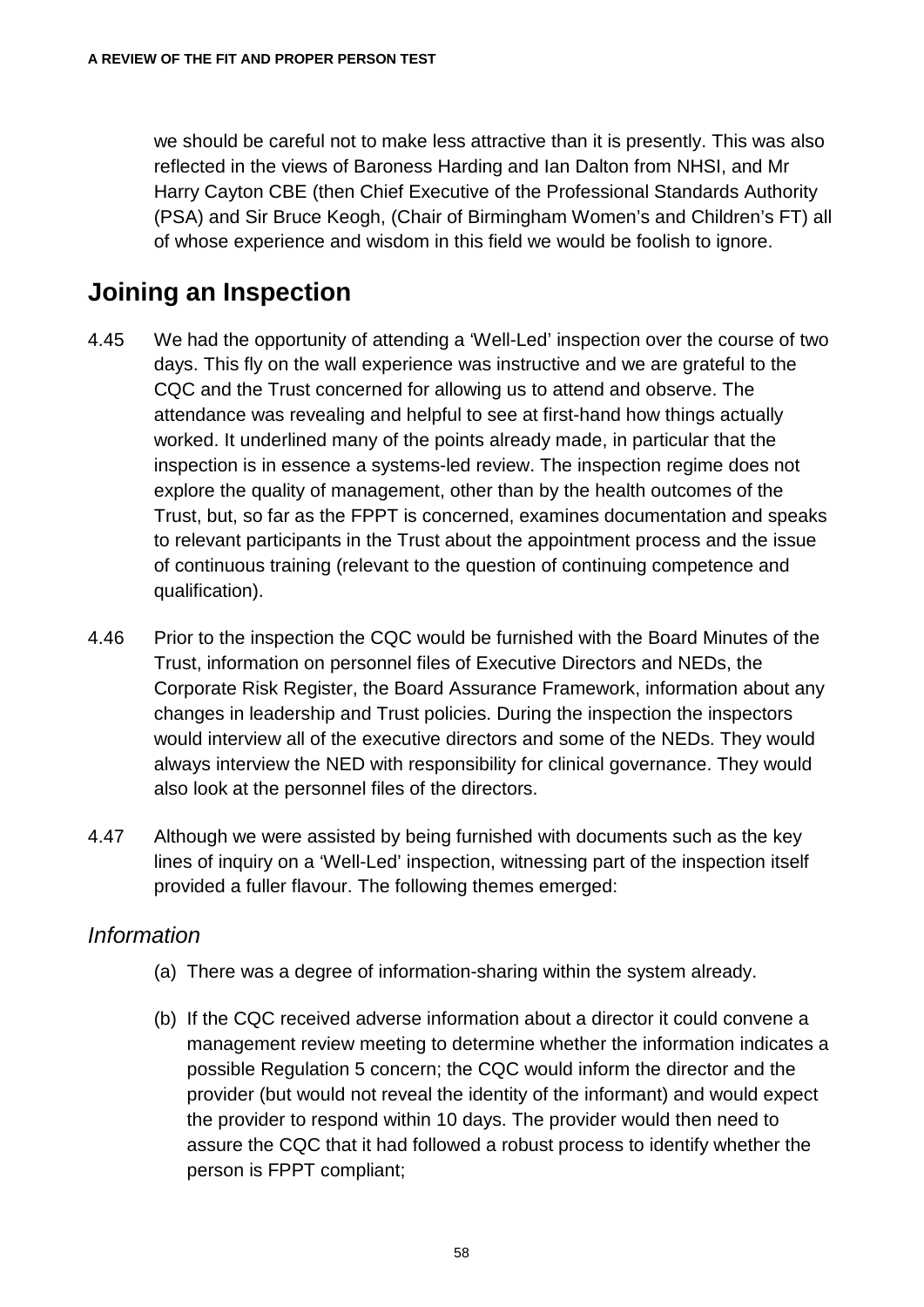- (c) Directors' histories could be shared by the CQC with the employing Trust and the CQC could suggest that a Trust undertakes a risk assessment about a particular director;
- (d) If new information about a director became apparent, the CQC would share that information with the employing Trust;
- (e) If there were concerns about a director's conduct with a previous provider the (new) Trust would need to make sufficient attempts to obtain relevant information and establish the primary facts as clearly as possible;
- (f) Under the current system, information retention is sometimes incomplete;
- (g) Although NHSI has a generic job description for NEDs there is none for executive positions. A job description is not always available in the files;
- (h) The CQC does not see the content of any previous settlement agreements in relation to any current director, nor does it see the settlement agreements of past directors who have moved on. It does not always see each director's appraisal, and 360 degree appraisals are not always available. There is sometimes incomplete information potentially relevant to FPPT such as whistleblower reports and grievance complaints.
- (i) The CQC will look at outcomes such as incidents and complaints; it does not look specifically at the qualifications or training for Board Directors;

#### *Speaking up*

- 4.48 The Trust's 'Speaking Up Guardian' (SUG) under the Freedom to Speak Up (FTSU) regime was one of 30 national network trainers. About 260 people had 'spoken up' since November 2016, or about 15 per month. If there is a patient safety issue involved, then that is escalated immediately. The SUG attended the Board twice a year and one of the NEDs had the lead for FTSU.
- 4.49 A phrase we heard repeated by some inspectors at the inspection was 'there's a lot of reassurance, without assurance' which we interpreted as meaning there was comfort being given, without the solid evidential foundation to support it. From others we heard different perspectives in relation to the management review process.
- 4.50 We heard from one Chairman of a large Trust who had been involved in such a process, who told us:

"We had a referral about our X director. There was believed to have been an inappropriate payment that had been made at the previous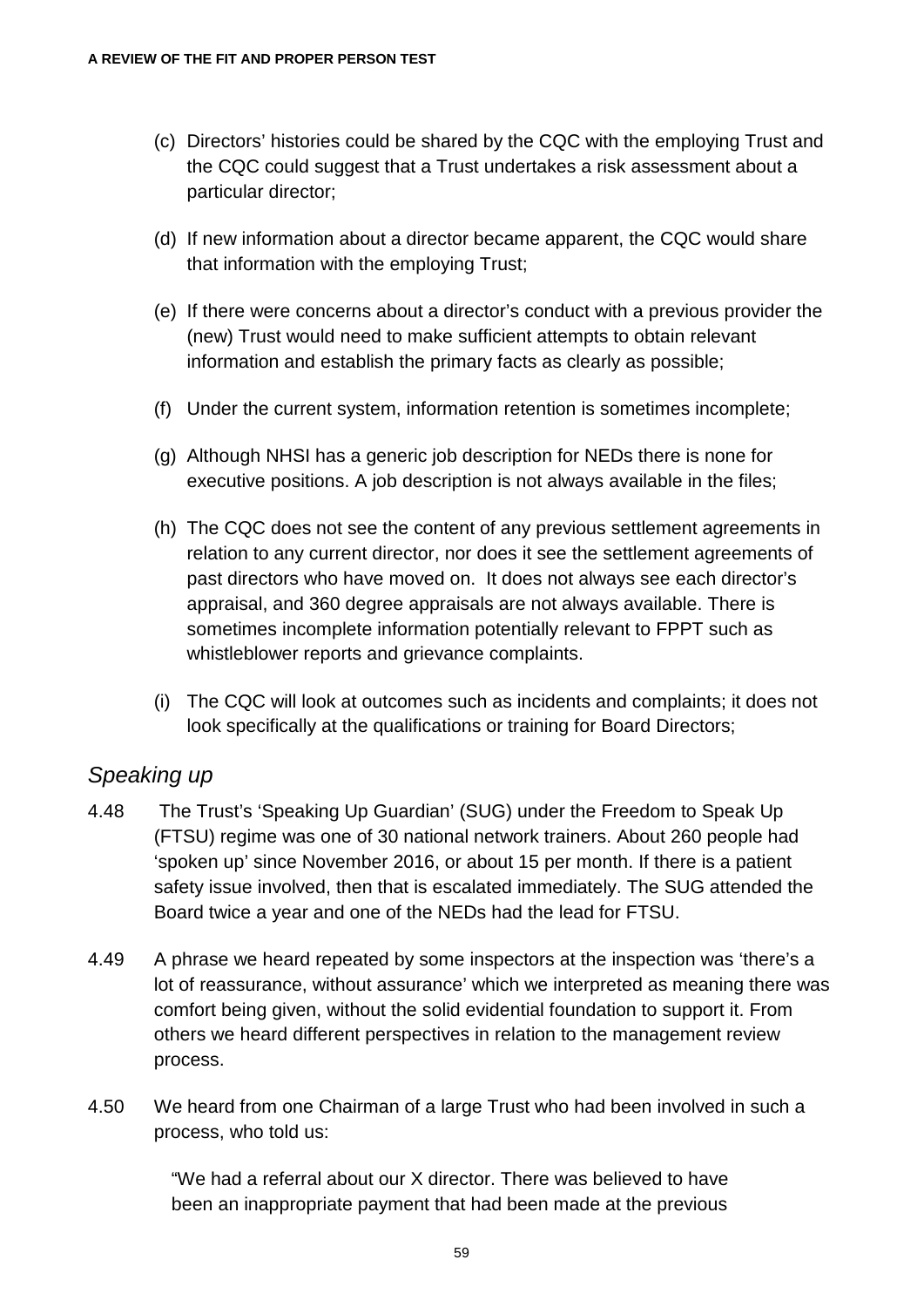Trust. CQC told us they would put it in front of a panel. They were vague about what the panel did. Our impression was that they would do the FPP investigation and we would have to go to the panel at some point. We were confused about the process and our role within it. The CQC then said it was our duty to do the investigation. … we said it was difficult because it was at a previous employer but they still said it was our duty."

- 4.51 The CQC take issue with this description of their process and wanted us to make it clear that this description does not match the full content of their communication with the Trust concerned and pointed towards published guidance which they say make clear the duties and expectations of those responsible for ensuring that the requirements of the FPPT are met. It is not for us to decide where the reality lies, but this was clearly the Chairman's honestly held view. Perhaps more importantly, this vignette is illustrative of the various problems Trusts face investigating misconduct at previous employers and of a degree of confusion about the system the CQC operates. Although the Trust eventually employed an independent investigator to look into the matter, any such investigation would inevitably be hampered by the Trust's lack of powers to require information as opposed to relying upon cooperation.
- 4.52 In another similar case, the individual concerned resigned just as the disciplinary process started so the Trust had no locus over his case or future. The process continued but no action could be taken because the director had resigned. The individual also made allegations against the CEO. In those circumstances it was explained "you can quite quickly run out of people who do not have to recuse themselves" from being involved in an independent investigation.
- 4.53 One of our IP's, a whistleblower, told us that he had complained to the CQC about something which had happened to him many years previously. He had provided the CQC with information. He then started getting letters and emails from lawyers at the Trust concerned. The Trust then employed two barristers to undertake the investigation but they had not been provided with any information that he had provided to the CQC. He told us: "I was cross examined for two days, it felt like the tables had been turned". He was frustrated that none of the information provided to the CQC had found its way to the Trust. He did not regard the Trust's investigation as truly independent.
- 4.54 Whether his perception of the investigation not being independent was accurate or not, that was clearly his honest perception. Rightly or wrongly he felt let down by the CQC. He described his view, which was reflected in the comments made by other whistleblowers whom we met as: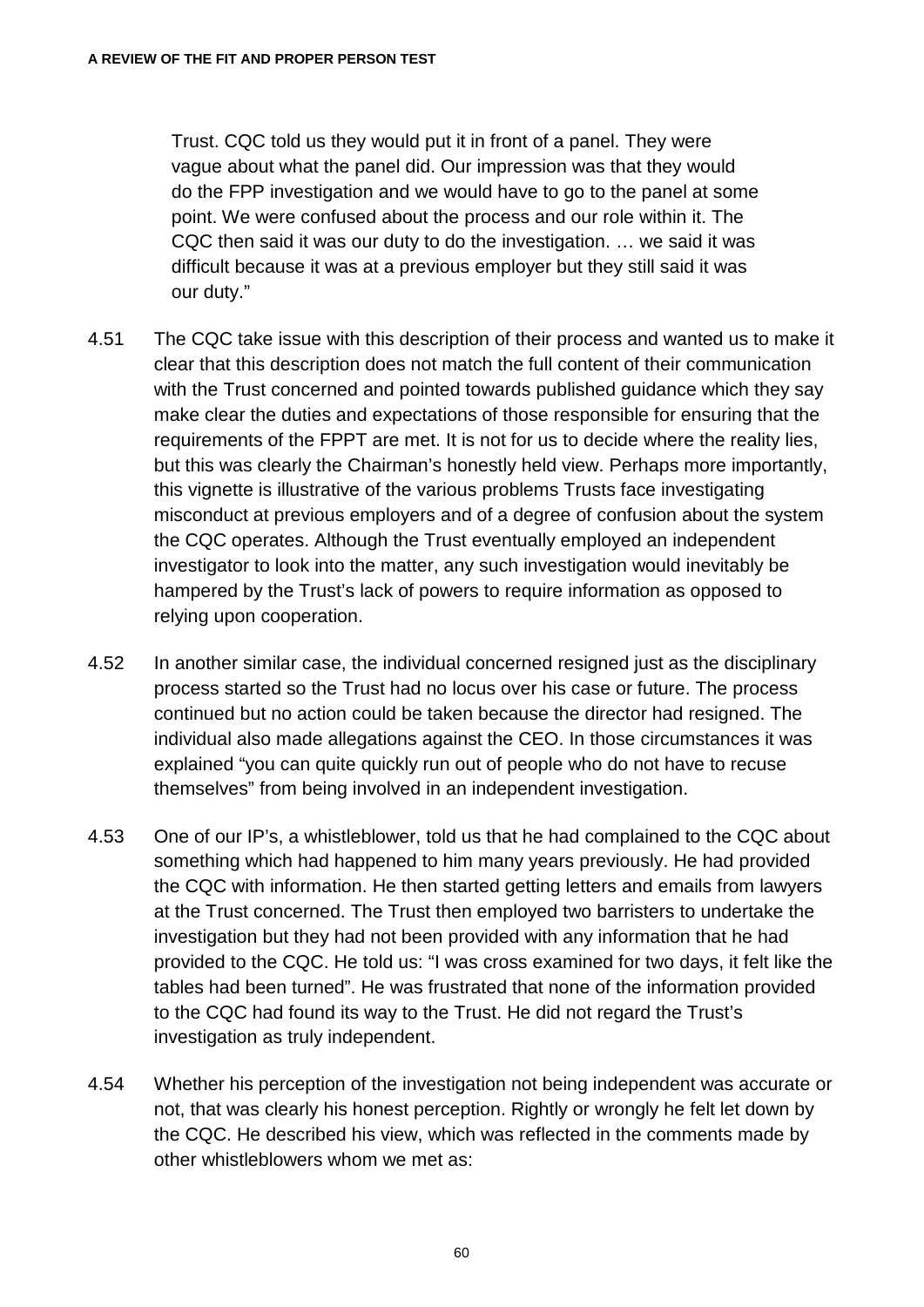#### **A REVIEW OF THE FIT AND PROPER PERSON TEST**

"In my view, the FPPR in the hands of the CQC is a monumental failure. Whether that is because the legislation is poorly framed or the CQC has failed in its administration is a good question"

4.55 Another told us:

"In conclusion it appears to me that whatever the weaknesses of the statute, a major problem with FPPR has been the partisan way in which CQC administers it when it comes to whistleblower suppression. Directors who, as Sir Robert Francis has advised, are responsible for whistleblower suppression should forfeit their jobs. Instead they prosper, moving on to other posts. The whistleblowers on the other hand are ruined. That is my own experience and CQC has neglected the responsibility given to it by Parliament to address this. This all sets a terrible example disempowering staff and discouraging them from raising legitimate concerns."

4.56 Those views although of course subjective, were not in any way unique. The unsatisfactory nature of the process described above, whether exacerbated by the nature and limitations of the test itself or not, is perhaps obvious and the dissatisfaction is undoubtedly real and genuinely felt. If these sentiments were without proper grounds, we could ignore them, but the reality is that there is no organisation properly equipped at present to undertake an independent investigation of serious complaints under the FPPT and even where there has been a Trust investigation and a finding of serious misconduct there will be no disbarment of that director by the CQC. There is still nothing to prevent that individual moving on to another part of the NHS system.

### **Conclusions and recommendations in relation to the CQC**

- 4.57 The CQC has an important function to undertake but it is not a regulator of directors and cannot meet the expectation which was raised in relation to barring poor directors who fail the FPPT. We make a number of recommendations which will affect the CQC operation of its functions on 'Well-Led' inspections.
- 4.58 We recommend that whether a director has the qualifications, competence, skills and experience should be assessed against specific criteria to be designed by NHSI and others *(*[Recommendation 1](#page-132-0)*)*.
- 4.59 We recommend that a centralised information system is set up [\(Recommendation](#page-133-0)  [2\)](#page-133-0), to which the CQC will have access, which would retain information about each director and their qualifications, background, complaints and grievances. We recommend that, in the first instance and until legislation is passed, the CQC should amend its Guidance to include a recommendation that all Trusts should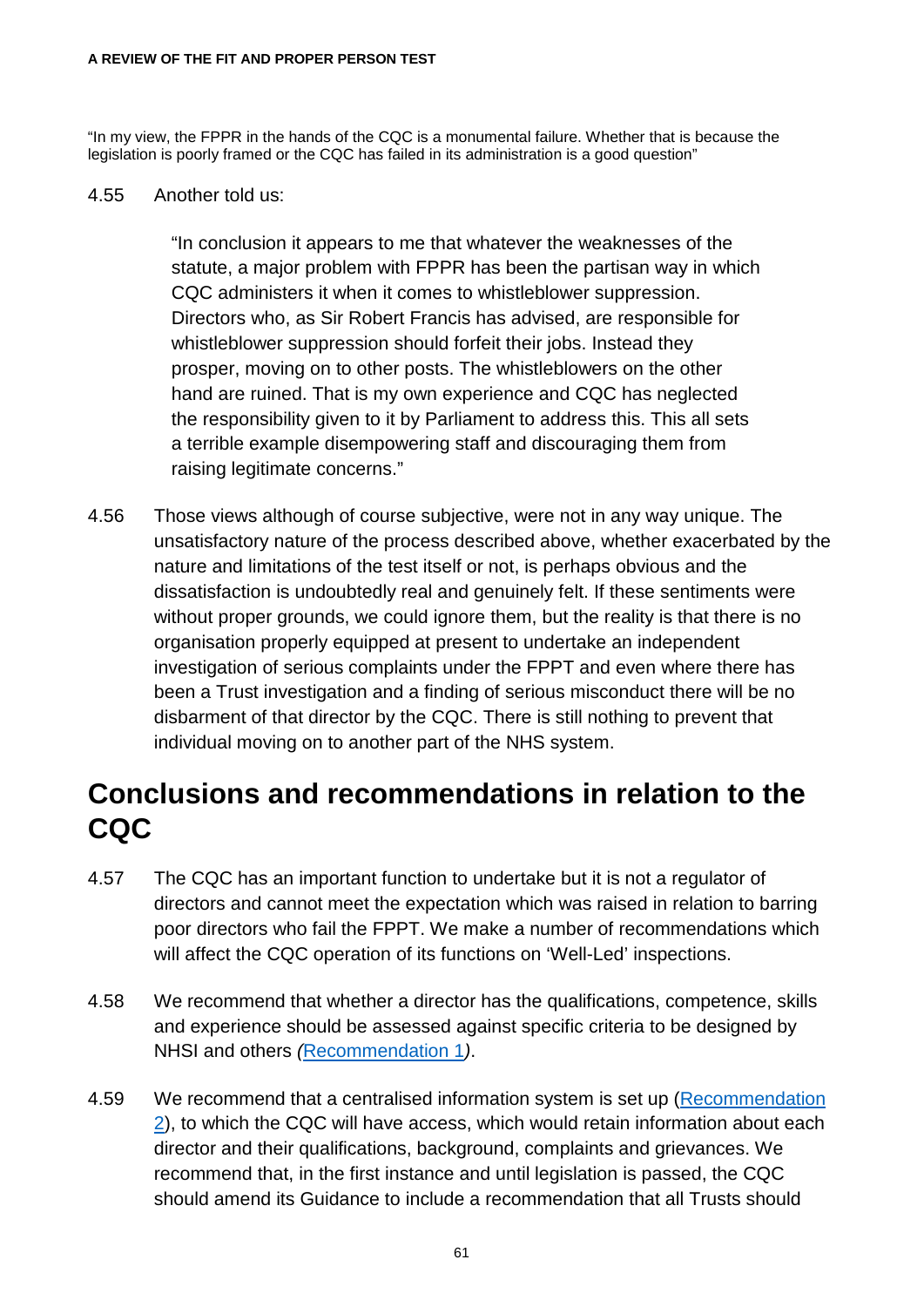submit the relevant information to the Central Database Holder. Whether or not Trusts do so will be reviewed at the CQC's 'Well-Led' reviews. We recommend that the submission of information is put on a firm statutory footing in due course.

- 4.60 The CQC should have access to and should examine the information database to ensure that Trusts have applied those criteria in appointments, in training and development in relation to its directors, as part of the CQC 'Well-Led' inspections.
- 4.61 We recommend that part of the information to be centrally held will include full mandatory references [\(Recommendation 3\)](#page-135-0) and that the CQC should have the power to inspect these both in relation to the new employing Trust but also in relation to the Trust which wrote the reference. Whether or not the old Trust complied with the mandatory reference scheme should form part of the CQC 'Well-Led' inspection.
- 4.62 We recommend [\(Recommendation 5\)](#page-137-0) that a system is set up to allow the barring of directors found to have committed acts of serious misconduct but we do not think that the CQC is the right organisation to hold such powers. However, the CQC should have the right of referral of complaints about directors to the organisation performing that role.
- 4.63 The CQC and HDSC [\(see Chapter 9\)](#page-103-0) should be able to exchange information freely.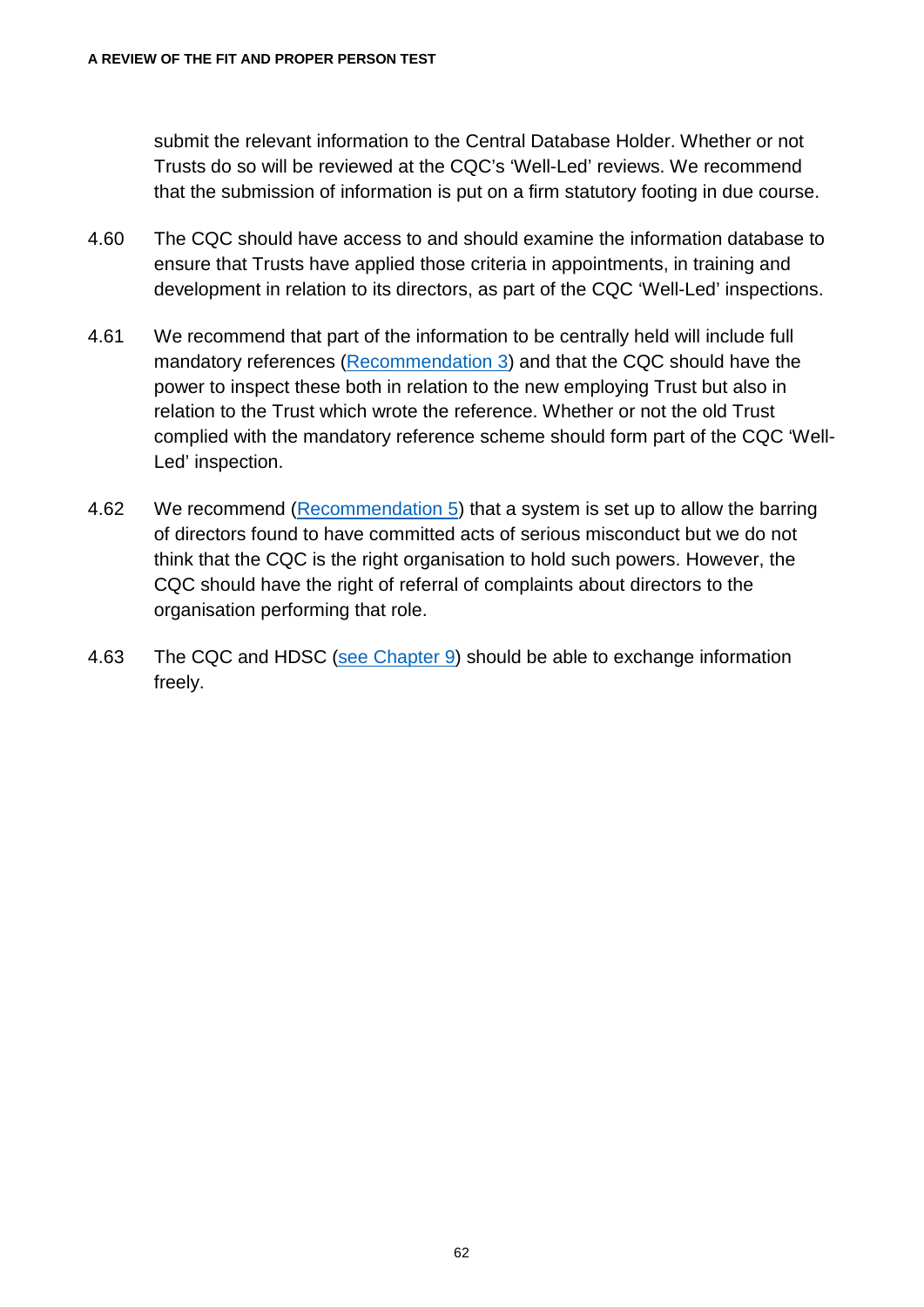# **5. NHS Improvement**

### **Overview**

- 5.1 NHS Improvement (NHSI) oversees NHS Trusts, NHS Foundation Trusts and independent providers which provide NHS funded care. We were told that almost all independent providers do provide some NHS funded care<sup>[41](#page-68-0)</sup>. Part of NHSI's job is to support Trusts to improve the quality of the care they deliver, their efficiency and their financial management [42](#page-68-1).
- 5.2 NHSI is the operational name for the organisation, launched on 1 April 2016, that brought together various different bodies including Monitor and the NHS Trust Development Authority (TDA). NHSI is a combination of the continuing statutory functions vested separately in Monitor and the TDA which, collectively, can be described as a general improvement power. NHSI therefore has the power of intervention where services are not up to standard. NHSI (Monitor) has the power to require a number of bodies (including all providers and CCGs) to provide it with any information, documents, records or other items which it considers necessary or expedient to have for the purposes of any of its regulatory functions<sup>[43](#page-68-2)</sup>. NHS TDA has the power to **request** information from English NHS Trusts which it requires to carry out its functions<sup>[44](#page-68-3)</sup>.
- 5.3 NHSI has a role in the appointment of directors to NHS Trusts but not in relation to Foundation Trusts (FTs)<sup>[45](#page-68-4)</sup>. NHSI will therefore sit on appointment panels for Trusts. The NHSI has the power of intervention in relation to FTs and the ability to require the removal of directors but not in relation to NHS Trusts<sup>46</sup>. However, despite these differences in the powers held by NHSI for the purposes of this review we were not encouraged to make any distinction between FTs and other Trusts.

<span id="page-68-0"></span><sup>&</sup>lt;sup>41</sup> Since April 2014, independent providers of health care services for the purposes of the NHS need an NHS Provider Licence unless they are exempt (Part 1, Chapter 3 of the Health and Social Care Act 2012). One of the exemptions is for small providers whose annual turnover from NHS services is less than £10 million. To be granted a licence, providers must meet NHSI's licensing criteria. Independent providers that are licenced by NHSI are subject to its oversight.

<span id="page-68-1"></span><sup>42</sup>NHSI is the organizational name for a group of organizations brought together on 1 April 2016 consisting of Monitor, NHS TDA, Patient Safety, the National Reporting and Learning System, the Advancing Change Team and the Intensive Support Teams. Both NHS TDA and Monitor have statutory powers. NHS TDA has a statutory power to ensure improvement in the quality of the provision and the financial sustainability of NHS services (paragraph 2(2) of the NHS TDA Directions. (Monitor has a statutory power to protect and promote patient interests by promoting economic, efficient and effective health care services whilst maintaining or improving quality (S.62(1) Health and Social Care Act 2012).<br><sup>43</sup> S.104 of the Health and Social Care Act 2012 in relation to NHS FTs.

<span id="page-68-3"></span><span id="page-68-2"></span><sup>&</sup>lt;sup>44</sup> pursuant to paragraph 6(1) of the NHS TDA Directions 2016.

<span id="page-68-4"></span><sup>45</sup> Except where appointing interim board directors where NHS FTs are in breach of their licence.

<span id="page-68-5"></span><sup>46</sup> Although NHS TDA can direct an NHS Trust to remove a director.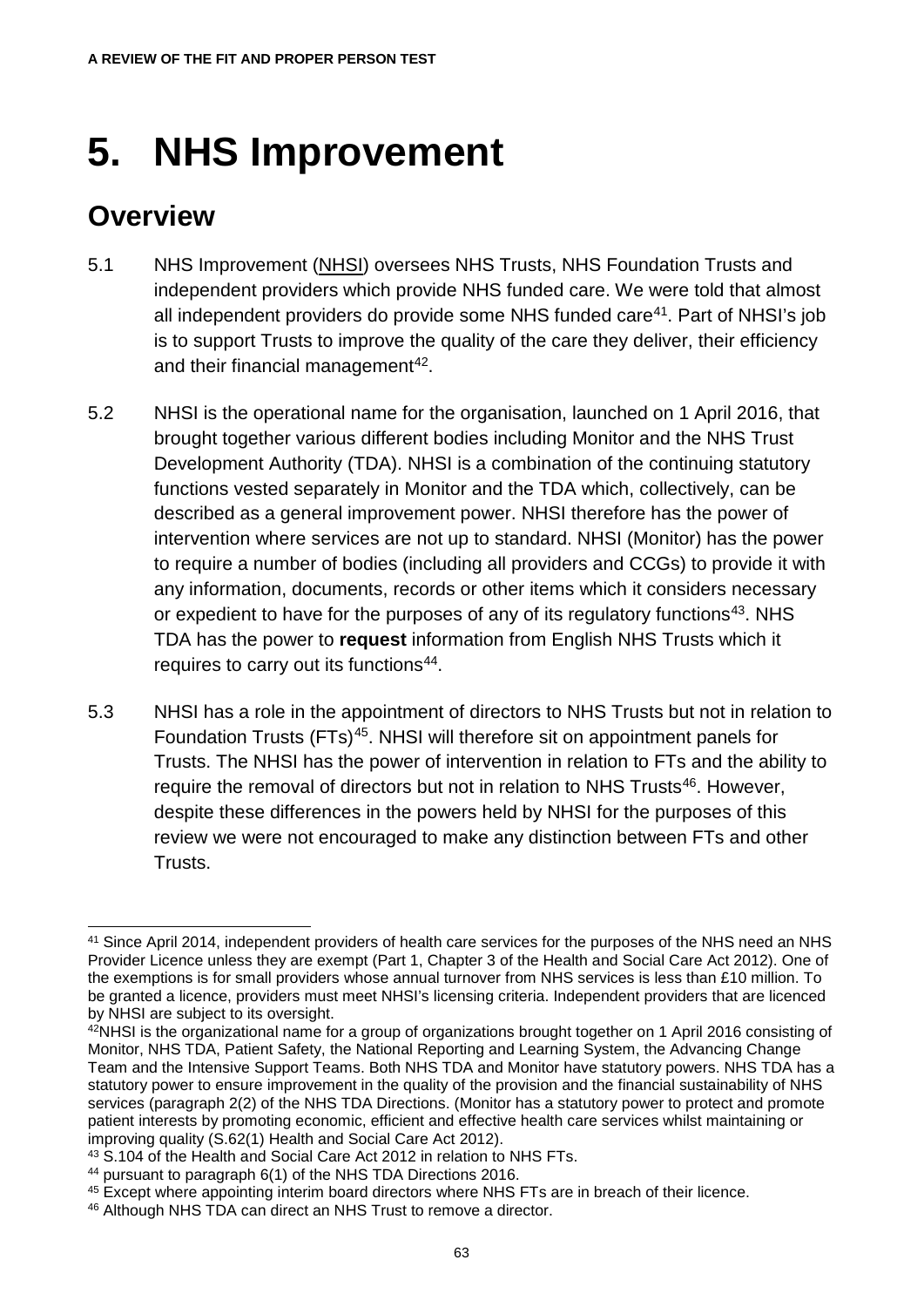#### **Meeting NHSI**

- 5.4 During the course of the review we had a number of meetings with the senior management team of NHSI including Baroness Dido Harding (Chair), Mr Ian Dalton (Chief Executive) and Dr Kathy McLean (NHSI's Executive Medical Director and COO).
- 5.5 Whereas the CQC might be regarded as an independent inspectorate, NHSI might be described as more of a 'player manager'<sup>47</sup>.
- 5.6 NHSI undertakes 'Well-Led' reviews together with the CQC and on our CQC visit there was an NHSI representative embedded within the CQC team<sup>48</sup>.
- 5.7 Although NHSI does not itself independently inspect NHS FTs and NHS Trusts, it routinely assesses their performance using a tool known as the Single Oversight Framework to ensure consistency of assessment. Further, the NHSI has relationship managers who meet with Boards and senior management and operates a system of Board to Board engagement.
- 5.8 NHSI has the ability to put a Trust into Special Measures<sup>[49](#page-69-2)</sup> which may be done independently by them or upon the recommendation of the CQC. 35 individual Trusts have been entered into Special Measures since the scheme came into effect in 2013. There are 21 Trusts currently in Special Measures (14 in Special Measures for Quality and/or Quality and Financial reasons and 7 in Special Measures for Financial reasons). NHSI regards itself as less of a regulator and more of an improvement organisation. There are 14 improvement directors who are available to visit, attend Board meetings, or to go on secondment to assist Trusts.
- 5.9 Special Measures Finance was created in July 2016 and is a distinct programme managed by NHSI and focuses upon Trusts with significant quality or financial performance issues.
- 5.10 During our discussions the following views, truths and issues emerged:

<span id="page-69-0"></span><sup>&</sup>lt;sup>47</sup> In relation to NHSI's full functions please see further below in Chapter 5

<span id="page-69-1"></span><sup>48</sup> The 'Well-Led' framework was developed jointly by CQC and NHSI as part of the further development and alignment of their respective oversight and regulatory regimes.

<span id="page-69-2"></span><sup>&</sup>lt;sup>49</sup> The Special Measures regime was established by the CQC, Monitor and the NHS TDA following the Keogh Review in 2013. The legal underpinning for the regime consists of Monitor's enforcement powers in relation to NHS FTs in breach of licence conditions and the TDA's powers of direction in relation to NHS Trusts.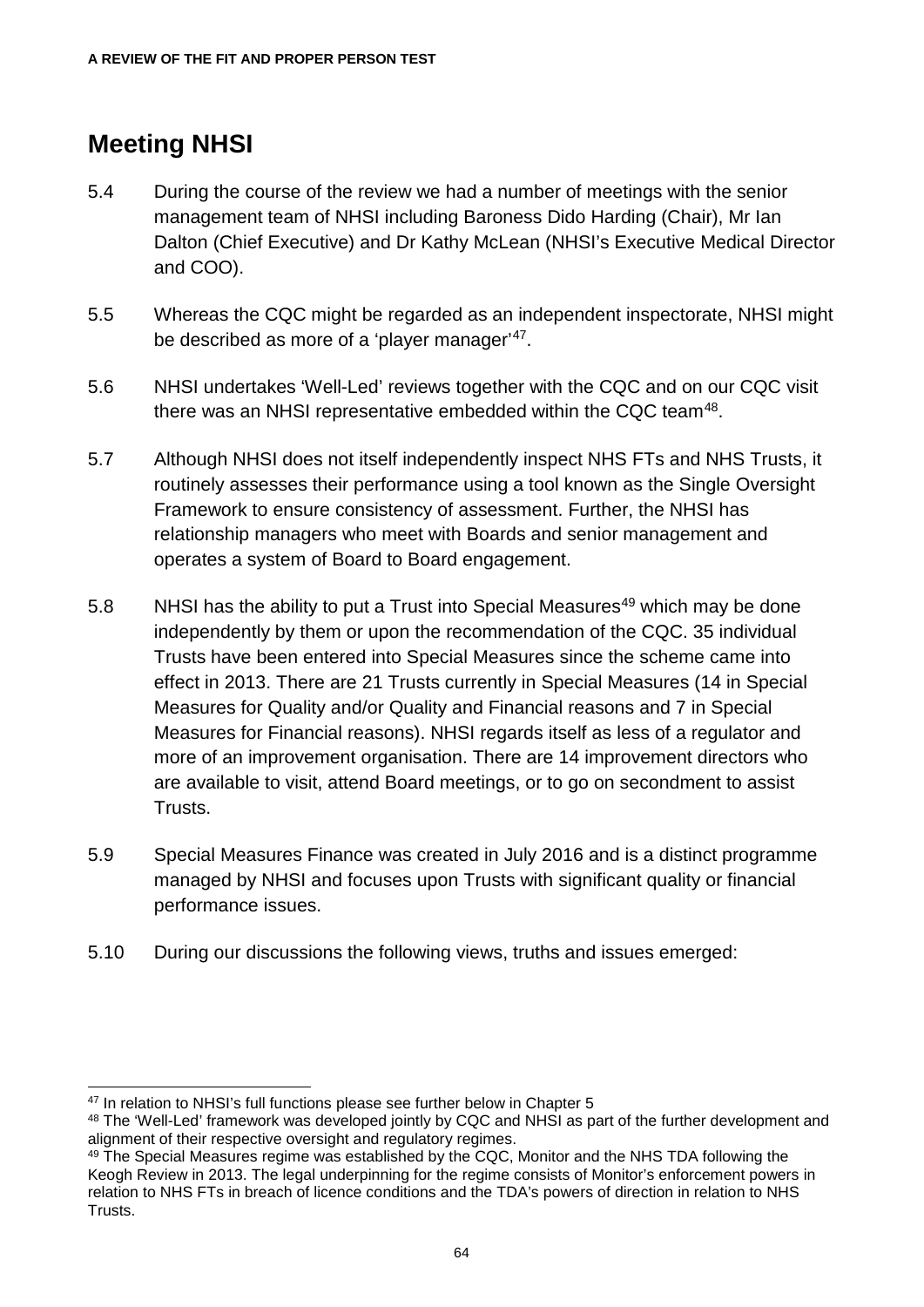#### *Competencies*

- (a) The view was expressed that currently the test, in so far as competence and qualifications are concerned, is a moveable feast and depends in part on how badly the prospective employer needs to make an appointment.
- (b) NHSI recognise that there is an issue with recruitment into the senior management of the NHS and the pool of available aspirant directors is shallow. There is a specific problem encouraging doctors to apply as it is regarded as a difficult and potentially dangerous career move. Tenure is very short and the risks are perceived as very high.
- (c) NHSI can't apply the test because it is not the employer. Someone could pass the FPPT at one employer but fail it at the next. There is a need to consider whether the ownership of the FPPT by the employer alone has outlived its usefulness.
- (d) A 'gateway' for senior managers was discussed and possible systems suggested which involved assessment, setting standards of ethical behaviour, a national management talent system, accreditation or a registration system.
- (e) A 'gateway' through which every executive must pass might work as part of a talent scheme: 'you would need assessment centres, standards of ethical behaviour, a national talent management system, an accreditation system or registration system, a kite-mark system'.
- (f) Managing talent from the beginning of a career is not well managed in the NHS as it was traditionally regarded as the responsibility of the individuals concerned or the organisations they worked for. The NHSI is trying to build this concept back into the system.
- (g) There was strong support for the concept of training and teaching the skills required to make a good CEO and Board director.
- (h) Any accreditation/competencies-based system has to allow for transfers from non-NHS systems and from those coming from overseas health systems. The system also has to deal with those coming from widely different backgrounds, some from finance, some from professional regulation, some from NHS management and others with a medical background. There is currently no defined training programme. Any training course needs nuancing, however there are core competencies which are required by all.
- (i) If it could, the NHSI would like to implement a senior management registration system. If the purpose is to prevent people moving around the system, then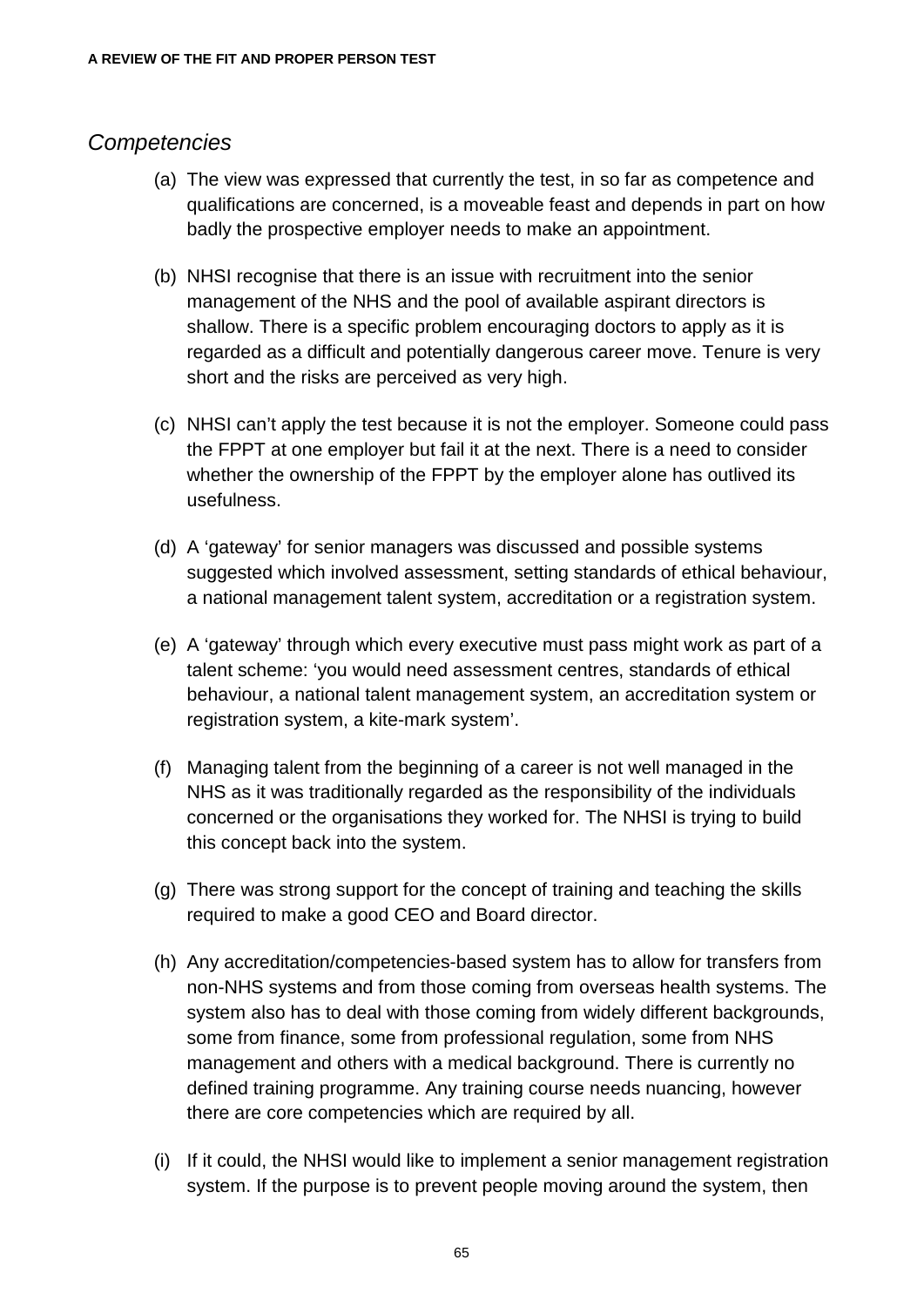any employer-based system is limited in effect. The advantage of a system not owned by individual employers is that it should be more objective and has a wider remit.

- (j) It was pointed out that national registration (of Trust senior managers) was recommended in 2001 by the Bristol Inquiry (but was never inserted into legislation).
- (k) NHSI envisaged any list being a more basic gateway which provides a 'floor' above which someone is defined as being suitable for a director level position. NHSI could also explore the potential for a role in a 'second level' to any proposed gateway system to enable assessment for specific roles.
- (l) It was the NHSI view that all directors of an NHS Trust need to understand each part of the Trust before aspiring to be a director, so nurses and doctors need to understand the importance of financial governance and the financial officer and CEOs (if not a doctor or nurse) need to understand the health system and clinical governance.
- (m) CEOs need to understand health care; they need to understand the leadership of doctors and nurses; they need to understand finances. These are fundamental leadership capabilities – not much has been done to train doctors about leadership.
- (n) There would need to be differentiation for different kinds of senior managers (e.g. CFO/CEO). There would need to be a capability test linked to performance in the organisation. The FPPT should cover all Board members.
- (o) The variation in how executives are recruited is huge. At one end of the scale, there is a 'full service': full stake holder discussions are held with each candidate, applicants are filmed in order to test media training etc. At the other end of the scale, there is just an interview panel for between 45 and 60 minutes with little other than CVs and references.

#### *Database*

(p) In terms of its ability readily to access information about the senior management of Trusts, there is a lack of data and no history about individuals that the NHSI is able to look at. The responsibility for recording such information is still regarded as the business of individual employers. The only way of delving into a director's history is to make inquiries with the current employing Trust and ask 'what was on the CV' although the NHSI does in fact have information gathering powers. Some Trusts retain little other than a CV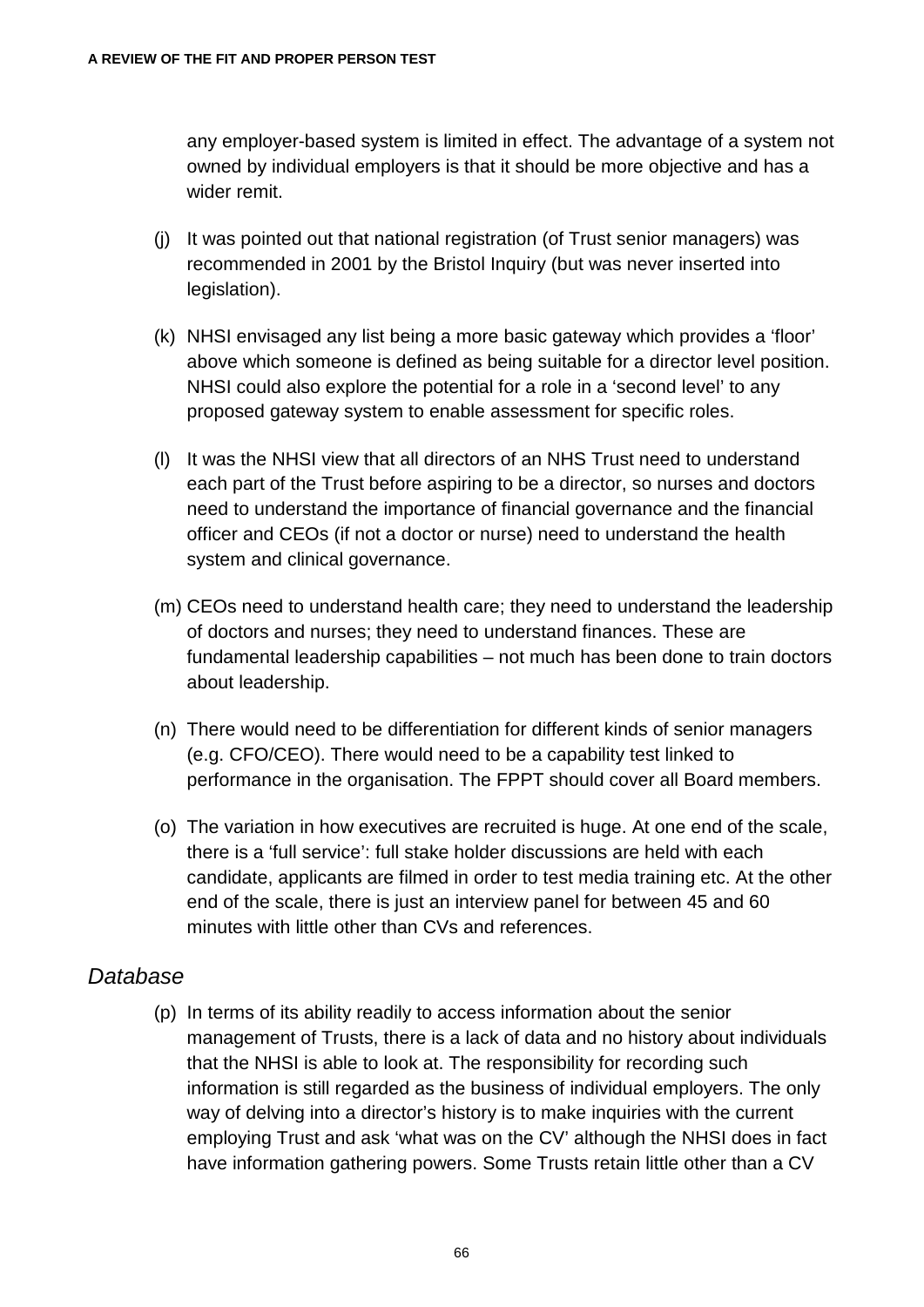and a bland reference and there is no standard criteria or toolkit in relation to the interview process for directors.

- (q) The NHSI would be content to host and manage a centralised database and did not see that this would be affected by the joint working arrangements being developed with NHS England.
- (r) There are multiple ways in which past performance of a CEO could be checked (and records kept) – on finance, people, care, quality. One could look at the following: accounts; the staff survey; inpatient survey; whistleblowers, MPs; and patients.

#### *References*

- (s) In relation to the availability of information in the system about directors, the quality of references was mentioned as an important issue and there was said to be significant room for improvement. Central guidance on the information required to be provided in references would be helpful; they are currently of variable quality and individuals need to be held accountable for filling them in completely, appropriately and accurately. 'Vanilla' references (which are now the norm) are unhelpful.
- (t) One of the difficulties of applying the test when things have gone wrong is that people often leave directorial posts before disciplinary proceedings are begun, and without getting to the final point in the process. There may therefore be no disciplinary process or finding made against them and they move with a vanilla reference which does not reveal the real background.

#### *Expanding the FPPT*

- (u) We were told that there is a case to be made for extending the FPPT down to any managerial post, and that it is also illogical not to extend the test to CCGs and to others. There is a separate debate in relation to third party suppliers (management consultancies and service advisers) which is outside the scope of this review.
- (v) The benefits of keeping current focus is that it is limited but if one of the objectives is to stop people taking senior roles in other parts of NHS, it is illogical not to extend the concept of the test to CCGs and others. The current breadth is in this sense inadequate.

#### *Ability to disbar directors*

(w) There was recognition of the revolving door problem, and historically nonprovider organisations within the NHS family have been seen as one of the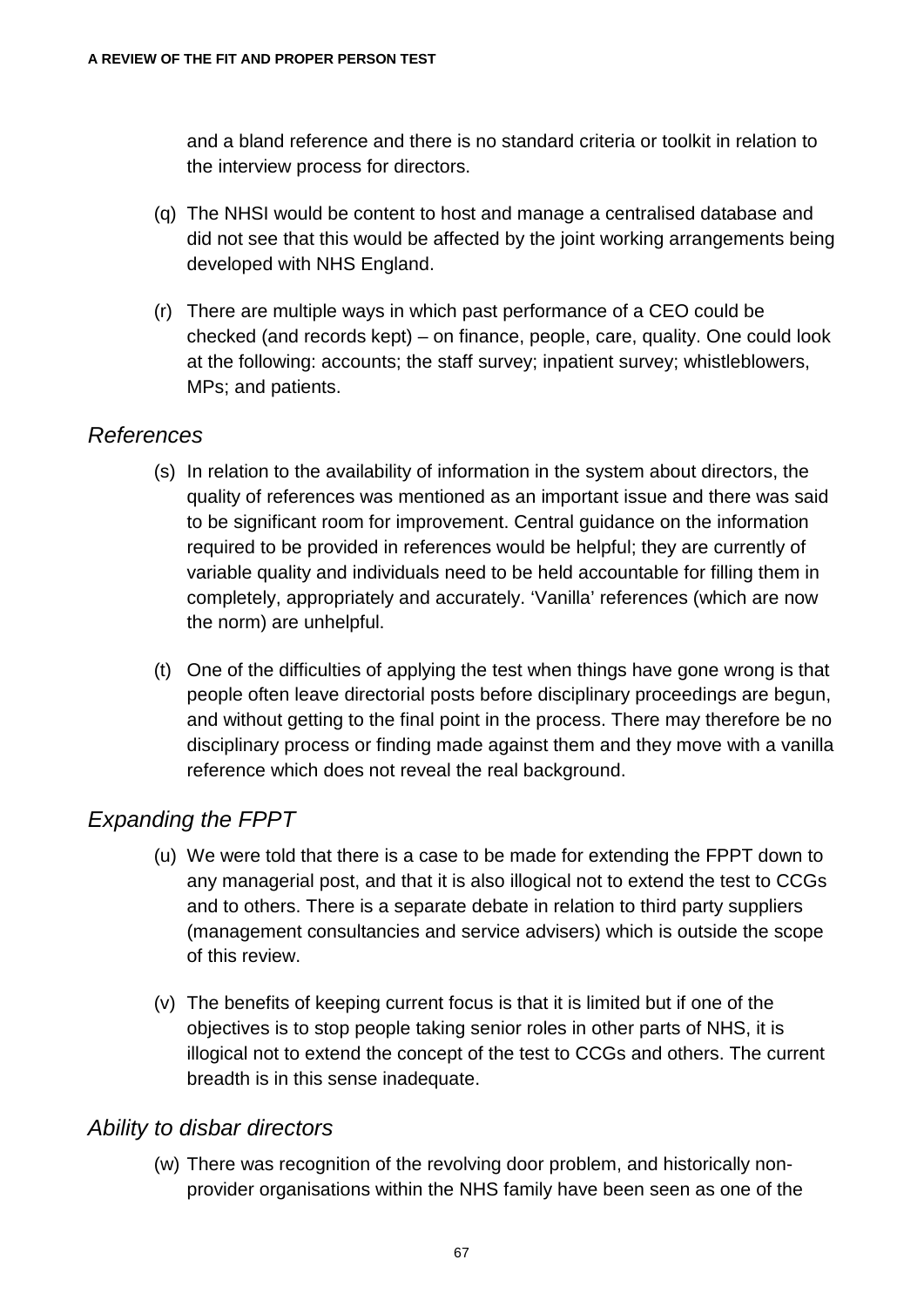repositories of the 'failed' directors<sup>[50](#page-73-0)</sup>. We were told that this route had now stopped, and that NHSI would not now facilitate sideways movement in the NHS which has been traditionally seen as one of its roles.

- (x) If there are to be sanctions against poor directors then a gradation of sanction should be considered. Further it should be recognised that when things go wrong, although the Chief Executive is often targeted for blame, it normally reflects a failure by the entire Board. It would be useful to have temporary and permanent features to distinguish those who can be remediated from those who cannot.
- (y) A barring system would be cheaper but the perception of it would not be as positive as a register. A barring system would prohibit those who had crossed a line, but it might be seen as a further message about sanction and negativity. It might also reduce the pool of applicants. The 'chilling effect' would need to be carefully balanced with a positive message.
- (z) There would also need to be consideration fo a statute of limitations, for example on the maximum length of time for exclusions. This is important not just for a fair view of the length that any exclusion system would go, but also in terms of helping people grow. But there will always need to be some exclusions which are not time-limited, for the most serious issues.
- (aa) Further, there would need to be consideration of an independent appeal structure, possibly to the Health, Education and Social Care Chamber of the First Tier Tribunal.

#### *Amending the Regulation*

- (bb) The FPPT itself is applied inconsistently and is difficult to interpret.
- (cc)The FPPT has not in practice led to many people being identified as being unsuitable.

#### **A central database**

5.11 The application of the FPPT is currently hampered by the lack of information about directors. The quality of the information held by Trusts is very variable and there was a strong sense that the information should be standardised and retained more cohesively and centrally.

<span id="page-73-0"></span> <sup>50</sup> Although we understand that NHSI has never employed a former director who has been found not to have met the FPPT.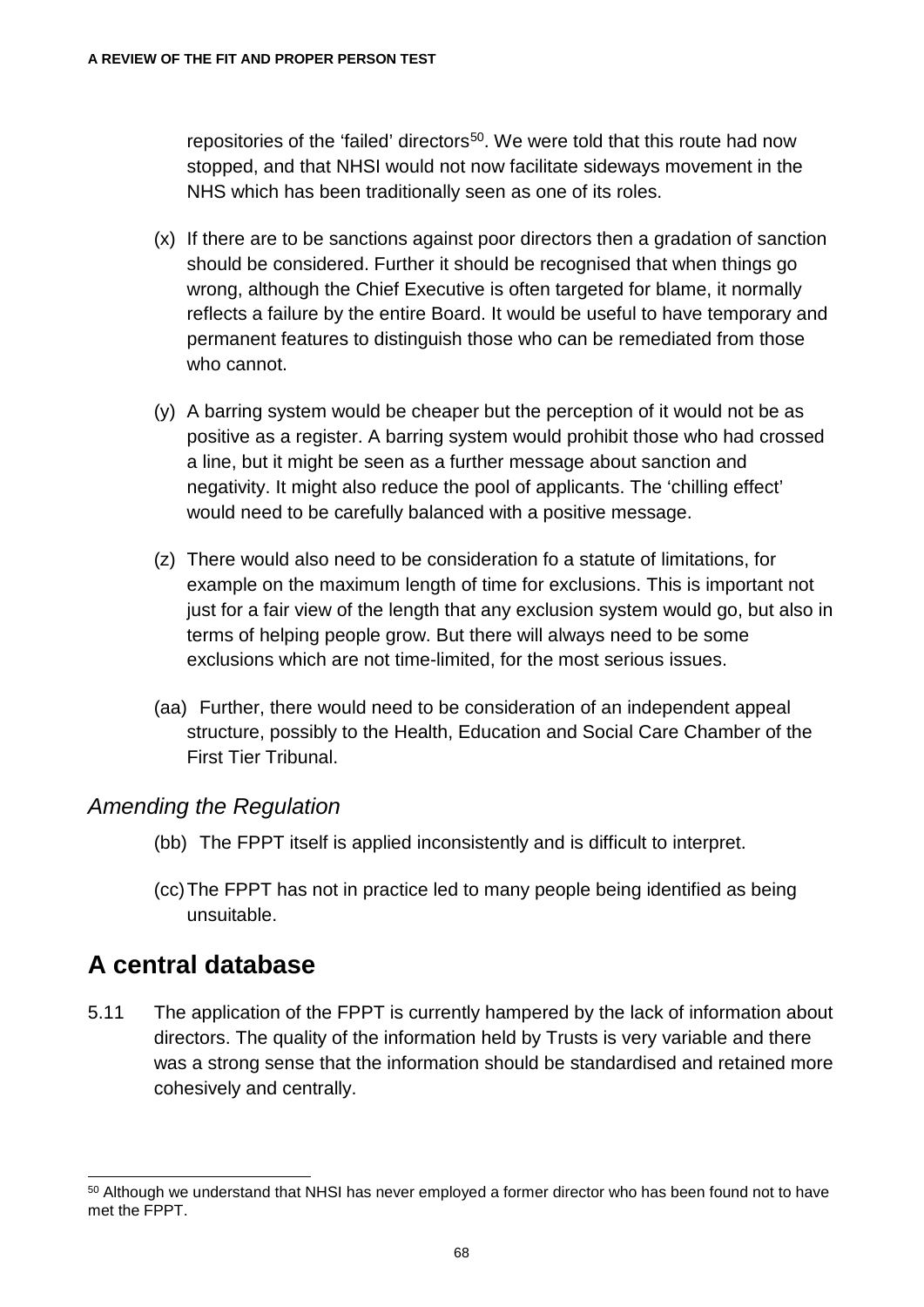#### **Overview - accreditation and training**

5.12 The complaints and concerns expressed about the lack of a cohesive accreditation and training system for managers are merely reflective of many previous reports. Lord Rose commented in his report in 2015:

> "Closely related to performance management is talent management. **There is no central talent pool or NHS-wide structured talent management scheme in place**. This is the case for general management, for clinicians and for both Trusts and CCGs. **The creation of a talent pool on a national scale has been attempted by the NHS on a number of occasions; clearly one size cannot fit all NHS organisations; but there must be a rational attempt to improve what there is now**."

5.13 Later in his report he commented:

"It is important to maintain quality, pluralism and innovation in training courses, these should be available in various locations across the country. Training courses should have status, appeal and impact for those staff taking them; they should also be substantial enough to allow people time to reflect on what they have learned, and to form cohorts with their peers. For the NHS these courses should be diverse, accredited, and flexible. This form of collective and action learning is invaluable in developing both individual and organisational competence."

- 5.14 As mentioned in the introduction, to say that the NHS is not a cohesive service is something of an understatement. One IP described it as a 'Federal state', another went further and described it as 'atomised'<sup>51</sup>. It is clear that the concept of Foundation Trust status has furthered that federalism and taken Trusts further from a central command and control model. While the purpose of that was we understand to remove successful Trusts from the vicissitudes and whim of whatever current government was in power, it has led to the creation of a series of semi-independent states. Several previously successful Trusts which attained Foundation Trust status are now, we were told, in Special Measures. There is no clear distinction in terms of quality of FTs and non FTs. There are no Trusts now in the FT pipeline.
- 5.15 As Lord Rose pointed out in 2015:

<span id="page-74-0"></span> <sup>51</sup> These comments were not made by the NHSI IPs.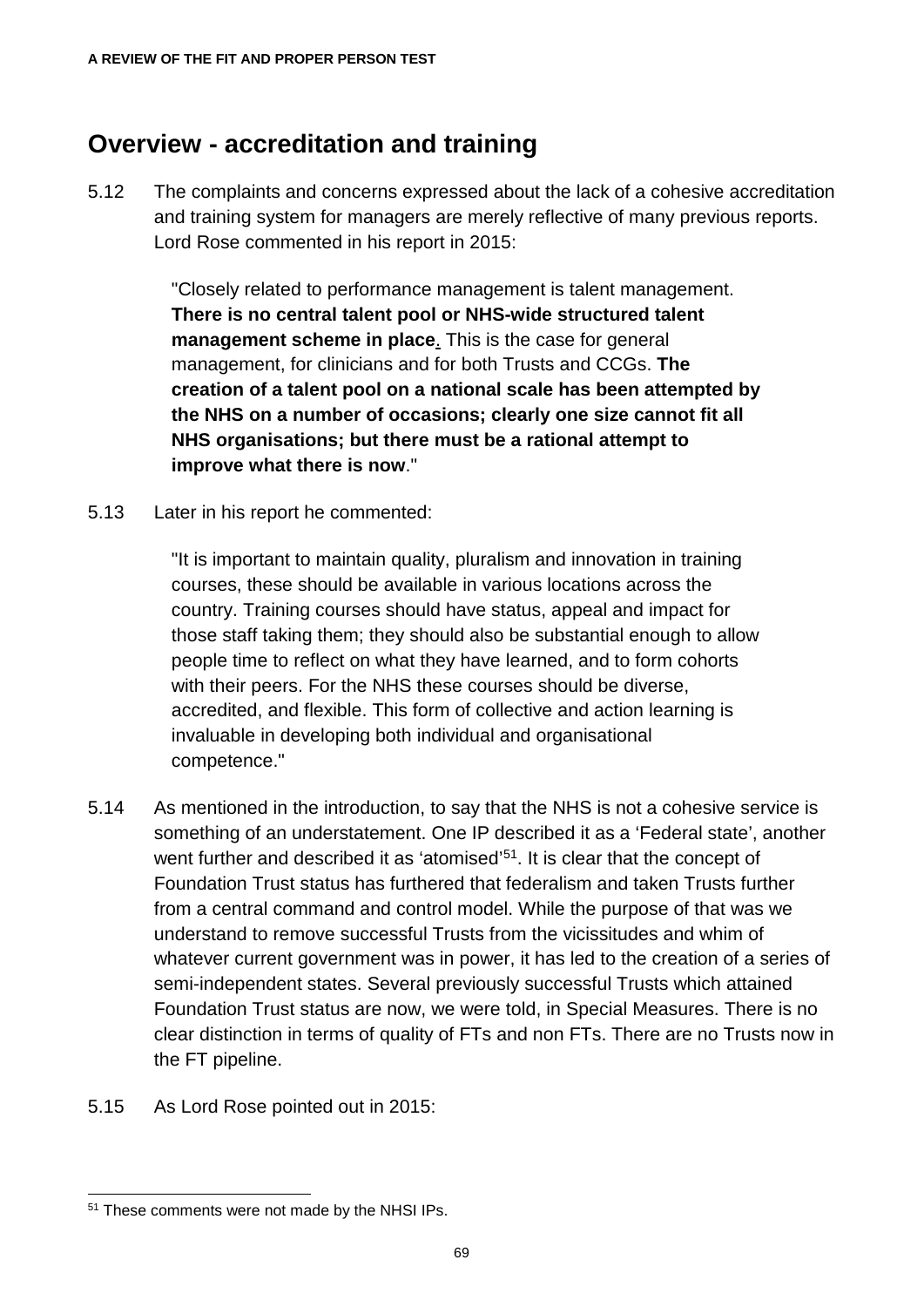"Trusts are resolutely separatist, silo organisations; often they think tactically rather than strategically. They are therefore not keen to lend out staff, and consequently both the individual and the organisation feel unable to grow (this is a particular problem at middle management level). Chief Executives expressed concern over the challenge of taking on the more difficult Trusts: they saw them as isolated outposts with no central protection."

5.16 The concept of a talent pool and accreditation is not a new idea. Again, it was prefaced in recommendation 8 of Lord Rose's report:

> "R8: Require senior managers to attend accredited courses for a qualification to show consistent levels of experience and training have been reached across the NHS. On completion of this course they enter a senior management talent pool open to all Trusts."

5.17 He went on:

"It is crucial for the future of the NHS that it creates and supports a cadre of capable, trained and current managers from all disciplines and increases its level of cultural diversity to better reflect its staff."

- 5.18 The question might be asked: if the FPPT is simply there to stop poor managers moving around the system, what has training got to do with the application of the test? Our answer is, 'everything'. The FPPT should not simply become a test to disbar poor or badly-behaved directors; its focus is not only upon the dishonourable, reckless and unscrupulous, (of whom there are fortunately very, very few), but upon competence and qualification to undertake the director's role.
- 5.19 Having considered the idea of a gateway and accreditation system for directors carefully we have resolved to recommend a more modest and nuanced approach which is one of required competencies (dealt with later in this report). An accreditation system would require a fully-fledged regulator to administer it and there was relatively strong resistance from the majority of those we spoke to, to imposing more formal regulation than was absolutely necessary.
- 5.20 We also deal later in this report with our recommendation to set up a disbarring service for directors found guilty of serious misconduct. We mention it here however because consideration will have to be given to siting that service within NHSI.
- 5.21 NHSI would in our view be the obvious organisation to house a disbarring service. The independence from central government and the Department of Health and Social Care of the NHSI role in this regard would have to be fully managed and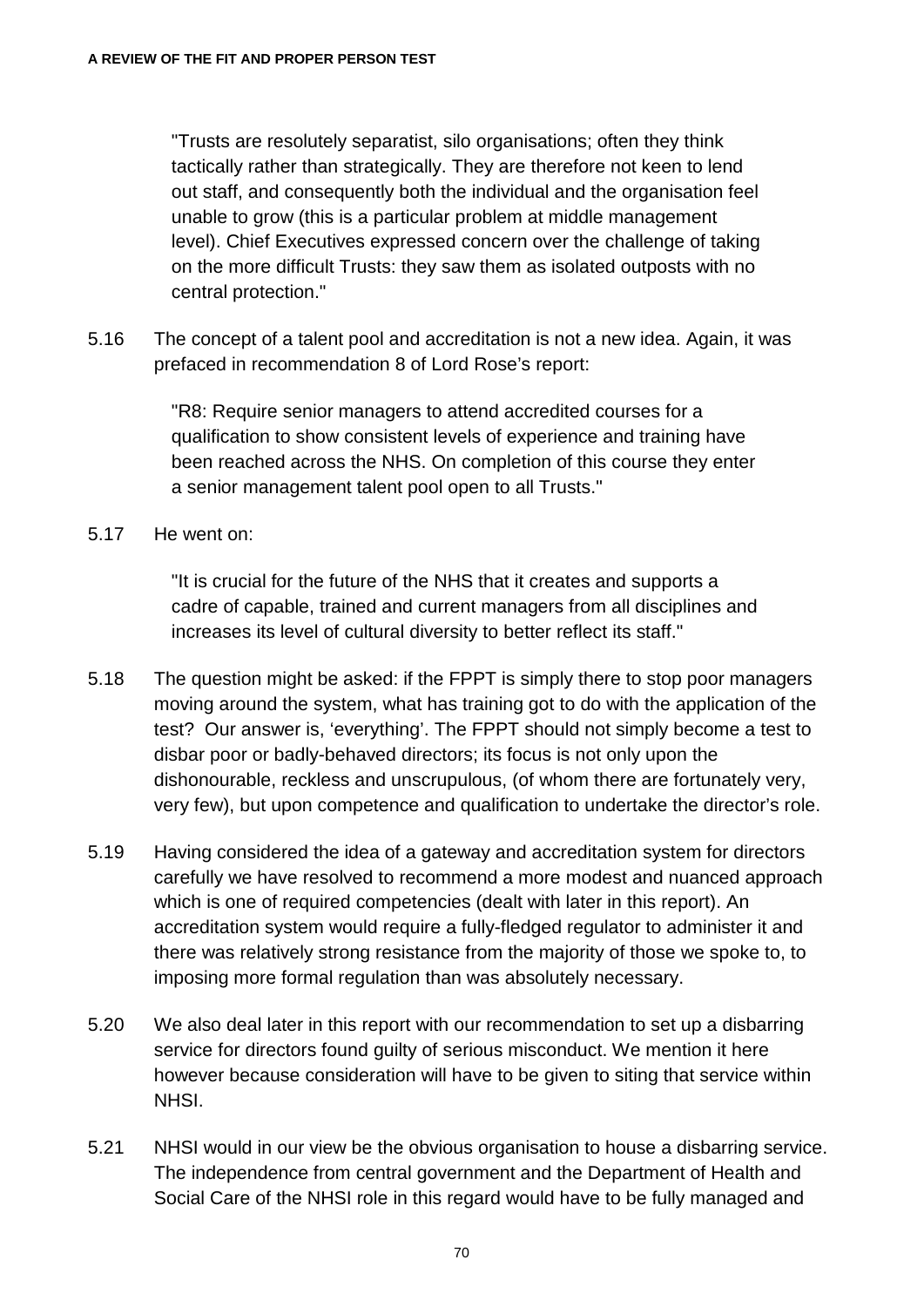respected. The FPPT applies to all providers registered with the CQC in respect of a regulated activity and is therefore one lever which may be used to enhance the quality of senior management across almost the entire service. However, any introduction of a power to disbar would have to go hand in hand with the bolstering of training and development for directors and aspirant directors.

## **Conclusions and recommendations**

- 5.22 Although the NHSI indicated support for the concept of a gateway accreditation service, we have not for the purposes of this review felt it appropriate to meet that aspiration. Any accreditation service of directors would require an extensive system, not only to evaluate the qualifications and competencies of each director and potential director, but also to create a system of regular reassessment.
- 5.23 There would be a danger, unless such a system were carefully nuanced, of falling into the error which we wish to avoid of removing or minimising the responsibility of Trusts to employ the right person for the right job. We have however recommended that there should be certain core competencies identified [\(Recommendation 1\)](#page-132-0) which should be designed and set down in the regulations against which all directors of health Trusts should be able to be assessed.
- 5.24 Unless the directors have those competencies, they should not be able to meet the fit and proper test unless they acquire them by training or development.
- 5.25 The NHSI will have a central function in setting those competencies together with National Health Service Leadership Academy and the CQC.
- 5.26 We have recommended that this system be kept under review and that consideration may have to be given in due course to setting up a more prescriptive fully fledged regulatory system for senior directors if there is evidence that the required core competency system is insufficient.
- 5.27 We have also formed the view that there does need to be a barring system for those guilty of serious misconduct [\(Recommendation 5\)](#page-137-0). We have dealt with this fully in [Chapter 9](#page-103-0) – A power to disqualify. Subject to ensuring independence we have recommended that the NHSI is the right organisation to develop and house the necessary council which will have both investigative powers and a tribunal function.
- 5.28 NHSI will also have the task in conjunction with others of setting down what types of behaviour amount to serious misconduct. We have made recommendations in relation to what we feel those behaviours should be, but it will be for others to design and develop those.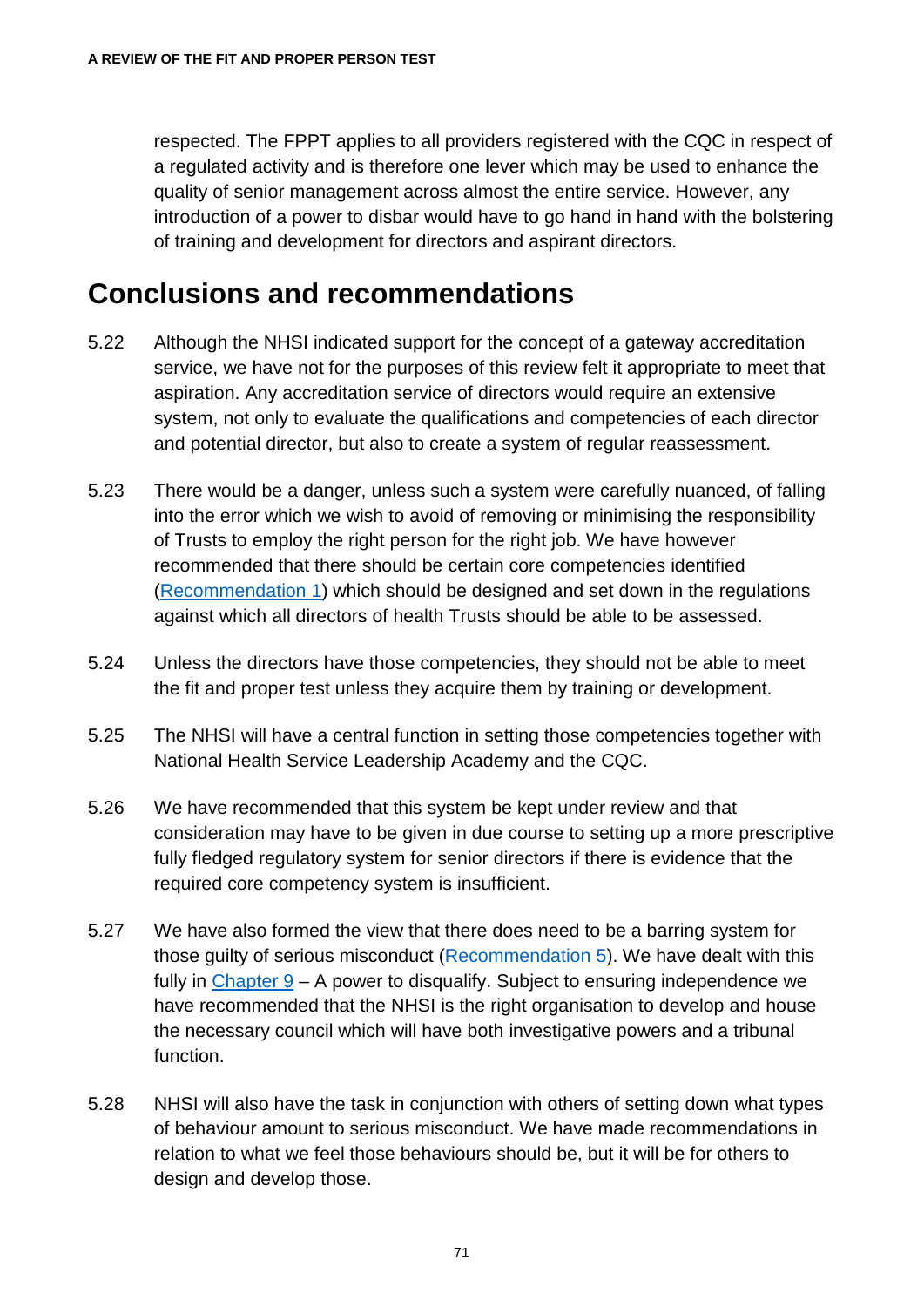# **6. Management Qualifications and Training**

## **Competence and qualifications – the lack of transparent competencies, assessment and training for the Board**

6.1 There was support among the majority of IPs both for the concept of a gateway into a pool of senior managers and for more extensive training and preparation for Board membership. This has already been prefaced in [Chapter 5.](#page-68-0) The purpose of this is not only to pave the way for aspirant directors but to ensure a consistency of training and to increase the diversity of those willing to apply for such roles. We were told that almost one third of Trusts had at least one vacancy at Board level or at least one interim director. The recent [King's Fund report](https://www.kingsfund.org.uk/publications/leadership-todays-nhs) (July 2018) found:

> "Leadership vacancies in NHS Trusts remain widespread with 37 per cent of all surveyed Trusts having at least one vacant post for a Boardlevel executive. The highest vacancy rates were for director of operations and director of strategy roles."

6.2 Lord Rose in his 2015 leadership review said:

"Talent cannot be managed without a single competency framework for all NHS staff. There isn't one. This absence, combined with the lack of a systematic appraisal, makes development and deployment of key talent almost impossible. Consistent use of competency frameworks and appraisals help set standards. Throughout the NHS there appears to be a marked lack of holding people to account for their performance. The NHS is still seen to routinely move staff upwards or sideways, not out, even when they're not performing. This must stop.

Clinicians contributing to this Review felt they were treated differently from general managers in that they find themselves under greater and more stringent scrutiny. Moving a poorly performing manager essentially rewards incompetence or semi-competence; although it is extremely difficult to sanction or remove a clinician, the stakes are high for that individual (he or she can be struck off the medical register). There is a need here to level the playing field.

Second, there is a chronic shortage of good leaders in the NHS. Leadership can be taught and learned. Bringing into the NHS people at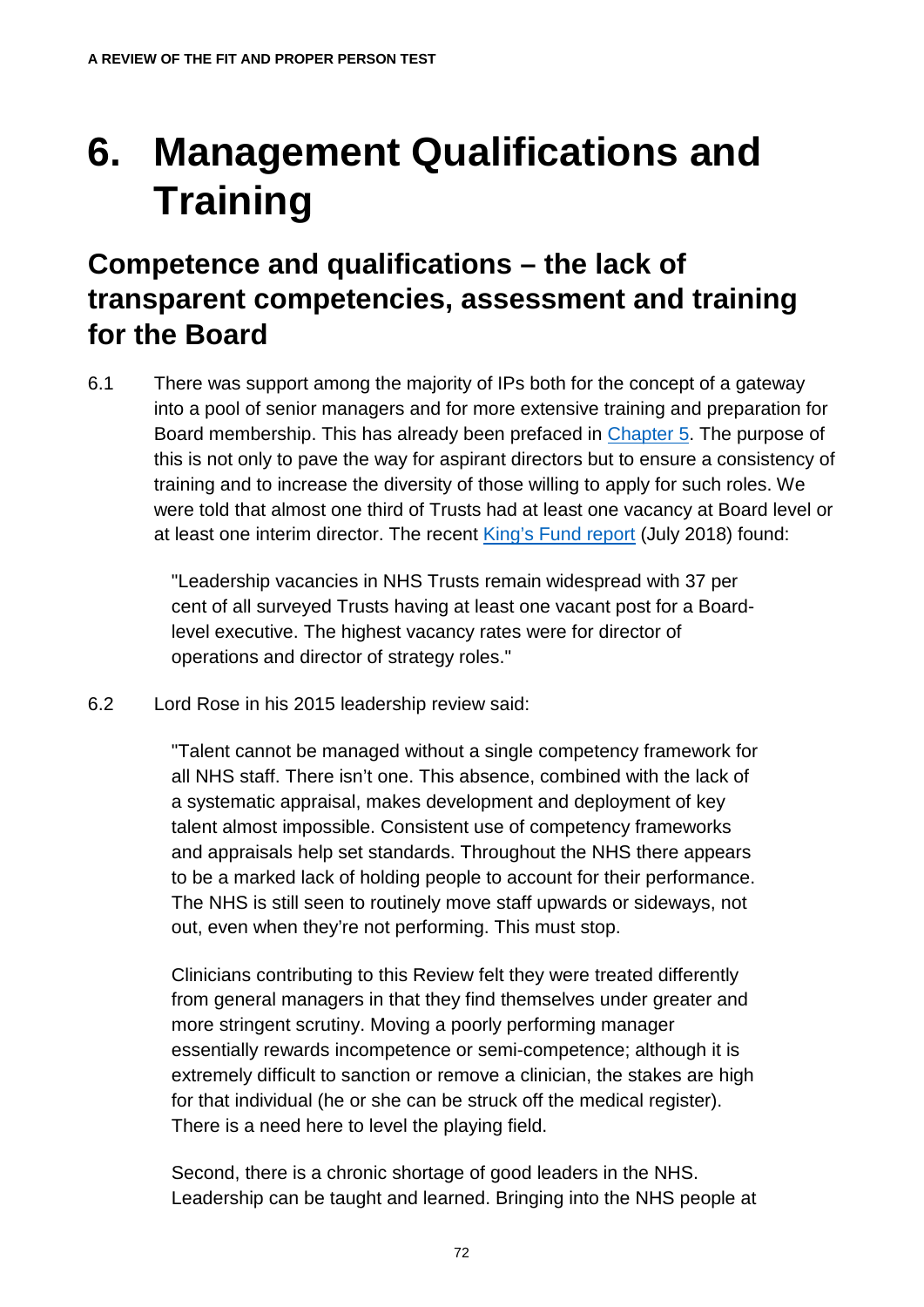higher levels is not the whole answer. Rather the NHS needs greater diversity by bringing people into leadership at all levels."

6.3 The Patients Association was informative:

"Overall, we do not consider that the current FPPR is meeting its objective. There seems to be little evidence of the introduction of FPPR having made a difference to the arrangements for employment and redeployment of NHS senior managers and executives.

The link between poor management and leadership on the one hand, and bad patient experience on the other, is now increasingly well understood. It is also clear that financial pressures within the NHS compound the effect of this link, by making NHS institutions more prone to failings at a leadership and management level that can harm patients at scale.

There is therefore a clear, if complex, through-line from the appointment of effective leaders, and necessary processes to hold them to account, to the experiences of patients. It is vitally important that the FPPR is implemented properly and meets its objectives, in order to establish an open and just culture that promotes patient safety in the NHS."

- 6.4 These views were reflected in much of the evidence we heard in the current review. We were persuaded that the test is ineffective in ensuring that directors have the right skills and that, where those skills are lacking, the deficiencies are identified and corrected. We were also persuaded<sup>[52](#page-78-0)</sup> that leadership skills can be taught, and that directors' development is critical for good management and an increase in diversity at Board level.
- 6.5 In our view a gateway should not consist of any sort of entry exam but a set of competencies which aspirant directors ought to be able to meet before entering Board level directorships. This is intended to ensure that only those with specific defined competencies may hold a health-related director's post. This is also intended to encourage diversity by assisting and enabling those who might not otherwise consider a Board position to identify the required competencies.
- 6.6 Deputy Chief Executive of the NHS Confederation Danny Mortimer impressed upon us:

<span id="page-78-0"></span> <sup>52</sup> By Baroness Harding and Ian Dalton from NHSI amongst others.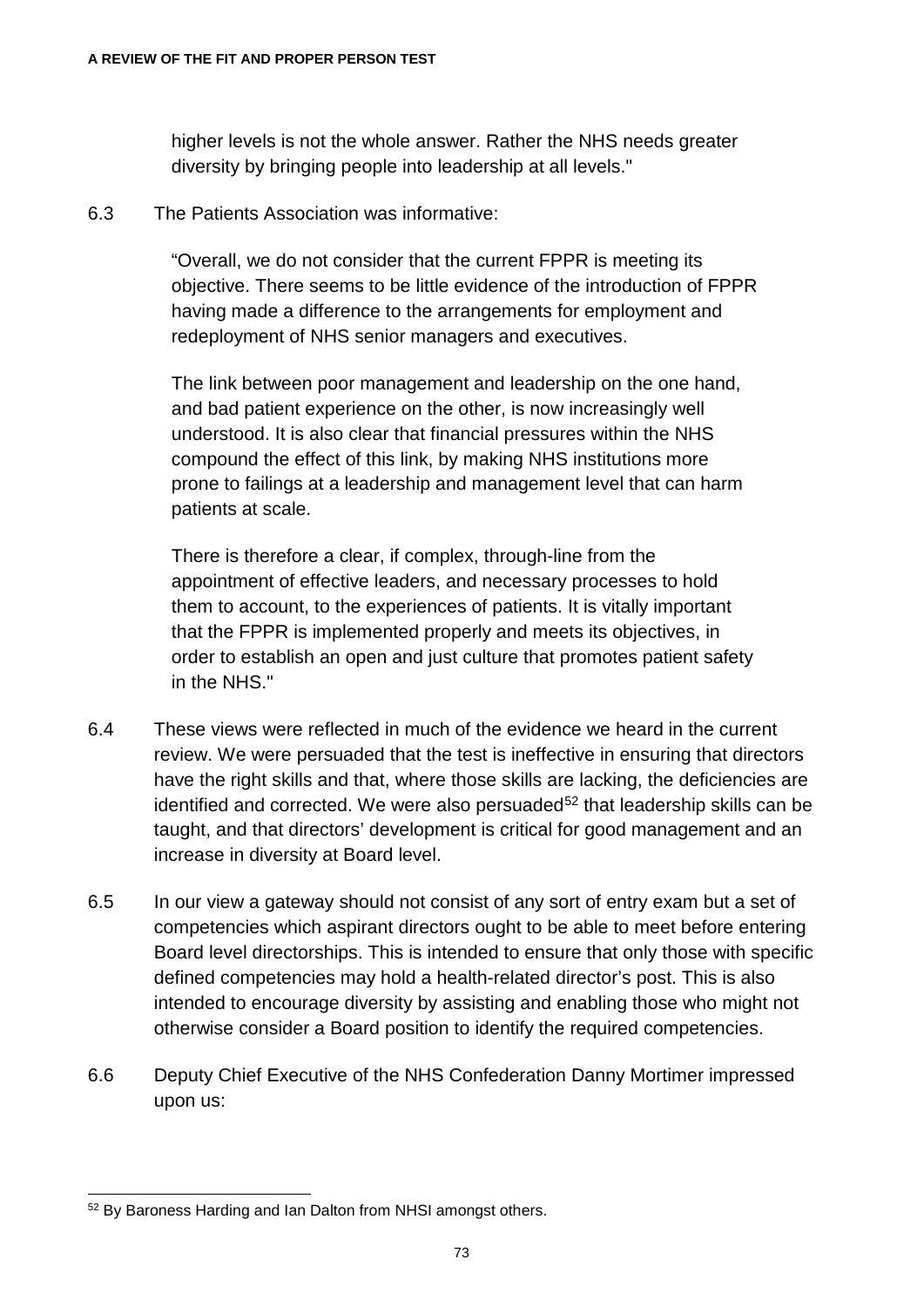"I would like to see something that feels less onerous to Chair colleagues but does not over-engineer what it means to be a Board director and if there needs to be greater assessment of how people maintain their Board skills then it is done through existing processes rather than inventing new ones. For those colleagues on NHS Boards at the moment I am nervous of expecting them to participate in new processes to demonstrate their capability."

- 6.7 We recognise that concern and hope that the required competencies we suggest below are criteria which should widely be accepted as required basic competencies for all Board directors. Further, although we have made suggestions as to what those competencies should be, it will be for others within the service to design them fully. We feel the competencies to be set should be no more onerous than that which is genuinely required by any director aspiring to manage a Trust at a senior level.
- 6.8 We would therefore hope and expect that the majority of directors on Boards will already be able to demonstrate that they have such experience and skills.
- 6.9 There was recognition that good managers do not necessarily need to come up through the NHS system, and may come from overseas or from other sectors, but all should have some basic competencies and understanding of the service they are entering. The most qualified, successful and experienced director from retail or finance requires different understanding and skills when entering the health service.
- 6.10 NHSI, in particular, strongly supported management preparation for Boards and felt this would encourage people to apply and thus increase the pool of talent.
- 6.11 Dr Anthea Mowat BMA Representative Body Chair told us:

"training and the assessment of directors on Boards would be extremely welcome… People are sometimes parachuted in (to director roles) and don't understand what their responsibilities are. ... training needs to be early on."

6.12 The importance of not taking the prime responsibility away from the Board for the appointments they make was also frequently underlined. Stephen Hart (CEO NHS Leadership Academy) told us:

> "there is a difference between quality assuring and appointing. What can national bodies do to say these candidates are quality assured. Trusts may choose differently but here is a pool of candidates who are quality assured."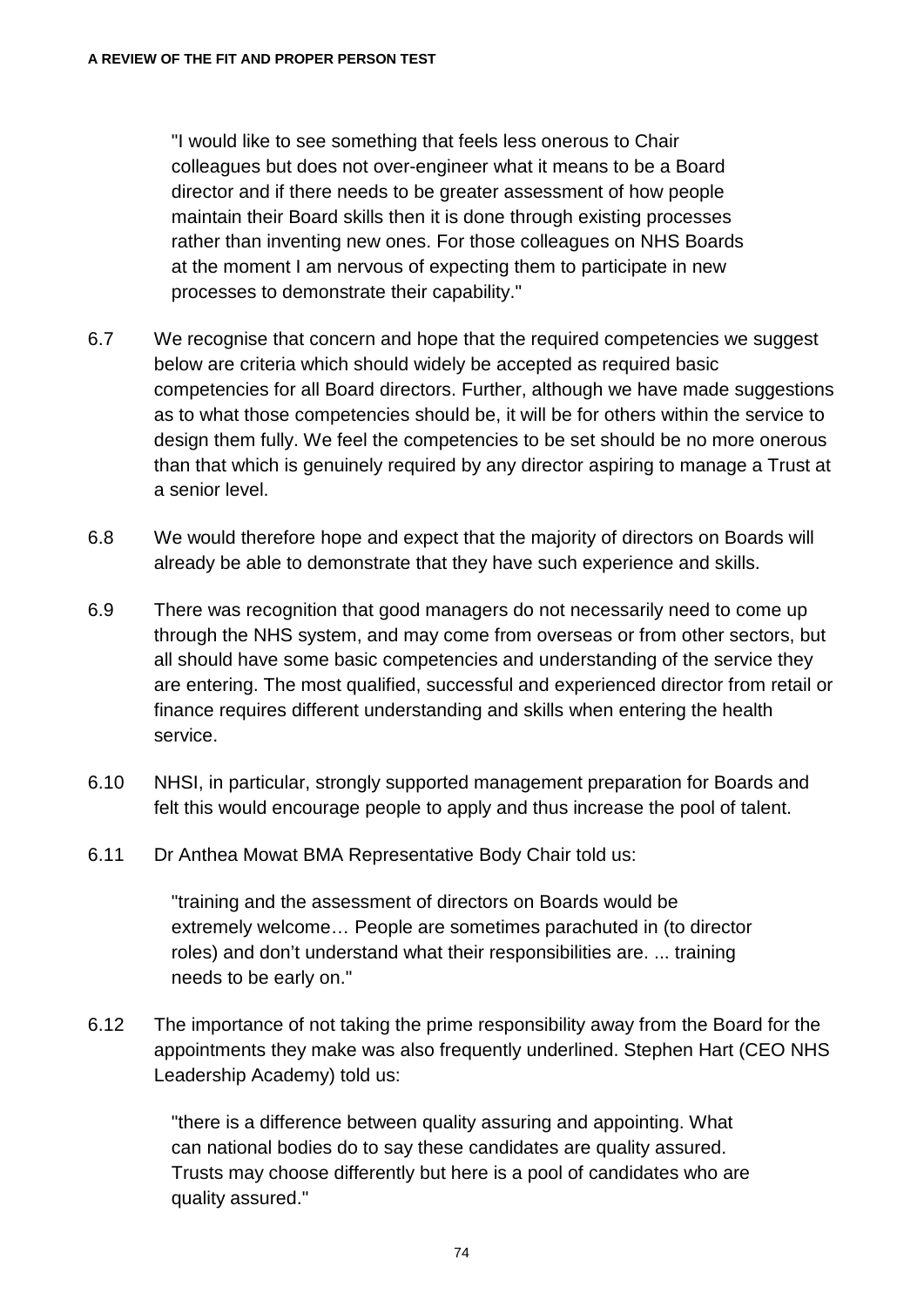- 6.13 In our view, great care has to be taken here a central body cannot 'quality assure' a particular candidate for a particular job. What can be done perhaps is to ensure that everyone who sits on a Trust Board has proved themselves to have certain required competencies. Whether the qualifications, experience and competencies of the individual are sufficient for the job must ultimately be the decision of the employer, but that decision should be inspected and assessed by the CQC. A Trust which appoints a director lacking a core competency will not expect to do well in a CQC 'Well-Led' inspection.
- 6.14 The ideas of leadership training and a cadre of leaders are not novel suggestions having been previously recommended both by Sir Robert Francis and by Lord Rose (see [Chapter 3](#page-32-0) – Previous Reports).
- 6.15 The point was repeatedly made to us that for some, including some clinically qualified doctors and nurses, the step up to the Board is a significant one. Some training would help make that less of a high step. Similarly, non-clinically qualified managers must understand some of the basics of delivering safe quality care on the wards.
- 6.16 There were once again calls for a stronger leadership cadre in the NHS, a call often repeated in the past. We noted that NHSI run their own aspirant Chief Executive programm[e53](#page-80-0). There are currently over a dozen individuals on the programme at the time of writing. There is also an aspiring Nurse Director programme run by NHSI and an aspiring CEO programme run by the Leadership Academy. NHSE have a leadership academy and a nurse director programme. The Institute of Directors runs a number of courses for aspiring Board directors as do many other providers.
- 6.17 We spoke to Stephen Hart (CEO) and Peter Homa (Chair) of the Leadership Academy. The Leadership Academy, formed in 2012 under the auspices of Health Education England, also runs a number of courses designed to train and assist aspiring health service leaders including the Nye Bevan programme for aspirant directors. Examples of such courses include:
	- Introduction to healthcare leadership'
	- 'Looking to step up to your first leadership role?'
	- 'Ready to lead larger functions, departments and more complex projects?'
	- 'Develop your role as a senior leader with an aspiration to hold a director-level role in the next two years?'
	- 'Aspiring chief executive and want to prepare for one of the most challenging roles in the NHS?'

<span id="page-80-0"></span><sup>53</sup> This is a collaboration between the NHS Leadership Academy, NHSI and NHS Providers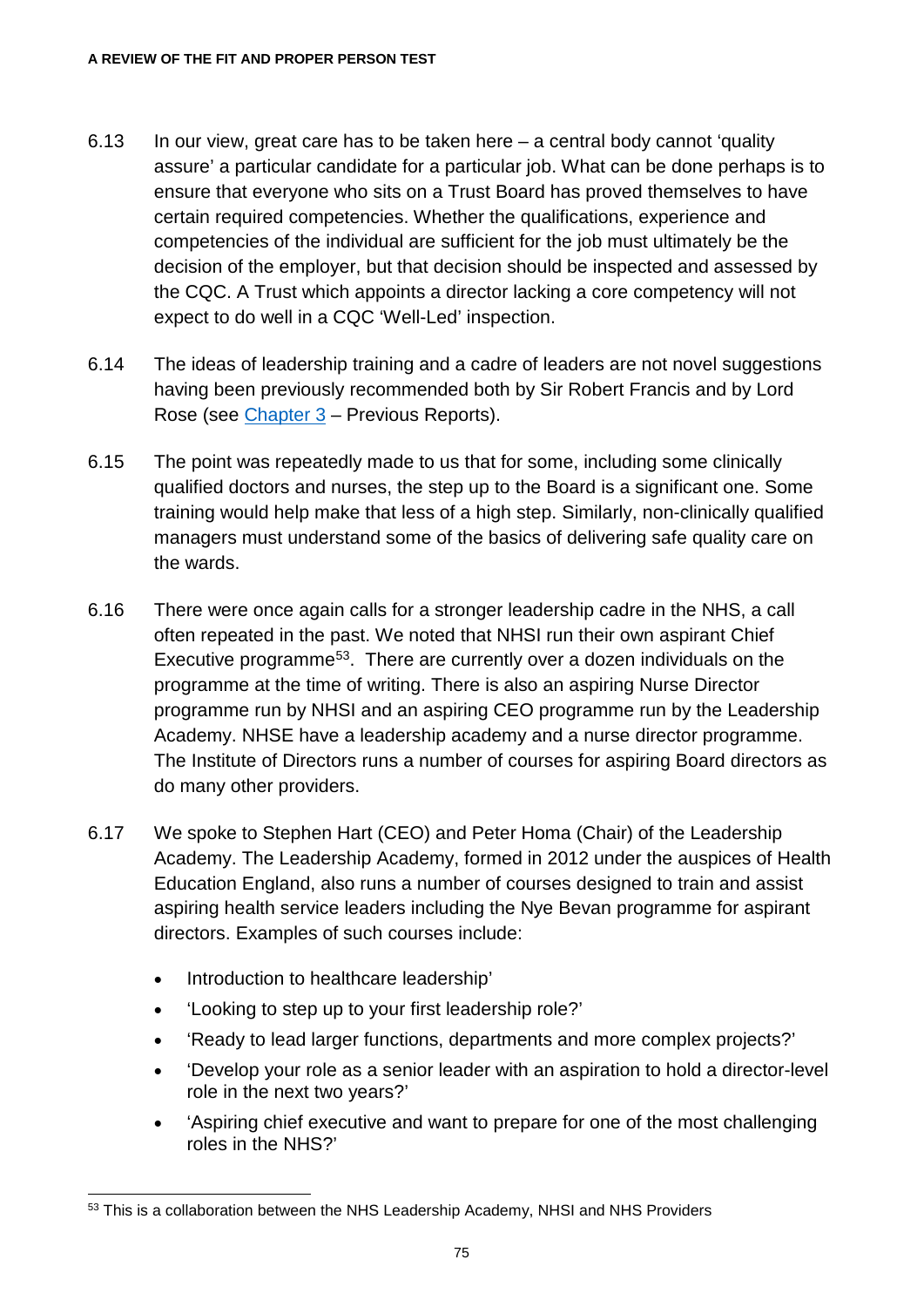- 'Already in a chief executive role?'
- 6.18 Recognising that the NHS has fallen behind other sectors in talent management, the Leadership Academy states:

"… the NHS Leadership Academy, in partnership with national, regional and local partners, is leading a change to the way talent management is approached and practiced in the NHS. The objective is an NHS with the culture, systems and processes in place to identify, develop, deploy and support leaders at all levels into roles that best suit their development, and the service's needs.

At the heart of this talent approach is the inclusion imperative. It is a sad fact that successive initiatives in our NHS have failed to raise the representation of black, Asian and minority ethnic (BAME) colleagues at the most senior levels. The NHS talent approach of the future will centre around inclusion from the start. Lessons are already being drawn from other sectors where novel approaches and self-nomination, rather than 'tapping on the shoulder' are supporting shifts in representation."

6.19 A regional Talent Board has been set up in the Midlands and East of England. The ambition is described as follows:

> "Our ambition for the first Regional Talent Board in England is that we can start to identify, develop, support and deploy leaders at all levels much more effectively. Aspire Together will help to deliver compassionate, inclusive leadership, which is key to a high quality and sustainable health and care system."

#### 6.20 We were told:

"We want to construct a programmed way of developing talent across the NHS recognising talent across the arc of person's lives. We want an authentic appraisal system and records which track the history of the individual and then you can better match the challenge and skills of the individual (to the job)."

#### 6.21 Part of the aspiration of the talent Board is said to be:

"Creating a diverse talent pool of future senior leaders. At the same time, we want to see a more systemised approach to how we nurture our aspiring senior leaders. Individuals will have the opportunity to become part of a regional talent pool with rigour, consistency and transparency at its heart. This will give organisations a quality assured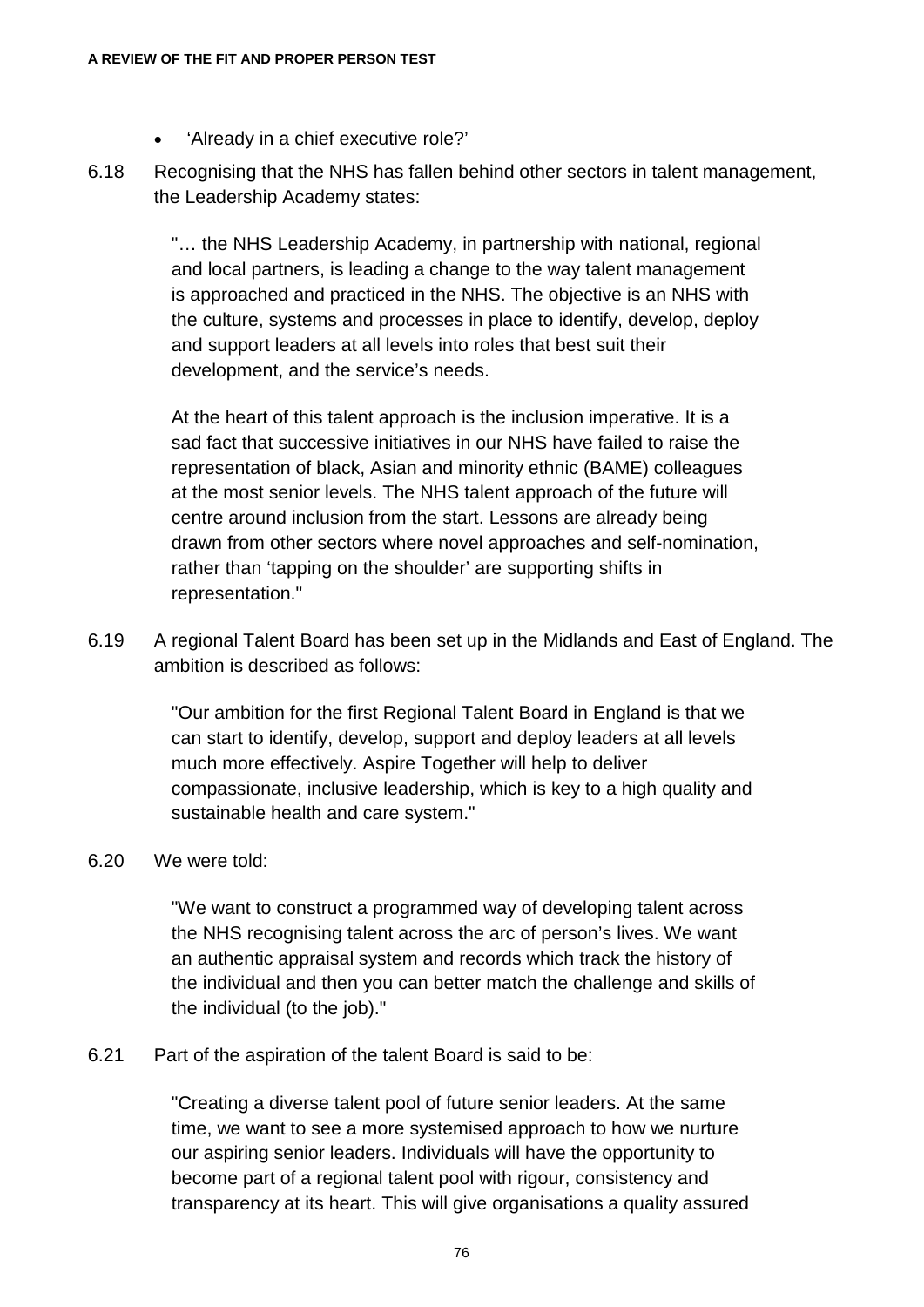pool of candidates from which to select when appointing to Board and governing body level posts."

- 6.22 This clearly chimed with our own thinking and with that of report writers before us.
- 6.23 NHS Providers was concerned about an accreditation system. They posed the question: who would accredit, what would they be accrediting given the absence of consistently used leadership / management qualifications and how burdensome would such a system be? They argued that a comprehensive accreditation scheme ran the risk of being excessively burdensome and expensive. They did recognise, however, the importance of Trusts having an appropriate obligation to ensure their leaders were capable of doing the job required of them and that the FPPT had a role to play in this process.
- 6.24 In this context, NHS Providers accepted the importance of Board members having training in Board leadership and a full induction. Examples of areas they said they would expect a Trust induction / training programme to cover included:
	- What the Trust does
	- NHS finances
	- Board responsibilities
	- Clinical governance information
	- **Effective risk management**
	- Patient perspective
	- Data to look for
	- How to tell if something is going wrong
- 6.25 We agree with that sentiment and have suggested relevant competencies which meet those criteria and go further.
- 6.26 There is force in the concerns expressed by NHS Providers and others about the setting up of a fully blown accreditation system but although we have pulled back from such a recommendation we do feel that will need to be kept under review.
- 6.27 We are not suggesting that all current directors should have to undertake further training. However, our view is that all should be able to demonstrate that they can meet certain required competencies and if not should be required to gain them within a short period. As Peter Homa told us:

"I don't think there should be mandatory training, but a truly effective appraisal system of everyone including Director level which will identify gaps.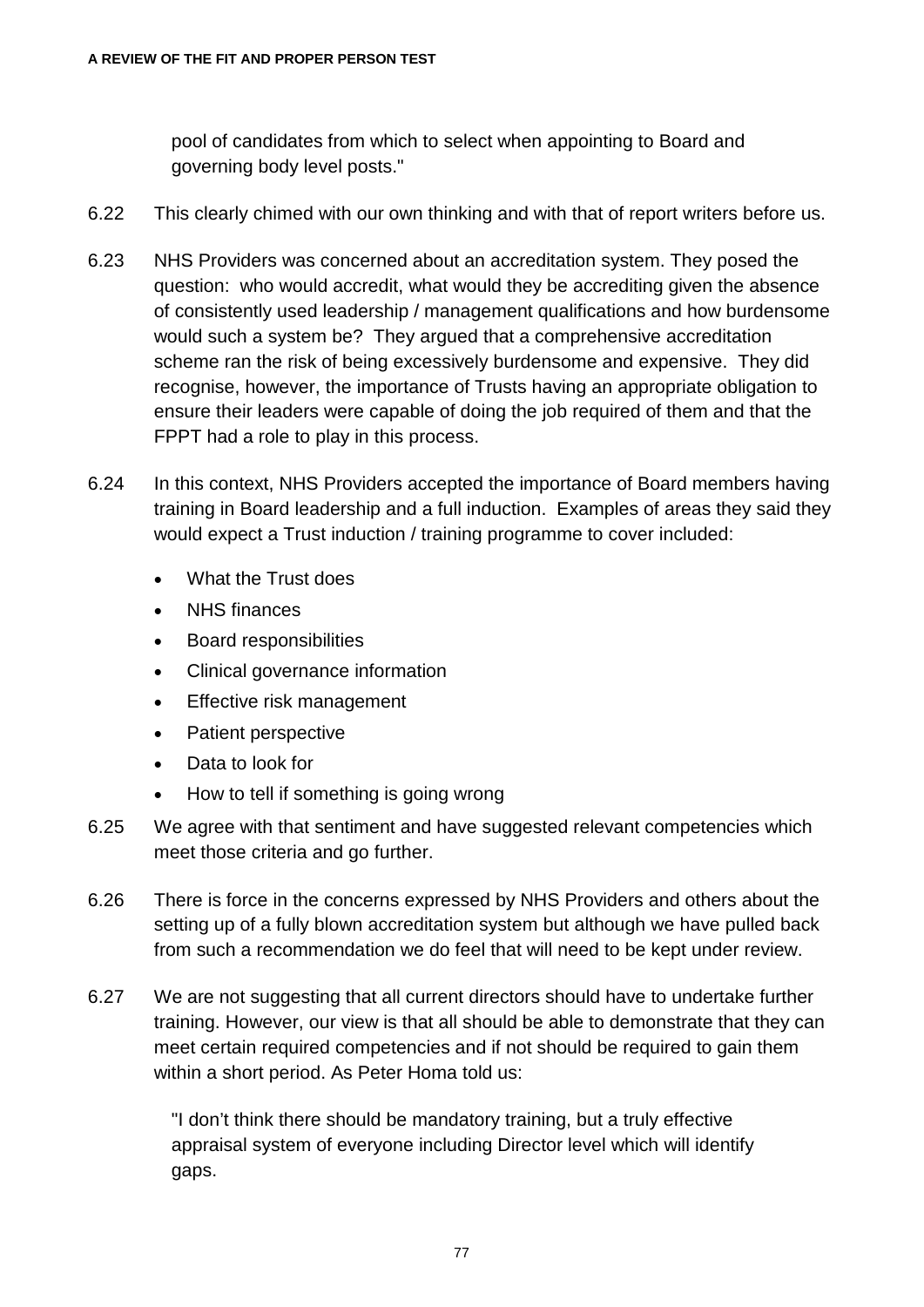If as a CEO you are not concerned about your personal and professional development then you will atrophy."

- 6.28 Even the most experienced Chief Executives to whom we spoke were not averse to considering further training and regarded personal development as well as Board development as both helpful and important.
- 6.29 It was made clear that the NHSI view was that all directors of an NHS Trust need to understand each part of the Trust before aspiring to be a director, so that nurses and doctors need to understand the importance of financial governance and the financial officer and CEO need to understand the health system and clinical governance.
- 6.30 Interim directors, of whom we heard there were at times a significant number in the service must also in our view meet the Regulation 5 test. All of the relevant criteria of competence and qualification applying to a permanent post director should plainly also apply to all interim directors.
- 6.31 Training for the Board was also cited as an important feature in encouraging diversity.
- 6.32 We were told by the Chief Nurse (Jane Cummings) that there was evidence that although nurse empowerment was progressing at ward and theatre level, nurses entering the Boardroom sometimes have less confidence to speak up and their contribution is not deemed as valuable as others. This is obviously wrong and needs to be redressed. We were told that the right training would do much to assist.
- 6.33 Stephen Hart (Leadership Academy) told us about the setting up of the national and regional talent pools. It is intended that there will shortly be convened a National Talent Pool (NTP) (sitting above various Regional Talent Pools) which will sit within NHSI. The NTP will set the strategic direction for the service. The purpose of the NTP is talent management and ensuring the NHS has the right number of senior leaders able to occupy senior positions. However, it has not yet (at the time of writing) convened.

#### **Board development and appraisal**

6.34 It was clear from those to whom we spoke that Board development and appraisal was considered an important part of ensuring the Board and each of its directors were competent in their roles. The NHS Leadership Academy espoused 6 monthly appraisal as well as 360 degree assessments to include external assessment. However, we were also told that appraisals could be conducted in very variable ways and were pretty vanilla.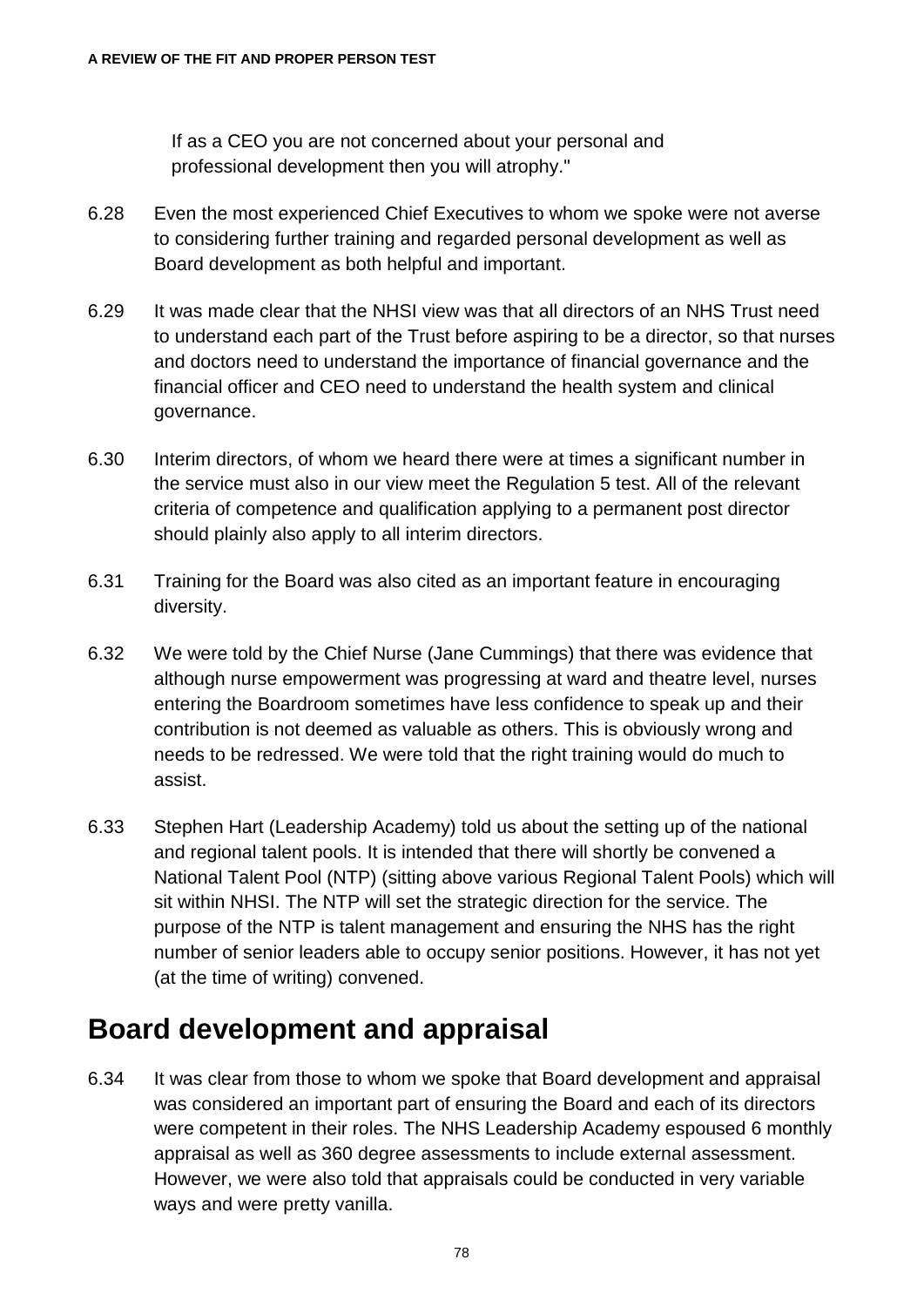6.35 Appraisals, including 360 degree appraisals should, if properly conducted, help to winkle out problems before they become failures or disciplinary issues. Professor Stephen Powis (National Medical Director, NHSE) also regarded it as a system to identify where support might be necessary before problems arise. There is much to be said for at least a portion of a 360 degree appraisal being from anonymous sources not chosen by the candidate. We noted that all senior civil servants are already subject to annual 360 degree appraisals.

## **Revalidation**

- 6.36 In speaking to the GMC it was interesting to note that in their view (supported by some research) revalidation is becoming a more accepted part of the process for doctors on the GMC register. We explore what the GMC does further in [Chapter](#page-123-0)  [11.](#page-123-0) Whilst revalidation may originally have been widely regarded as a box ticking exercise some of the benefits of required self-evaluation and assessment are said to be beginning to demonstrate themselves even if still for a minority.
- 6.37 We also think that there is value in considering the responsible officer role in connection with directors as well as a regional responsible officer to provide oversight and consideration on a continuous basis of whether the construct and training of each Board meets the current needs of the Trust concerned.
- 6.38 Revalidation of doctors in senior management roles still seems to be less well defined as a process than it is for doctors in purely clinical roles. However, Professor Powis told us that any doctor who is a director should at appraisal be expected to provide evidence that they are currently competent to undertake the role, and that their revalidation process should contain an appropriate focus on management skills as part of an assessment of overall scope of practice.
- 6.39 Dr Susi Caesar (the Royal College of General Practitioners' Lead for Revalidation and the Chair of the Revalidation and Professional Development Committee of the Academy of Royal Colleges) was convinced that not only are regular appraisals of great importance but that appraisals can be empowering. In a recent RCGP survey one third of GPs undertaking revalidation thought that the appraisal had made a positive improvement to their work. Although that signifies that two thirds did not, much depends we were told on the quality of the appraisal system and the appraiser involved. She impressed upon us the importance of the involvement of an external independent appraiser.
- 6.40 Dr Caesar also impressed upon us the importance of regular self-improvement for Board directors and sharing best practice as part of that both on an individual level and at Board level. Bringing in to the development process successful system leaders who can share best practice would be widely welcomed.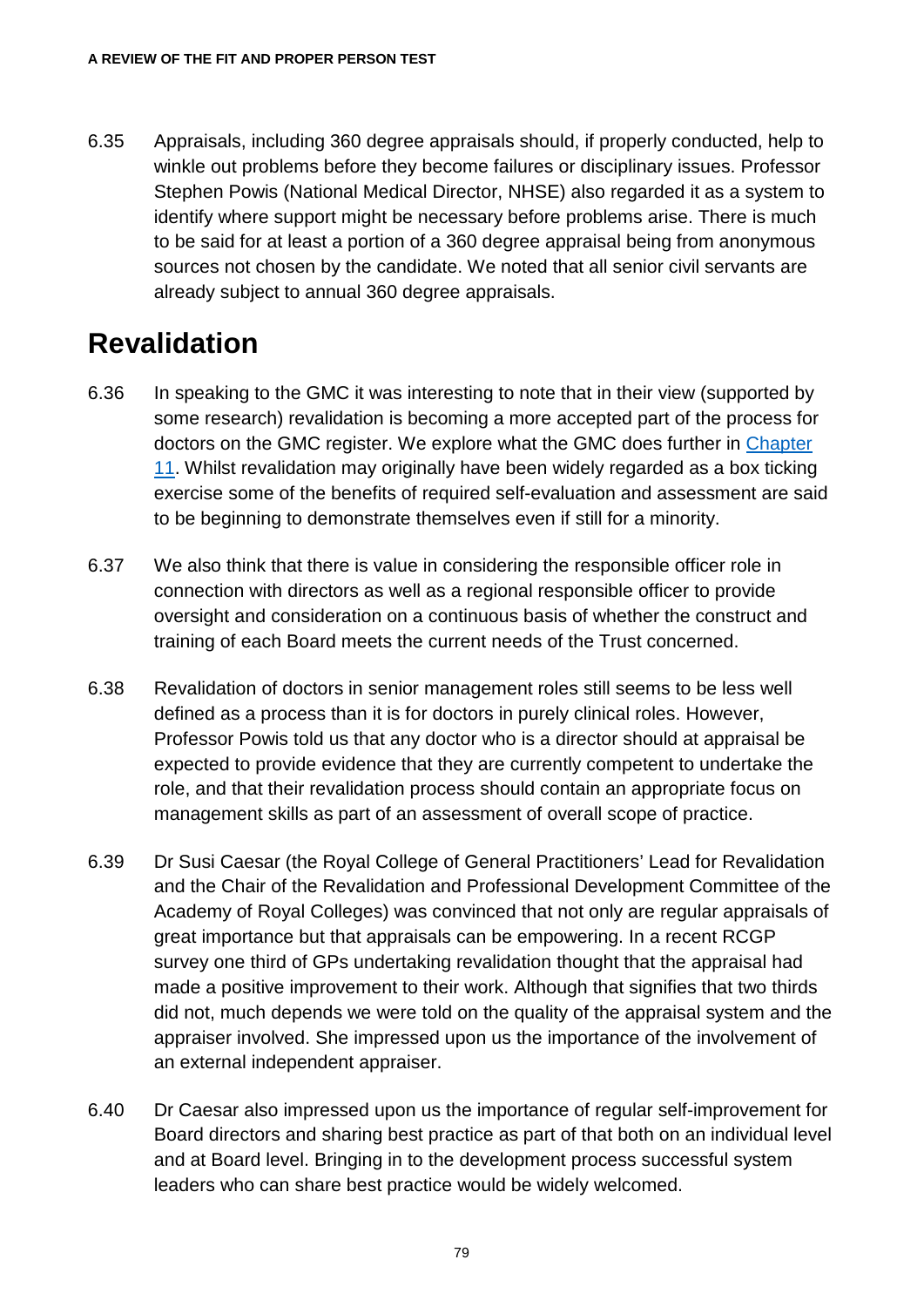- 6.41 Individual director's appraisals are part of modern commercial life but are not yet seen on every Board in the NHS. This is despite the very large sums of public money expended by them and their overriding duty to the patients and public they serve.
- 6.42 Revalidation for nurses is in its relative infancy having been introduced in 2016. Nevertheless, nursing directors will be subject to revalidation.
- 6.43 It follows that while doctor directors and nurse directors have to submit to revalidation and, at least technically, could lose their registration should they fail to comply, other non-medical directors currently have no such requirement. We think the field should be more balanced.
- 6.44 Further, the framework for revalidation could lead the principles of a Trust's annual appraisal for directors. The revalidation toolkit and criteria which covers the issues of character, qualification, skills, experience, health, probity and misconduct, is in place and adaptable.
- 6.45 Appraisal information and summaries are held by designated bodies for the doctors that connect to them. These records go back six years to 2012 when revalidation was introduced. There is current debate about how long these records should be held into the future.
- 6.46 Whilst we do not suggest a full revalidation programme for directors, the concept of self appraisal and 360 degree appraisal ought to bring some benefit to those who embrace it.
- 6.47 We noted the proposal for the appointment of a Chief People Officer who will be responsible for developing and extending the talent pool for senior positions. This role may fit well with a national responsible officer post for senior directors. No appointment has been made at the time of writing.

## **Conclusions and Recommendations**

- 6.48 We have not recommended a mandatory assessment gateway. We have however adopted a required competencies model without which no director will qualify as a Fit and Proper Person [\(Recommendation 1\)](#page-132-0).
- 6.49 In our view a careful analysis of required competencies of a Board level director, or their equivalents, must be undertaken and although we have suggested certain core competencies, these will need to be assessed and tested by others. It may well be that competencies other than those we have identified are needed to perform a Board director's function. Each director should be able to evidence those competencies or if not, to attain them by way of training or development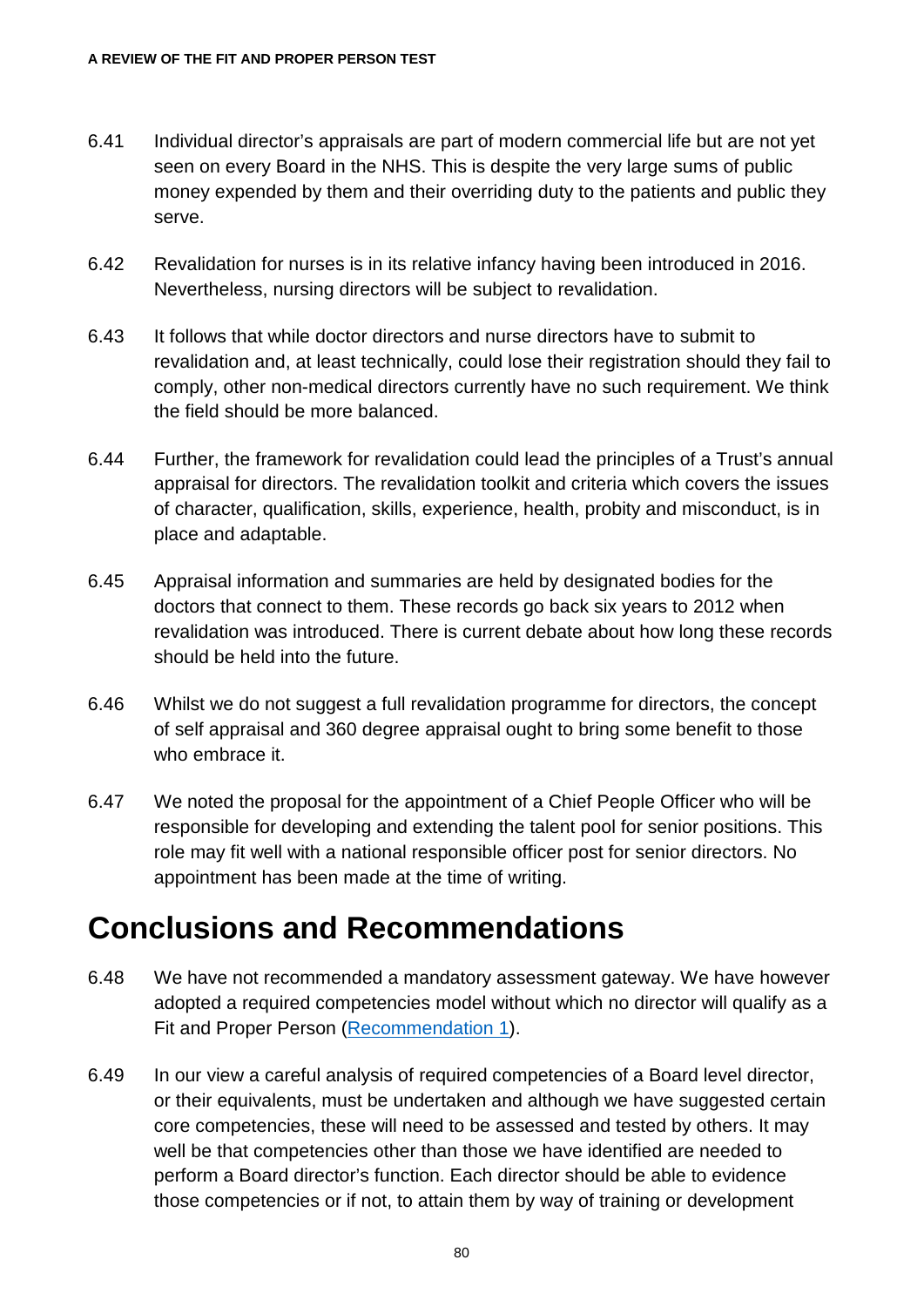within a short time period. The competencies will need to be nuanced for different types of health service.

- 6.50 Caution was advised in terms of requiring the accreditation of courses, there being so many potential providers, and there was no appetite for the creation of an OFSTED style system for accredited providers. Short of this we suggest that the competencies are set as carefully as possible and it would be up to the course providers to ensure that training is provided adequately to meet those required competencies either as a single course or separated into individual modules. Trusts' appraisals of directors ought then to identify any weak points where they exist.
- 6.51 Once the competencies have been defined and set, it will be for the Trusts to ensure that each of their directors can meet them, and where they cannot, to ensure that training is undertaken.
- 6.52 We envisage that the CQC will then inspect and assess whether a Trust is 'Well-Led', by reference in part, to whether there is evidence retained by the Trust that each director can evidence the required competencies and that they are up to date. This means that each director should have a personal development plan and be able to demonstrate recency in their development and training.
- 6.53 Regular appraisals are an important part of Board assessment and director development. In good Boards these are done regularly, but this does not seem to be universal by any means. In order to demonstrate compliance with the competencies Board directors will need to be able to demonstrate recency of the skills required and there should be consideration given by the CQC to the recency of the evidence available.
- 6.54 The competencies themselves should also be regularly reviewed.
- 6.55 We have not at this stage recommended a fully blown regulatory system because we feel that with appropriate extra focus on required competencies and Board development the CQC ought to be able to use its inspection regime to further encourage director and Board development. Should that not succeed in improving directors' training and development, then in due course a more onerous and regulatory style regime may need to be considered.
- 6.56 The relevant competencies need to be designed by those within the system and there will need to be distinctions between NHS hospital Trusts and, for instance, ambulance Trusts. NHSI, Health Education England, the NHS Leadership Academy, the Royal Medical Colleges and others should all be involved in the design process. We recommend, therefore that NHSI should, in consultation with other bodies such as the NHS Leadership Academy and the Academy of Royal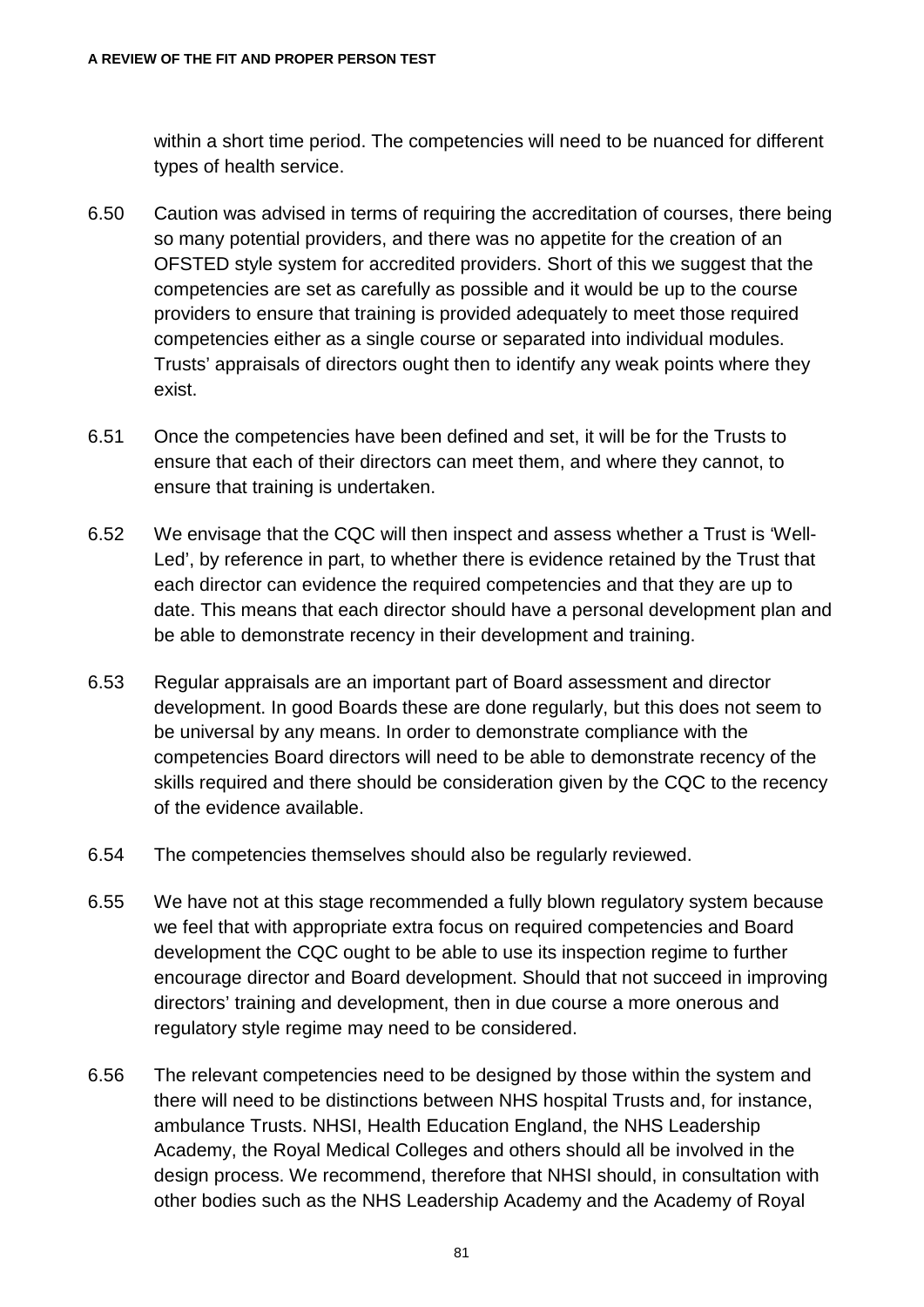Colleges, define, design and set required competencies which must be met by any person holding or aspiring to a directorship post (including NEDs and interim directors) [\(Recommendation 1\)](#page-132-0). Further, we suggest that some of the core competencies should include a knowledge and understanding of the following for all directors including NEDs:

- Board governance;
- Clinical governance;
- Financial governance;
- Patient safety and medical management;
- Recognising the importance of information on clinical outcomes:
- Response to serious clinical incidents and learning from errors;
- The importance of learning from whistleblowing and 'speaking up';
- Empowering staff to make autonomous decisions and to raise concerns;
- Ethical duties towards patients, relatives and staff;
- Complying and encouraging compliance with the duty of candour;
- The protection, security and use of data;
- Current information systems relevant to health services;
- The importance of issues of equality and diversity both within the hospital in workforce issues and in relation to appointments to the Board; and
- An understanding of the importance of complying on a personal basis with the Nolan principles.
- 6.57 Plainly different director posts on different Boards will require further and perhaps other competencies, qualifications and training. This set of competencies is only intended as a basic starting point. The Trust's duty to appoint appropriately qualified people to the appropriate posts must be continuously underscored.
- 6.58 In designing the competencies we felt that there may be some benefit in considering the model provided by [S172 of the Companies Act 2006](https://www.legislation.gov.uk/ukpga/2006/46/section/172) but designed for a health care related context:
	- (1) A director of a company must act in the way he considers, in good faith, would be most likely to promote the success of the company for the benefit of its members as a whole, and in doing so have regard (amongst other matters) to—
		- (a) the likely consequences of any decision in the long term,
		- (b) the interests of the company's employees,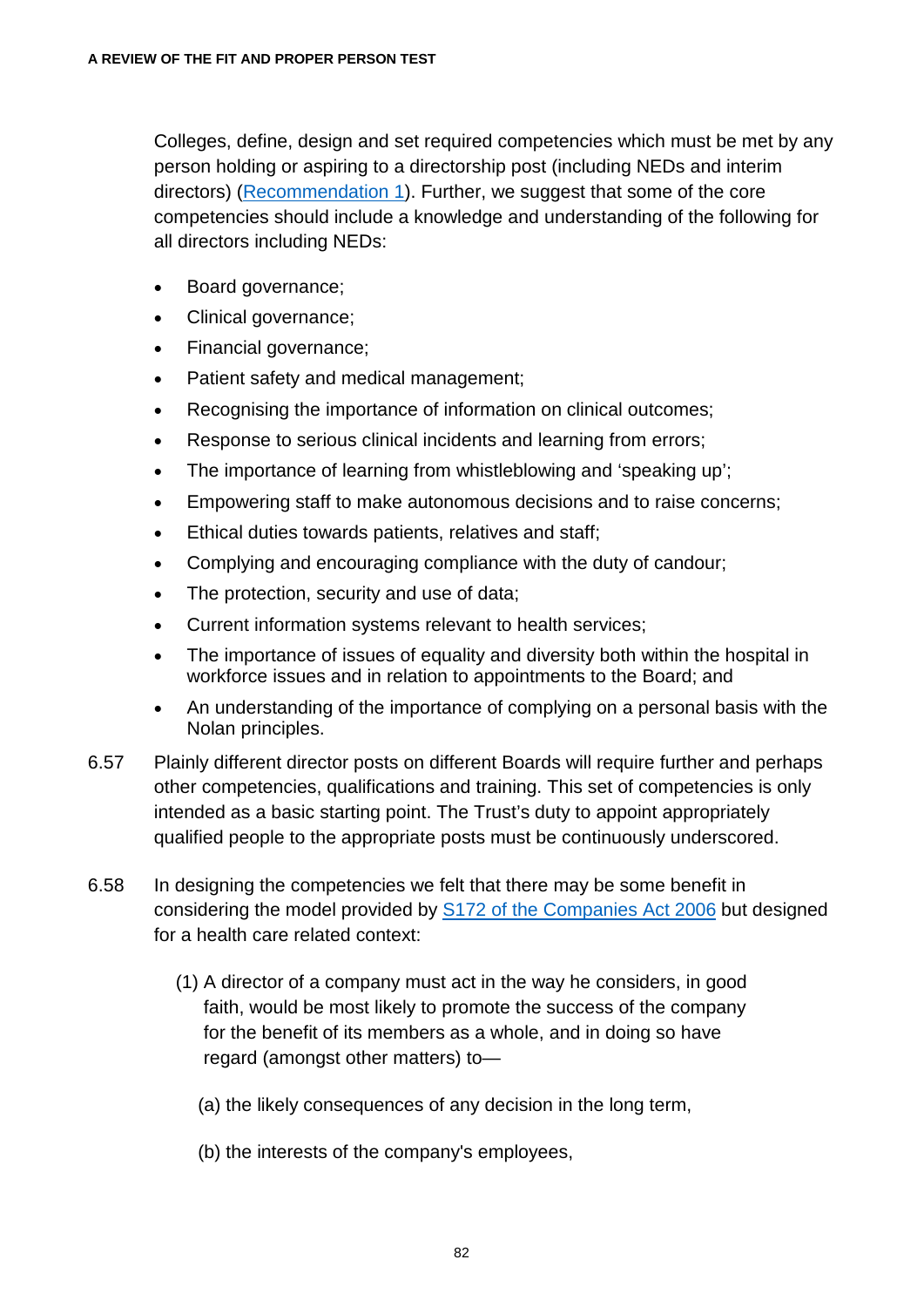- (c) the need to foster the company's business relationships with suppliers, customers and others,
- (d) the impact of the company's operations on the community and the environment,
- (e) the desirability of the company maintaining a reputation for high standards of business conduct, and
- (f) the need to act fairly as between members of the company.
- (2) Where or to the extent that the purposes of the company consist of or include purposes other than the benefit of its members, subsection (1) has effect as if the reference to promoting the success of the company for the benefit of its members were to achieving those purposes.
- (3) The duty imposed by this section has effect subject to any enactment or rule of law requiring directors, in certain circumstances, to consider or act in the interests of creditors of the company.
- 6.59 The Institute of Directors has published an IoD Academy Director Competency Framework, which contains fifteen core competencies across three dimensions: skills, mind-set and knowledge.
- 6.60 We recommend that the CQC should, during the 'Well-Led' inspection, review the evidence including sampling available appraisals in respect of the directors on the Board to ensure that they are currently able to meet the mandatory competencies, are further suitably qualified to undertake their function, have regular appraisals and are up to date with personal development plans
- 6.61 We recommend that this approach be kept under review with consideration to be given in due course as to whether a more formalised gateway, registration and validation system is necessary to ensure all directors have acquired the necessary competencies.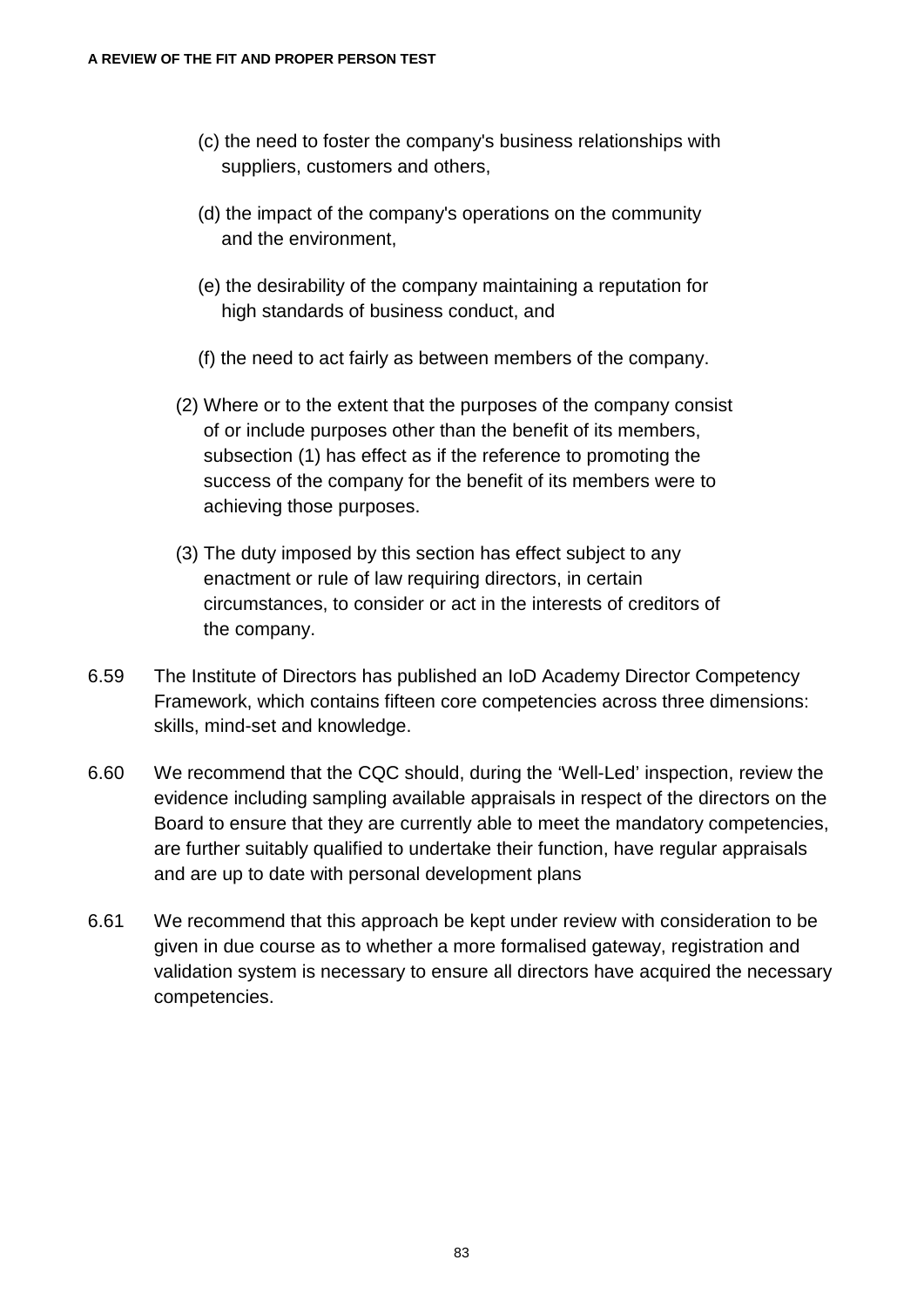# **7. Extending the reach of the test**

7.1 It was recognised by almost all information providers (IPs) that one of the factors which facilitated the revolving door mentality and the ability of unfit persons to move around the health services was that the FPPT only currently covers providers of healthcare and does not include commissioners or ALBs.

## **Commissioners, NHSE, CCGs and ALBs**

- 7.2 We had the advantage of speaking to the senior management team of NHS England (NHSE) including Professor Jane Cummings, Professor Stephen Powis and Dr Mike Prentice (Regional Medical Director who leads on Professional Standards).
- 7.3 In our discussion with NHSE and also with representatives of Clinical Commissioning Groups (CCGs) there was general acceptance that in order to bolster the strength and width of the test, as well as to put a stop to 'the revolving door', the FPPT should be extended to commissioners including NHSE and CCGs as well as other Arms-Length Bodies<sup>[54](#page-89-0)</sup>. It was described as 'incongruous' that it did not apply to commissioners, to NHSE itself and to NHSI and to other ALBs within the NHS system.
- 7.4 Clinical Commissioning Groups currently commission the vast majority of NHS services (currently around £73.6 billion). NHSE commissions a relatively small part of the services provided and those tend to be in specialist areas accessed by few.
- 7.5 Each CCG must have a chair and an accountable officer. Members of the CCG, who will not necessarily be directors, will include secondary care specialists, GPs and lay members. NHSE has the role of holding CCGs to account.
- 7.6 So far as CCGS are concerned there is already guidance available, including the [Senior Appointments Guidance](https://www.england.nhs.uk/wp-content/uploads/2017/03/update-ccg-snr-appt-guidance-mar17.pdf) published on October 2015.
- 7.7 The guidance includes advice on the appointment of Accountable Officers (AOs) and senior CCG appointments. It provides in part that:

"10. CCGs are responsible for the recruitment and selection process for the appointment of chair of the governing body, AO and CFO<sup>55</sup>. NHS England plays a particular legal role in the appointment of the AO.

<span id="page-89-0"></span> <sup>54</sup> See Appendix 2 – list of relevant Arms Length Bodies

<span id="page-89-1"></span><sup>55</sup> Chief Financial officer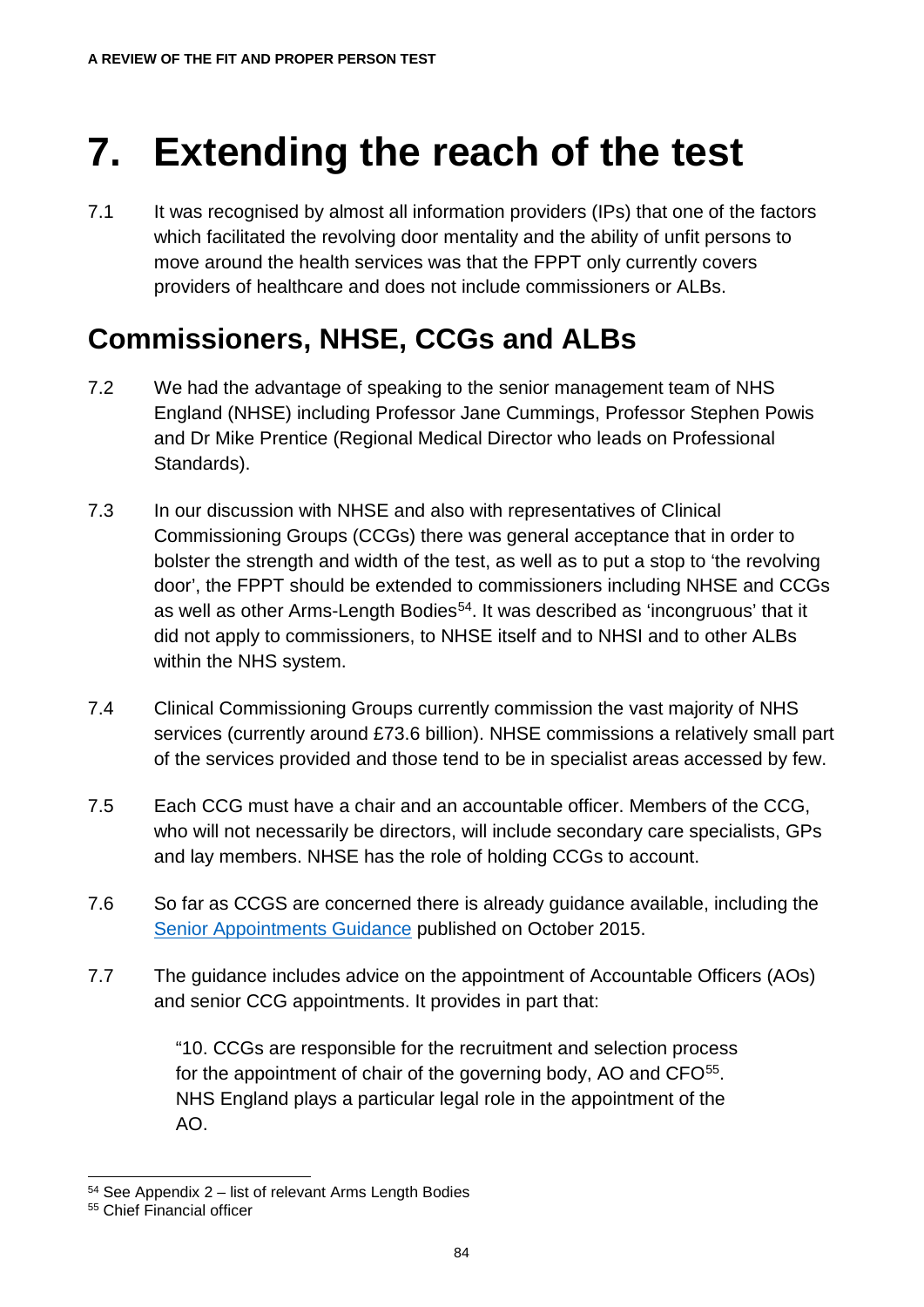11. CCGs will be responsible for ensuring the recruitment and selection process ensures that any candidate appointed to senior positions can demonstrate the experience and skills required for that post. This will include professional qualifications where appropriate, for example the CFO. Recruitment and selection should give CCGs assurance that individuals have the skills and competence to take on these senior roles.

12. It would be beneficial for potential AOs to undertake an assessment centre to ensure their suitability to the role. This could be sourced for example through their NHS Leadership Academy local delivery partners. Any such programme should be funded by the recruiting CCG."

7.8 NHSE already provides oversight in relation to the appointment of the Accountable Officer via the Director of Commissioning Operations (DCO) and the guidance provides:

> "24. Once the recruitment exercise is concluded the CCG must notify their relevant Director of Commissioning Operations (DCO) by submitting a new appointment pro forma (annex 2), along with a letter from the chair of the CCG making their nomination for a new AO. This submission must include details of the recruitment process and the steps the CCG has taken to assure itself of the AO designate's fitness for the role. CCGs may wish to seek advice in advance from NHS England on how the CCG can assure itself of the candidate's fitness for the role, such as use of an assessment centre, and support in the recruitment and selection process. CCGs may wish to invite DCOs to sit on selection and interview panels.

25. The DCO team will assess the process that the CCG has undertaken, ensuring that the CCG has followed robust procedure before submitting the nomination to their Regional Director. If the proposed appointment is not supported by the DCO or Regional Director the nomination will not be progressed to the next stage of review. Once reviewed by the Regional Director, the pro forma and supporting documents will then be sent through to the Central Planning and Assurance team for action."

7.9 Considering the systems already in place we do not consider that the extension of the test to CCGs ought to be onerous and we assume records of each appointment are available. The extension would in any event only apply to the executive officers of CCGs.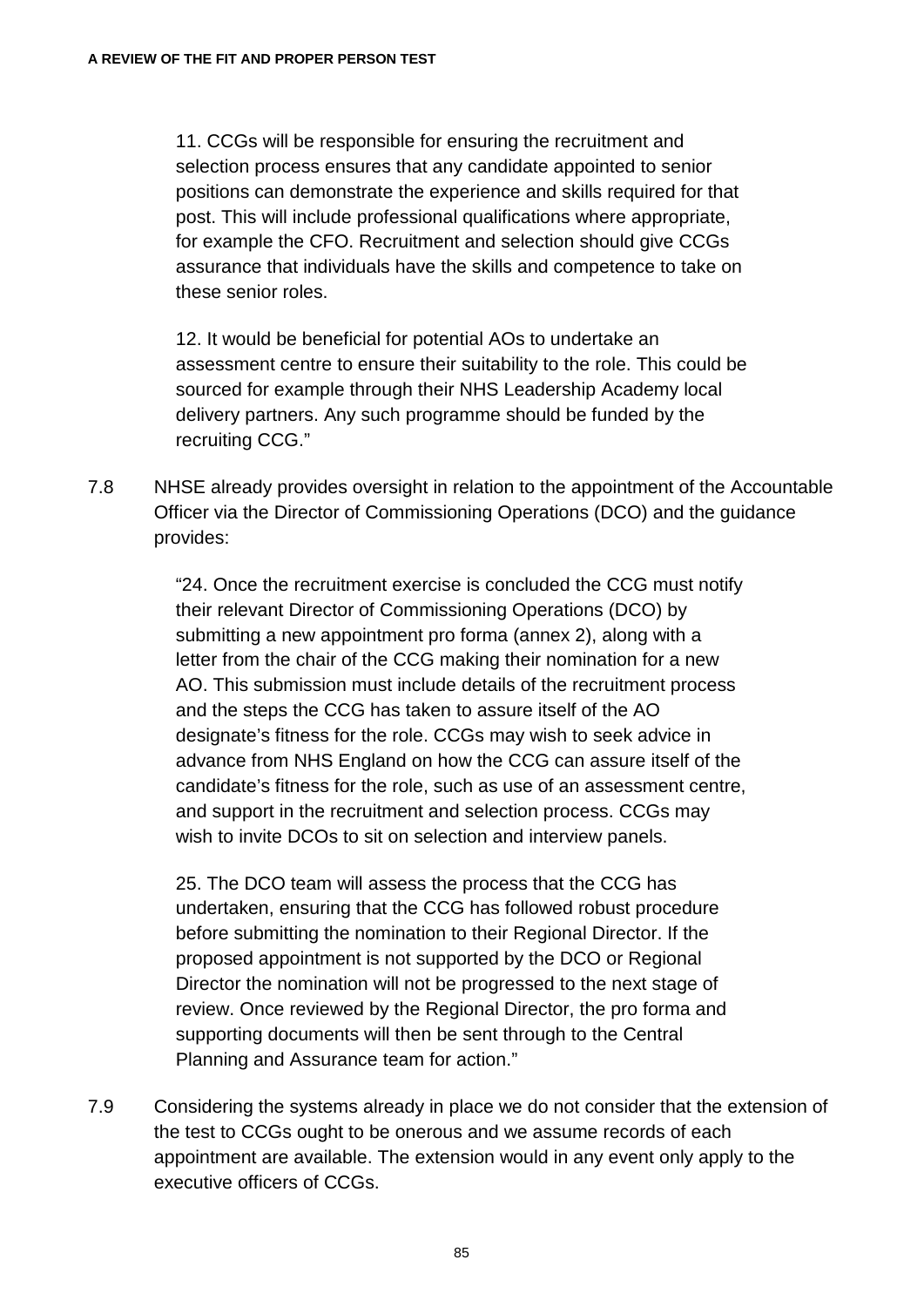- 7.10 There are a number of Arms Length Bodies (ALBs) within the NHS family, which have historically accepted senior executives from across the system. We have been urged by many to ensure that the test applies as far as practicable, system wide.
- 7.11 That commissioners and relevant ALBs should have to comply with the same rules as those sitting on the Boards of Trusts delivering the care commissioned and regulated, seems obvious.
- 7.12 There is however a logistical and practical problem. Who could oversee the test as it applies to commissioners and ALBs? The test sits within regulation 5 and the application of it is overseen by the CQC. The CQC has no oversight role in relation to commissioners or ALBs. While NHS England might be the obvious body, they also commission certain services and if the test is to extend to CCGs it ought logically to apply also to the NHSE which could not legitimately regulate itself. Because of the limited role we envisage to be taken by the HDSC we do not suggest that the oversight should lie with it.
- 7.13 The remaining possibility would therefore be to place oversight with the NHSI and to do so would require legislation. An alternative would be to leave the responsibility with the Department of Health and Social Care. Recognising the complexity that may lie ahead, we will recommend that a scoping exercise be undertaken with a view to a form of the test being extended by statute to apply to CCGs, NHSE and other ALBs including the CQC but that in the meantime the Senior Appointments Guidance be updated and the principle components of the FPPT be adopted.

## **Wales, Northern Ireland and Scotland**

7.14 We have no remit so far as the jurisdiction of Wales, Northern Ireland and Scotland are concerned but, should our recommendations be followed in England, we would further recommend that the devolved governments and health services give consideration as to whether there would be any benefit in applying our recommendations to the health services of those countries. We understand that the movement of directors who have lost their posts from England to those countries has not been unknown.

## **Other management positions**

7.15 There were a number of requests that we recommend broadening the test to all those in senior management positions or even below that level.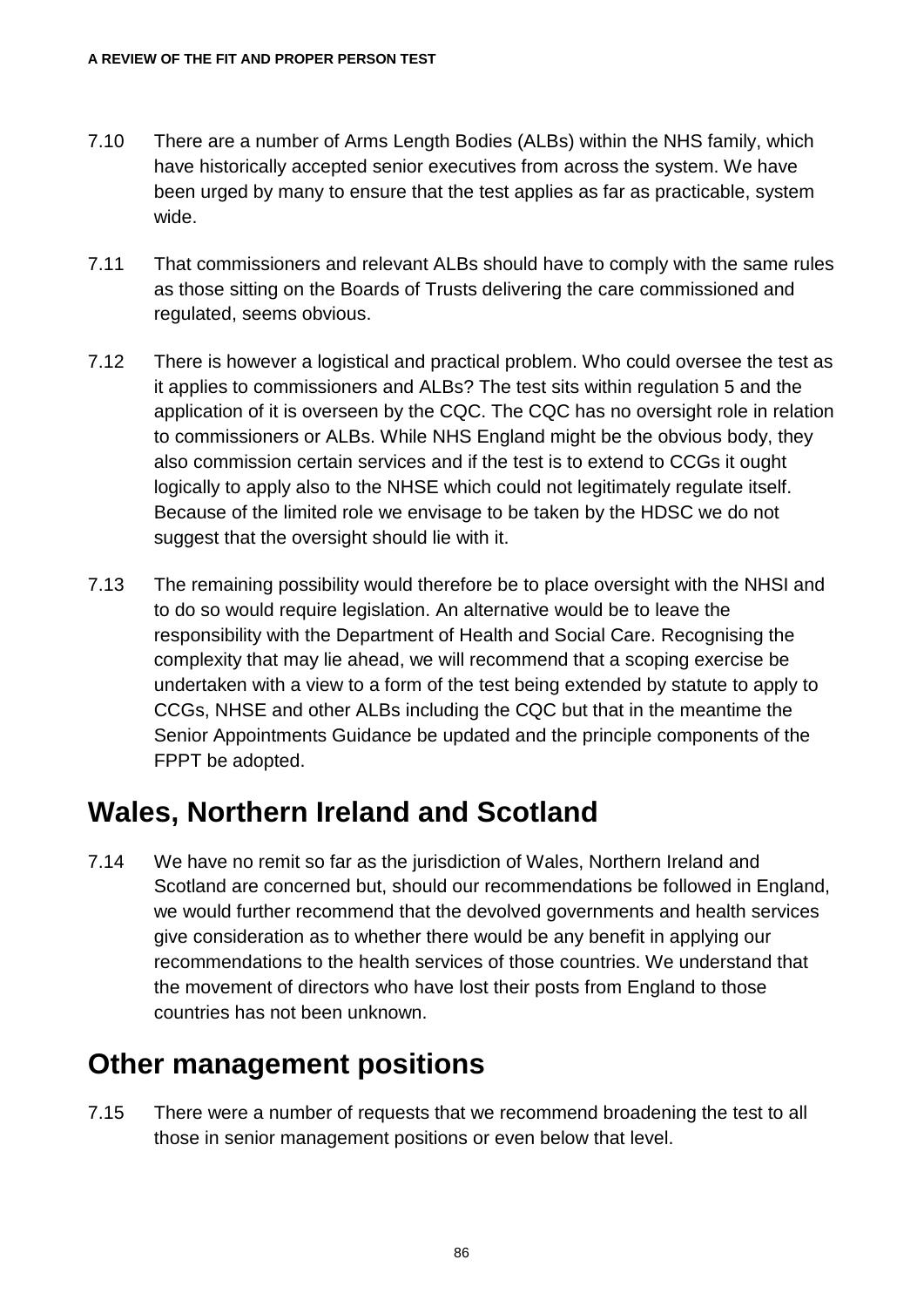7.16 Given the task we are recommending with respect to the setting up of a comprehensive database which, in our view, is a critical part of making the test effective, we do not think it wise to seek to extend the test further down the line of management at this stage. Furthermore, the required competencies would potentially become more complex and intricate. Should our recommendations be followed and lead to benefits in the system this is a matter which can be considered further in the future.

## **Regulators – CQC, GMC, NMC and others**

7.17 We were invited by some to recommend extending the FPPT to other medical regulators including the GMC, NMC and beyond. There are substantial practical difficulties in doing so including the issue of who would regulate such a scheme. Further, we are satisfied that no health regulator is likely to choose to employ anyone at a senior level who has been disbarred by the HDSC for Serious Misconduct. We do not therefore think it is necessary to make recommendation in this respect.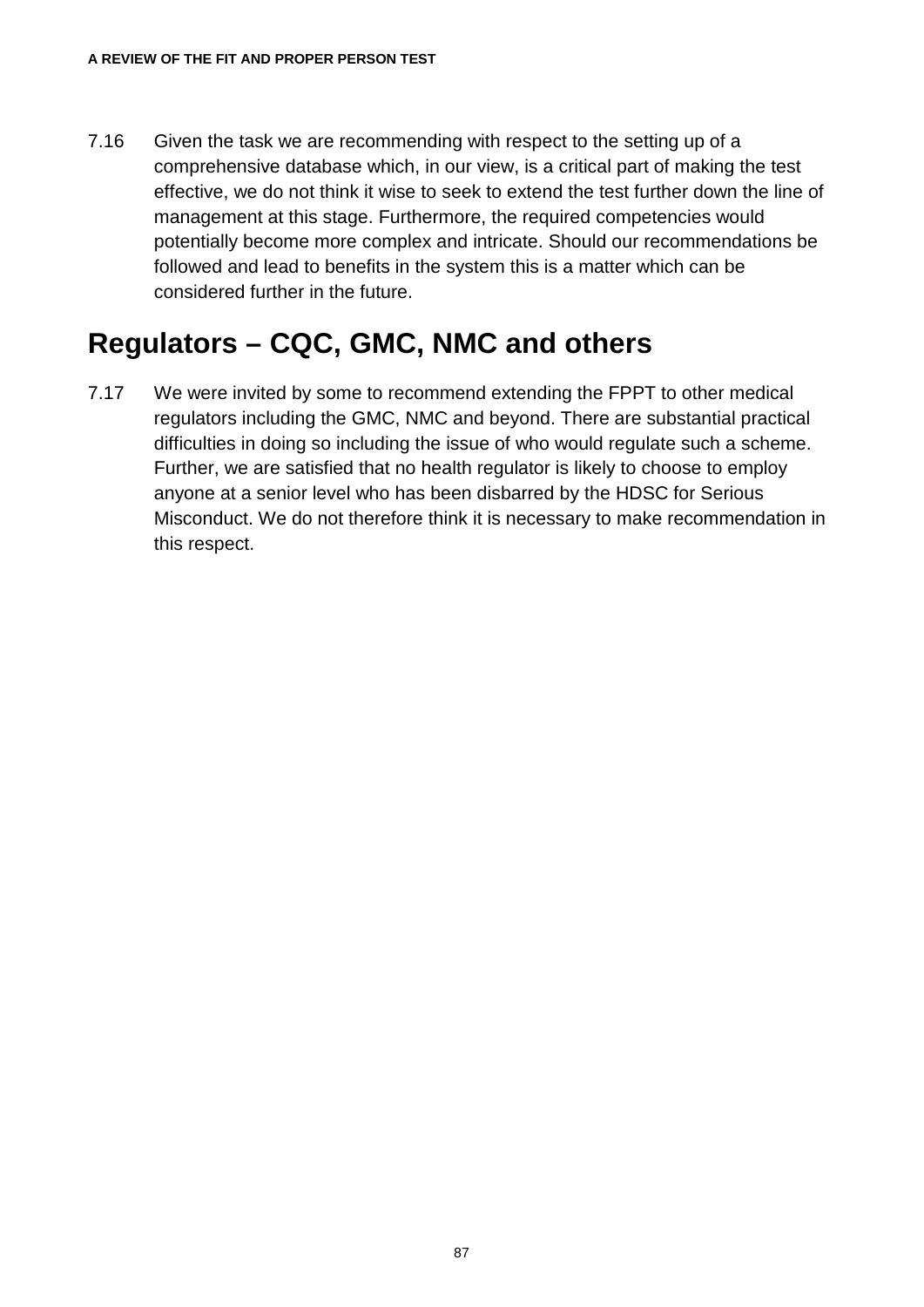# **8. Information and records about directors**

### **The issue**

- 8.1 There is a significant issue in relation to the availability of information about Board directors within the NHS service. There is no centrally held list describing such basic information as to who a director of which Trust is; who is Chief Executive or Chair of which Trust; who is the Medical Director or Nursing Director or Chief Financial Officer etc. Even the Department of Health and Social Care (DHSC) is reliant on performing an internet search to discover who is where. The importance of this is that each Trust employing a new director is reliant upon what that individual produces to the Trust by way of a CV and background information.
- 8.2 More importantly there is no central or comprehensive history of the individual involved: where they have been; what their qualifications and competencies are; what checks have been done on their backgrounds; how they have performed; what their appraisals have recorded; what complaints have been made about them and upheld, etc; Each time an individual applies to a Trust for a director's position the Trust has to perform the checks afresh.
- 8.3 Although initially we were told by one IP that the keeping of core information about each director would be 'a massive task' we do not accept that description. It pales into insignificance when compared to the records kept by the armed forces (over 150,000 records), or Ofsted which inspects and regulates children's care homes and records details on 66,000 managers and 24,500 group providers. Further, there is a basic database of teachers that holds more than 2.8 million records with 550,000 active in the workforce; the General Medical Council hold records of 250,000 doctors registered with a licence to practise as do the General Dental Council in relation to dentists.
- 8.4 With an average of twelve directors on each Trust Board the total numbers in relation to those about whom records would have to be retained would, we estimate, be under 3,500 with the addition of those currently out of the system who may return.
- 8.5 Furthermore, most of the information we recommend should be recorded is the sort of information which ought to be held by Trusts in any event if it is to pass a CQC 'Well Led' inspection.
- 8.6 The body from which we received push back on this issue was an important one, namely the NHS Providers. We were fortunate to have two meeting with Chris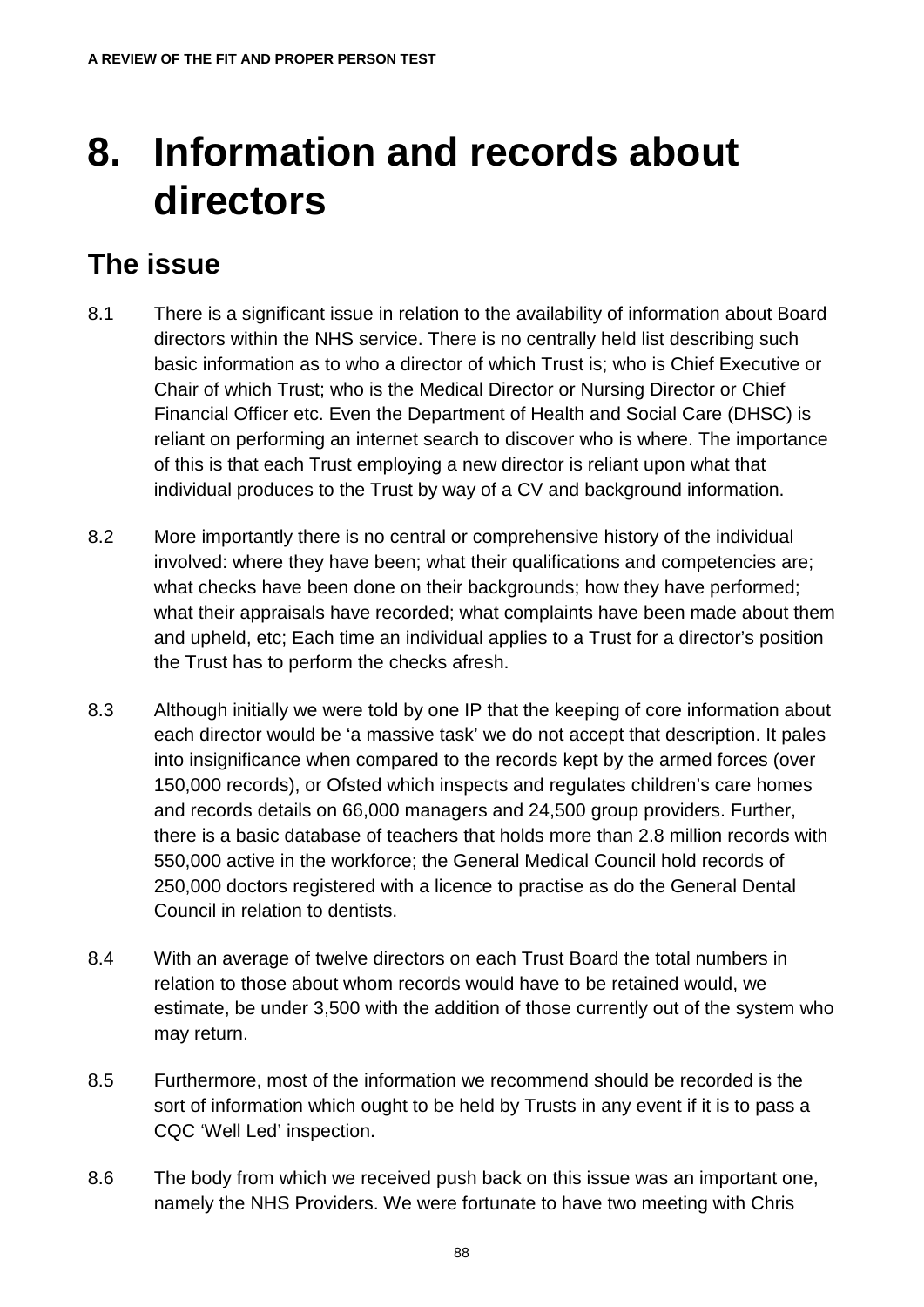Hopson the Chief Executive as well as meeting at a round table discussion with two Trust Chief Executives and a Trust Secretary. This was of course in addition to the numerous other Trust Chief Executives and Chairs we were fortunate enough to meet on other occasions.

8.7 NHS Providers is the membership organisation and trade association for NHS hospitals, mental health, community and ambulance services. NHS Providers has all 227 Trusts and Foundation Trusts in membership and acts as their public voice to help shape the system in which they operate, including acting as a formal responder, on behalf of the sector, to major policy consultations that affect their members. Their firm view was that the best place for information about each director was in the Trust itself - "**People's natural reaction will be that it [a centrally held register] will be an extra level of bureaucracy."** We were told:

> "The CV will tell you where they have been and our view is that it is the Trust's responsibility to make appropriate pre-employment checks."

"The FPPT places a duty on Trusts to ensure they do their due diligence and if they don't do it properly then the CQC will pick it up at inspection."

8.8 Other NHS leaders disagreed which suggests a difference in view in the sector. Amanda Oates, Executive Director of Workforce at Merseycare NHS Foundation Trust told us:

> "What happens is that someone leaves under a cloud, they can pop up elsewhere and information about them can be lost. A centralised system would give a chance of their history going with them. It would give a level off scrutiny across the whole system. It would also ensure new recruiting organisations have transparent information during the recruitment process and also offer appropriate development or support if needed."

- 8.9 Although these views are clearly validly held by NHS Providers, we do not accept that they accurately represent the true picture.
- 8.10 Trusts are largely reliant upon the information provided to them by the applicant for the directorial position.
- 8.11 Although a Trust may have reasonably good information in relation to one of its own employees i.e. those stepping up to the Board role, they still may know little about that individual's background before arriving at the Trust; if the Trust is not proactive in training for the Board role, Board development and appraisals, it may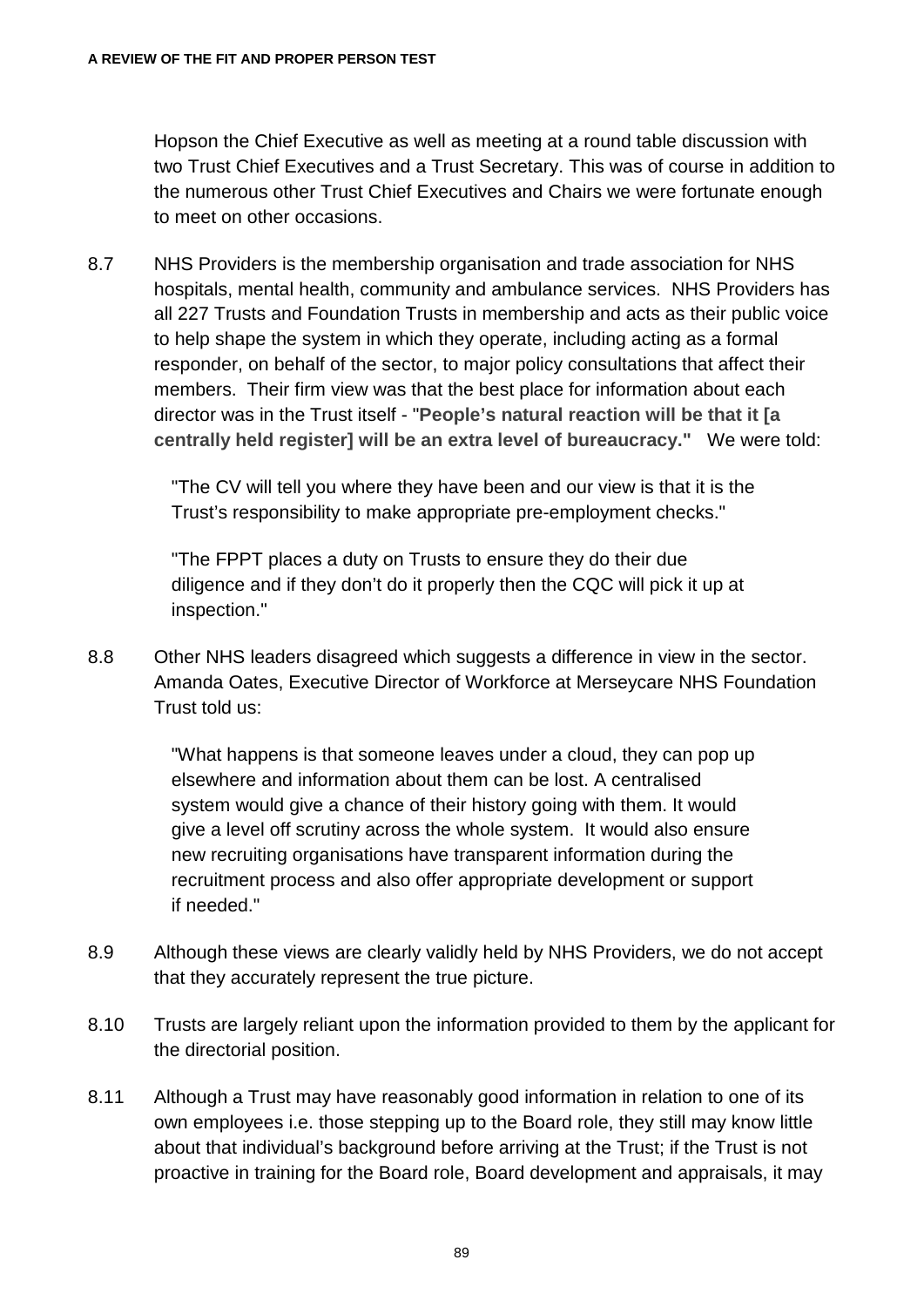know little about how well (objectively) that individual has performed their function either previously or once they have been appointed director.

- 8.12 The position is even less clear in relation to those coming from outside the Trust. There may be 'soft information' (by which we mean common knowledge of reputation in the system) of varying degrees of quality and accuracy; the CV may have a full description of previous roles or may not; there should be a full explanation of gaps in the employment history<sup>[56](#page-95-0)</sup> but these will be couched by the applicant and rarely fully tested; if the applicant has left a Trust with a settlement agreement the references may be extremely limited in quality and value.
- 8.13 The faith that the CQC will pick up where a Trust has failed in its due diligence is, with respect, misplaced. The CQC will explore systems and documentation, but we do not accept that the CQC is able to fill in the gaps in due diligence in relation to exploring a director's background where a Trust has not done so or undertake such an investigation.
- 8.14 In challenging the need for a database we were posed the question:

"Do you think the NHS leadership cadre is worse than local authorities or in the prison service? The cadre is of an equal quality. As a class, the Boards are just as capable as equivalent public service governance groups in other places"

- 8.15 That comment did not fill us with a similar degree of optimism.
- 8.16 We were much more convinced by the importance placed upon ensuring that where people have made honest mistakes and had to leave a particular Trust, that should not be a bar to them returning to the service once rehabilitated by training and support. They should not be barred by previous failure and it was stressed that there was an important difference between 'incompetence' and bad behaviour. We fully accept that, and we have striven hard to find the right balance. This is further discussed in [Chapter 9.](#page-103-0) But in our view the information retained about that individual should include both successes and failures.
- 8.17 We have tried to ensure we do not place onerous requirements upon Trusts but the information which we suggest should be supplied to a central database holder (see below), is all information which any 'Well-Led' Trust should have readily available to it. This would be information such as: the current job description; a full employment history with explanation of gaps<sup>57</sup>; qualifications and any relevant

<span id="page-95-0"></span><sup>&</sup>lt;sup>56</sup> This would not apply to gaps that are the result of any protected characteristic pursuant to the Equality Act 2010.

<span id="page-95-1"></span><sup>&</sup>lt;sup>57</sup> Gaps that are because of a protected characteristic pursuant to the Equality Act 2010 would not need to be explained.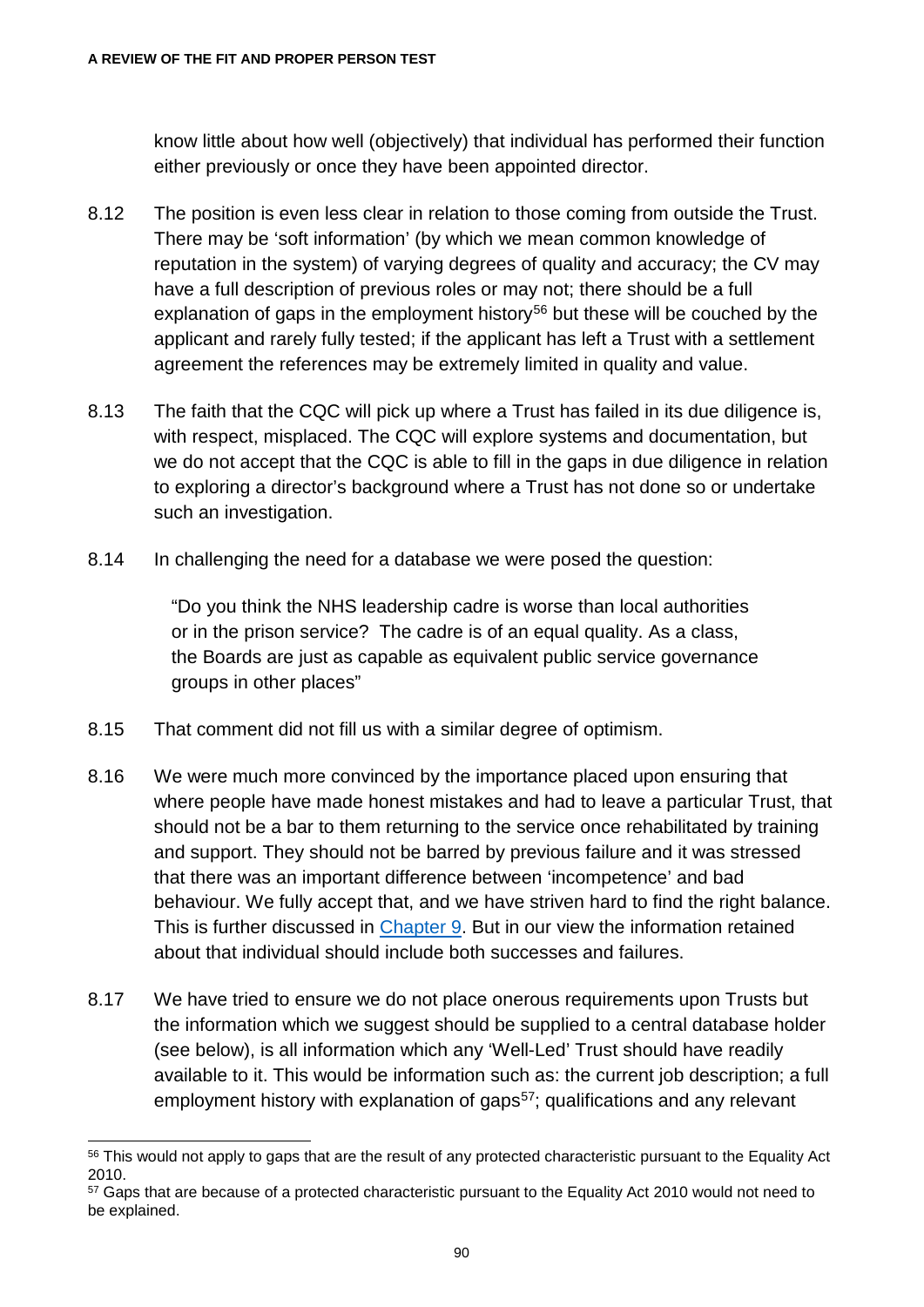courses undertaken; full references; appraisals; upheld grievance and disciplinary findings. The database should also hold information about any criminal records checks, DBS checks<sup>[58](#page-96-0)</sup> as well as any information about any NHS Protect investigations as well as fitness checks for Directors with both Companies House and the Charities Commission.

- 8.18 This is all information necessary to give a picture of the director concerned and employers and prospective employers ought to be able to access this information with ease. A central database would help to build the available picture and we believe would become a valuable resource to NHSI and to Trusts. The information held should be protected from Freedom of Information requests but should be accessible under a Data Subject Access Request by the individual to whom the records relate.
- 8.19 We have considered various organisations which could hold such a database but the most obvious place is within the NHSI who have indicated a willingness to do so. We have already prefaced this in [Chapter 5 –](#page-68-0) NHSI.

### **Settlement agreements**

- 8.20 Settlement agreements are fortunately or unfortunately very much part of the fabric of the NHS and are difficult to shift. We heard mixed views and were encouraged by some to make another attempt to ban them within the NHS. We do not think that would be right as there are many circumstances where for one reason or another, an individual ought to move on from a particular employment and a formal disciplinary hearing is inappropriate. It is right to say that a settlement agreement is sometimes used in order to avoid inevitable disciplinary proceedings, but we would hope that is much rarer than other legitimate reasons.
- 8.21 The real issue with settlement agreements however, is not necessarily the agreement itself, but the agreement as to the nature of the reference that follows the director out of one employment and into another. A settlement agreement ought not to be able to prevent a reference from being full, open and honest.

## **References**

8.22 It was the almost unanimous view of the IPs that there should be mandatory, good quality full and honest references in order to confront the continuing issue of settlement agreements enabling the problem of bad directors moving from Trust to Trust (the revolving door). The difficulty arises where the settlement agreement contains a confidentiality clause and an agreed 'vanilla reference'. We were told

<span id="page-96-0"></span><sup>58</sup> Currently a DBS enhanced with barred list check is only available for those directors who carry out a regulated activity. Legislation will be required to extend the check to all directors.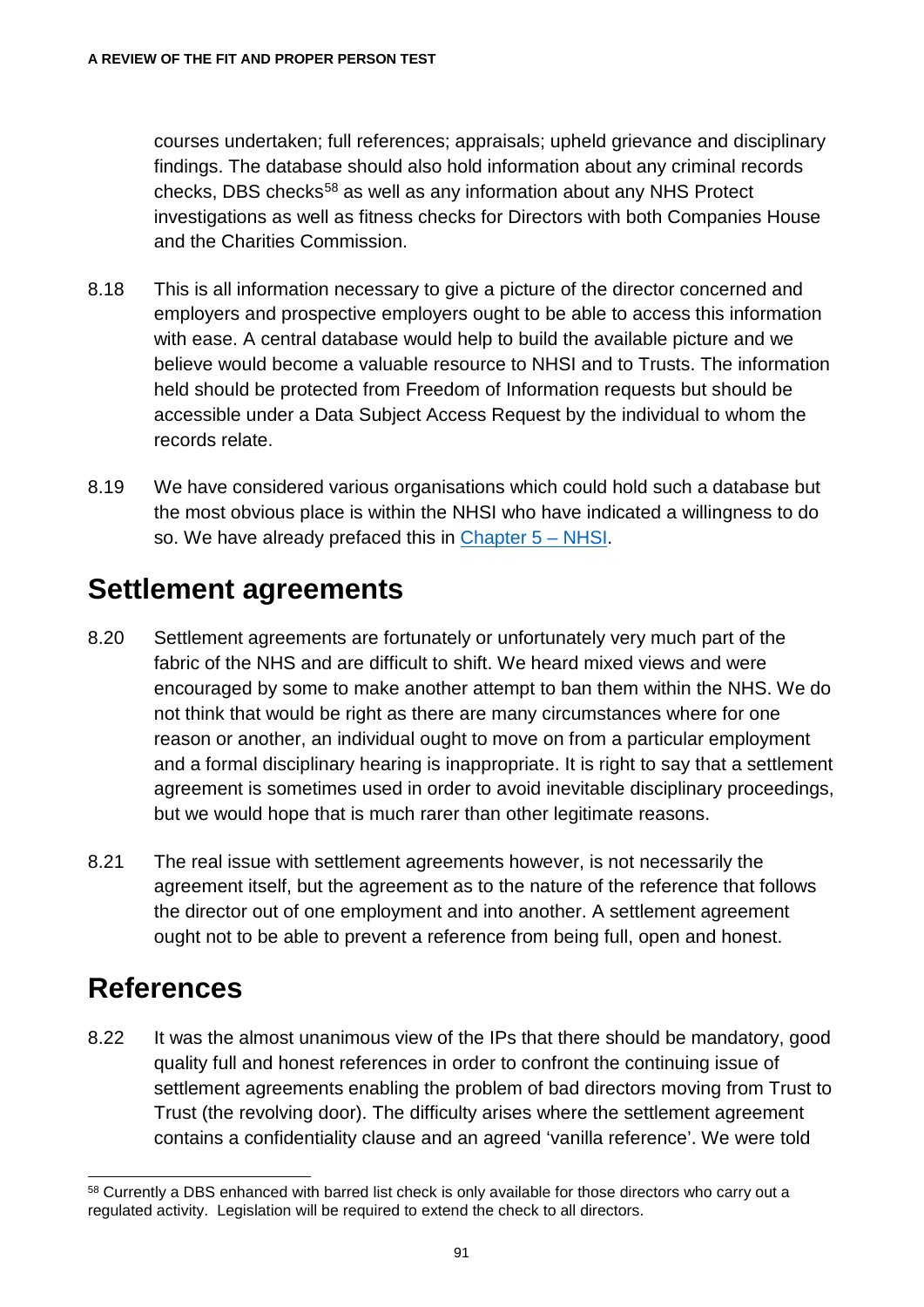that there needs to be proper information sharing from the old employer to the new employer. Currently, too often that is not happening and the reason on occasion is the existence of a settlement agreement with an agreed reference as part of it. There was an almost universal view that this is a debilitating system and not conducive to good information sharing about both good and problematic directors.

- 8.23 The solution it seemed to us was not to seek once again to ban settlement agreements, but to seek to prohibit 'vanilla' references which may paint a misleading picture by omission.
- 8.24 We were told by one newly appointed senior CEO of her experience of discovering material in her hospital's files about an outgoing director who had moved to another Trust. The material had not been passed on to the next employing Trust and would have had significant relevance to whether that director could be regarded as being a fit and proper person. None of the information had been revealed in the reference which went with the director concerned.
- 8.25 Another Trust employed a senior director in a post when there was a current fraud investigation into that director which the new employing Trust knew nothing about and which had not been revealed by the NHS counter fraud body or by the previous Trust.
- 8.26 These stories, although we hope rare, are plainly not unique and arise directly or indirectly from a simple lack of accurate and full information being passed between Trusts and other NHS bodies. This is a problem which needs to be addressed.
- 8.27 In order to confront the continuing issue of settlement agreements and 'shifting people to another Trust' we recommend that all references must meet specific criteria designed to penetrate below the surface of the 'vanilla reference'. The criteria must be designed to include questions which will flush out and disclose previous wrongdoing and patterns of poor behaviour, or whether or not a person would have faced an inquiry or disciplinary process had they not left the Trust.
- 8.28 This approach is already taken in the financial services industry and the FCA have now created a mandatory reference scheme. This should not be beyond the NHS. A number of the issues the FCA had to confront would no doubt be similar to those issues that a similar scheme within the NHS would be faced with. The FCA published their guidance in September 2016 part of which we reproduce below:

"Scope of application: We think it is important for banks and insurers to seek references from all previous employers in the last six years, irrespective of the firm type or their regulated status. Any FCAauthorised firm is already required to respond to such requests, albeit in a different form. Removing this requirement would limit the exchange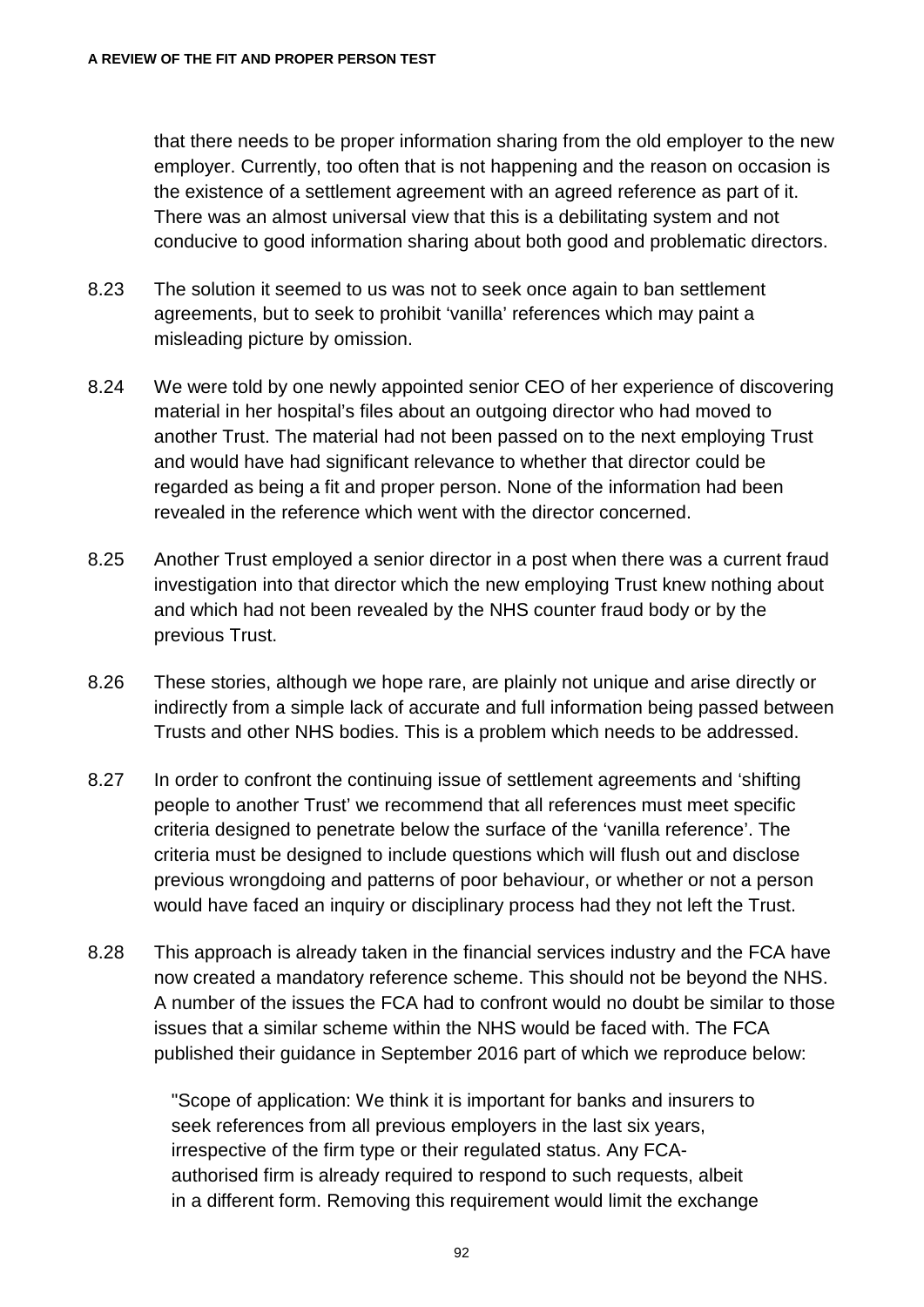of information between financial services firms and impede the ability of banks and insurers to conduct robust fit and proper assessments on their employees. References from non-financial services firms are likely to be general employment references; however, these can still provide important information to the hiring firm.

Obtaining references from overseas firms we note the comments regarding the potential difficulty in obtaining references from overseas employers, or non-financial services firms more generally. However, we highlight that the obligation on the requesting firms **is to take reasonable steps to obtain a reference**.

We believe it is the responsibility of each firm to judge what constitutes reasonable steps in the context of the circumstances of a case (and, where necessary, discuss this with the FCA as part of the authorisations process). Given this challenge, we have not prescribed what 'reasonable steps' means in the context of obtaining a reference as it is likely to vary, making any definition impractical to apply. However, we have added guidance to say that we expect that regulated firms providing a reference should normally be able to do so within six weeks."

- 8.29 The essence of the mandatory reference requires that:
	- A firm should ... provide as complete a picture of an employee's conduct record as possible to new employers.
	- A firm supplying a reference … owes a duty under the general law to its former employee and the recipient firm to exercise due skill and care in the preparation of the reference.
	- The firm may give frank and honest views, but only after taking reasonable care both as to factual content, and as to the opinions expressed.
	- References should be true, accurate, fair and based on documented fact.
	- Fairness will normally require a firm to have given an employee an opportunity to comment on information in a reference. The firm might do this through, for example, disciplinary proceedings.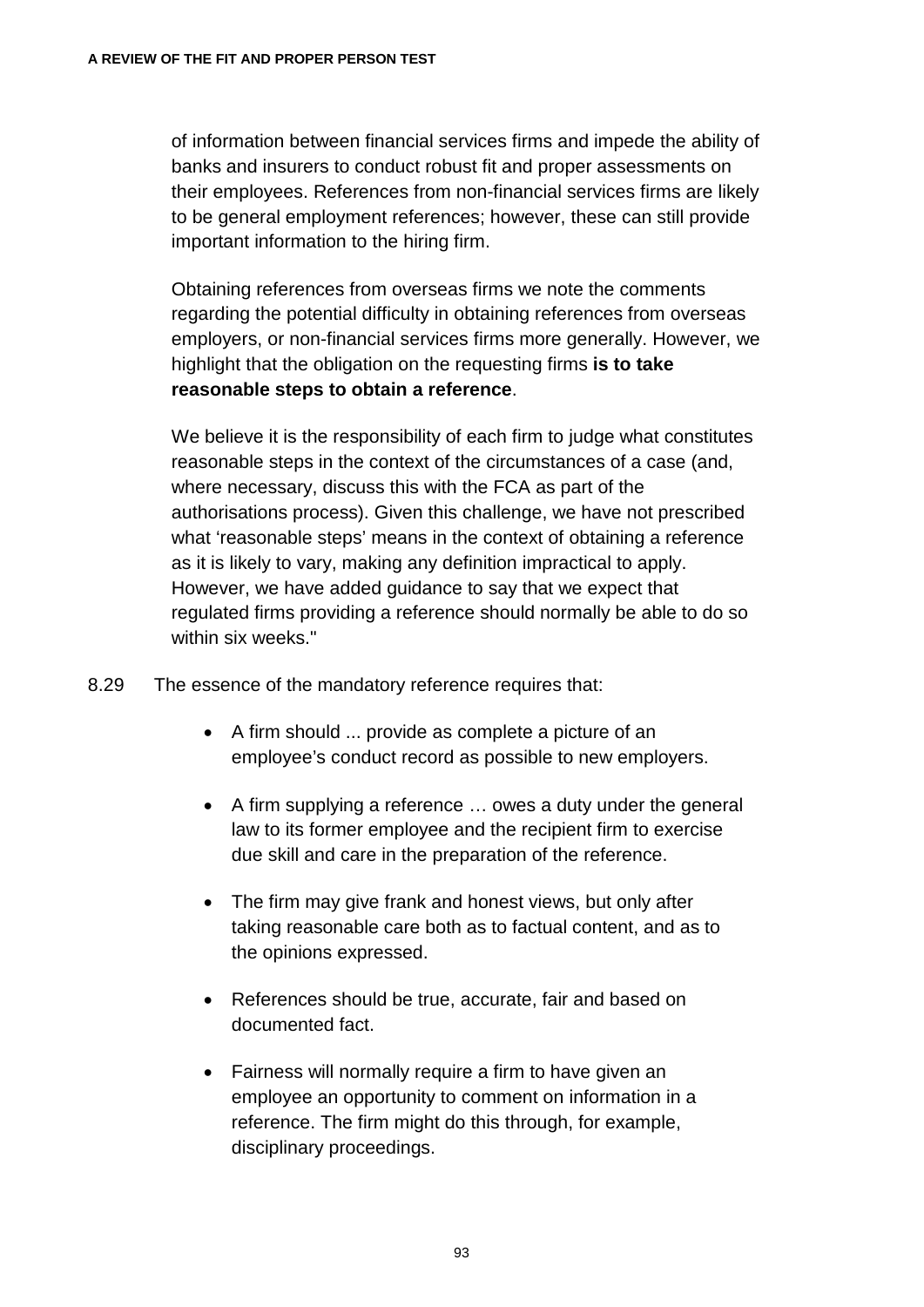- 8.30 We recognise the potential difficulty which may arise for NHS organisations recruiting from outside the NHS or from abroad, but we see no reason why the recruiter should not take all reasonable steps to obtain the necessary information set out in the required criteria below. When recruiting from within the NHS there should be an absolute obligation to provide a compliant reference.
- 8.31 Amanda Oates, Executive Director of Workforce at Merseycare NHS Foundation Trust told us:

"If you are negotiating with staff (over a compromise agreement) it would be helpful to be able to say to the employee, the regulator will not agree to a non-specific reference. That is very easy to say."

- 8.32 Apart from obvious basic information the template should require information concerning **proven** failures of management, dishonesty, bullying and harassment in the form of upheld grievances, upheld whistleblowing complaints, upheld complaints under any of the Trusts' policies and procedures and any upheld disciplinary proceedings and disciplinary sanctions, as well as whether any inquiry, investigation or disciplinary action would or may have taken place had the individual remained.
- 8.33 We recommend that full, honest and accurate mandatory references should be required from any employer in relation to any director covered by Regulation 5 to an NHS employer appointing an individual into a director-level position within the health system (whether public or in the independent sector). The mandatory nature of the reference means that it would not be possible to agree to confidentiality clauses in the context of a settlement agreement or other form of alternative dispute resolution.
- 8.34 In order to ensure compliance we will recommend that as part of the CQC 'Well-Led' inspections, a review of references, both those provided by Trusts and those received by them, should be part of the inspection process. The 'Well-Led' review should assess the quality of the references and, in particular, whether the references provided and received have met the mandatory criteria. A failure to comply with the mandatory reference requirements will lead to fault finding by the CQC and potential referral of the author of the reference to the HDSC.
- 8.35 In order further to ensure compliance we will recommend that every director level mandatory reference should be signed off by a Board director or a director covered by regulation 5. Deliberate withholding relevant information would fall to be considered as 'serious misconduct' (see [Chapter 9\)](#page-103-0).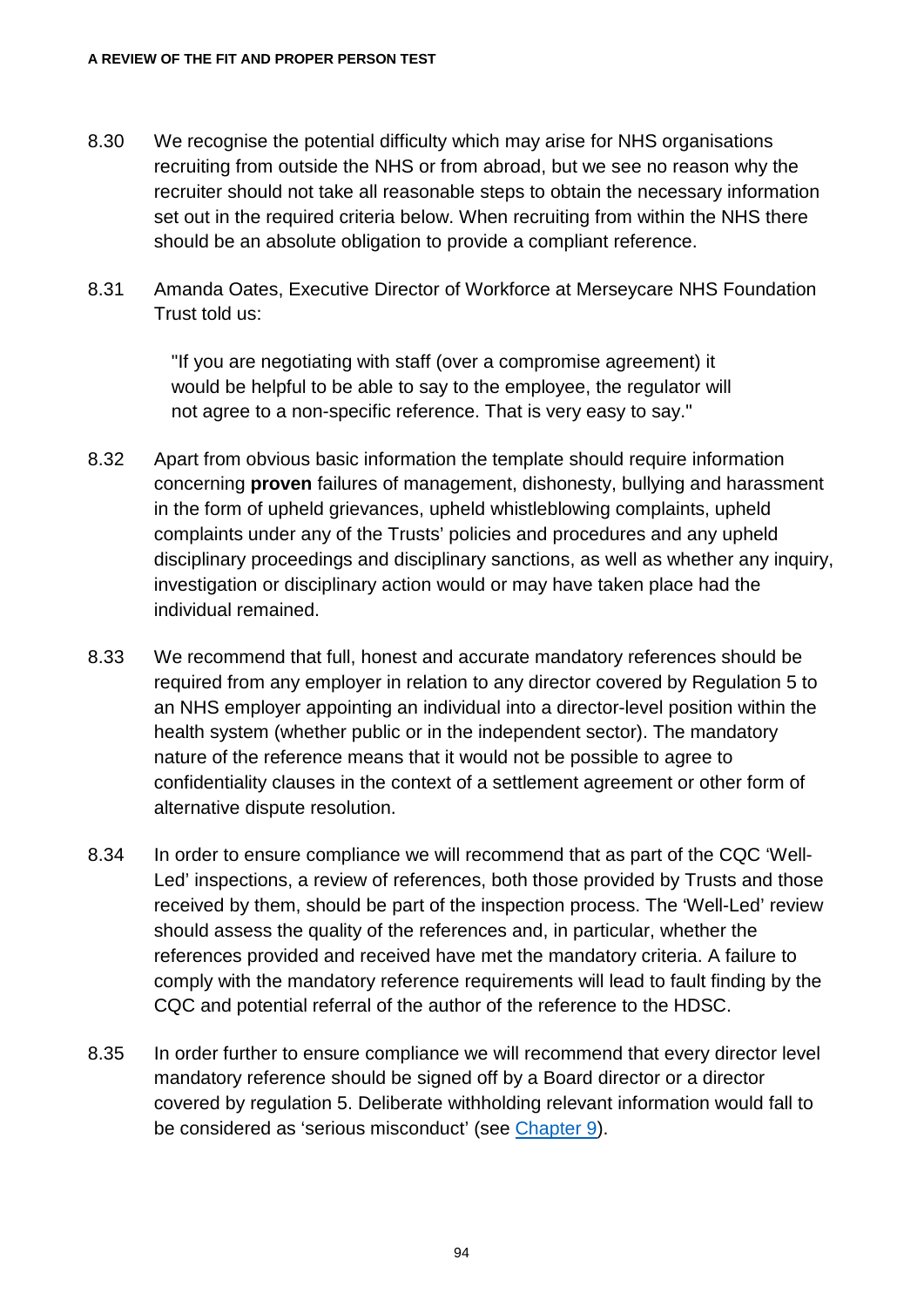8.36 The director involved should clearly have the ability to challenge what he or she regards as an unfair reference or element of it. There should be the facility to allow a note to be attached to the reference of any such objection and the reasons for it.

#### **Power of CQC to require information from service providers and others**

- 8.37 The CQC has a general power to require "information, documents, records (including personal and medical records)" which the CQC considers "necessary or expedient to have for the purposes of any of its regulatory functions" pursuant to S.64(1) of the HSCA and by virtue of S.64(3) HSCA this provision includes, in respect of information, documents and records kept via a computer, a power to require the provision of information, documents or records in legible form. The bodies from whom the CQC can require such information are contained in S.64(2) and include all NHS bodies and commissioners.
- 8.38 The 2014 Regulations also impose an obligation on the Service Providers to supply the categories of information set out in Schedule 3 to be supplied to the CQC. The most relevant for our purposes is paragraphs 4 and 7 of Schedule 3 (highlighted in bold below) which are "satisfactory evidence of conduct in previous employment relating to health or social care or children and vulnerable adults" (paragraph 4) and "a full employment history, together with a satisfactory written explanation of any gaps" (paragraph 7).
- 8.39 The mechanism for this is set out in **Regulation 5(5)** of the 2014 Regulations which provides (so far as is material):

The following information must be supplied to the Commission in relation to each individual who holds an office or position referred to in paragraph  $2(a)$ <sup>[59](#page-100-0)</sup> or  $(b)$ <sup>[60](#page-100-1)</sup>

- a) the information specified in Schedule 3, and
- b) such other information as is required to be kept by the service provider<sup>[61](#page-100-2)</sup> under any enactment which is relevant to that individual.

<span id="page-100-0"></span> <sup>59</sup> That is, pursuant to Regulation 2(a) a "*director of the service provider*"

<span id="page-100-1"></span><sup>60</sup> That is, pursuant to Regulation 2(b), someone "*performing the functions of, or functions equivalent or similar to the functions of … a director*"

<span id="page-100-2"></span><sup>61</sup> A "s*ervice provider*" is defined under Regulation 1 as "*in respect of a regulated activity, a person registered with the Commission under Chapter 2 of Part of the* [Health and Social Care] Act [2008] *as a service provider in respect of that activity*."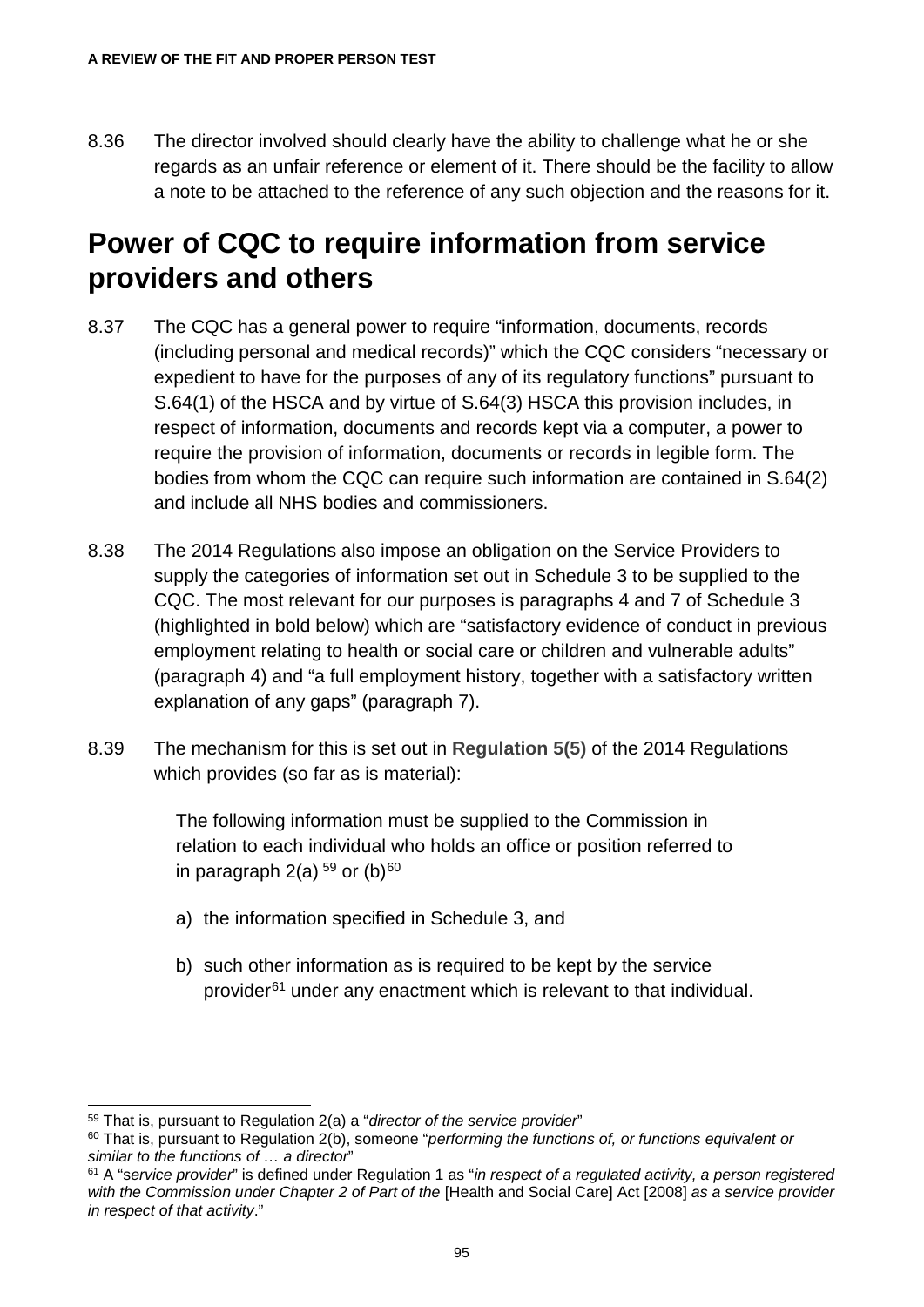- 8.40 Schedule 3 concerns '**Information required in respect of persons employed or appointed for the purposes of a regulated activity'** and provides that the following information must be available to be supplied:
	- Proof of identity including a recent photograph.
	- A criminal record certificate
	- Satisfactory evidence of conduct in previous employment concerned with the provision of services relating to—

#### *a)* **health or social care, or**

#### *b)* **children or vulnerable adults.**

- Where a person (P) has been previously employed in a position whose duties involved work with children or vulnerable adults, satisfactory verification, so far as reasonably practicable, of the reason why P's employment in that position ended.
- In so far as it is reasonably practicable to obtain, satisfactory documentary evidence of any qualification relevant to the duties for which the person is employed or appointed to perform.
- A full employment history, together with a satisfactory written explanation of any gaps in employment
- Satisfactory information about any physical or mental health conditions which are relevant to the person's capability, after reasonable adjustments are made, to properly perform tasks which are intrinsic to their employment or appointment for the purposes of the regulated activity."
- 8.41 We recommend that to this list should be added the mandatory references referred to above, as well as information about appraisals that the director has undergone, and any information about grievance, disciplinary and employment tribunal findings.
- 8.42 Thus, information about each director, now enhanced, should not simply be available to the CQC but held by a central database holder to ensure consistency of information about each director and easy access to those who need it.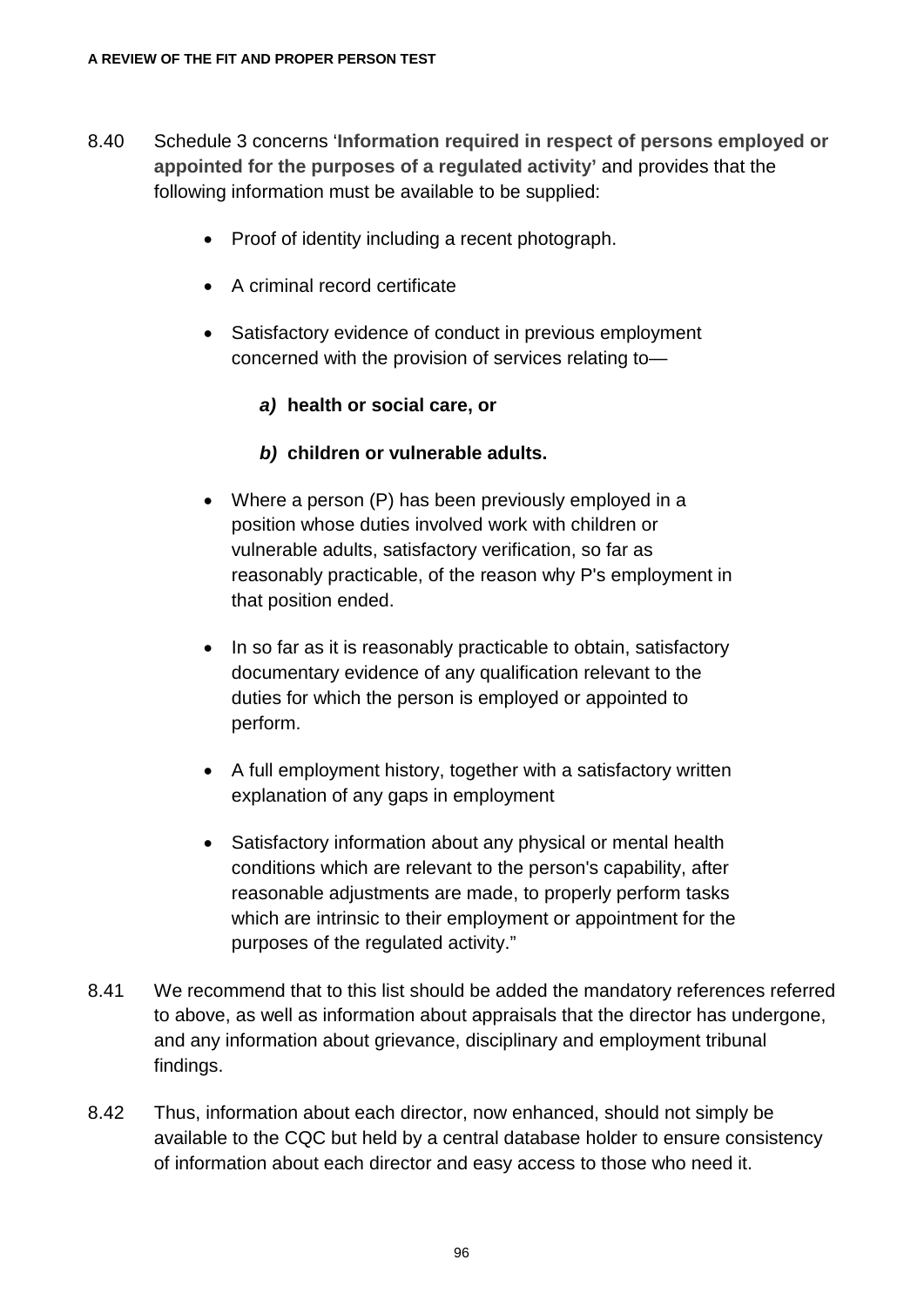#### **Conclusions and recommendations**

- 8.43 We believe that a central database should considerably enhance the system of information retention in relation to senior executives within the health service and that such a database would be a valuable resource. We do not believe that the provision of the information to the central database holder ought to be overly onerous, as the majority of the information required should already be held in all Trusts' records.
- 8.44 We recommend therefore that a body (such as NHSI) (hereafter referred to as the Central Database Holder) creates and retains a database which will hold information about each director (including NEDs) to be accessible to potential employers, the NHSI and CQC and where necessary the HDSC [\(see Chapter](#page-103-0) 9). This could be held in any part of the NHSI system but could be held in the 'NHSI Directors' Database' [\(Recommendation 2\)](#page-133-0). We recommend that, until legislation is passed, the CQC should amend its Guidance to include a recommendation that all Trusts should submit the relevant material to the Central Database Holder and whether or not they have done so should be assessed at the CQC's 'Well-Led' review. Until this is placed on a statutory footing the permission of each director to hold such data in the form suggested, would we understand be necessary.
- 8.45 Further we recommend the introduction of references containing mandatory information which cannot be curtailed by the terms of a settlement agreement [\(Recommendation 3\)](#page-135-0).
- 8.46 The content of such mandatory references is to be designed by the NHSI in collaboration with other relevant organisations. We will leave it to others to fine tune the content of the mandatory reference but our suggested starting point is at [Appendix 3.](#page-143-0)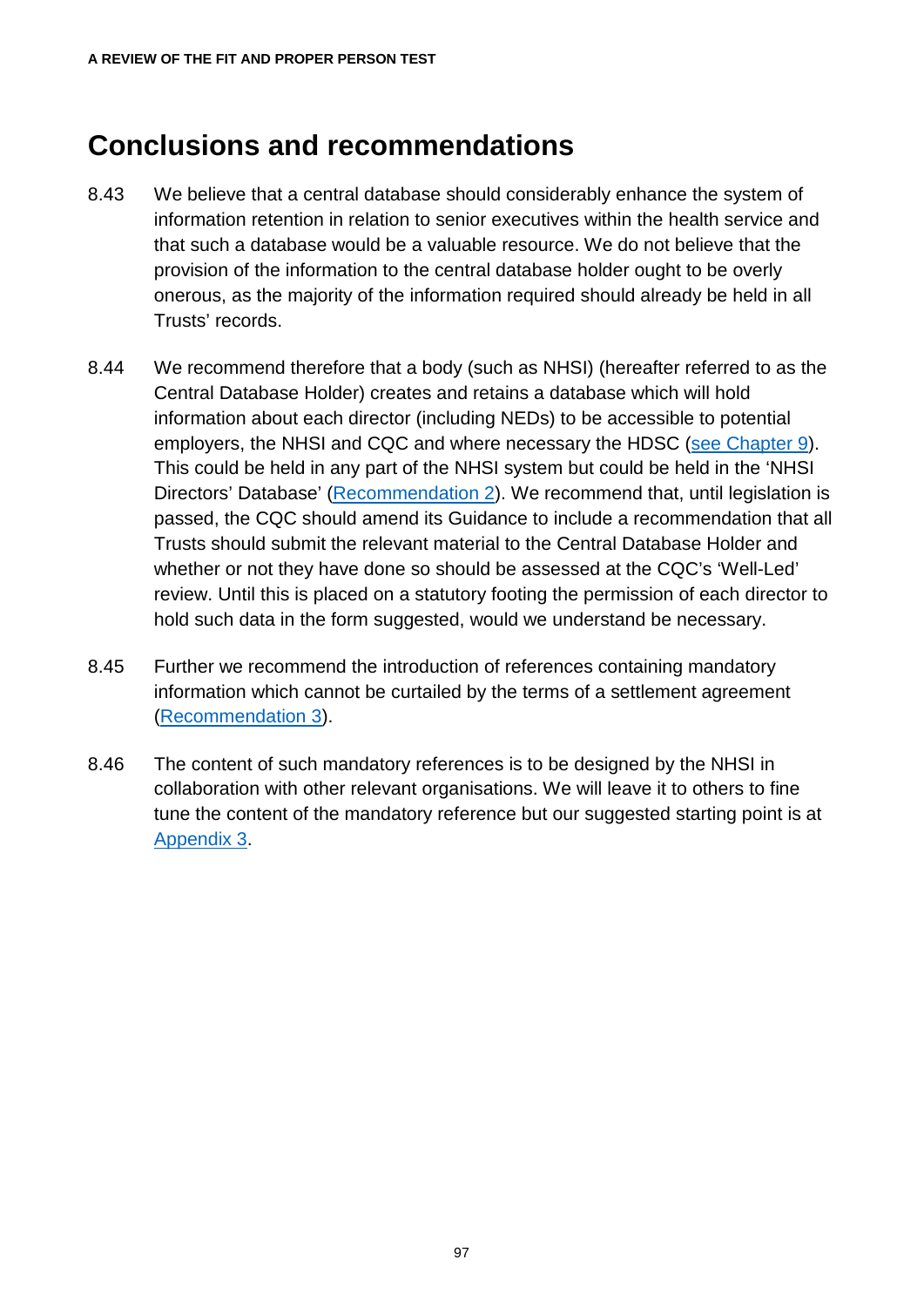# **9. A power to disqualify**

### <span id="page-103-0"></span>**A power to disqualify directors guilty of serious misconduct**

- 9.1 As we have set out in the introduction, the FPPT is widely perceived to be ineffective to prevent the revolving door syndrome and our view is that perception is accurate to the extent that there is no power to disbar directors in the 2014 Regulations.
- 9.2 Under the current regime there is no effective system for preventing directors, even after findings of serious misconduct have been made, from moving to another post within the service or moving prior to disciplinary proceedings taking place.
- 9.3 It is our view that certain behaviour by directors, namely ''**Serious Misconduct**" should lead to consideration, by an independent service, of temporary or permanent disbarment from the post of director. What constitutes Serious Misconduct is set out in more detail below.
- 9.4 In order to make this effective, an organisation will need to be set up to inquire into allegations of serious misconduct and, where serious misconduct is found, to disqualify/disbar the individual. Such a service:
	- (a) Has to be independent of the employing provider;
	- (b) could lie within NHSI;
	- (c) should be independent of the DHSC; and
	- (d) should have powers to investigate, determine and sanction the individual.
- 9.5 We suggest this service should have a title appropriate to its function and could be called the Health Directors' Standards Council (provisionally referred to as the 'HDSC'). There should be a power of appeal against findings and sanctions imposed by the HDSC to the Health, Education and Social Care Chamber of the First Tier Tribunal.
- 9.6 It is important to distinguish between the less than competent, who can with support and training be assisted to become competent, from the dishonourable, reckless and unscrupulous, and those who carry out acts of misconduct deliberately. The first category should in our view be dealt with at the employer level and will be assisted by the setting down of clear required competencies. The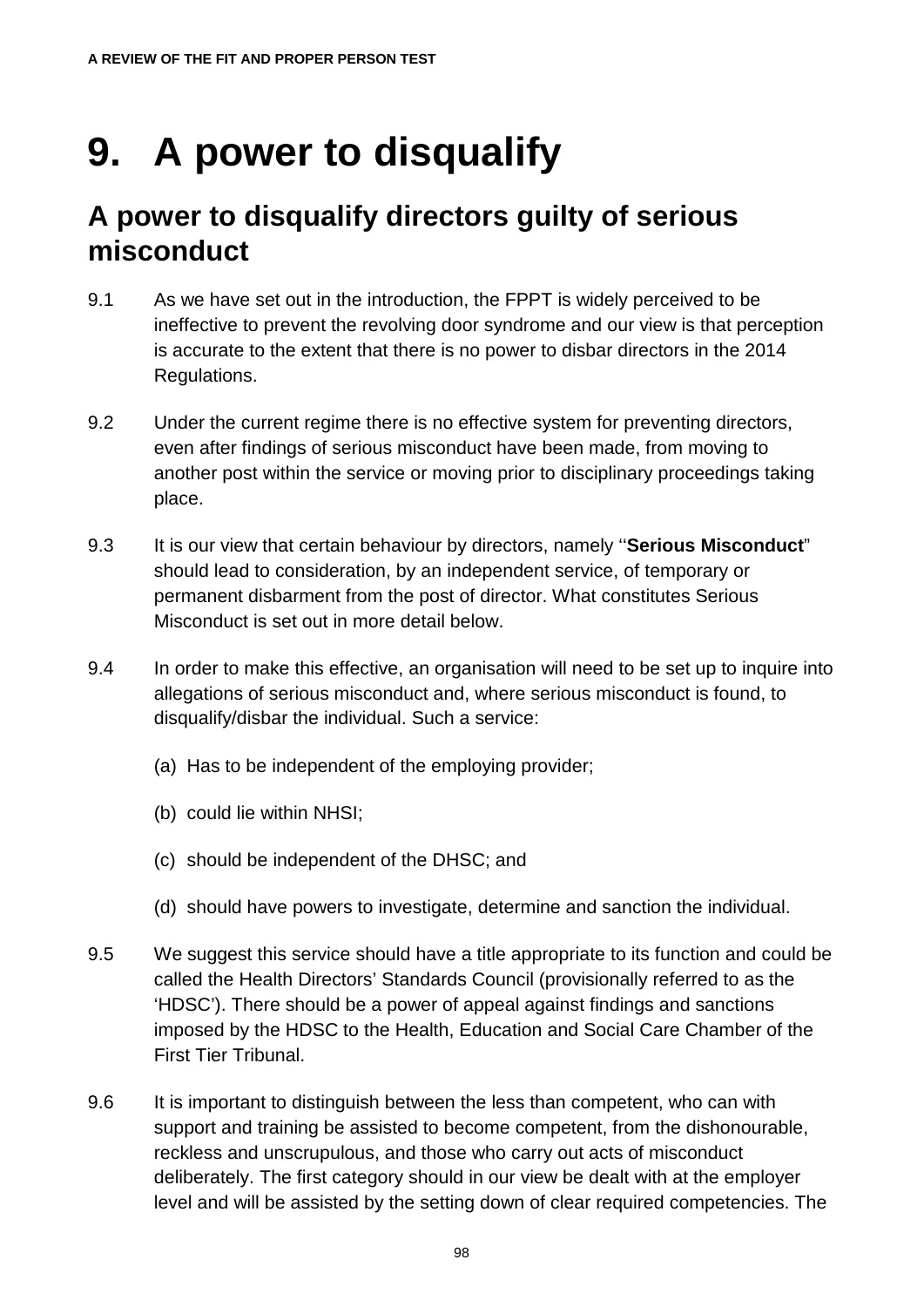latter should, at first instance be dealt with by the employer but, where a complaint relating to one of the categories of Serious Misconduct is upheld at that level, the employer should be required to refer the director concerned to the HDSC.

9.7 There are obviously reasons why there should ultimately be the ability to bar directors guilty of Serious Misconduct. The importance of having that sanction is to demonstrate that something can be done and that the badly-behaved director will not get away 'scot free'. We were told that one of the main issues around bullying was the lack of confidence that anything would happen:

> "Knowing that there was a sanction like that (disbarment) would go a long way to end the culture of silence. It is a patient safety issue, people subject to bullying and harassment, their cognitive function declines by 60%"[62](#page-104-0). **(Please see** [Chapter 10](#page-117-0) **for further examples).**

- 9.8 The members of Parliament to whom we spoke each had stories to tell of poor practices including misconduct among directors of health Trusts and the apparent lack of power to take effective action against them. There was considerable frustration that the revolving door appears to have kept on revolving and the lack of action to stop it. Further discussion of the problems which have arisen particularly with whistleblowers, bullying and harassment can be found in [Chapter](#page-117-0)  [10.](#page-117-0)
- 9.9 A specific example was given by a number of IPs in relation to one Trust director accused of bullying and intimidation. There were further allegations of financial impropriety and suppression of whistleblowing. The director moved to a senior directorial position in another NHS Trust which found him to be a Fit and Proper person. Whether this was due to a lack of accurate information being provided to that Trust, or a lack of appropriate investigation or some other reason, it would seem clear that allegations of such conduct ought to have been carefully reviewed by an independent body. On one view, not only should this person not have been able to move to another directorial role as he did, but there were allegations that more than one red line had been crossed and an investigation of serious misconduct ought to have been undertaken.
- 9.10 There was further concern expressed that cases drawn to the attention of the relevant departments of government were either not pursued, or there was no information forthcoming as to what investigation had taken place even in cases involving allegations of fraud.
- 9.11 Further, there has to be provision for other routes of referral by regulators and by individuals where there is complaint that the employer has not dealt appropriately

<span id="page-104-0"></span> <sup>62</sup> Dr Anthea Mowat BMA Rep Chair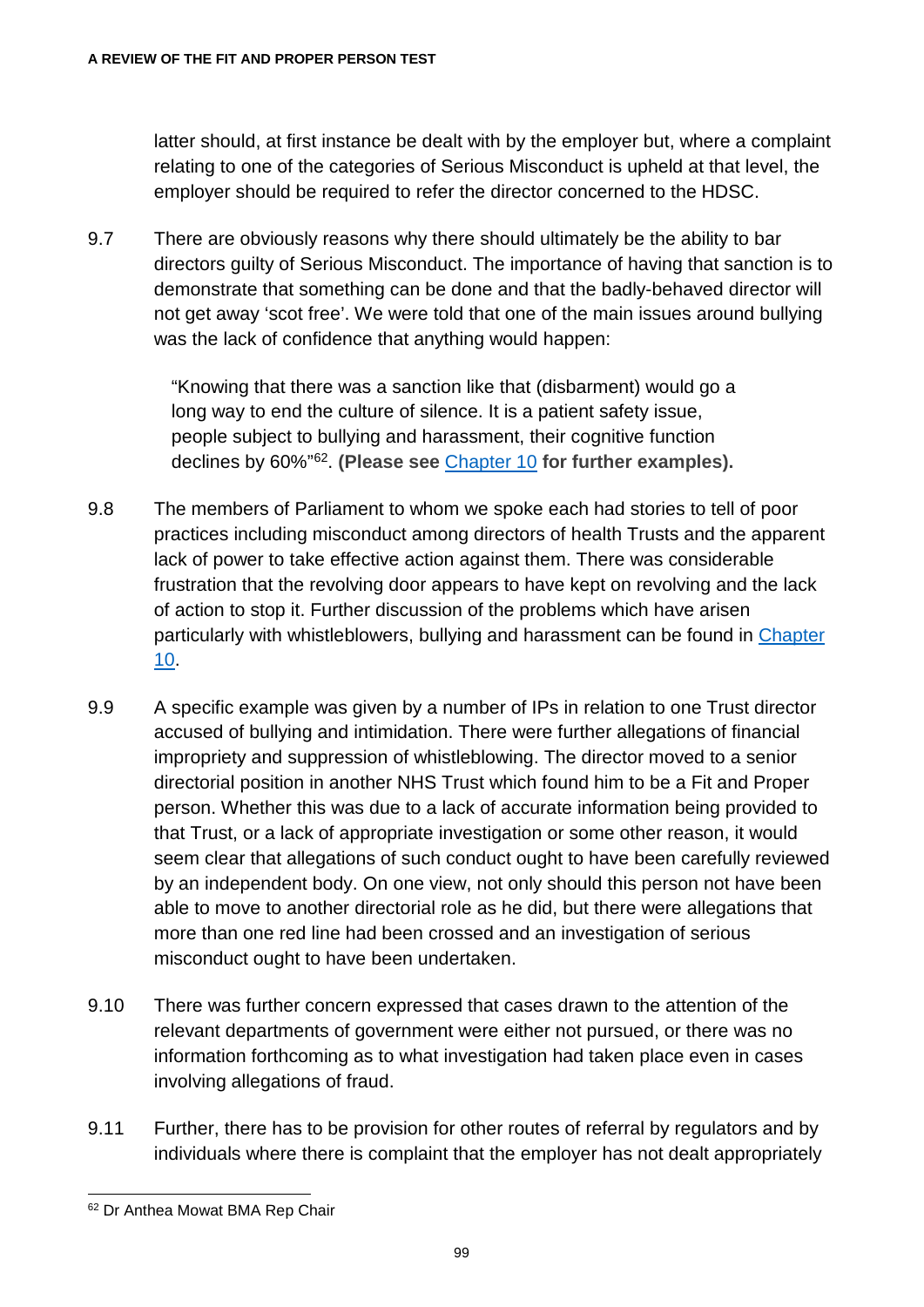with the issues raised. There was a sense of powerlessness, even among the MPs to whom we spoke, to take appropriate action. If the employing Trust would not act, who would?

- 9.12 We envisage that the system and professional regulators (including but not limited to) CQC, GMC, NMC, GDC, HCPC, PSA, NGO and DHSC should all have powers of referral to the HDSC. Individual complainants ought also to be able to refer to the HDSC but where there has been no prior investigation by the Trust concerned, the HDSC's first route of investigation ought always to be to refer to the employer unless there is very good reason not to do so or unless the director concerned has moved to a new Trust or outside the jurisdiction.
- 9.13 Although all referrals which have not previously been considered by a Trust disciplinary process should where possible, and provided the individual is still employed at the Trust where the misbehaviour is said to have occurred, be referred to the Trust employer. There will be instances where the HDSC will be the first body to consider such allegations. We envisage this may occur in the following circumstances:
	- (a) Where the director has left the relevant Trust where the misbehaviour is alleged to have occurred and is not currently working;
	- (b) Where the director has gone to work elsewhere or has moved outside the English jurisdiction;
	- (c) Where there is good reason for believing that the employing Trust is not capable or willing to undertake an independent investigation. We hope this would be exceptionally rare.
- 9.14 Where the HDSC is the first body to consider an allegation of Serious Misconduct by a director, referred by an individual, there should in our view be the power to sift complaints which have no reasonable prospect of a finding of Serious Misconduct. Where a referral has been made by another responsible regulator or responsible body as referred to above, every such referral should be fully investigated.
- 9.15 It is our view that allegations made in referrals by individuals would need to pass a sift test, namely, a reasonable prospect test. This is to counter the danger of vexatious or unfounded complaints tying up a director in an unfair way. Although many complaints are valid and genuinely made, there is a category of vexatious or unfounded complaint from which directors should be protected. By a reasonable prospect test we mean, applying the civil standard of proof - is there a reasonable prospect of a finding of 'Serious Misconduct' being made?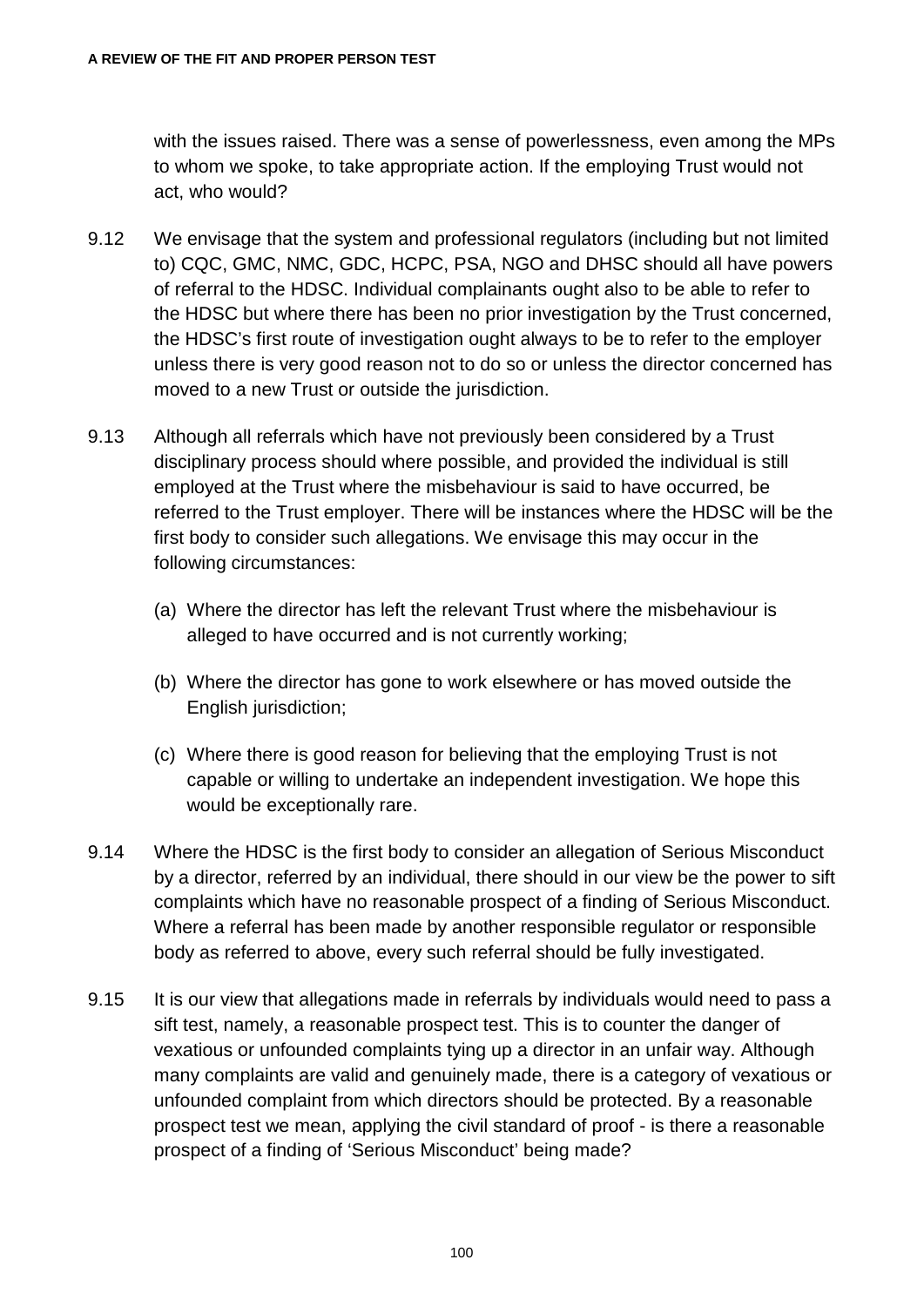9.16 The HDSC must have powers to investigate, and similar to those powers currently held by the CQC, to require the provision of information and documentation from the individual director and from the relevant Trust. This is an important power given that on rare occasions it is the Trust itself which proves uncooperative with an investigation. Failure to respond to or assist a HDSC inquiry would itself be capable of leading to sanction of the directors responsible and potentially to criminal sanctions as presently provided under Section 64 of the HSCA 2008.

### **Definition of serious misconduct**

- 9.17 There was a consensus amongst the information providers that certain behaviours clearly fell into a category of conduct which crossed the red line between ineffective or poor management and deliberate misconduct.
- 9.18 Some Serious Misconduct is already incorporated in the regulation (under Part 2 of Schedule 4) which lists inclusion on the DBS list and bankruptcy.
- 9.19 The establishment of the category of Serious Misconduct as potentially disbarrable behaviour is not intended to be used to disbar the 'incompetent' individual, or where an individual is deemed to have failed in his or her function through no lack of effort, who might be rehabilitated with support and training.
- 9.20 Whilst it will be for others to give what constitutes serious misconduct further consideration and define it more closely, it seemed to us that Serious Misconduct should include such issues as:
	- (a) Criminal convictions for offences leading to a sentence of imprisonment or otherwise incompatible with service in the NHS;
	- (b) Dishonesty;
	- (c) Deliberate bullying;
	- (d) Deliberate discrimination, harassment or victimisation;
	- (e) Sexual harassment as defined in the EA;
	- (f) Victimisation or knowingly allowing the victimisation of: whistleblowers; those raising concerns with the Freedom to Speak Up Guardian; or those complying with the duty of candour;
	- (g) Causing, facilitating, colluding in, or requiring any staff member to fail to comply with the duty of candour including by means of a settlement or confidentiality agreement;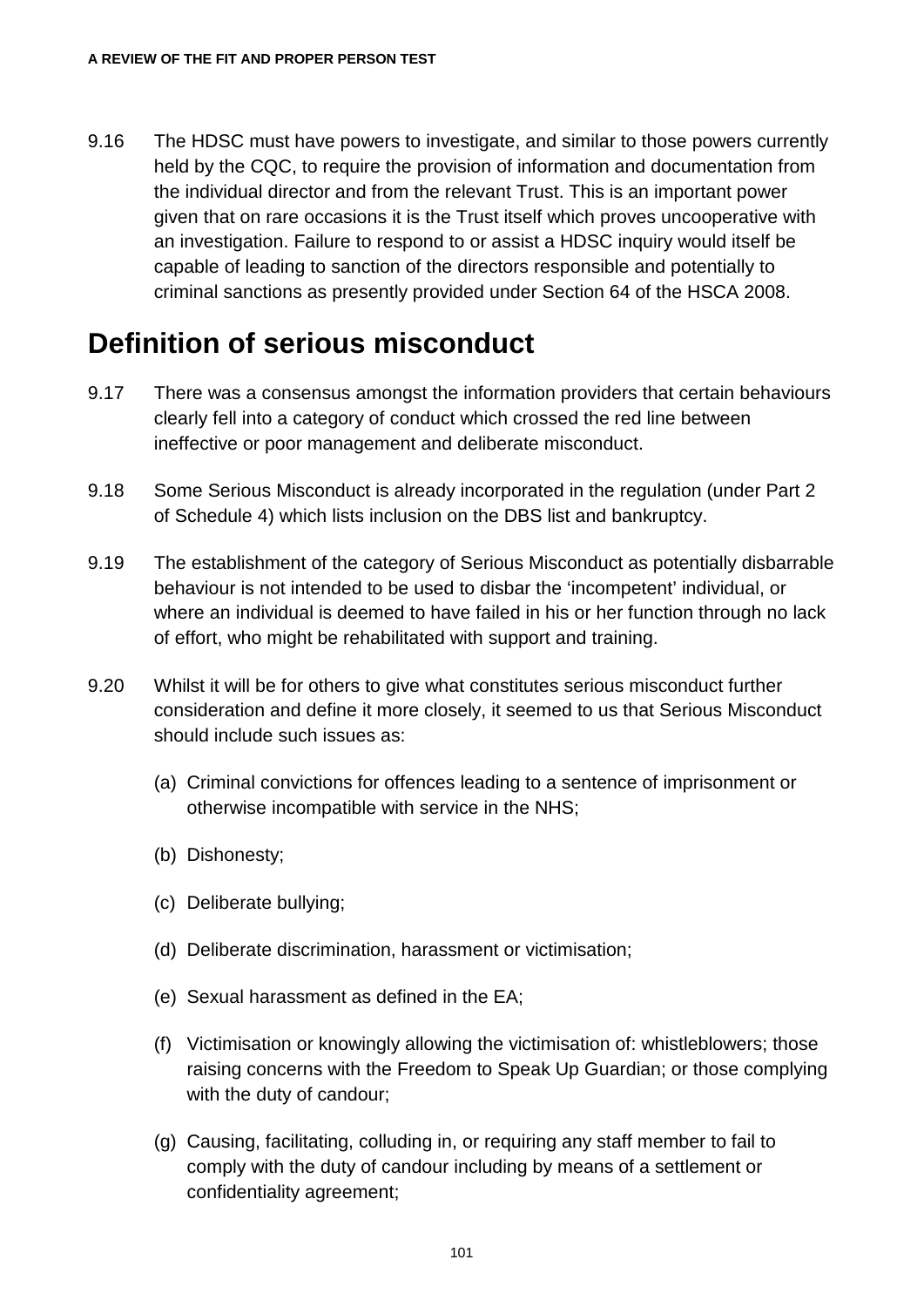- (h) Causing, facilitating or colluding in the reckless mismanagement of an organisation resulting in the compromise of patient safety;
- (i) Falsification, concealment or suppression of records, data or other information which is required to be provided to any other person or organisation;
- (j) Encouraging, facilitating or colluding in the falsification, concealment or suppression of records, data; or other information which is required to be provided to any other person or organisation;
- (k) Encouraging, facilitating, or colluding in the provision of false or misleading records, data or other information which is required to be provided to any other person or organisation;
- (l) Without reasonable excuse failing to provide records, data, information or evidence to legitimate statutory or government directed inquiries, reviews or investigations;
- (m) Without reasonable excuse failure to provide records, data, information or evidence to the CQC or NHSI when requested to do so.

#### **Serious Criminal Convictions**

9.21 It is obvious that a serious criminal conviction is Serious Misconduct and should be disbarrable conduct. The problem is to identify what is 'serious'. On one view, any criminal conviction is. But that is, in our view, to take too rigid an approach and we do not think that chimes sufficiently with the importance of remediation and rehabilitation. Our view is, therefore, that not all criminal convictions should fall into the category of Serious Misconduct but only those where the behaviour involved is deemed incompatible with service in the NHS or where the conviction has led to a sentence of imprisonment. Thus, a historic, previous conviction for shoplifting which did not result in imprisonment, for example, would not automatically fall into that category.

#### **Dishonesty**

9.22 Behaviour involving deceit or dishonesty whether or not causing financial loss, is clearly capable of being Serious Misconduct and should lead to consideration of disbarment. Although it is tempting to say 'any dishonesty at any time' is a red line not to be crossed, for reasons mentioned above, low level dishonesty many years previously ought not necessarily to lead to disbarment.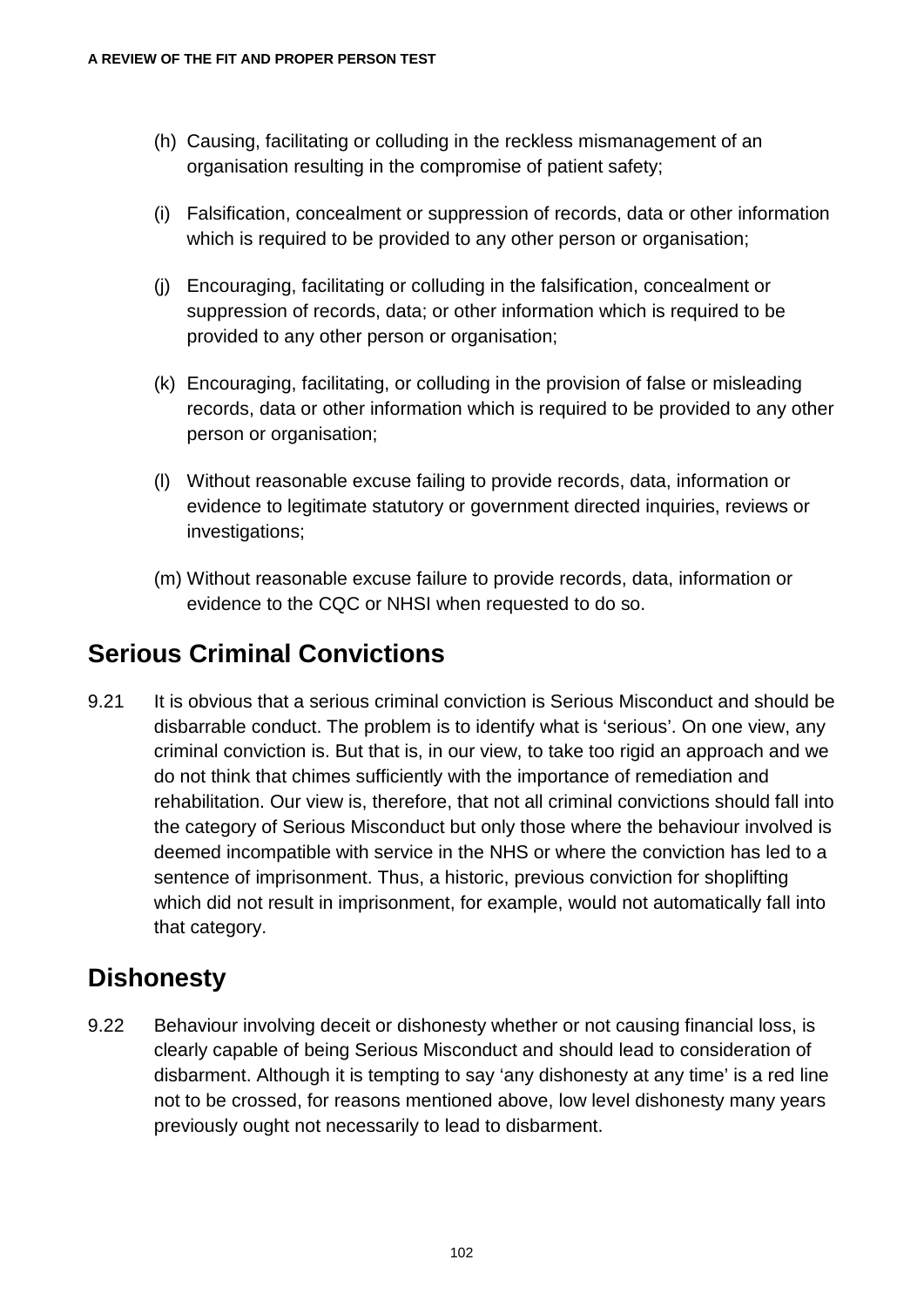#### **Deliberate Bullying and Harassment**

- 9.23 The problem with bullying is that it can often be an unarticulated 'known': people often know **who** the bully is but they find it more difficult to define **what** the bullying behaviours are. The evidence of bullying is often only the victim's subjective perception of events and, is, therefore easy to dismiss. Further, although there may be obvious cases, such as openly aggressive, humiliating or insulting behaviours, bullying also often manifests in covert, subtle ways which makes it difficult to identify.
- 9.24 There is no legal definition of bullying. ACAS defines bullying as:

"Offensive, intimidating, malicious or insulting behaviour, an abuse or misuse of power through means that undermine, humiliate, denigrate or injure the recipient."

- 9.25 Although bullying is not specifically prohibited by any statutory enactment, if the employer fails to resolve it, such a failure may destroy the implied term of trust and confidence between employer and employee and may constitute constructive unfair dismissal.
- 9.26 There is a legal definition of harassment in S.26 of the Equality Act 2010 (hereafter referred to as the "EA"). There are two types of harassment: unwanted conduct which has the purpose or effect of violating the victim's dignity on the one hand and unwanted conduct which has the purpose or effect of creating an '**intimidating, hostile, degrading, humiliating or offensive environment'** on the other (referred to hereafter as a "hostile" environment). This definition deals with the subjectivity problem by, firstly, expressly including the victim's perception as partly determinative of the issue and, secondly, by introducing an element of objectivity into the test. So, the EA definition states that when assessing whether the unwanted conduct has the prohibited effects of violating dignity or creating a hostile environment, the victim's perception (which is necessarily subjective) must be taken into account but this must be filtered through a lens of objectivity, namely whether it is '**reasonable for the conduct to have that effect'**.
- 9.27 The legal definition of "sexual harassment" is also contained in S.26 of the Equality Act 2010 and is the same definition as "harassment" except that the unwanted conduct is specified to be of a sexual nature.
- 9.28 Many IPs have raised the issue that bullying and harassment often exist in the 'grey area' of conduct which can easily be dismissed as 'banter' or 'robust' management. What complicates things further is that cultural and societal norms about behaviour may change over time. The rise of 'me too' has highlighted the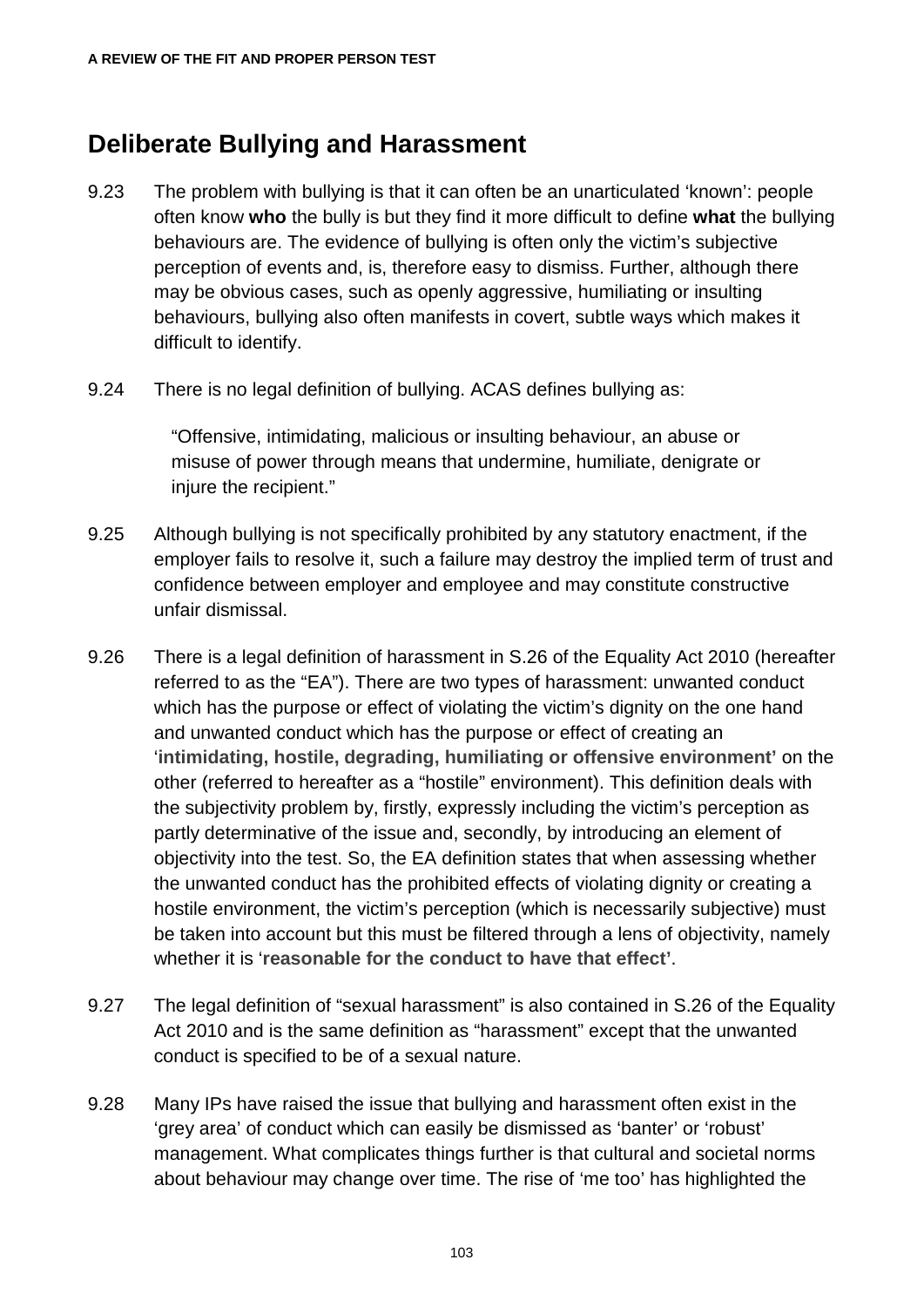cultural debate about what is, and what is not, acceptable behaviour. Examples of unacceptable behaviour suggested by ACAS include:

- Spreading malicious rumours, or insulting someone by word or behaviour
- Copying memos that are critical about someone to others who do not need to know
- Ridiculing or demeaning someone picking on them or setting them up to fail
- Exclusion or victimisation
- Unfair treatment
- Overbearing supervision or other misuse of power or position
- Unwelcome sexual advances touching, standing too close, display of offensive materials, asking for sexual favours, making decisions on the basis of sexual advances being accepted or rejected
- Making threats or comments about job security without foundation
- Deliberately undermining a competent worker by overloading and constant criticism
- Preventing individuals progressing by blocking promotion or training opportunities
- 9.29 Bullying and harassment have an impact on patient care. The GMC has pointed out that:

"Bullying and undermining are completely unacceptable and can have a big impact on the safety of care given to patients."

- 9.30 Victims of bullying are significantly more likely to be unable to think clearly and are more likely to make errors. Disrespectful behaviour and poor communication between colleagues is likely to be mirrored in how patients are treated too.
- 9.31 The BMA's evidence is that approximately one in five doctors in the NHS say they have been bullied or harassed by managers or other staff in the past year and the BMA has recently launched a programme to raise awareness of workplace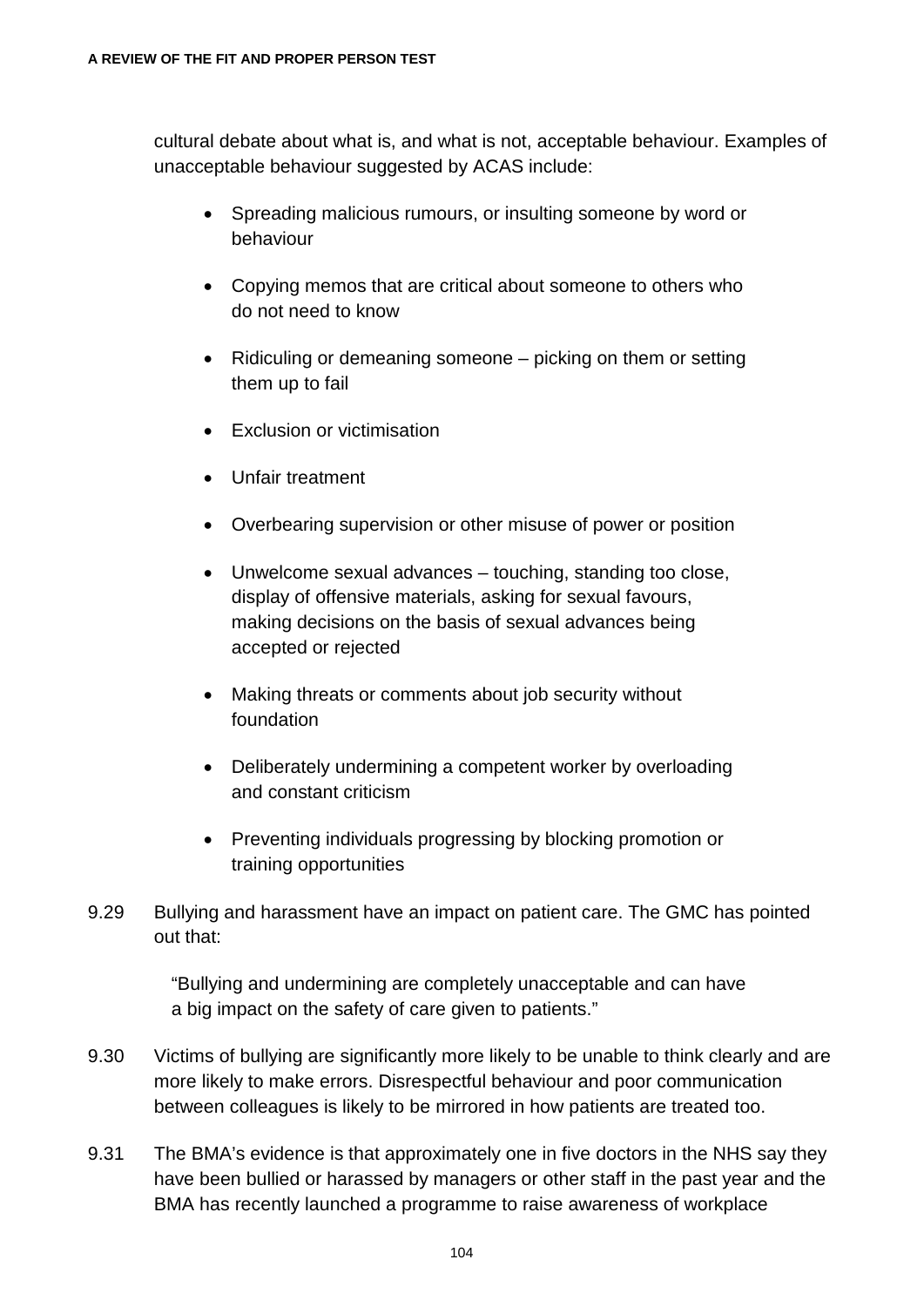bullying and harassment. The BMA's examples of bullying or harassing behaviours are:

- Physical or verbal abuse that directly attacks or ridicules a colleague;
- Inappropriately criticising or humiliating a colleague in front of patients or colleagues;
- Regularly ignoring a colleague and excluding them from meetings or events;
- Making derogatory comments or offensive jokes about women, disabled people or people of a particular race or faith background, sexual orientation or age;
- Inappropriate touching, sexualised comments or trying to elicit sexual favours through threats or promises;
- Using threats (e.g. about job security or patient care) to get someone to comply with work demands;
- Setting someone up to fail by overloading them, giving inadequate support and blaming them for failure afterwards;
- Constant criticism, excessive scrutiny and micro management of tasks.
- 9.32 The BMA distinguishes between performance management and bullying in the following ways:

Performance management is:

- Clearly communicating expectations in advance
- Applying performance standards fairly and consistently
- Discussing performance issues privately with relevant members of staff
- Giving constructive feedback and setting out necessary steps for improvement
- A willingness to listen and understand what may lie behind performance problems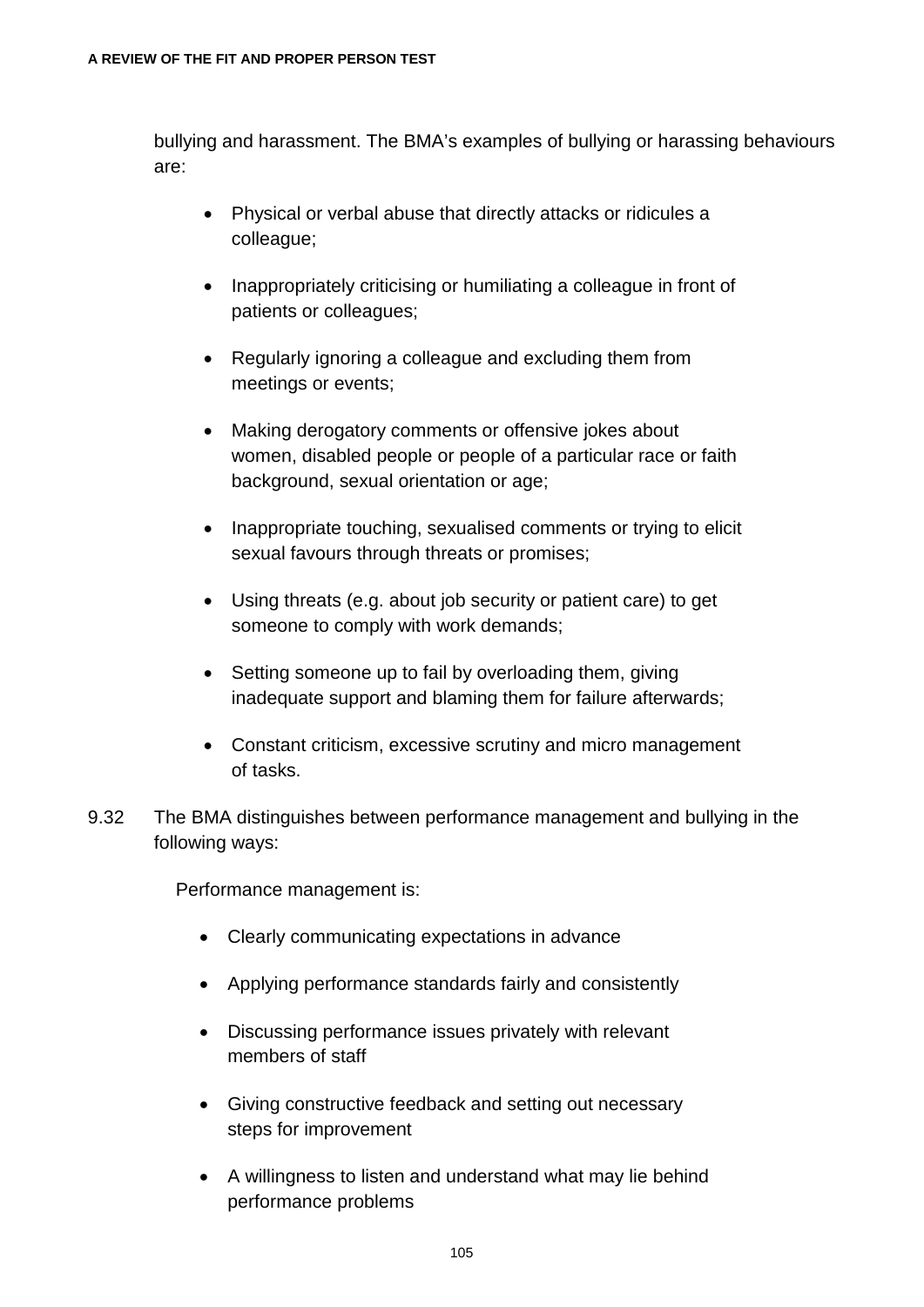• Providing appropriate support and opportunities to improve before taking further action

Performance management is not:

- Constantly changing the goal posts
- Being inconsistent in dealing with performance issues or showing favouritism
- Criticising, humiliating or undermining staff in public
- Jumping to conclusions and seeking to blame others for failures
- Immediately threatening or taking disciplinary action without first offering appropriate support and a chance to improve
- 9.33 Our view is that, in order to constitute Serious Misconduct, there must be a mental element to the conduct. To put it another way, the bullying must either be of a nature that the effect of it must be obvious to the perpetrator in order for it to be sanctionable or the individual must have been formally warned about his or her conduct but nevertheless persisted.
- 9.34 Bullying and harassment will normally be regarded as 'Gross Misconduct' in the Trust's disciplinary policies. We regard this as Serious Misconduct which, when found and upheld by a Trust-based disciplinary process, should lead to a referral to the HDSC.
- 9.35 Whistleblowing is dealt with in further detail in [\(Chapter 10\)](#page-117-0). A Trust acts unlawfully if the reason or principal reason for dismissing a worker is that the worker has blown the whistle (also known as 'making a protected disclosure') or if the worker is subjected to a detriment on the ground that he or she has blown the whistle. We regard this as Serious Misconduct by any director who has been part of that decision-making process which, when found and upheld by a Trust-based disciplinary process, should lead to a referral to the HDSC.

#### **Victimisation**

9.36 We also regard the victimisation of those who have raised concerns with the Freedom to Speak Up Guardian and those who are complying with the duty of candour to be equally worthy of constituting 'Serious Misconduct' because of the importance of Speaking Up and Candour in the context of patient care. We suggest that a suitable definition might be: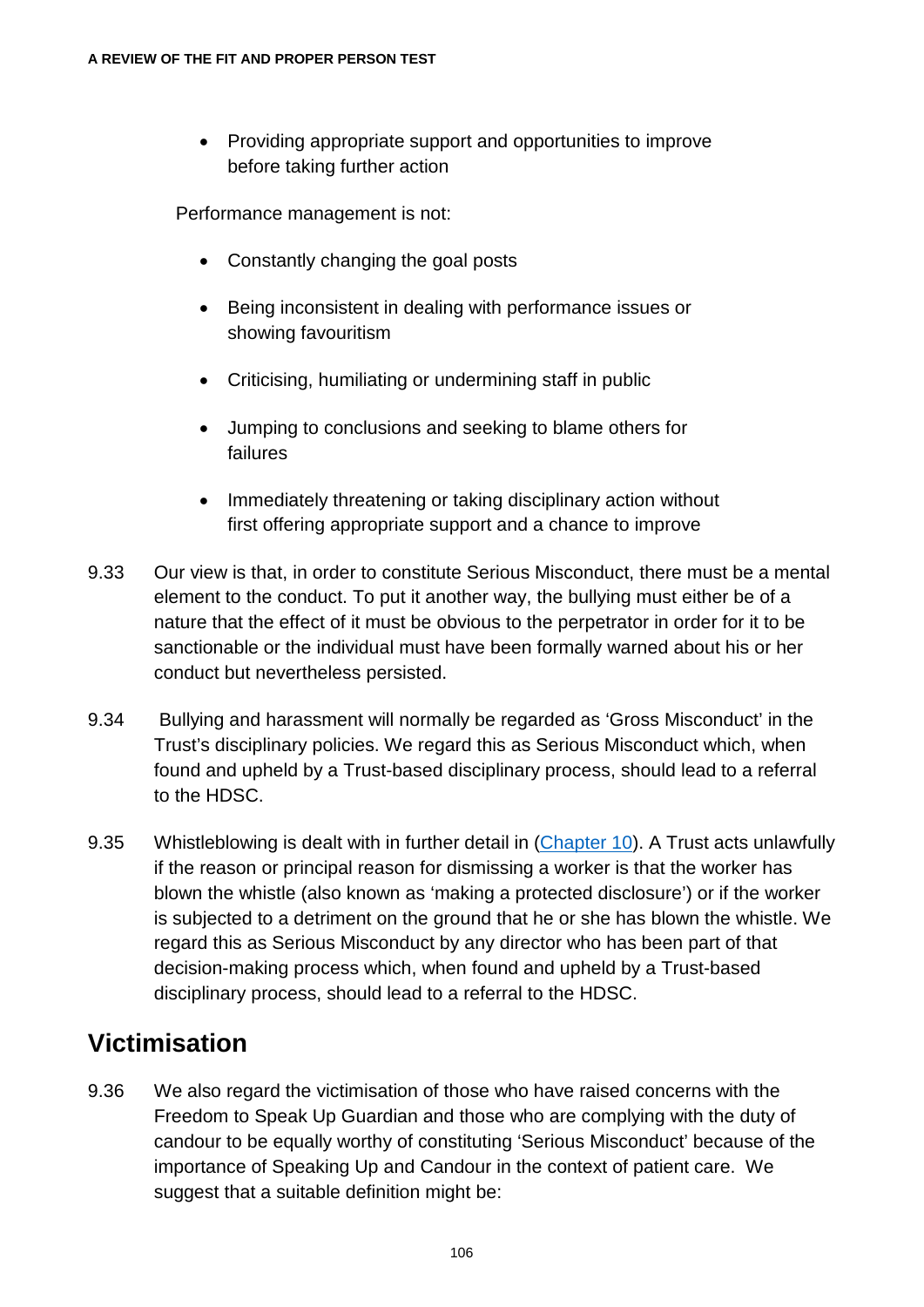'Victimisation or knowingly allowing the victimisation of whistleblowers; those raising concerns with the Freedom to Speak Up Guardian; or those complying with the duty of candour.'

#### **Reckless mismanagement which compromises patient safety**

- 9.37 Our initial view was that there should be a clear distinction between the incompetent, who can be remediated, and those who are guilty of Serious Misconduct. We consider that only the latter should be subject to potential disbarment. However, we were persuaded by some of the IPs that there is a category of mismanagement which falls into Serious Misconduct territory, which we would define as reckless mismanagement which has the effect of compromising patient safety. This would seem to capture the sort of mismanagement which has historically led to some of the better known systemic failures in the health service.
- 9.38 The reason for our initial reluctance to venture into the issue of mismanagement was because we did not consider that the CQC's definition of mismanagement was clear enough and were not sure we could improve upon it.
- 9.39 The CQC's definition is:

"Mismanagement" means being involved in the management of an organisation or part of an organisation in such a way that the quality of decision making and actions of the managers falls below any reasonable standard of competent management".

- 9.40 The CQC gives the following examples that may amount to 'mismanagement':
	- Transmitting to a public authority, or any other person, inaccurate information without taking reasonably competent steps to ensure it was correct.
	- Failing to interpret data in an appropriate way.
	- Suppressing reports where the findings may be compromising for the organisation.
	- Failing to have an effective system in place to protect staff who have raised concerns.
	- Failing to learn from incidents, complaints and when things go wrong.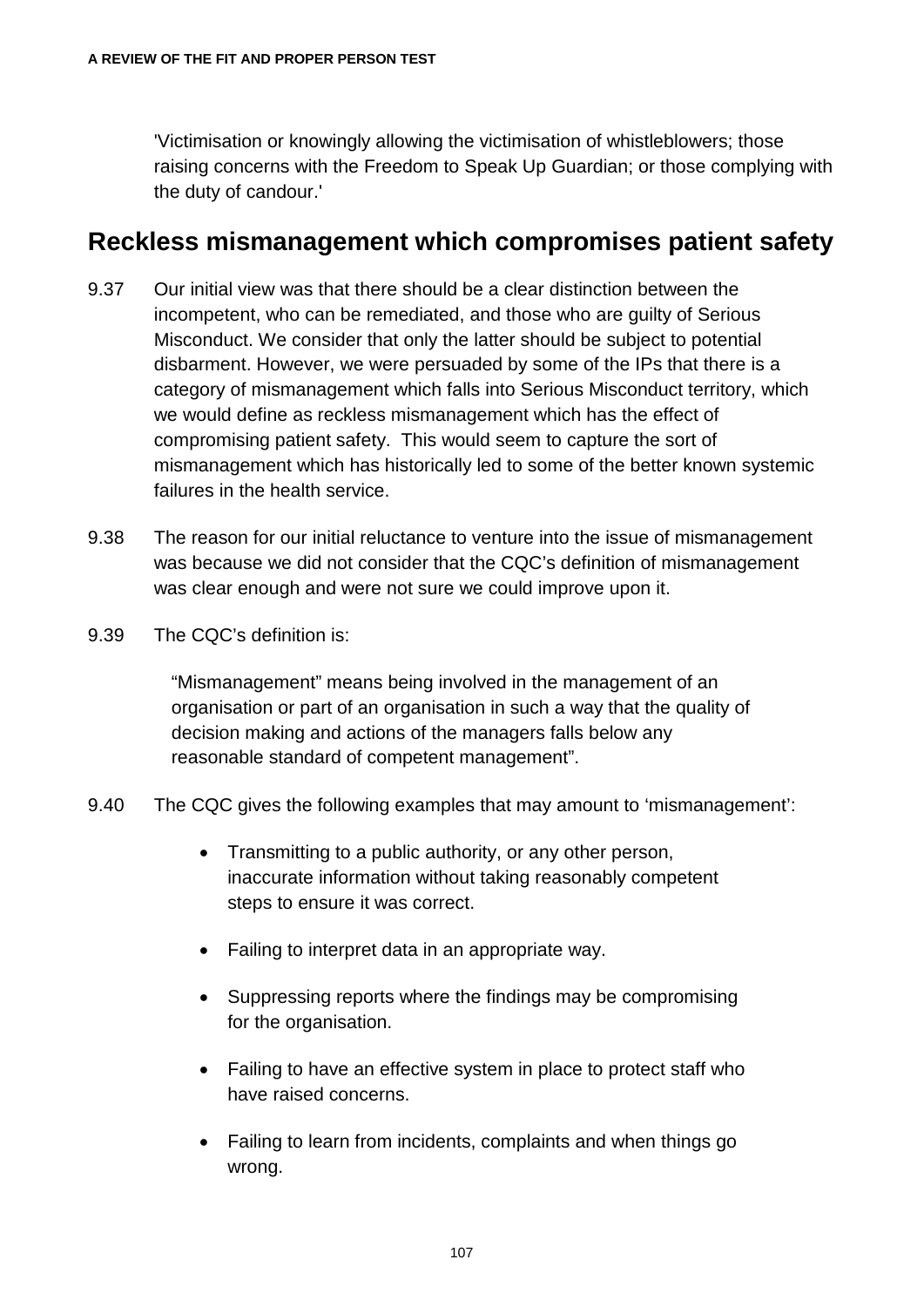- Failing to model and promote standards of behaviour expected of those in public life, including protecting personal reputation, or the interests of another individual, over the interests of people who use a service, staff or the public.
- Failing to implement quality, safety and/or process improvements in a timely way, where there are recommendations or where the need is obvious.
- 9.41 All of these may be suitable examples of various forms of mismanagement but in order for mismanagement to reach the level of serious misconduct that might lead to disbarment, it seems to us that the degree of mismanagement has to be both reckless and result in the compromise of patient safety.

#### **Falsification of records/ Failing to provide records**

- 9.42 Further, there is real concern in the service about those who falsify or seek to conceal relevant information from regulators and investigators. In our view, any behaviour which does so, or colludes or requires others to do so should be regarded as Serious Misconduct.
- 9.43 Those categories of behaviour which are calculated to undermine the power to investigate and fundamentally undermine the duty of candour ought to be regarded as 'red line' behaviour referable to the HDSC.

#### **Requirement for the Provision of Information**

- 9.44 We consider that it is of particular importance that Trusts cooperate with the CQC and NHSI in the provision of information when requested to do so. Our view is that this is consistent with the duty of candour and will ensure transparency.
- 9.45 The CQC already has powers to require the production of information from providers under S64 HSCA.
- 9.46 There have been several, well-known cases, publicised in the press, about the problem of the 'revolving door': the ability of directors who have behaved badly in one Trust to hide in plain sight by moving from Trust to Trust (sometimes via an ALB) unchallenged.
- 9.47 We consider that those directors' movements around the system have been enabled by both the lack of information held about them and the failure of Trusts to share such information or to be proactive in finding it out. The need for a central database and for mandatory, adequate references is dealt with in [Chapter 8.](#page-93-0)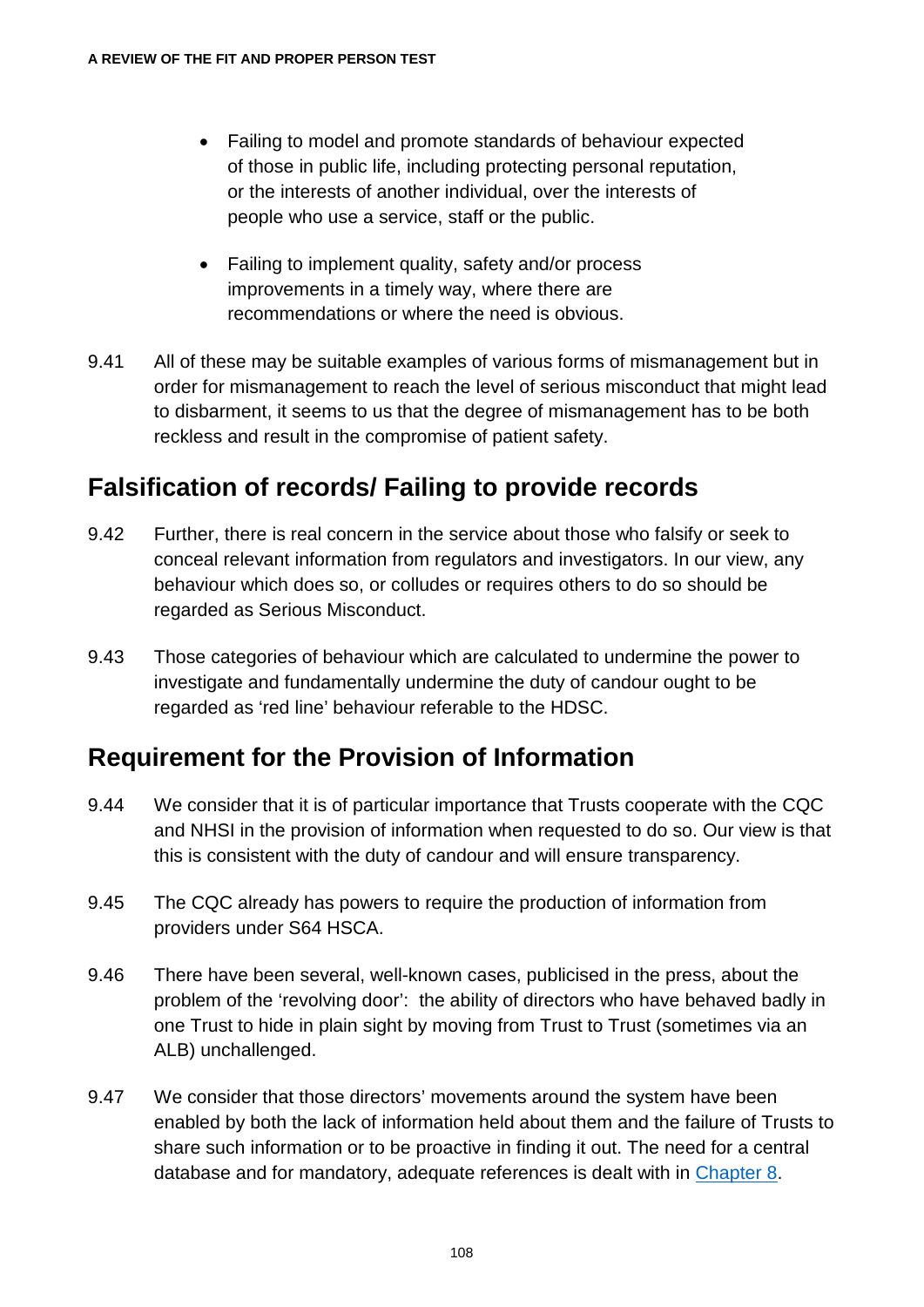- 9.48 Whilst we do not make any determination about directors' conduct in individual cases, it is notable that there have been a number of cases which have generated local and national publicity and have caused public disquiet.
- 9.49 Our recommendations in relation to mandatory references and an independent disbarring service are intended to prevent those proved to have been guilty of misconduct moving around the NHS system.

## **A sanction regime**

- 9.50 Although some Serious Misconduct may deserve a sanction of 'permanent disbarment' it is not possible to envisage now all the circumstances which might arise and which will need to be taken into account. We suggest therefore that disbarment itself ought either to be for a period of months, years or permanent. We do not envisage that it could ever be appropriate to impose conditions following a finding of Serious Misconduct but the HDSC would be able to make recommendations where appropriate to rehabilitate an errant director.
- 9.51 We cannot see any alternative to providing the HDSC with the power to impose an interim suspension from directorial posts during a period of investigation where there is otherwise a significant risk of public harm or to adopt the GMC guidance:

'For the protection of members of the public or it is otherwise desirable in the public interest to maintain public confidence and uphold proper standards of conduct and behaviour.'

## **A time limit**

- 9.52 In our view there should be a temporal limit on the conduct which can be examined by the HDSC. This is for the practical reason that very old allegations are very difficult to investigate and sometimes even harder to defend. We appreciate that some will have very strong views that some conduct should be investigated however long ago it happened, and exceptionally that might be the case, but the general rule in both civil and regulatory law is that complaints about historic misconduct are time limited.
- 9.53 There are a number of legal precedent time limits which could be adopted:
	- (a) Contract law allows 6 years from the date of the breach of contract for proceedings to be commenced;
	- (b) Personal Injury allows three years from the date of the injury or the date of knowledge of the injury; or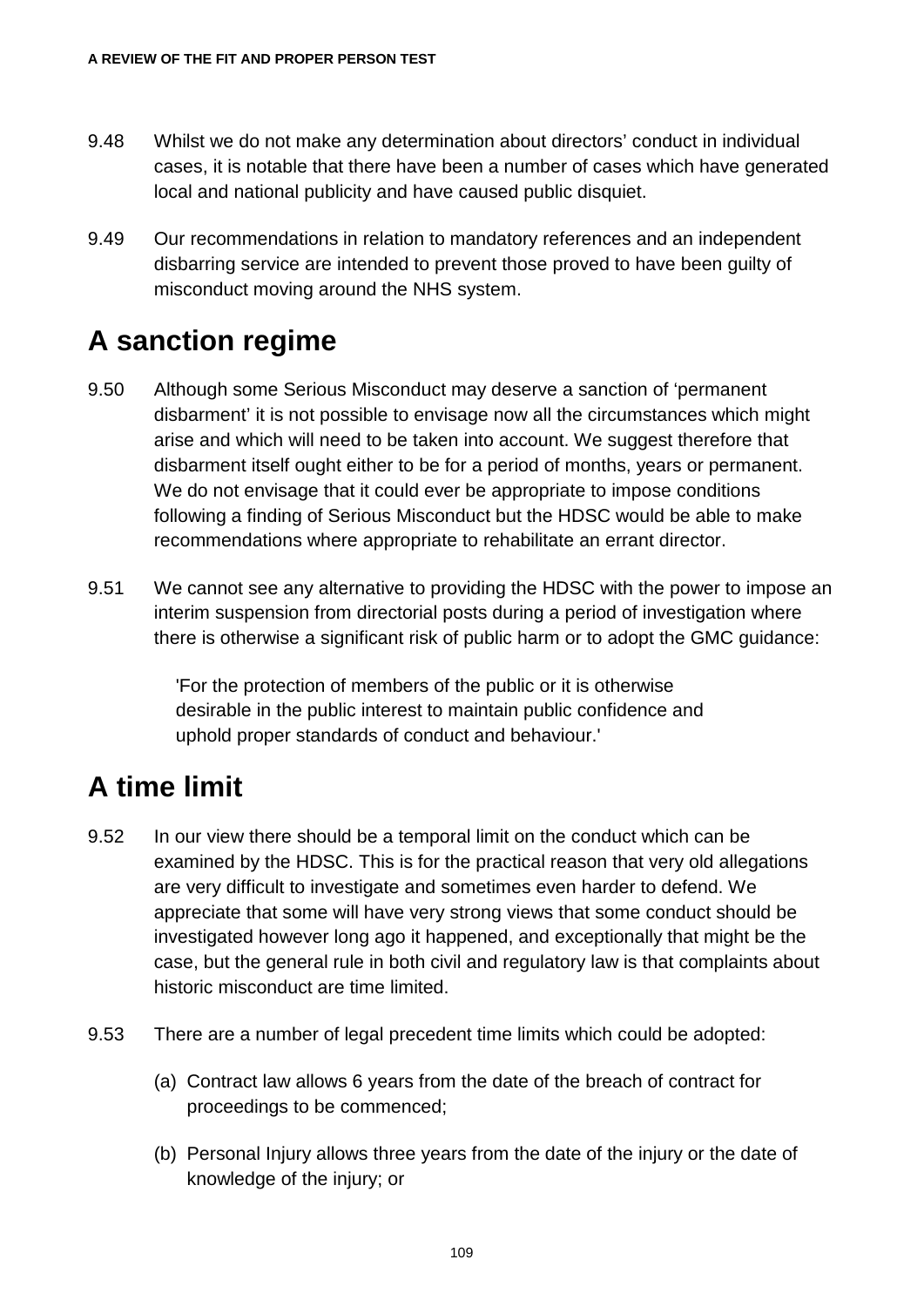- (c) Employment Tribunals allow three months from the date of the act complained of.
- 9.54 In regulatory proceedings against doctors, the GMC apply what is known as the 'five year rule'.
- 9.55 Rule 4 (5) of the GMC Fitness to Practise Rules provides as follows:

"No allegation shall proceed further if, at the time it is first made or first comes to the attention of the General Council, more than five years have elapsed since the most recent events giving rise to the allegation, unless the Registrar considers that it is in the public interest, in the exceptional circumstances of the case, for it to proceed."

- 9.56 In our view there is good reason to replicate that time period for the purposes of bringing complaints to the HDSC. One of the central issues which has repeatedly been raised by our IPs is the unfairness of the distinction between registered doctors who sit as directors and their non-qualified co-directors. One of the purposes of the changes we are proposing is to provide parity as far is appropriate and relevant between all directors whether they are 'medical' or non-medical.
- 9.57 We suggest therefore that the period to be imposed ought to be five years from the most recent events giving rise to the allegations with a power to consider older events if that is regarded as being necessary in the public interest if there are exceptional circumstances.

## **The HDSC**

9.58 It is not for us to design the form of the panel which would have power to call for evidence and documents, investigate and consider the complaints made. However, the panel must be independent and in line with modern regulatory proceedings it would be sensible to consider requiring the chair to be legally qualified.

## **Conclusion and recommendations**

9.59 The line between less than competent and Serious Misconduct must be carefully drawn so as not to exacerbate the existing problem that there is a shallow pool of people who want to be directors. Our view is that we must be careful not to do something which has the consequence of making director roles appear even less attractive and even more difficult because that will ensure that the pool of people willing to undertake those roles becomes even shallower. Having a clear definition of what is unacceptable and sanctionable ought to help to reassure those who are striving to perform properly and well but failing.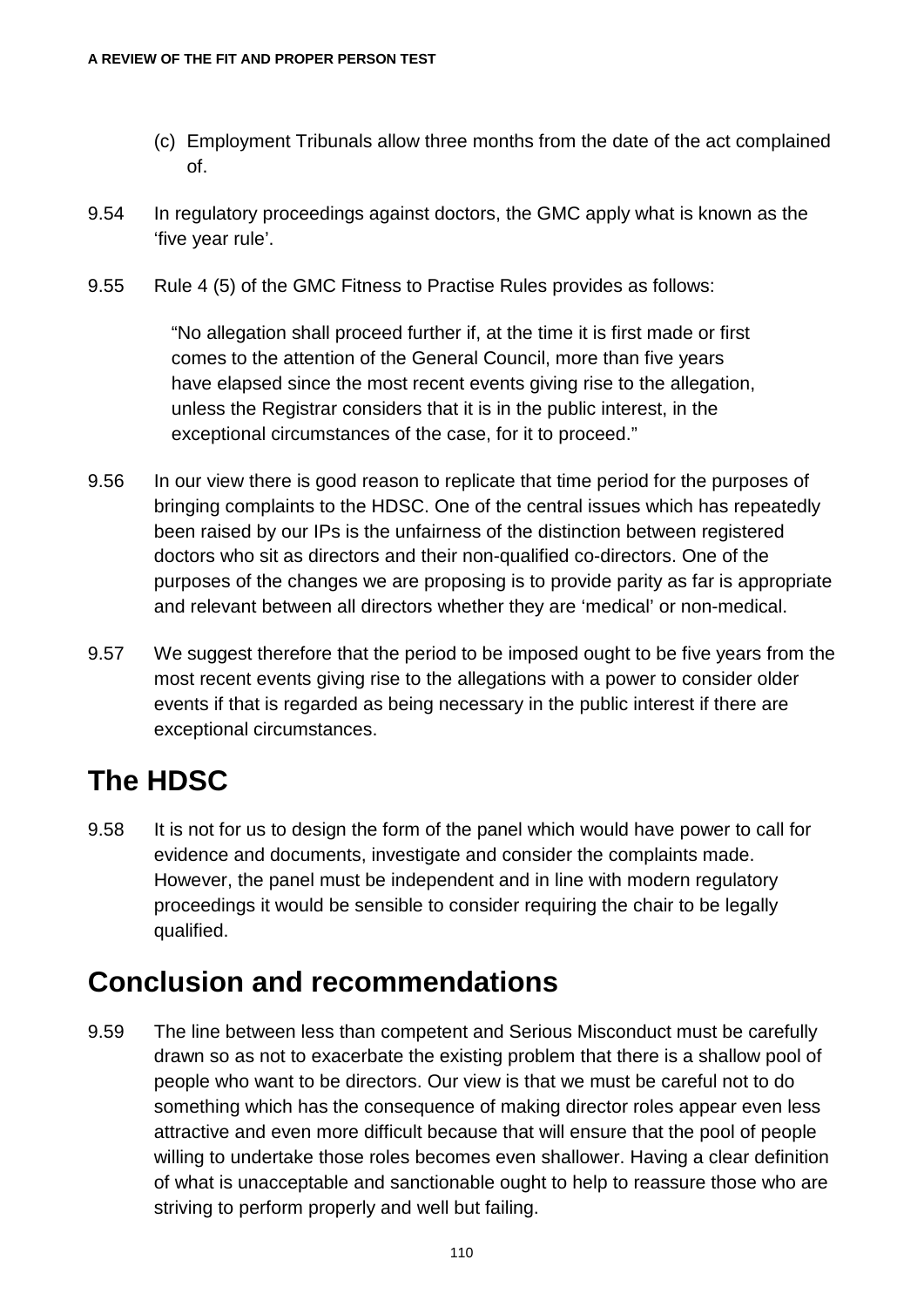- 9.60 Consideration will have to be given to ensuring that the test is applied to independent healthcare providers. This can be done both by ensuring that anyone disbarred by the HDSC could not be regarded as a fit and proper person and secondly by ensuring that the NHS does not commission any services from an independent provider upon whose Board sits a disqualified director.
- 9.61 By recommending as we do that a disbarring service is established, it is not intended to diminish the importance or necessity of the FPPT. The FPPT will continue to be applied by relevant employers and where they fail to do so they will be subject to CQC censure. The disbarring service which we will recommend is intended to deal purely with those guilty of serious misconduct and to ensure that there is a power, as was originally intended, to remove those people from directorships and bar them. Primacy over issues of mismanagement are still to remain firmly with the Trust Board although the new requirements as to required competencies are designed to strengthen and improve the Board function.
- 9.62 We recommend [\(Recommendation 5\)](#page-137-0) therefore that there should be created an organisation under the responsibility of the NHSI (potentially to be known as the 'Health Directors' Standards Council' (HDSC)) which will have the power to suspend and to disbar directors covered by Regulation 5 of the Regulations (referred to hereafter as Regulation 5), who are found to have committed Serious Misconduct.
- 9.63 We recommend that consideration be given to ensuring that the FPPT, as set out in Regulation 5, incorporates as Serious Misconduct the same issues as described in the test to be applied by the HDSC.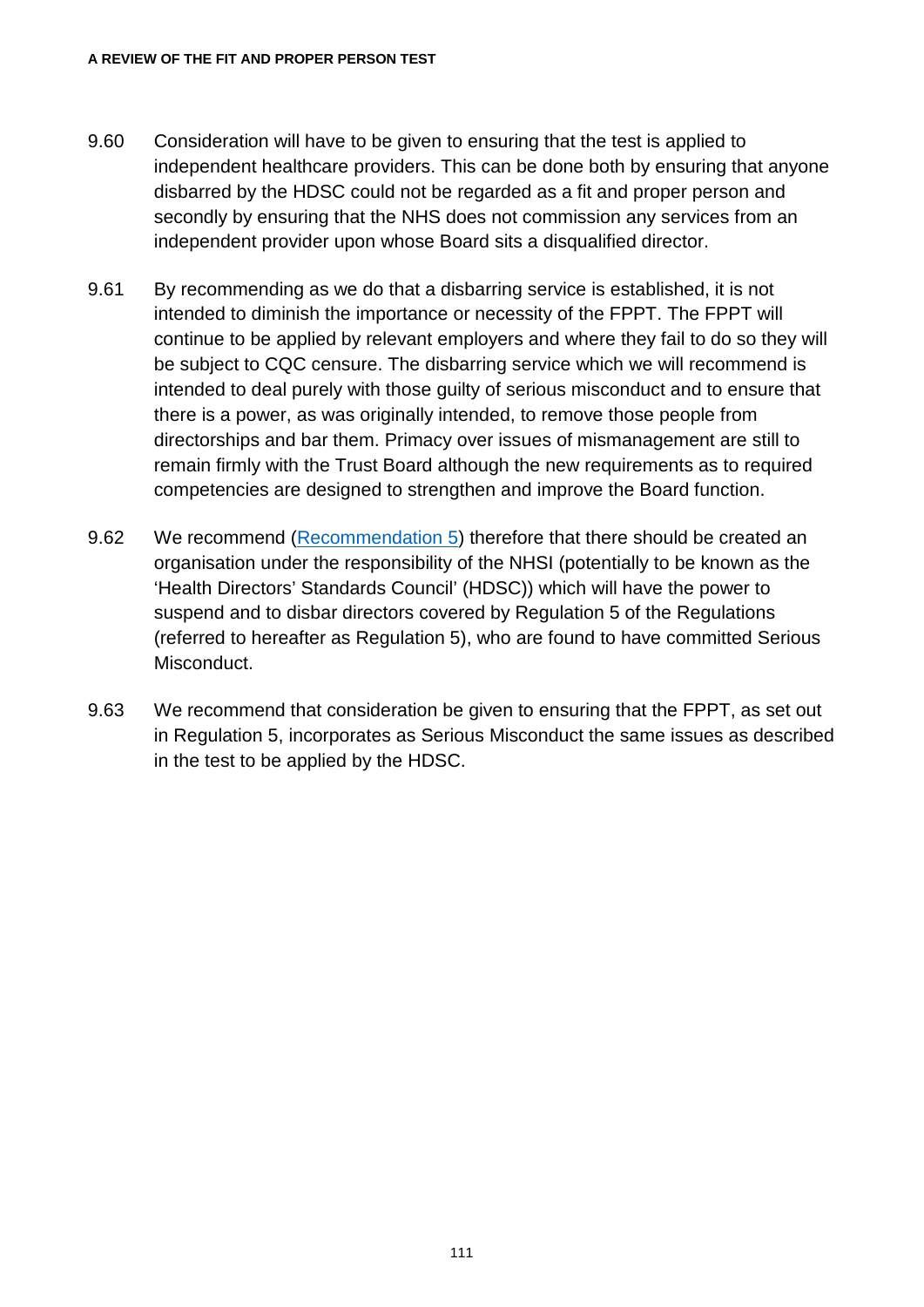# **10. Settlement agreements and confidentiality clauses**

## <span id="page-117-0"></span>**What is a settlement agreement?**

- 10.1 A settlement agreement is a written agreement, regulated by statute, where an employee agrees to waive his or her right to bring an employment tribunal claim against the employer usually in exchange for money and an agreement to keep the circumstances of the employee's departure, the amount of the settlement payment and sometimes the fact of the agreement itself, confidential. Secrecy about the details of the settlement agreement is commonly known as a 'gagging' clause and secrecy about the fact of the agreement itself is often referred to as a 'super gag'.
- 10.2 Almost all of the IPs felt uncomfortable about settlement agreements and the lack of transparency around them which they felt was incompatible with the principles of public life, expressed in the Nolan principles.

## **The problems with settlement agreements and the FPPT**

- 10.3 Whilst a settlement agreement can be a useful way of circumventing a long and tortuous disciplinary or capability process with a difficult employee, the reality is that the gagging and super-gagging clauses prevent the flow of important information to future employers and may also 'hush up' 'red line' behaviour or Serious Misconduct that should render the individual unfit and unable to hold future senior positions.
- 10.4 Settlement agreements are not the only way that disputes can be resolved outside of the litigation process. Other forms of alternative dispute resolution include arbitration, mediation and judicial mediation. It is possible that confidentiality could be agreed as part of these methods of alternative dispute resolution and the problem of the resulting lack of transparency applies in these circumstances also.
- 10.5 The NGO has flagged problems regarding the use of confidentiality clauses within settlement agreements in the NHS. These clauses act as a further obstacle to speaking up about concerns at a time when a worker may be especially vulnerable.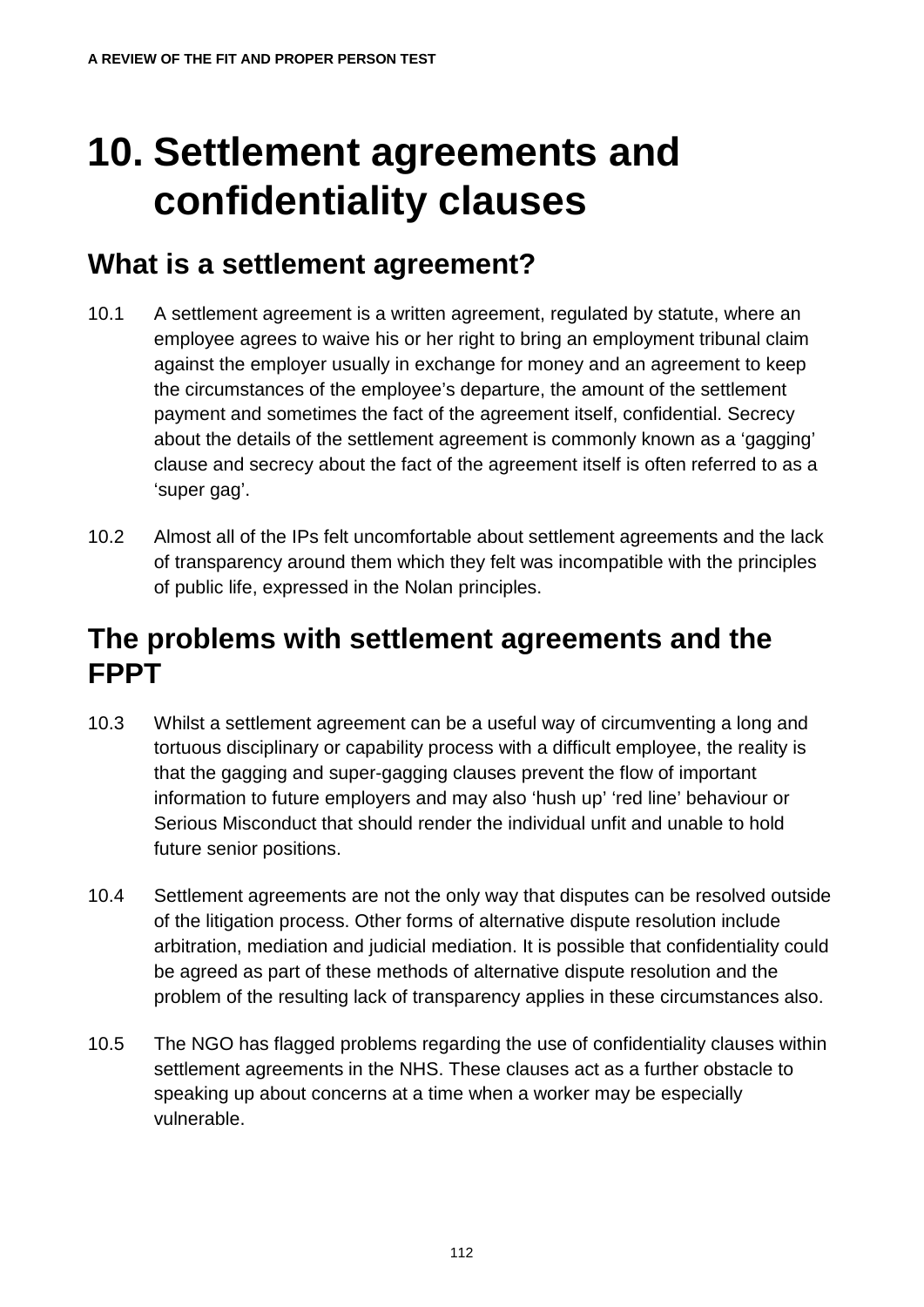10.6 One whistleblower told us:

"If the tragedies of mid staffs and Gosport are to be avoided, it is crucial that workers (NOT just those to whom PIDA applies) can speak up (NOT just [whistle blow]) whenever anything gets in the way of the delivery of great care."

- 10.7 Settlement agreements have been used not only to move senior directors on, where they can do harm elsewhere, but also to attempt to gag whistleblowers or those who have 'spoken up'.
- 10.8 Sir Robert Francis told us:

"My strong view is that there is no space for confidentiality agreements which have a chilling effect on communications between employers, employers and their regulators."

#### **Whistleblowing**

- 10.9 The informal term 'whistleblowing' is used to refer to the process of making a protected disclosure in accordance with Part IVA of the Employment Rights Act 1996 (ERA) and references in this report to 'whistleblowing' mean the process of making a protected disclosure in accordance with the ERA.
- 10.10 A settlement agreement is, by law, not able to prevent a worker from 'blowing the whistle' (referred to in the legislation as making a "protected disclosure") under S.43J of the ERA.
- 10.11 If a worker makes a "**protected disclosure**" then he or she receives protection from any subsequent retaliation from the employer in form of a detriment or a dismissal. A "**protected disclosure**" is defined under S.43B of the ERA as "**any disclosure of information**" which in the "**reasonable belief of the worker**" is "**made in the public interest**" and tends to show:
	- a) that a criminal offence has been committed, is being committed or is likely to be committed,
	- b) that a person has failed, is failing or is likely to fail to comply with any legal obligation to which he is subject,
	- c) that a miscarriage of justice has occurred, is occurring or is likely to occur,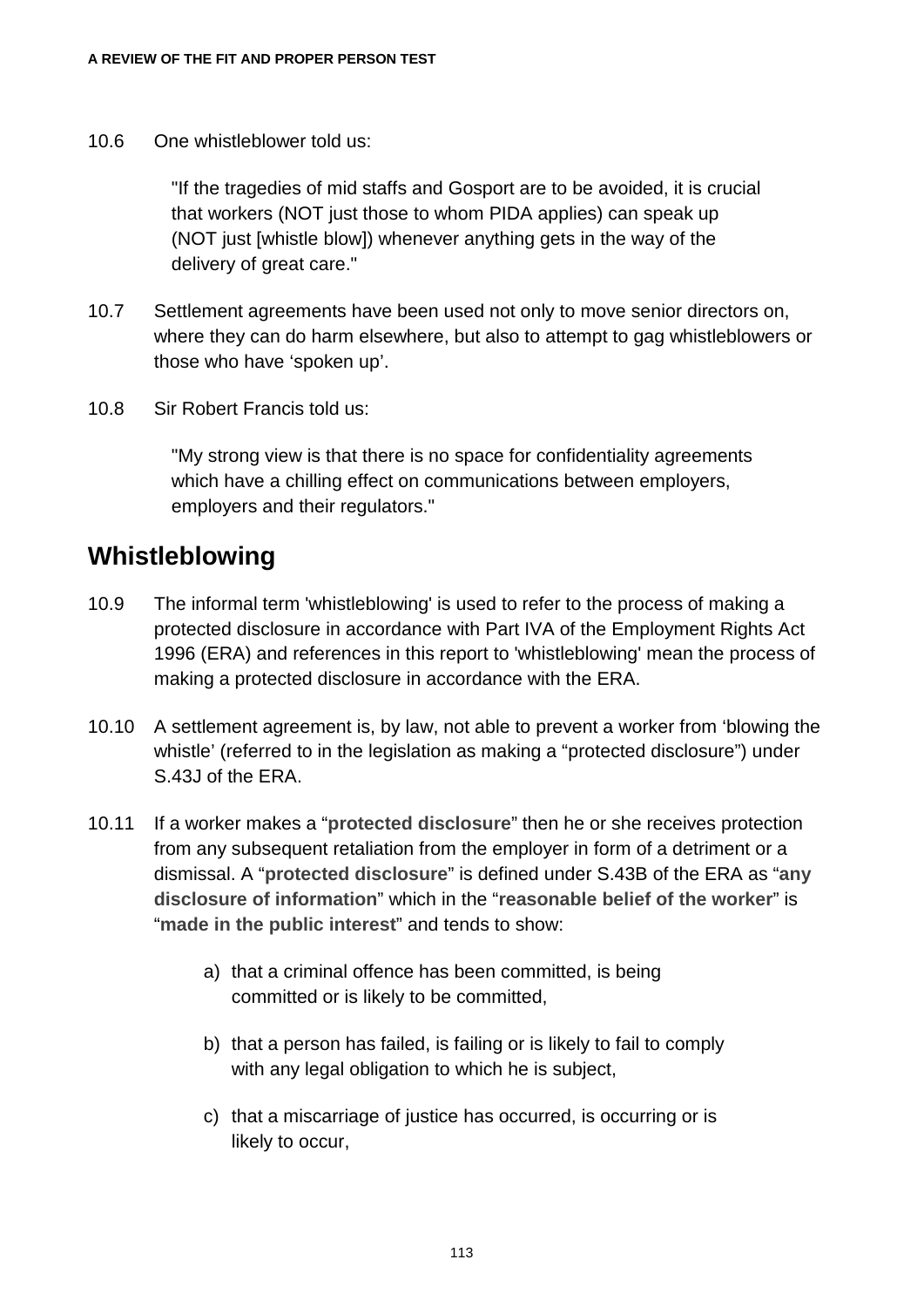- d) that the health or safety of any individual has been, is being or is likely to be endangered,
- e) that the environment has been, is being or is likely to be damaged, or
- f) that information tending to show any matter falling within any one of the preceding paragraphs has been, is being or is likely to be deliberately concealed.
- 10.12 There has, however, been significant criticism of the actual level of protection given to whistleblowers in the NHS. The responsibility of gaining the protection afforded by the legislation falls on the individual. The process can be timeconsuming and costly and, in an employment tribunal, the usual rule is that each side pays their costs and such costs can be prohibitive for an individual, particularly one employed by the public sector.
- 10.13 We received evidence from a number of individuals about the particular problems whistleblowers face in the NHS. We met with the National Guardian (Dr Henrietta Hughes), attended one of the NGO's Advisory Working Group meetings and, separately, had meetings with Dr Minh Alexander, Dr David Drew, Bernie Rochford, Clare Sardari and Mick Start. We also received a considerable amount of information from others including Sharmila Chowdury and Andrew Ward.
- 10.14 The relatively low levels of whistleblowing cases in the NHS suggests either that there is very good management practice in dealing with whistleblowing issues or that employees are, for some reason, reluctant to raise them. The NHS only received 39 [whistleblowing cases about Foundation Trusts](https://assets.publishing.service.gov.uk/government/uploads/system/uploads/attachment_data/file/522644/FOI_Number_of_whistleblowing_cases.pdf) in 2013/2014, 28 in 2014/2015 and 60 in 2015/2016. Nationally, the figure for numbers of whistleblowing cases received by Employment Tribunals ranges between 1,395 and 2,754 (in the period between 2007/2008 and 2016/2017). Whilst the national figure for numbers of whistleblowing cases is not particularly high, the number of whistleblowing cases in the NHS is surprisingly low for such a large employer.
- 10.15 There have been a number of notable recent cases which highlight the difficulties that NHS whistleblowers face.
- 10.16 **In Sardari and Gates v Torbay & Southern Devon Health & Care Trust and South Devon Healthcare NHS Foundation Trust** (South Devon) (Case Number: 1700084/2013), the claimants were found by the Exeter Employment Tribunal to have suffered whistleblowing detriments after they made a protected disclosure that Dr Vasco-Knight (then Chief Executive of South Devon Trust) failed to comply with legal obligations (such as the possible breach of the equality provisions for public bodies, possible breach of employment policies and fiduciary duties) when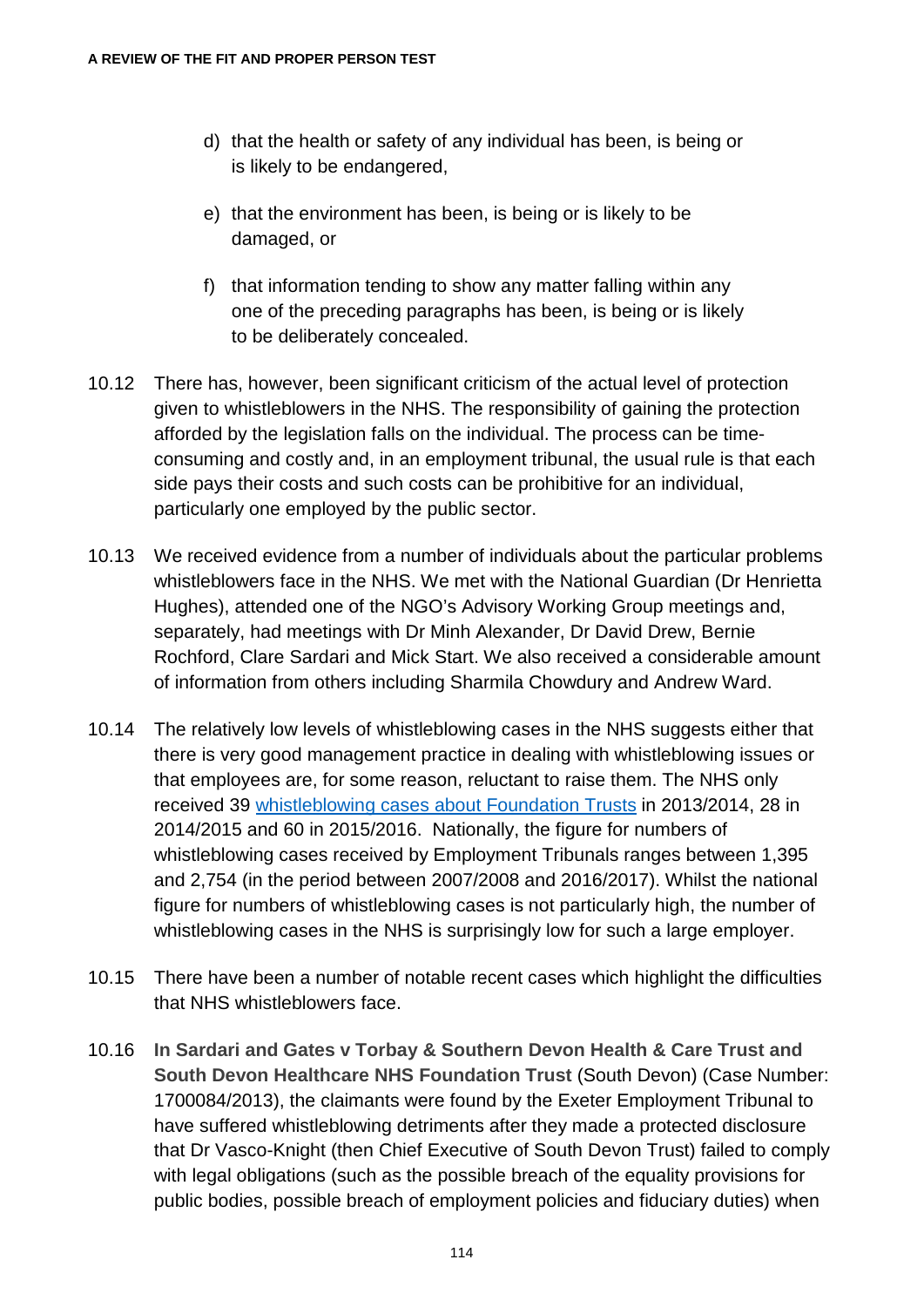she failed to declare that the person appointed to a position in the Trust was her daughter's boyfriend. Not only that but the Tribunal Judgement was critical of the conduct of South Devon, stating that its conduct in "**suppressing the details**" of an investigation report and "**misleading the other parties as to its content**" was "**in bad faith**". Further, the judgment was also critical of the Chairman of South Devon Trust, Peter Hildrew, citing part of his evidence as "**ludicrous**" and contrary to the contemporaneous documents, and criticising him for failing to disclose relevant letters and the investigation report to the claimants. Dr Vasco-Knight was also criticised because she treated the claimants' complaints as "**malicious and unfounded**". South Devon's conduct led to compensation to the claimants of £228,778.10.

10.17 In **Marks v Derbyshire Healthcare Foundation Trust (Case Number: 2603606/2013)** the Nottingham Employment Tribunal upheld Mrs Marks' complaints of unfair dismissal and sexual harassment, holding that she had been sexually harassed by the Chair of the Trust (Mr Baines) and that Mr Baines and the Chief Executive (Professor Trenchard) had 'colluded' to force her out of her job. Not only that but the Trust's former Vice Chair (Mr Martin) was criticised for helping to cover up what had happened. The Tribunal stated:

> "The other men in this case, which include Professor Trenchard, Mr Martin and Mr Hall (all senior executives) then assisted Mr Baines in covering this matter up and preventing any proper investigation into his behaviour. They allowed him to retire with his good name in tact because he is a man. They treated Mrs Marks in the way that they did because she is a woman."

- 10.18 Mrs Marks was awarded £832,000 in compensation.
- 10.19 It is clear that employees' concerns about the extremely poor standards of care at Liverpool Community NHS Trust (reported on by Dr Kirkup) were routinely ignored. Local MPs (Rosie Cooper MP and Frank Field MP) have articulated the difficulties faced by whistleblowers at the Trust and Rosie Cooper MP (who had herself witnessed staff being put under considerable pressure trying to deliver appropriate levels of care) raised questions about the management of the Trust with the Prime Minister and the Minister for Health in 2014.
- 10.20 Dr Kirkup's report identified, (at paragraph 1.15), that when staff at Liverpool tried to raise concerns or grievances as a result of being bullied, the response was "**seriously deficient**". He heard repeated accounts of staff being suspended without being told why sometimes for many months without any apparent process for resolution. This contributed to a "**climate of fear and insecurity**" and understandably made staff reluctant to speak out about concerns over service failures and working conditions.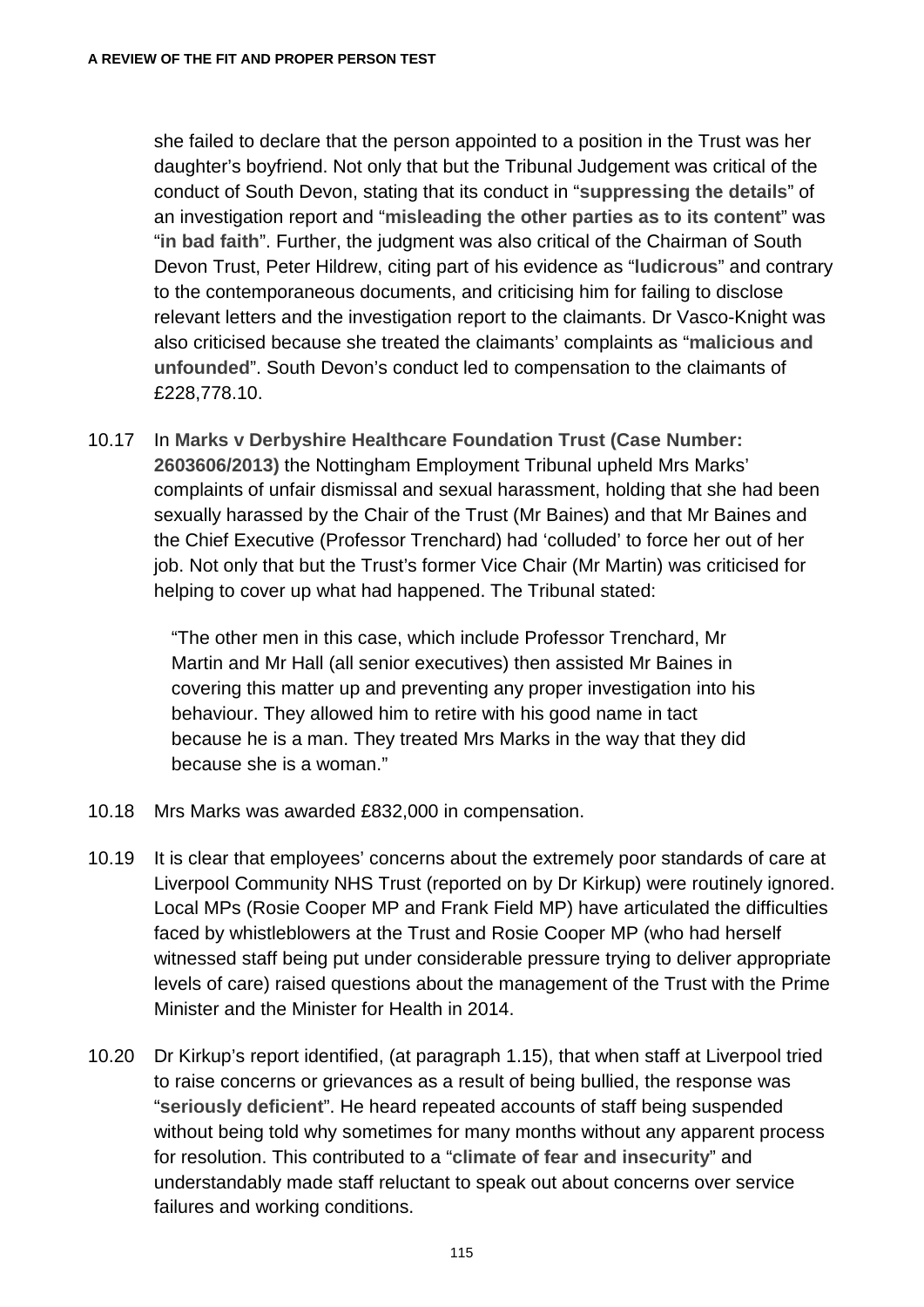- 10.21 Whistleblowing and Speaking Up are important vehicles for the ventilation of concerns. Whistleblowing has however, a particular legal definition (the individual must make a protected disclosure) and is relatively narrowly defined. Speaking Up, on the other hand, covers a much wider category of concerns. The NGO illustrated the breadth of Speaking Up by giving us an example about a concern about a broken sink. The broken sink could simply be a facilities management issue or it could signify a wider issue with infection control, in which case it is a patient safety issue as well. The development of the Freedom to Speak Up Guardian role was a recommendation made by Sir Robert Francis in "**Freedom to Speak Up**" in 2015. The standard NHS contract requires all Trusts and Foundation Trusts to nominate a Freedom to Speak up Guardian.
- 10.22 Whistleblowing and Speaking Up are vital pathways to ensuring that patients are safe. There are 1.3 million employees employed by the NHS. The NGO has described them as 'the eyes and ears' of the NHS. She told us:

"The information that these employees carry is 100% of the information about the health service. The amount of information that a Chief Executive carries, on the other hand, is only a small percentage of this."

10.23 It is critical then that Whistleblowers and those who Speak Up are empowered to do so. The ability to blow the whistle or speak up depends to a great extent, in our view, on a culture that is receptive. Sir Robert Francis correctly pointed out, in "**Report of Mid Staffordshire NHS Foundation Trust Public Inquiry**" that:

> "Whistleblowing is only necessary because of the absence of systems and a culture accepted by all staff which positively welcomes internal reporting of concerns. If that culture is absent then raising concerns external to the system is bound to be a difficult and challenging matter exposing the whistleblower to pressure from colleagues. Therefore, the solution lies in creating the right culture, not in focusing on improvements to whistleblowing legislation, important though such protection is<sup>63</sup>"

10.24 Given the importance of the role of whistleblowing and Speaking Up in patient care, our view is that where directors regulated by regulation 5 are involved in the deliberate suppression of whistleblowing or the deliberate targeting or bullying of a whistleblower or anyone who speaks-up to the speaking up guardian, their behaviour should constitute Serious Misconduct (see [Chapter 9](#page-103-0) for further details) and lead where appropriate to a sanction of disbarment.

<span id="page-121-0"></span><sup>&</sup>lt;sup>63</sup> Paragraph 2.400 of "Report of the Mid Staffordshire NHS Foundation Trust Public Inquiry Volume 1."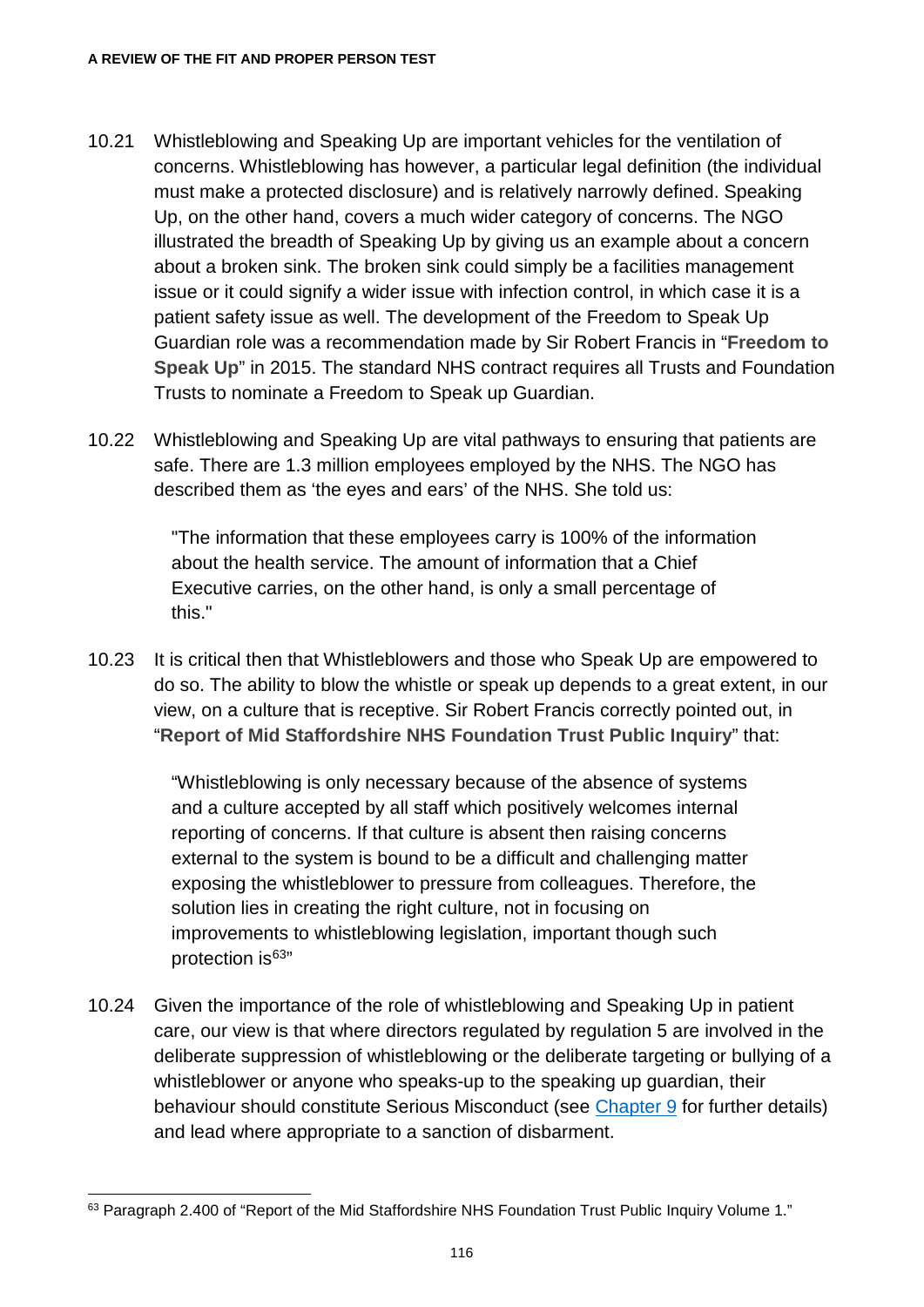## **Overview and recommendations**

- 10.25 By imposing the possibility of a severe sanction upon directors [\(Recommendation](#page-137-0)  [5\)](#page-137-0) who seek to suppress or conceal whistleblowing or speaking up, we hope to send a message, not simply that they risk their jobs at their current Trust, but that following investigation and review by the HDSC they may be disbarred from any directorial position within the health service.
- 10.26 By adding as a core competency an understanding of the importance of the information provided as a result of Speaking-Up and the duty of candour we hope to further underline the responsibilities of directors.
- 10.27 Further by imposing the requirement of a mandatory reference (Recommendation [3\)](#page-135-0) we hope significantly to mitigate the silencing effect of settlement agreements in relation to directors who have committed Serious Misconduct.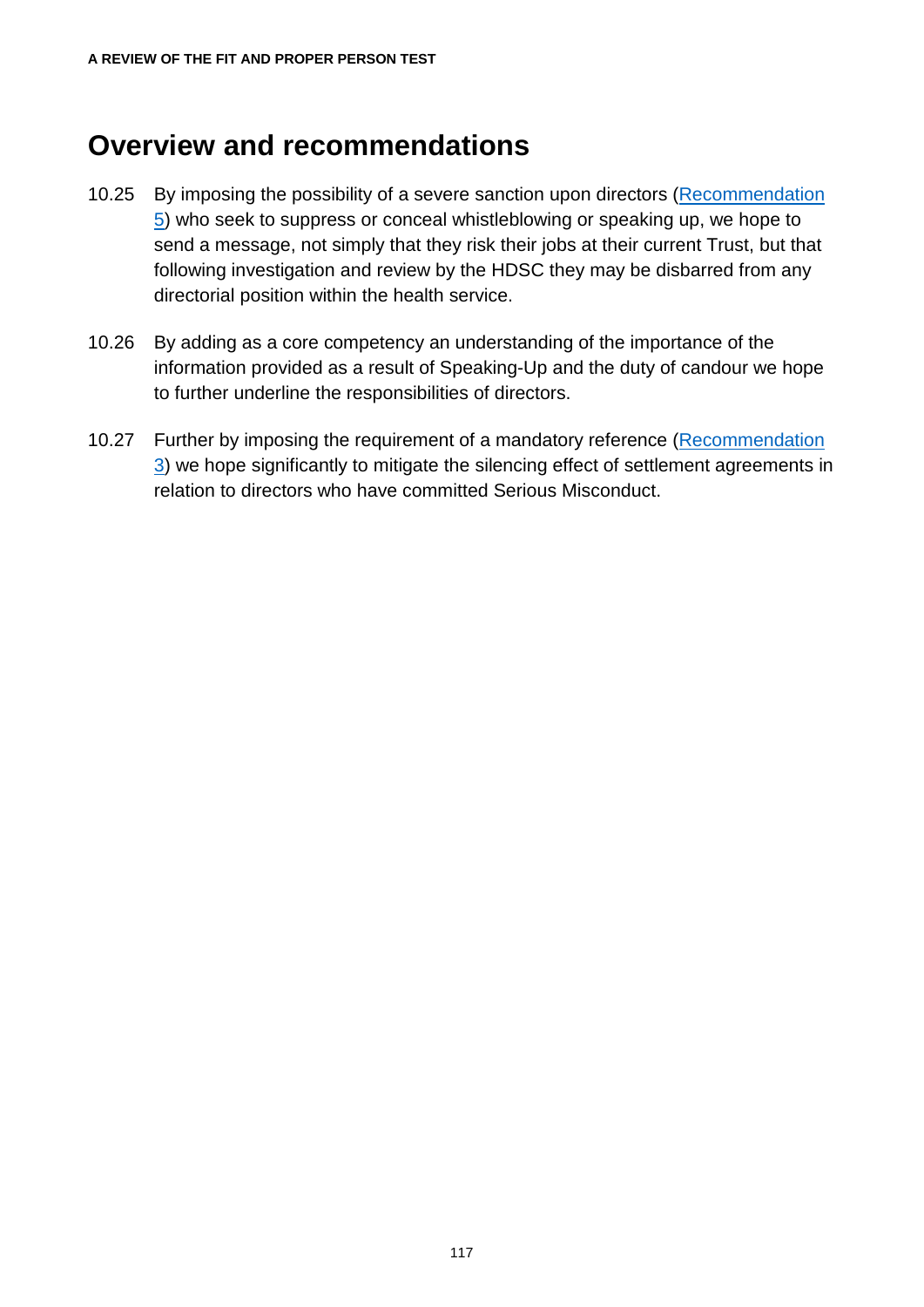# **11. What other regulators and organisations do**

## **Introduction**

11.1 In this section we have focused on the activities of other regulators (such as Ofsted, the FCA, the GMC, the PSA, the TRA, the GDC and the HCPC) and other organisations (such as the MOD) that are relevant to the issues of whether an individual is a fit and proper person and the retention of information.

#### **Office For Standards In Education**

- 11.2 We met with Helen Humphreys (Specialist Adviser, residential care), Dee Coleman (Principal Officer, early years), Andrew Wilson, Katy Kelly and Jane Woodcock (Regulatory Professionals).
- 11.3 Ofsted is the Office for Standards in Education, Children's Services and Skills. It inspects and regulates services that care for children and young people, and services providing education and skills for learners of all ages.
- 11.4 Ofsted maintains two registers: the Early Years Register and the Childcare Register. Applicants must submit DBS (disclosure and barring service) checks with their application and Ofsted also undertakes other checks including a check of local authority children's services department records. In some circumstances, including where Ofsted has identified a cause of concern, Ofsted carries out further checks and an interview. Should Ofsted decide to refuse registration, a 'notice of intention to refuse' will be sent to the applicant. If no response or objection is received within 14 days a 'notice of decision to refuse registration' will be issued (from which there is a right of appeal).
- 11.5 Ofsted houses an inspectorate with statutory powers. It has 400 directly employed inspectors who undertake inspections on a 4-yearly cycle. Part of the inspection regime is to assess for continued registration. Amongst Ofsted's powers are powers to de-register the organisation and powers to take enforcement action against individual directors as well as the provider. Ofsted also has statutory powers of prosecution.
- 11.6 Ofsted applies a fitness test to its registered providers. The fitness test is similar to the FPPT except that it does not cover "qualifications, competence, skills and experience". The method of applying the fitness test involves a process of considering an application form, contacting referees and holding a 'fit person'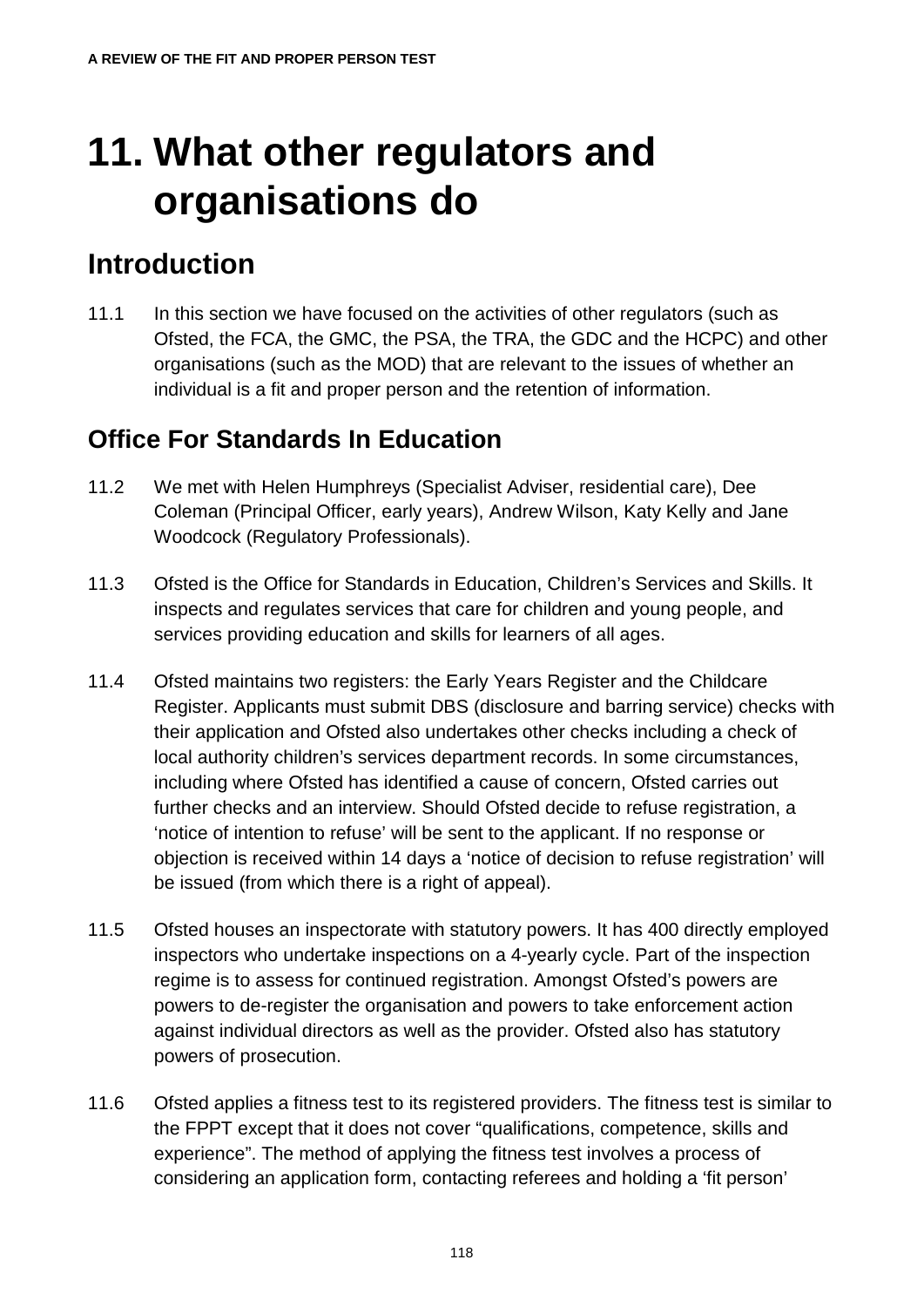interview. Further, Ofsted inspects against the criterion of the effectiveness of leadership and management.

- 11.7 Ofsted has a sophisticated IT system called 'Cygnum' which retains full records about registered providers and registered persons. Ofsted keeps records of approximately 66,000 Early Years providers (of which around 25,000 are group providers and around 41,000 are individual child minders) and around 2,400 providers in the social care context.
- 11.8 Cygnum's records contain the following information about both registered providers and registered persons:
	- (a) Registered providers: information about the provider's name, address, type, which local authority the provider works within, the provider's remit, the type of the last inspection, the date of the last inspection, the date the provider was approved, whether there have been any warnings and whether there are any 'special considerations';
	- (b) Registered persons: information about the person's name, address and contact details, where the individual is working, where they have worked in the last 5 years, what role they are currently undertaking, what their registration status is and whether there are any warnings.
- 11.9 Ofsted has the power to request that an application is withdrawn and is re-issued; the power to investigate the issue further; and/or the power to refuse registration. Where an application is refused that results in the individual being disqualified and, in that circumstance, the individual has to reapply and persuade Ofsted to waive the disqualification.

#### **Financial Conduct Authority**

- 11.10 We met with Richard Fox (Head of Cross-Sectoral & Funds Policy) and David Blunt (Head of Conduct Supervision).
- 11.11 The FCA regulates financial firms providing services to consumers and maintains the integrity of the UK's financial markets. It regulates 58,000 financial services firms and financial markets in the UK and is the prudential regulator for over 18,000 of those firms.
- 11.12 Under the Financial Services and Markets Act 2000 (FSMA), the FCA can prohibit any individual from performing a 'specified function'. In 2014 and 2015 prohibition orders were issued to 25 and 27 individuals respectively. The kinds of behaviour that have in the past resulted in prohibition have been: providing false or misleading information to the FCA (including information relating to identity, ability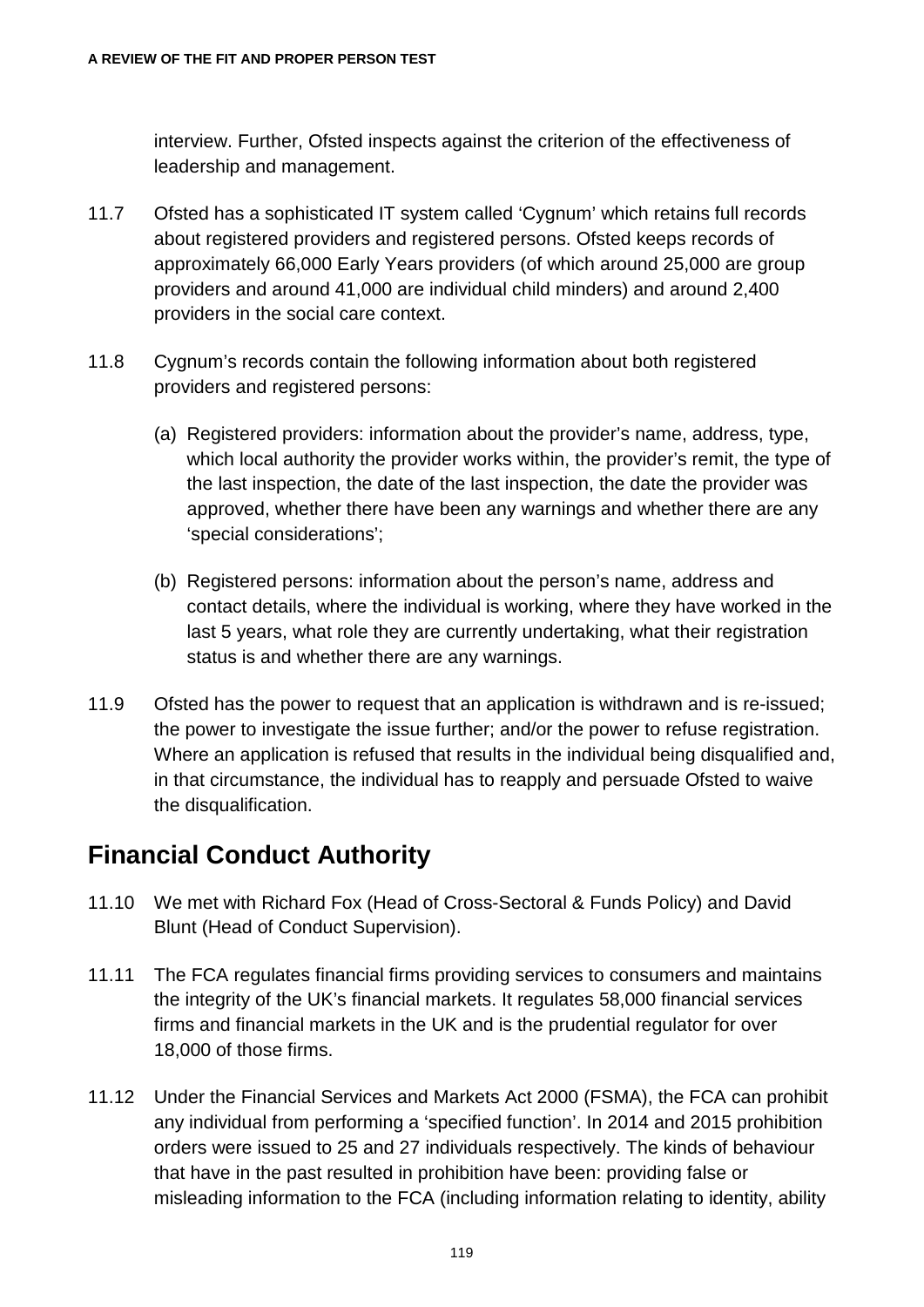to work in the UK and business arrangements); failing to disclose material considerations on application forms such as details of County Court Judgments, criminal convictions and dismissal from employment for regulatory or criminal breaches; serious acts of dishonesty (for example which may have resulted in financial crime); and serious lack of competence.

- 11.13 The FCA applies a statutory 'fit and proper person' test to assess whether individuals are suitable to perform a controlled function. When considering fitness and propriety the FCA assesses the individual's honesty, competence and capability and financial soundness. For senior positions, when assessing fitness and propriety, regard must be had to the individual's qualifications, competence, their personal characteristics and whether they have undergone training. The FCA may withdraw an approval where it considers that a person is not a fit and proper person to perform the relevant function.
- 11.14 Individuals must submit a detailed application to the FCA in order that their fitness and propriety can be assessed. The application form's fitness and propriety section asks questions of fact requiring a 'yes' or 'no' answer about particular actions. Some questions include the word 'ever', meaning that the required answers are not restricted to a specified period.
- 11.15 The FCA has mandatory requirements about regulatory references which came into force on 7 March 2017 (referred to in [Chapter 8\)](#page-93-0). Regulatory references must cover the past 6 years from current or previous employers including overseas employees. Further, matters to be disclosed include breaches of the FCA Conduct Rules, the PRA (Prudential Regulation Authority) Conduct Rules and the Conduct Standards and Statements of Principle and Code of Practice for Approved Persons where such breaches resulted in disciplinary action (which is limited to formal written warnings, suspensions as a disciplinary sanction and dismissal).

#### **Ministry of Defence**

- 11.16 We met with Wing Commander Nigel Ayers.
- 11.17 There are approximately 150,000 individuals working in the military services.
- 11.18 The MoD do not apply a 'fit and proper person' test but they hold a great deal of information about individuals on a central database, which contains an annual report about each individual (if individuals spend 20 years working in the services, then that means that the MOD could hold 3,000,000 annual reports in total). The annual reports are a detailed assessment of the individual's performance and their potential. At more senior levels, individuals have 360 degree reviews. Further, each individual has a career manager who actively manages their career and their career is managed centrally.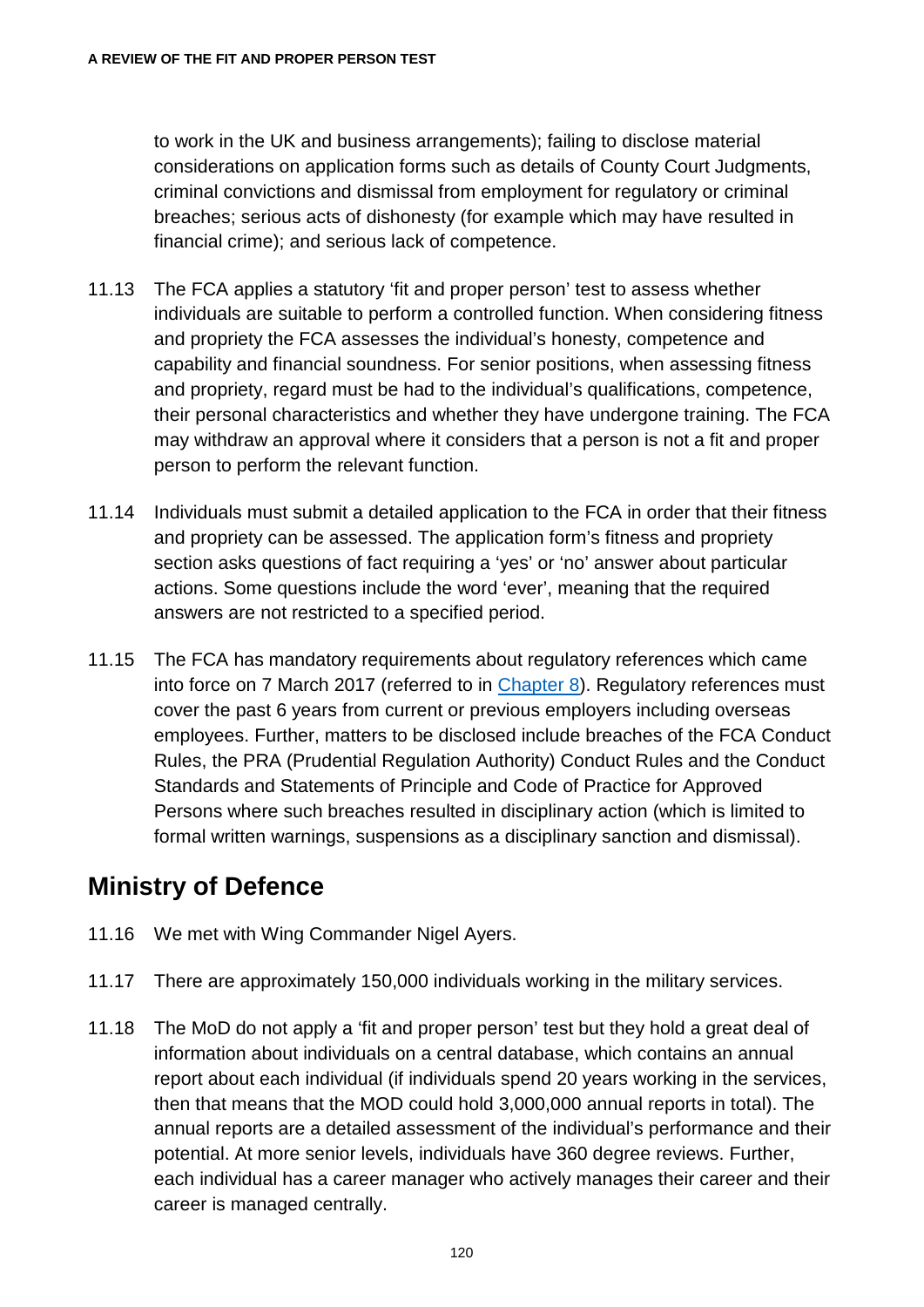- 11.19 The combination of the amount of people working in the services and the system of annual reporting means that the services possess huge amounts of information about those individuals working within them.
- 11.20 When making decisions about individual promotions, the relevant promotions Board make evidence-based decisions using the information held on the central database.
- 11.21 For senior appointments, the military has a Senior Appointments Committee (the SAC). The SAC considers the individual's CV (which is in a required format) and the last 5 annual reports.
- 11.22 In the military, individuals are taught about leadership from an early stage. The Defence Academy provides training on leadership, strategy and business skills.

#### **General Medical Council**

- 11.23 We met with Paul Buckley (Director of Strategy and Policy), Anna Rowland (Assistant Director of Policy, Business Transformation and Safeguarding) and Vibha Sharma (Regulation Policy Manager).
- 11.24 The GMC regulates and licences 290,000 doctors in the UK. The GMC sets standards for doctors (regularly monitored by a process of checks called 'revalidation'), oversees doctors' education and training, manages the UK medical register and investigates and acts upon concerns about doctors.
- 11.25 The GMC does not apply a 'fit and proper person' test but it can undertake a range of actions in respect of a doctor's registration including making a referral to the Medical Practitioners Tribunal Service (MPTS) which has the power to restrict, suspend or revoke a doctor's registration where:
	- (a) The allegations against the doctor suggest such a serious failure to meet the GMC's standards that, if proved, their fitness to practise would be impaired. This includes:
	- Sexual assault or indecency
	- Violence
	- Improper sexual or emotional relationships
	- Knowingly practising without a licence
	- Unlawful discrimination
	- Dishonest and gross negligence
	- Recklessness about a risk of serious harm to patients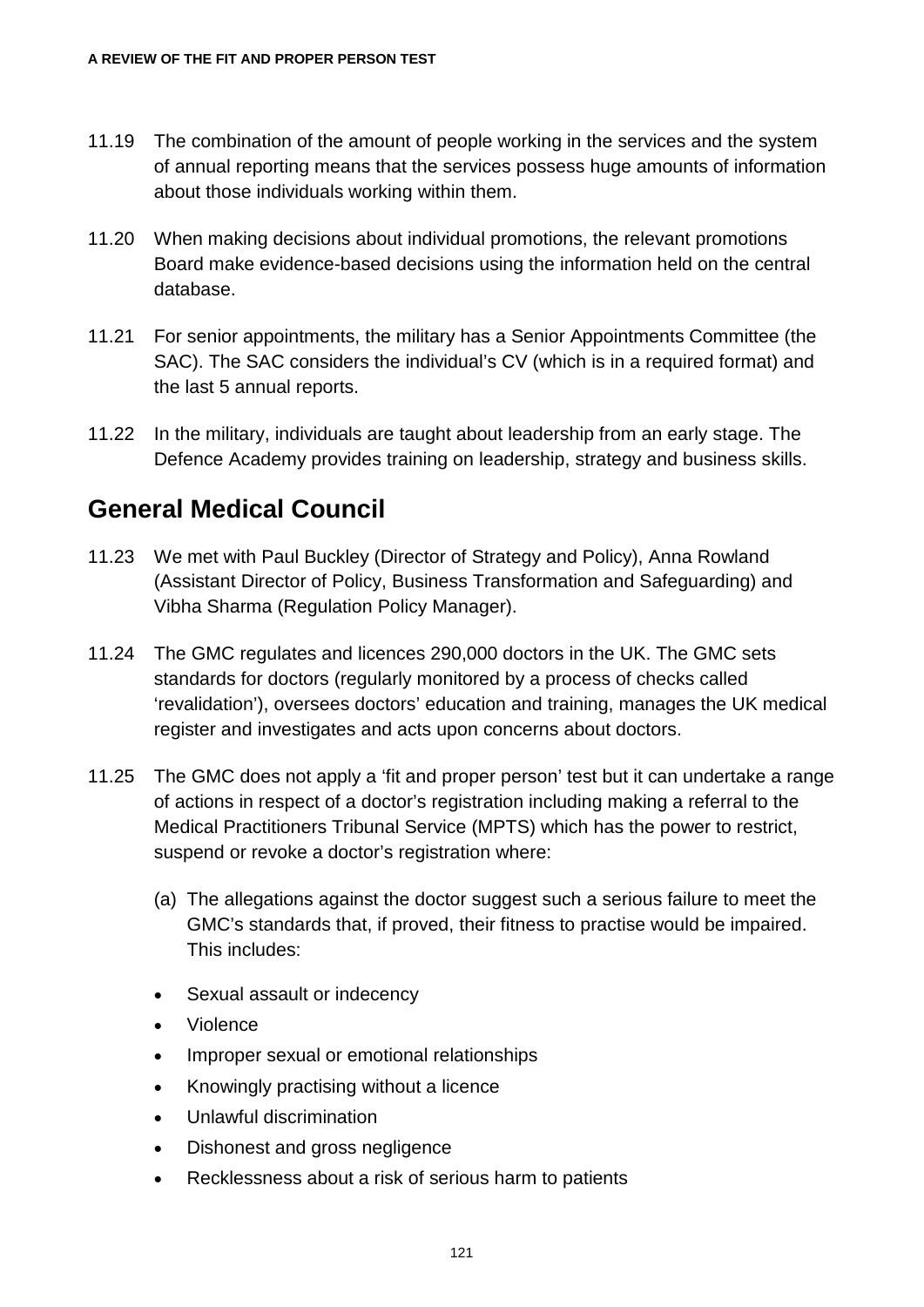- Serious departures from Good Medical Practice
- (b) A doctor has received a custodial or non-custodial conviction, caution or determination from another regulatory body
- (c) A doctor refuses to agree undertakings
- 11.26 Further, the GMC has the ability to revoke a doctors' licence where a GMC fitness to practice panel has adjudicated that a doctor has failed to engage adequately with revalidation. Revalidation was introduced in 2012 and requires doctors to demonstrate regularly that they are up to date and fit to practise in 5 yearly cycles which include an annual appraisal process.

#### **Professional Standards Authority**

- 11.27 We spoke to Harry Cayton (Chief Executive Officer).
- 11.28 The PSA oversees the statutory bodies that regulate health and social care professionals in the UK. It assesses their performance, conducts audits, scrutinises their decisions and reports to Parliament. It also sets standards for organisations holding voluntary registers for health and social care occupations and accredits those that meet them.
- 11.29 The PSA has set standards for members of NHS Boards and CCGs governing bodies in England. These include standards of personal behaviour, technical competence and business practice. Further, the PSA has set standards described in its 'Fit and Proper Governance in the Public Interest' paper in 2013, some of the key findings of which include:
	- (a) That the concept of Board 'accountability' has become too abstract and that its real meaning – personal responsibility – has been lost;
	- (b) That too often the qualities which are set out as pre-requisites of public office are too heavily focused on technical competencies and business skills at the expense of the attitudes and values required for governance in the public interest. "Technical competence to serve on a Board is as nothing without personal commitment to the public interest" (paragraph 11.2);
	- (c) That Board members should have access to induction and learning and development opportunities;
	- (d) That the time is right for a "renewed focus on the moral purpose of public governance and therefore the personal qualities that are appropriate for public office", as highlighted by the 'Report of the Mid Staffordshire NHS Foundation Trust Public Inquiry' and it is "time to focus on the personal qualities and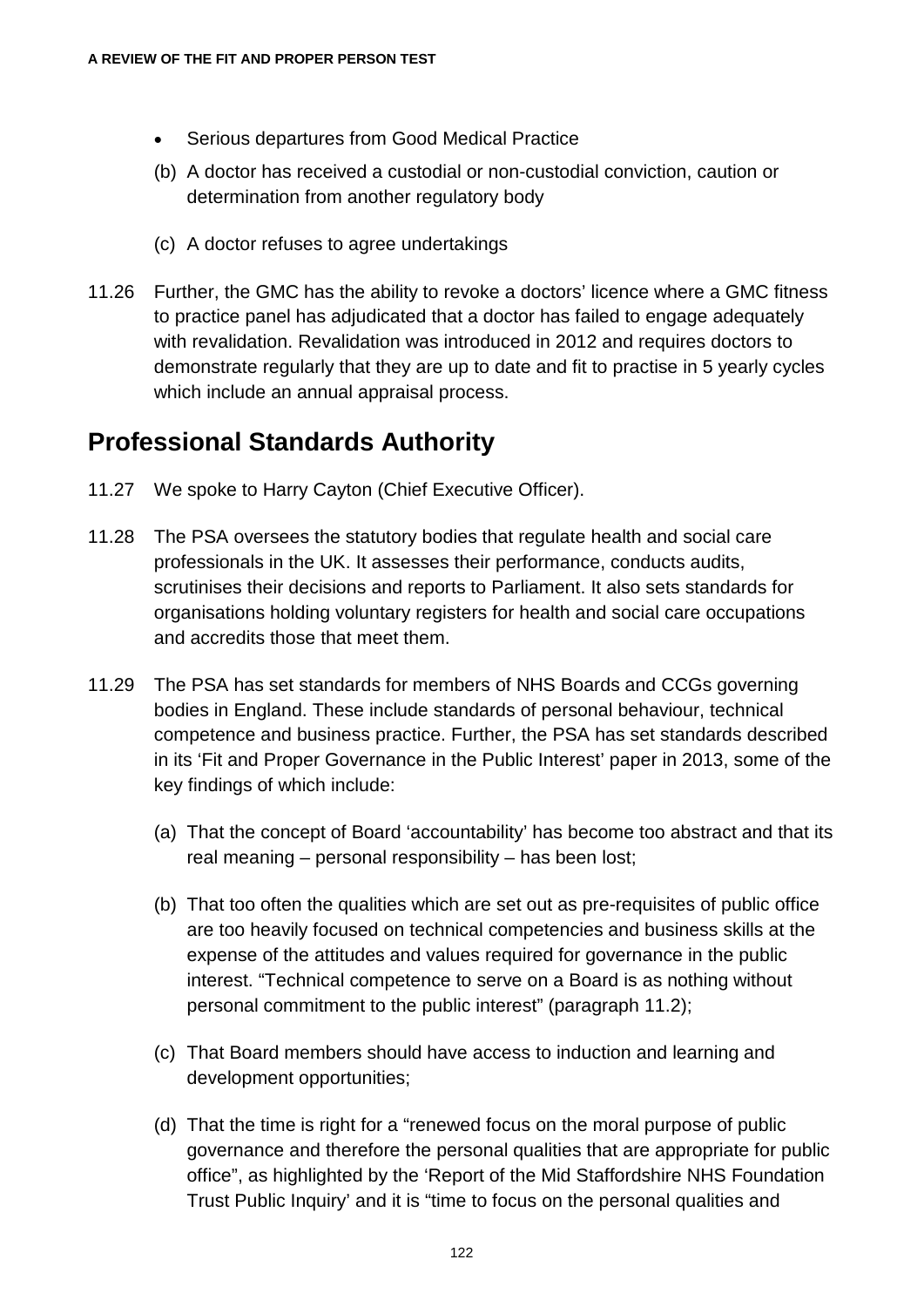attributes that are required to ensure that the practice of governance is informed by resilience, diligence, courage and care" (see paragraph 11.1 of "Fit and Proper? Governance in the public interest" March 2013).

#### **Teaching Regulation Agency**

- 11.30 We met with Alan Meyrick (Chief Executive Officer).
- 11.31 The TRA regulates the teaching profession by conducting misconduct hearings and maintaining a database of qualified teachers.
- 11.32 The TRA takes action on receipt of allegations of serious misconduct pursuant to the Teachers' Disciplinary (England) Regulations 2012 as amended by the Teachers' Disciplinary (Amendment) (England) Regulations 2014. Serious misconduct is conduct that is fundamentally incompatible with being a teacher or could lead to the teacher being prohibited from teaching. The TRA does not concern itself with cases of less serious misconduct, incompetence or underperformance (which it leaves for the teacher's employer to deal with).
- 11.33 An allegation of serious misconduct is heard by a three-person panel who decide whether there has been: (1) unacceptable professional misconduct, (2) conduct likely to bring the profession into disrepute, (3) a conviction, at any time, of a relevant criminal offence. If the panel decides that there has been conduct falling into any of those three categories it makes a recommendation to the Secretary of State and a senior TRA official decides whether a prohibition order is appropriate. A prohibition order applies for life and where an individual is prohibited, their details will appear on the prohibited list.
- 11.34 In very serious cases, an interim prohibition order is imposed whilst the case is being investigated. There is a right of appeal against a prohibition order via the Queen's Bench Division of the High Court pursuant to Part 52 of the Civil Procedure Rules. Under some circumstances and after a minimum period of 2 years, the Secretary of State may allow a teacher to apply for the prohibition order to be removed following a recommendation from another TRA panel. The test applied by that panel is whether the individual has demonstrated "clear and unequivocal insight into misconduct that led to prohibition and the extent to which they can demonstrate a clear commitment to adhere to and exhibit the personal and professional conduct elements of the Teachers Standards".
- 11.35 The TRA does not have the power to impose lesser sanctions than a permanent prohibition order save for the possibility of review after 2 years.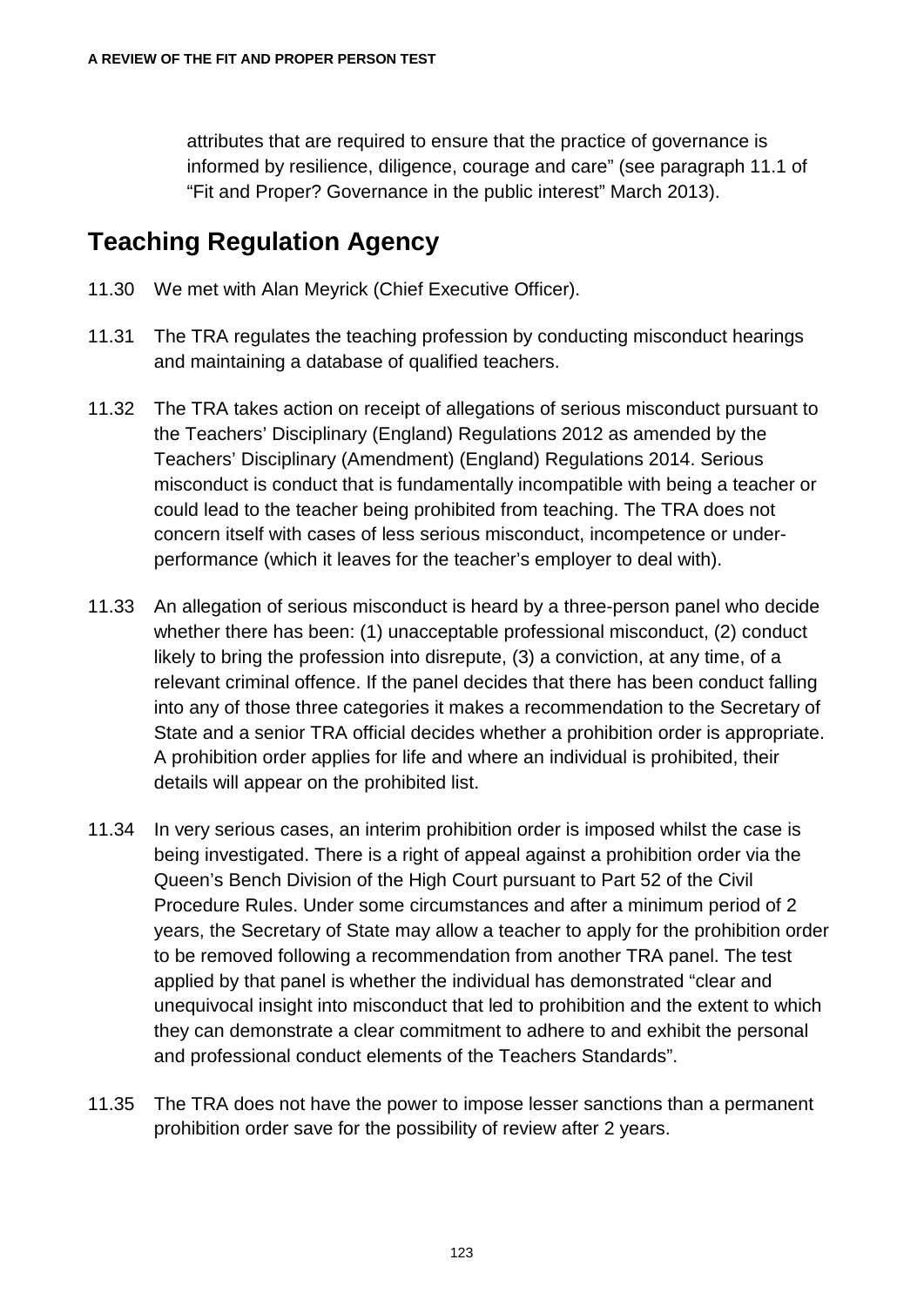#### **General Dental Council**

- 11.36 We met with Ian Brack (Chief Executive Officer).
- 11.37 The GDC registers 41,000 dentists and dental care professionals in the UK. The GDC does not conduct revalidation and licensing of its registrants. It does run a fitness to practice process, which can result in a dentist being disbarred, but it does not apply a test the same or similar to the FPPT.
- 11.38 The GDC is a largely reactionary regulator and effectively waits for complaints to be made. It can then apply a range of sanctions similar to those applied by the GMC.

#### **Healthcare Professions Council**

- 11.39 We spoke with Marc Seale (Chief Executive Officer).
- 11.40 The HCPC regulates the health and care professions and keeps a register of them. It has Practice Committee Panels which decide fitness to practise cases. The criteria against which an individual could be considered unfit do not include a test the same or similar to the FPPT.

#### **Overview**

- 11.41 Examination of the workings of various other regulators and organisations was a specific requirement within our terms of reference and in a number of respects has provide useful.
- 11.42 It demonstrated that the retention of a large database is regarded as useful in a number of other areas of employment and regulation. The amount of data collected by the armed forces in relation to its personnel and by Ofsted,, demonstrates that the task we are setting for the Central Database Holder is by no means excessive.
- 11.43 The FCA may well provide a useful comparative model for the concept of a mandatory reference requirement.
- 11.44 The TRA has the power to disbar teachers for serious misconduct, but otherwise leaves the disciplinary process in the hands of school Boards.
- 11.45 The GMC has recognised that regular external appraisal and self-development are critical parts of professional life for doctors and imposes that concept through its revalidation scheme.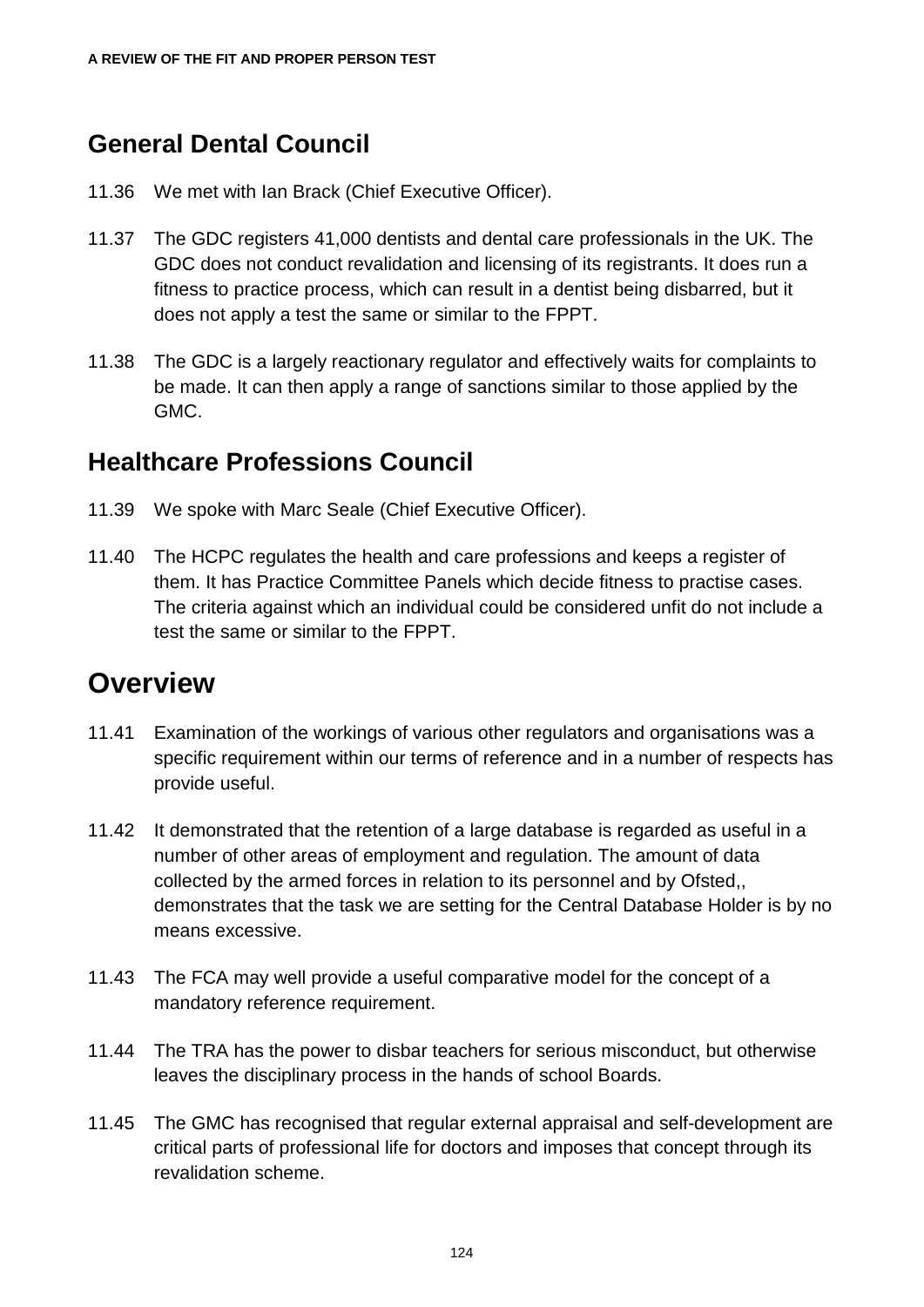11.46 In each of these organisations, even where there is no FPPT comparator, we have found useful models which might be applied to the NHS and we have taken the learning of others on Board in formulating our recommendations.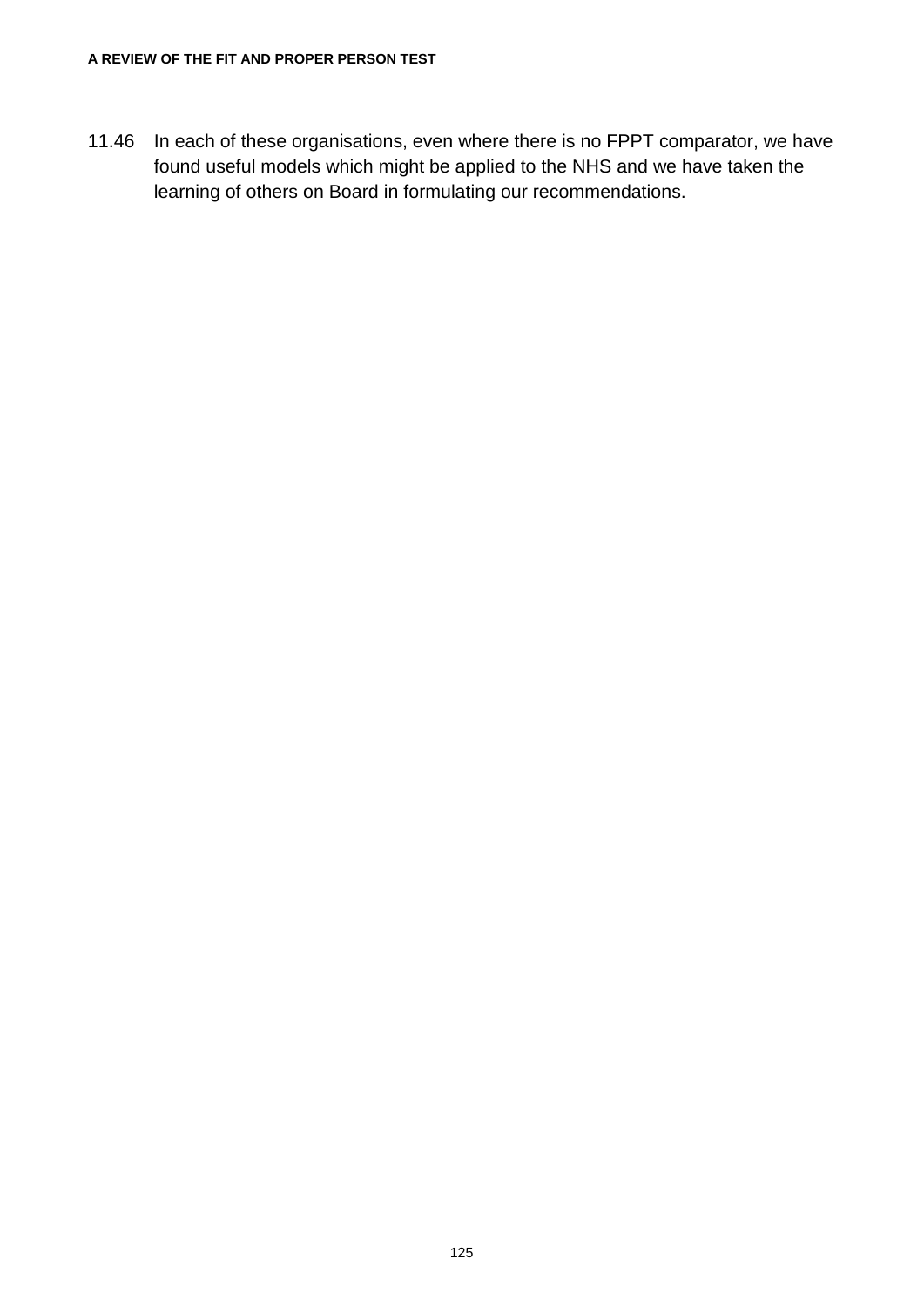# **12. Social Care**

- 12.1 Social care is a very different animal to the NHS and we do not intend to 'read across' our recommendations about the NHS into social care without full consideration, which we have not had time to do.
- 12.2 Our remit, as explained by the Terms of Reference, is to examine the scope of Regulation 5. The social care sector, is regulated by Regulations 5 and 7, which apply to registered managers of care homes.
- 12.3 We consider therefore that further inquiry into the social care sector is advisable given the vulnerability of that particular group of patients, the fact that there are 1.6 million people working in social care and 76% of the adult social care sector is run by 'for profit' organisations (as was explained to us by Sharon Blackburn CBE (Policy and Communications director of the National Care Forum).
- 12.4 However, given the size and complexity of social care, the danger of unintended consequences of any recommendations in this area is too high. We do not intend therefore that any of our recommendations should be read across so at to affect the social care sector and should our recommendations be adopted care will have to be taken to ensure that they do not do so.
- 12.5 The only recommendation that we will make about social care, therefore, is that separate consideration should be given in due course to how the regulations work in this complex area.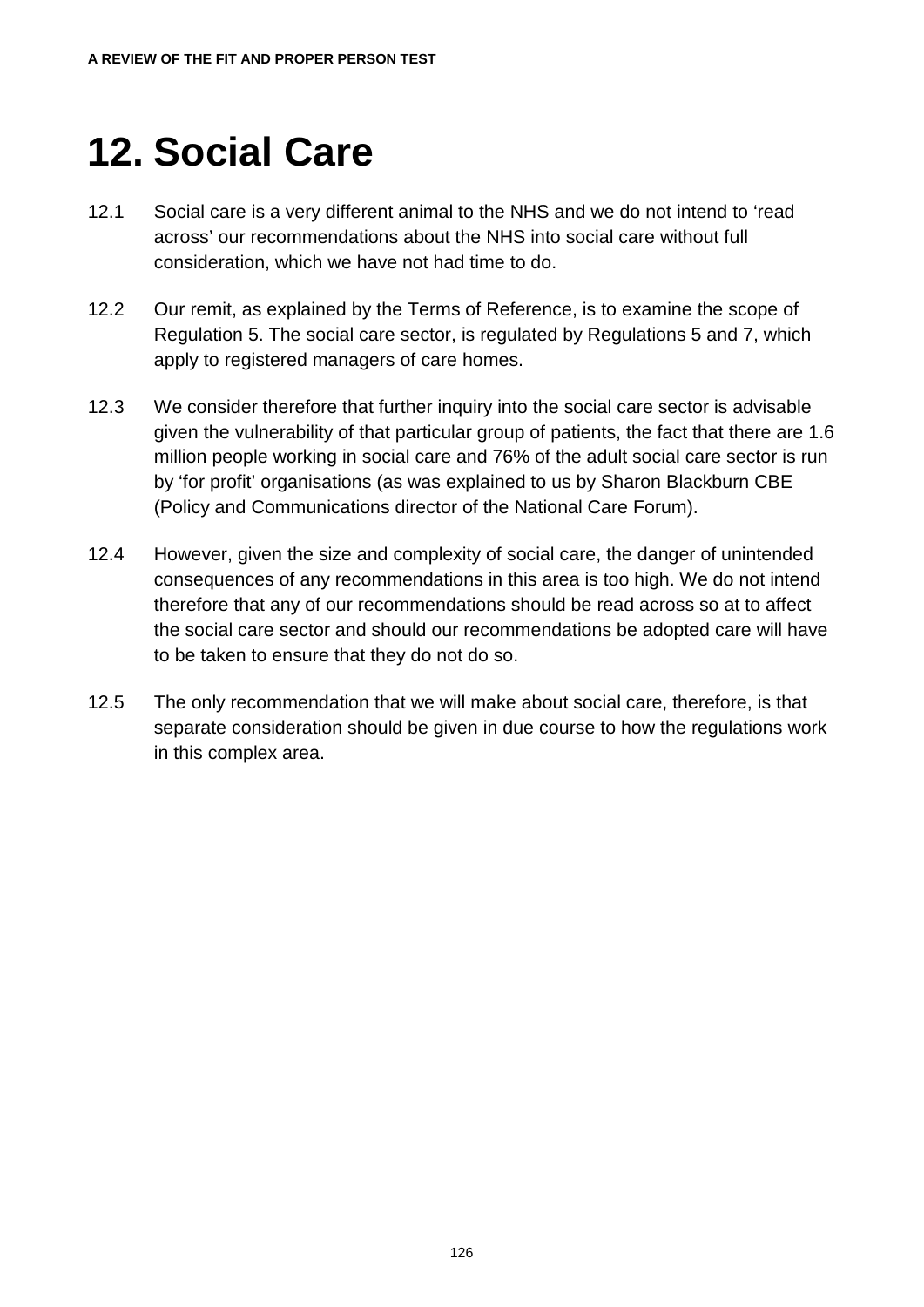# **13. Recommendations**

None of the recommendations made below should remove from the Trust Board the overarching responsibility for good corporate governance and the overall responsibility of the Boards of Trusts to protect those working in the hospitals and to protect their patients.

#### <span id="page-132-1"></span>**Recommendation One**

**All directors (executive, non-executive and interim) should meet specified standards of competence to sit on the board of any health providing organisation. Where necessary, training should be available.**

- 13.1.1 In order to assist the effectiveness of Boards and Board directors and to encourage people within the service to consider Board posts, we recommend that NHSI should, in consultation with other bodies such as the NHS Leadership Academy and the Academy of Medical Royal Colleges, define, design and set high level core competencies which must be met by any person holding or aspiring to a directorship post (including Interim directors and NEDs<sup>64</sup>) in a Health Trust. Whether or not a director meets the requirements of Regulation 5 (3)(b) should be assessed against the identified competencies.
- 13.1.2 We recommend that the high-level core competencies should be embodied in a schedule to the Regulations and that further guidance should be issued when appropriate by NHSI to set out in detail the competencies to be met by every Health Trust Board Director and equivalent post;
- 13.1.3 We recommend that the required high-level core competencies relevant to directors should include knowledge and a general understanding of the following, no matter what role is undertaken:
	- Board governance;
	- Clinical governance;
	- Financial governance;
	- Patient safety and medical management;
	- Recognising the importance of information on clinical outcomes;

<span id="page-132-0"></span> $64$  In all of the recommendations below, the references to directors is intended to apply also to NEDs.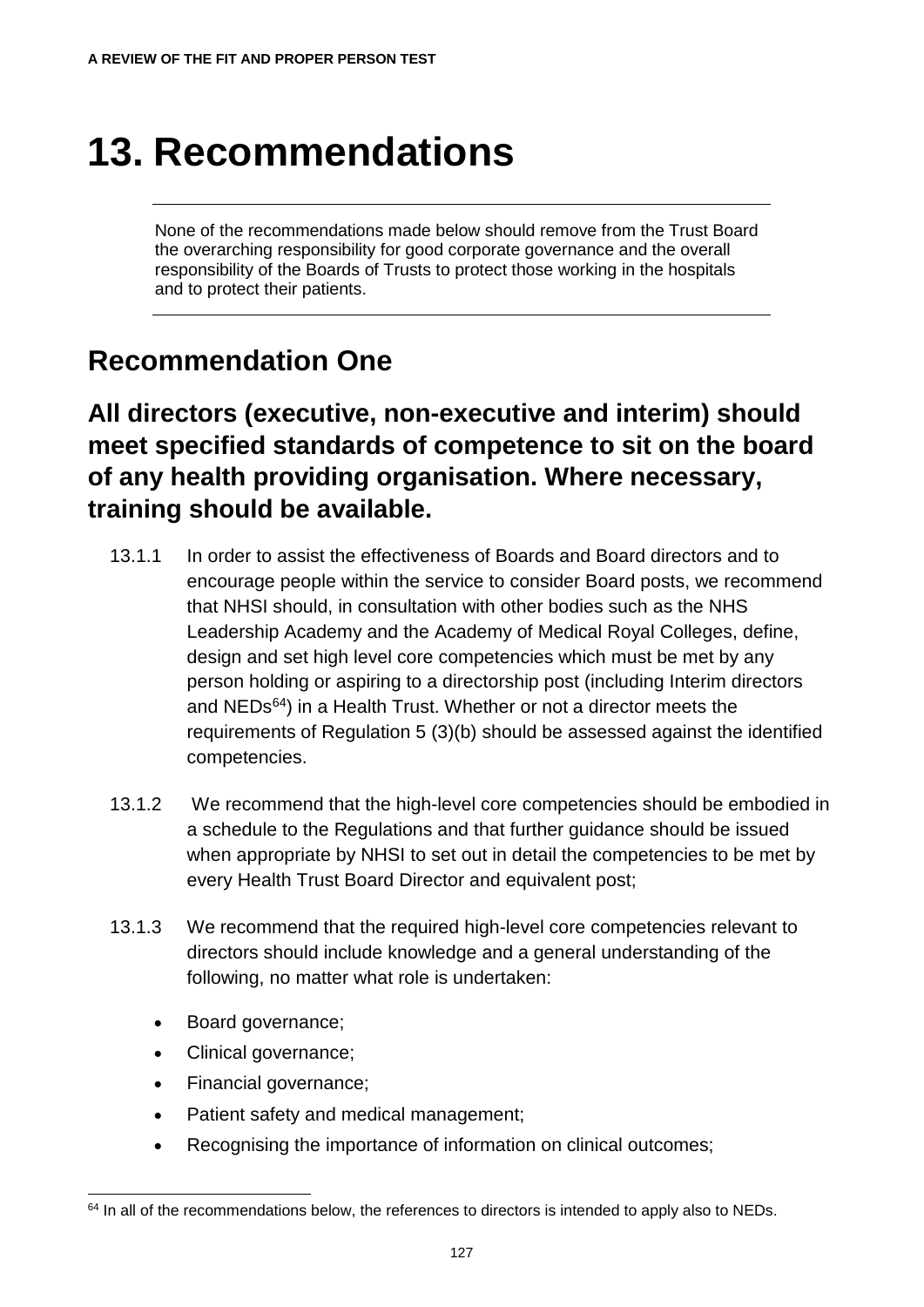- Responding to serious clinical incidents and learning from errors;
- The importance of learning from whistleblowing and 'speaking up';
- Empowering staff to make autonomous decisions and to raise concerns;
- Ethical duties towards patients, relatives and staff;
- Complying and encouraging compliance with the duty of candour;
- The protection, security and use of data;
- Current information systems relevant for health services;
- The importance of issues of equality and diversity both within the hospital in workforce issues and in relation to appointments to the Board; and
- The importance of complying on a personal basis with the Nolan principles.
- 13.1.4 We recommend that, as part of Trusts' ongoing responsibility to assess the competency of each member of the Board or those applying for a directorship post, Trusts ensure any necessary training is undertaken by Board members where gaps in competency have been identified.
- 13.1.5 We recommend that when ensuring compliance with Regulation 5 (3) (b) Trusts must have regard to the core competencies listed in the schedule and to any guidance issued by NHSI.
- 13.1.6 We recommend that the CQC should, during the 'Well-Led' inspection, review the evidence, including sampling appraisals in respect of the directors, to ensure that they are currently able to meet the core competencies, have regular appraisals and are up to date with personal development plans.
- 13.1.7 We recommend that this approach be kept under review with consideration to be given in due course as to whether a more formalised gateway, registration and validation system is necessary to ensure all directors have acquired and demonstrate the necessary core competencies.

## **Recommendation Two**

#### **That a central database of directors should be created holding relevant information about qualifications and history**

13.2.1 We recommend that a body (such as NHSI) (hereafter referred to as the Central Database Holder) creates and retains a database which will hold information about each director (including NEDs) to be accessible to potential employers, the NHSI and CQC and where necessary the Health Directors Standards Council (see below). This could be held in any part of the NHSI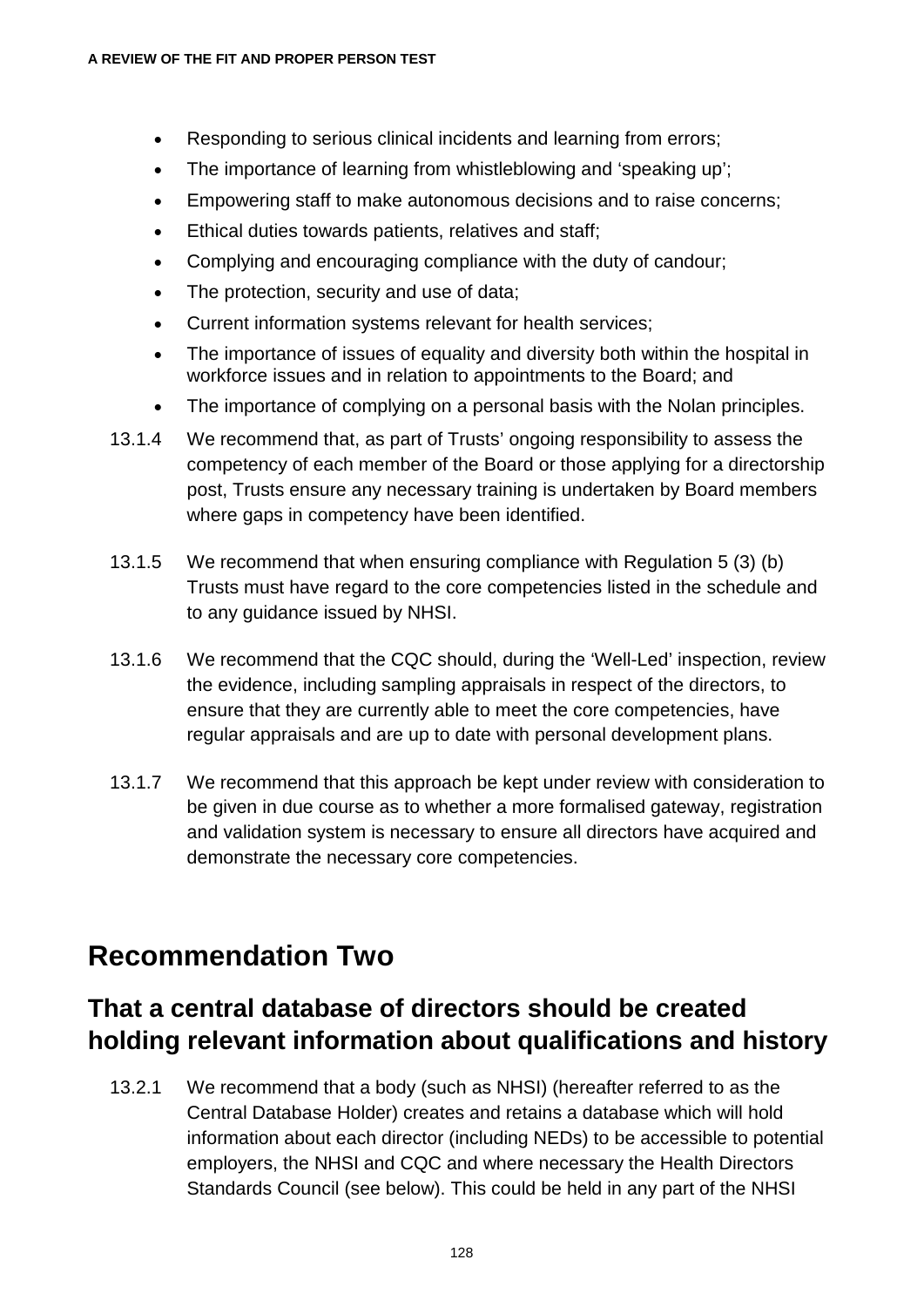system and stored in a 'NHSI Directors' Database'. Until this can be placed on a statutory footing the consent of each director about whom information is held will be required.

- 13.2.2 We recommend that the database will hold a list of directors and information about each director such as the following:
	- Name;
	- Current employer;
	- Job description of current employment;
	- A full employment history and explanation of gaps $65$ ;
	- History of training and development undertaken:
	- Available references from previous employers;
	- All relevant appraisals and 360 reviews;
	- Any upheld disciplinary findings;
	- Any upheld grievance findings;
	- Any upheld whistleblowing complaint;
	- Any upheld finding pursuant to any Trust policies or procedures concerning employee behaviour;
	- Any Employment Tribunal judgment relevant to the director's history;
	- Any settlement agreements relating to work in any health-related service;
	- Criminal convictions; and
	- Whether the director is or has ever been disqualified or disbarred as a director.
- 13.2.3 We recommend that consideration be given to ensuring that the information required to be held by Trusts for provision to the CQC by reason of Regulation 5(5) and Schedule 3 of the Regulations should mirror the information to be held by the Central Database Holder so as not unnecessarily to add a burden to the Trusts' obligations. The CQC should be given access to the Central Database when appropriate to assist them to carry out their function.
- 13.2.4 We recommend that all relevant employers<sup>[66](#page-134-1)</sup> be required within a reasonable time to provide to the Central Database Holder the information listed above in Recommendation 2.2 (13.2.2) in relation to each person identified as a director (or those holding equivalent positions) and Trusts should keep the information provided to the Central Database Holder regularly updated and current.

<span id="page-134-0"></span><sup>&</sup>lt;sup>65</sup> To be clear any gaps that are because of any protected characteristic as defined in the Equality Act 2010 would not need to be explained.

<span id="page-134-1"></span><sup>&</sup>lt;sup>66</sup> To be defined but to include any independent provider from which the NHS commissions health services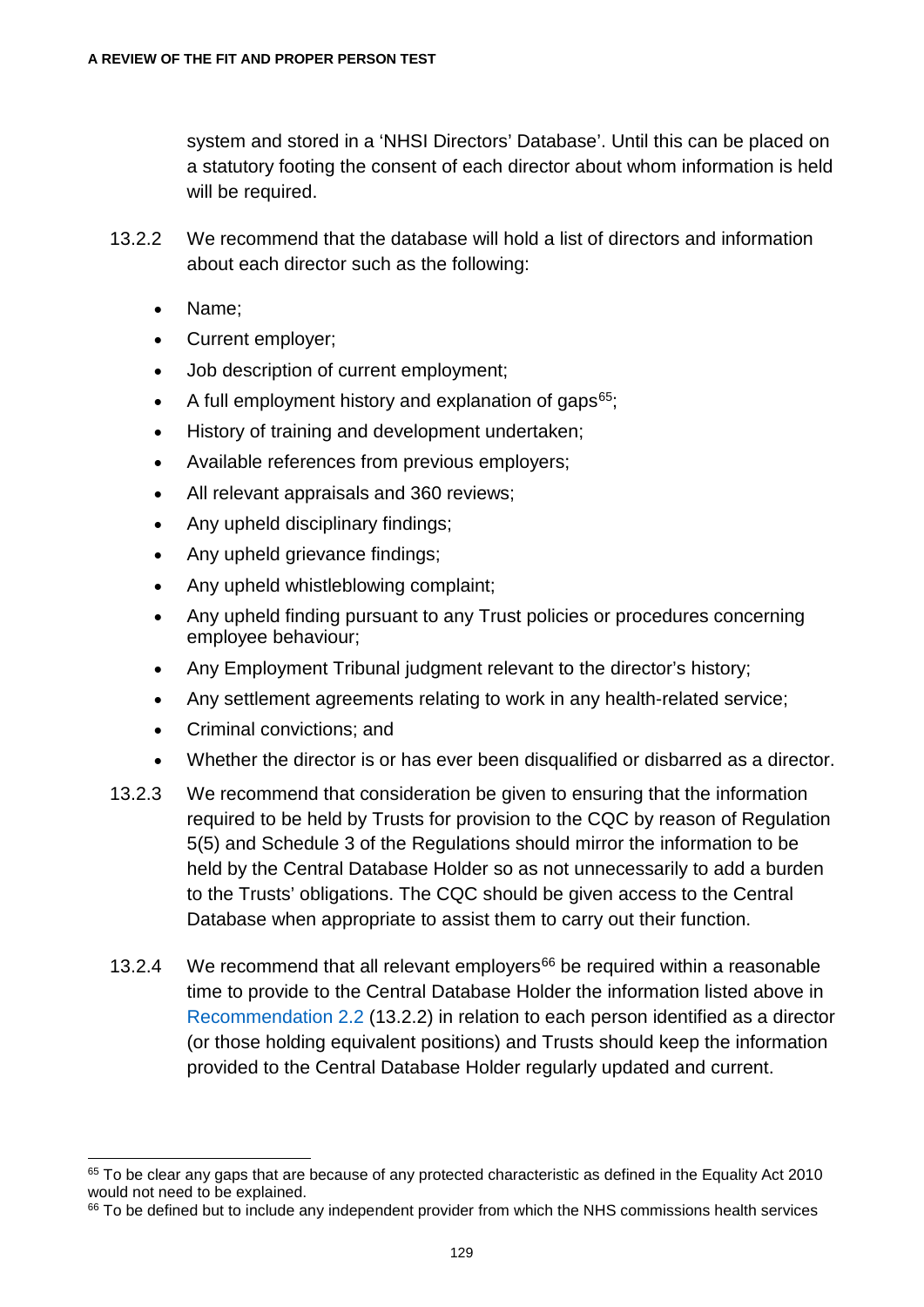- 13.2.5 We recommend that the CQC should review whether or not Trusts have complied with this duty during their 'Well-Led' reviews.
- 13.2.6 We recommend that all relevant employers be required within a reasonable time to identify all those in 'equivalent'<sup>[67](#page-135-1)</sup> directorial positions whom it considers fall within the Regulation 5 test to the Central Database Holder and to the CQC.

## <span id="page-135-0"></span>**Recommendation Three**

#### **The creation of a mandatory reference requirement for each Director**

- 13.3.1 We recommend that full, honest and accurate mandatory employment references should be required from any relevant employer where an employee is moving from a post covered by Regulation 5 to a post covered by Regulation 5. Such references must not be subjected to any limitation by the terms of a compromise or settlement agreement and any such attempted limitation shall be regarded as of no effect. The 'old' employer must provide such a reference and the 'new' employer must require one.
- 13.3.2 Where an applicant for a role covered by Regulation 5 is being promoted from a non-Board director position or is moving from a directorship role in an organisation not covered by Regulation 5, the 'new' employer must make every reasonable attempt to obtain a reference meeting the requirements of the mandatory reference form and to acquire any missing information from the 'old' employer and from the incoming employee.
- 13.3.3 We recommend that the precise nature and requirements of the mandatory reference form is to be devised by NHSI in conjunction with the CQC, NHSE, NHSLA and other relevant organisations, although we have drafted a suggested basic template – see [Appendix 3;](#page-143-0)
- 13.3.4 We recommend that each mandatory reference form written for an outgoing director must be signed off by a Board director or other director covered by Regulation 5;

<span id="page-135-1"></span> $67$  2014 Regulations - Reg 5 (2)(b)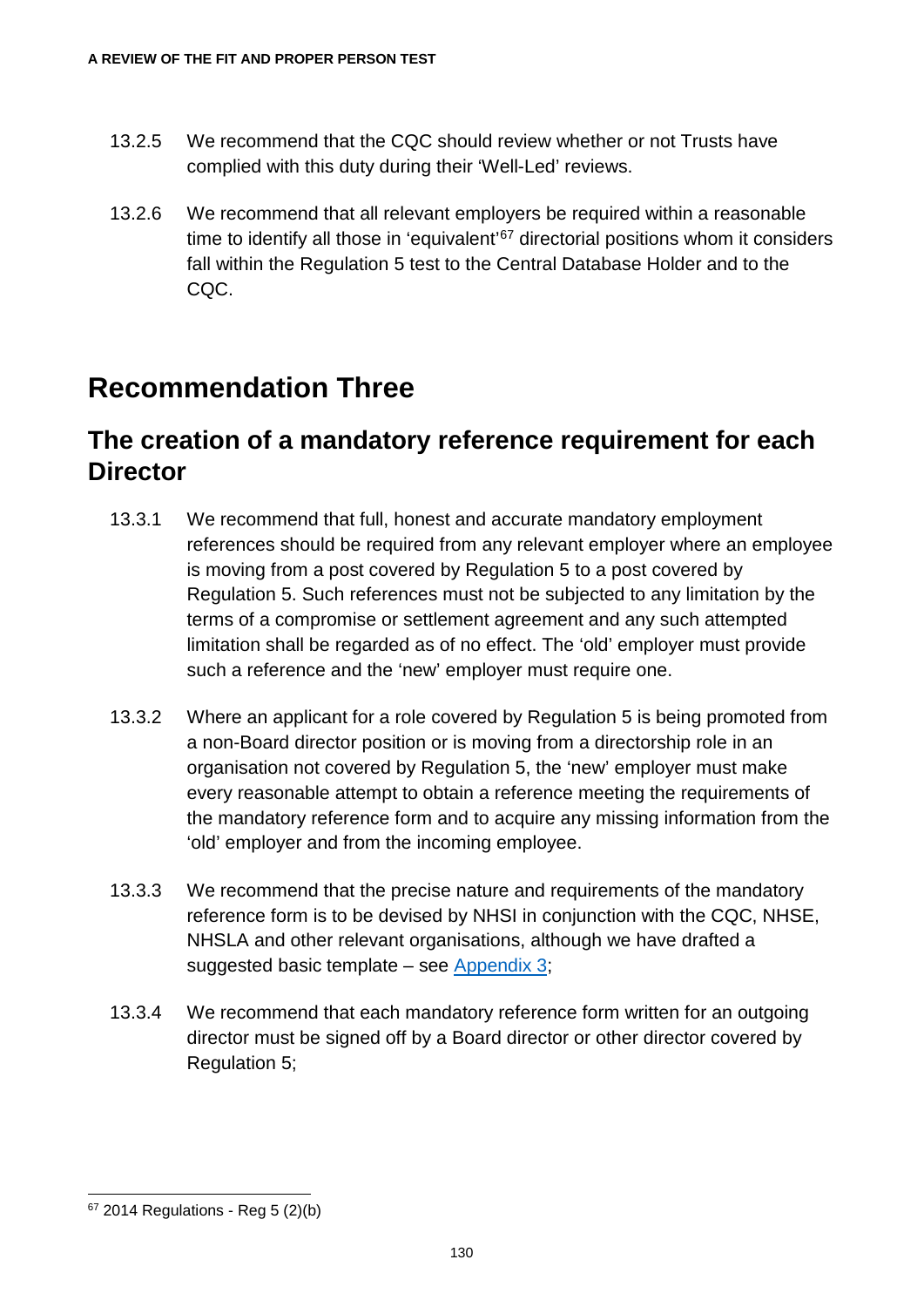- 13.3.5 We recommend that the employee concerned should have the right to see and note a challenge to the accuracy and fairness of the mandatory reference and provide such explanation as he or she wishes to in writing.
- 13.3.6 We recommend that any relevant employer employing a director must require to be furnished with such a reference as is specified and should retain it on its records as well as supplying a copy to the Central Database Holder. We will recommend that, in order to affect this change, Schedule 3 of the Regulations be amended so as to incorporate reference to a mandatory reference form.
- 13.3.7 We recommend that the CQC should review employment references provided by Trusts including forward references as part of their 'Well-Led' review. This assessment should review whether they have met the mandatory reference criteria both for current employees (as directors) and the references written by the employer for onward transmission to future employers. This requirement will only be effective from the date of the recommended amendment to Schedule 3 of the Regulations set out in Recommendation 3.6 (13.3.6) above.
- 13.3.8 We recommend that a failure to comply with the mandatory reference requirement should be considered by the CQC as part of their 'Well-Led' reviews and should lead to the referral of the director signing-off the reference to the Trust or the HDSC for Serious Misconduct where there is evidence of deliberate concealment of relevant information or dishonesty.
- 13.3.9 We recommend that the CQC provides further guidance on this aspect of the Trust's duties.

#### **Recommendation Four**

#### **The FPPT should be extended to all Commissioners and other appropriate Arms-Length Bodies (including NHSI and NHSE)**

- 13.4.1 We recommend that the principles of the FPPT be extended to apply to all commissioners although because of the current lack of an appropriate regulator of non-providers, we recommend as a first step that the test is extended by means of voluntary adoption.
- 13.4.2 We recommend that a scoping exercise be undertaken with a view to the test being extended by statute to apply to CCGs and appropriate ALBs<sup>[68](#page-136-0)</sup> (including

<span id="page-136-0"></span> <sup>68</sup> Appendix 2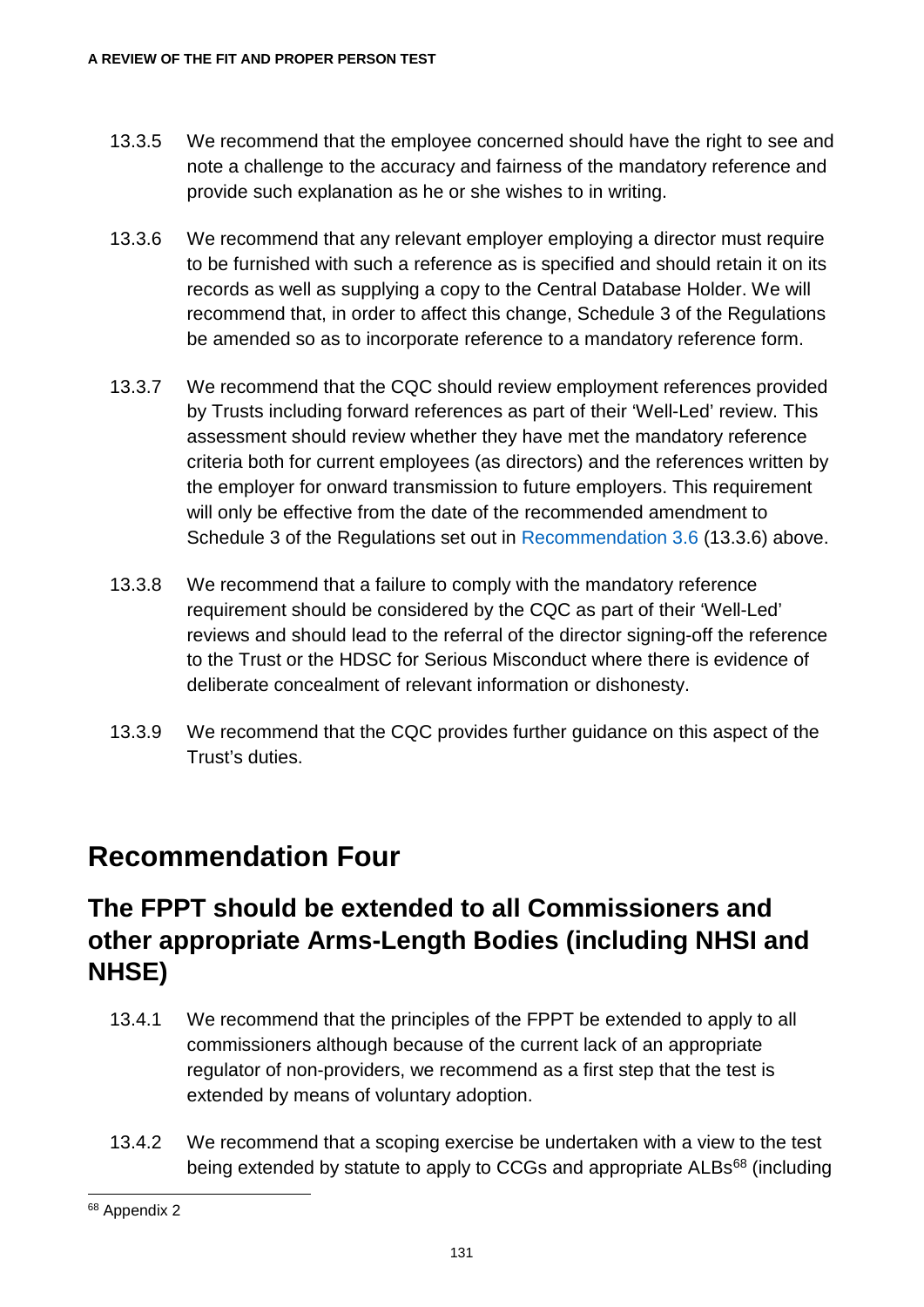the CQC, NHSI and NHSE) but that in the meantime the Senior Appointments Guidance be updated and the principle components of the FPPT be adopted.

## <span id="page-137-0"></span>**Recommendation Five**

#### **The power to disbar directors for serious misconduct**

- 13.5.1 We recommend the setting up of an organisation which will have the power to suspend and to disbar directors covered by Regulation 5, who are found to have committed Serious Misconduct (as defined in Recommendation 5.2 below (13.5.2)). In order to affect this, legislation is likely to be required. Such an organisation could be housed within NHSI, and could be known as the 'Health Directors' Standards Council' (HDSC).
- 13.5.2 We recommend that Serious Misconduct be defined, but should include the following behaviour:
	- Criminal convictions for offences leading to a sentence of imprisonment or incompatible with service in the NHS;
	- Dishonesty:
	- Deliberate bullying;
	- Deliberate discrimination, harassment or victimisation;
	- Sexual harassment;
	- Victimisation or knowingly allowing the victimisation of: whistleblowers; those raising concerns with the Freedom to Speak Up Guardian; or those complying with the duty of candour;
	- Causing, facilitating, colluding in, or requiring any staff member to fail to comply with the duty of candour including by means of a settlement or confidentiality agreement;
	- Causing, facilitating or colluding in the reckless mismanagement of an organisation resulting in the compromise of patient safety;
	- Falsification, concealment or suppression of records, data or other information which is required to be provided to any other person or organisation;
	- Encouraging, facilitating or colluding in the falsification, concealment or suppression of records, data or other information which is required to be provided to any other person or organisation;
	- Encouraging, facilitating, or colluding in the provision of false or misleading records, data or other information which is required to be provided to any other person or organisation;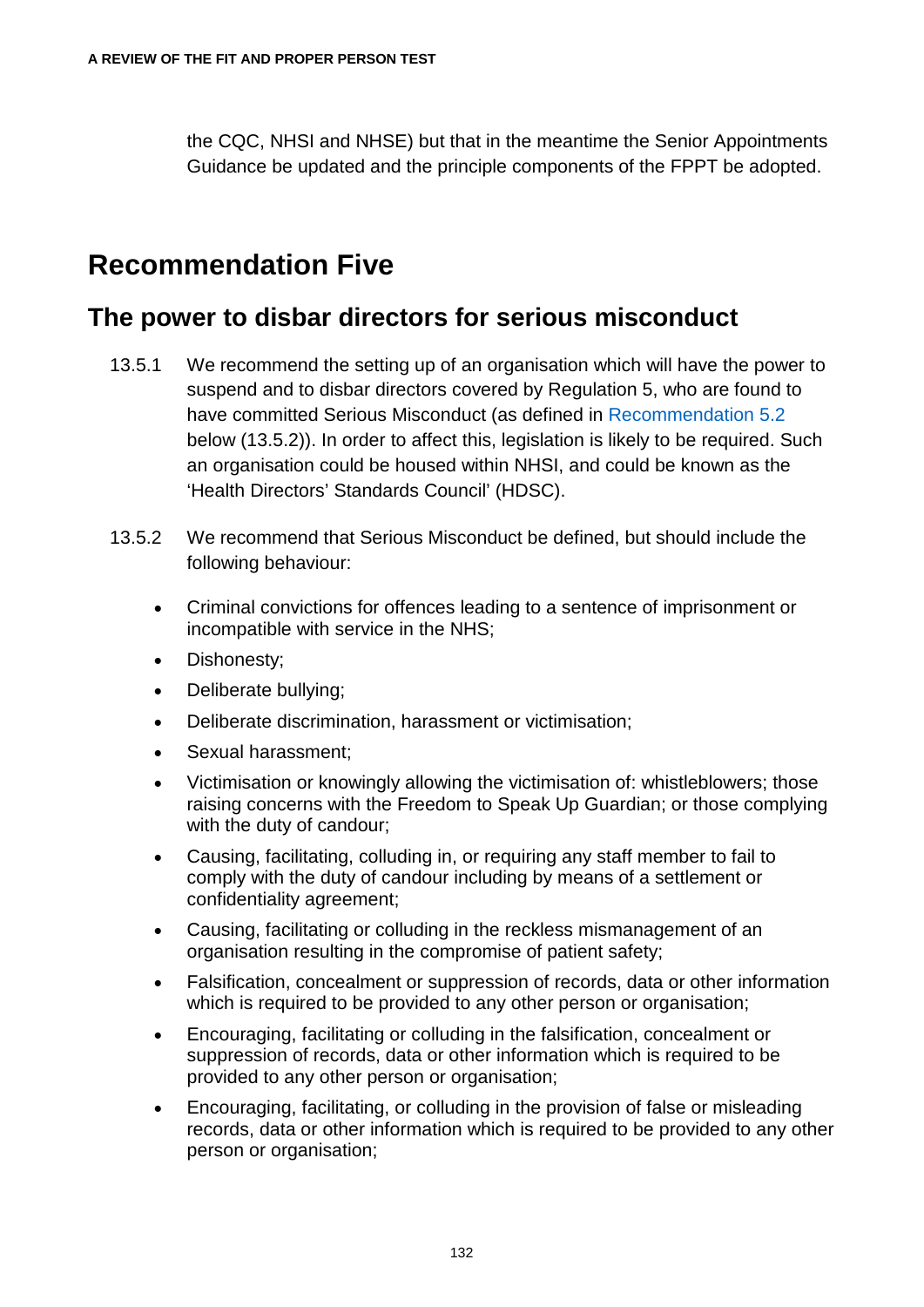- Without reasonable excuse failing to provide records, data, information or evidence to legitimate statutory or government directed inquiries, reviews or investigations;
- Without reasonable excuse failure to provide records, data, information or evidence to the CQC or NHSI when requested to do so.
- 13.5.3 We recommend that consideration be given to ensuring that the FPPT, as set out in Regulation 5, incorporates as Serious Misconduct the same issues as described above by listing these factors as a separate schedule to the Regulations.
- 13.5.4 We recommend that in considering allegations of misconduct the following process is adopted:
	- All Serious Misconduct where an employee is still employed by the Trust (the relevant Trust) at which the Serious Misconduct is said to have occurred would first have to be investigated by that Trust. Any Serious Misconduct alleged to have occurred at a previous Trust would be investigated by the HDSC; and
	- If following an investigation by the relevant Trust, Serious Misconduct was found to have occurred, the director concerned would require referral to the HDSC. Such a referral would be mandatory.
	- We recommend that there should be separate routes of referral and or escalation or appeal, to the HDSC from Trusts, other institutions (such as the GMC, CQC, NMC, GDC, HCPC, PSA, NGO) or individuals. References from individuals should have to pass a reasonable prospects test [69.](#page-138-0)
- 13.5.5 We recommend that the HDSC should have the power permanently to disbar a director although we recommend that the HDSC's powers should also include shorter periods of disbarment.
- 13.5.6 We recommend that the HDSC has the power to impose an interim (paid) suspension while an investigation takes place, of no longer than six months, where the safety of the public or other public interest requires it.
- 13.5.7 We recommend that a director who is currently disbarred by the HDSC may not be regarded as a fit and proper person under Regulation 5.
- 13.5.8 We recommend that the Department of Health and Social Care takes steps to ensure that employment contracts for Board level directors and their equivalents reflect that a finding of Serious Misconduct by the HDSC is to be regarded as gross misconduct for the purposes of the employment contract and would normally operate so as to prevent an individual from receiving notice period monies and any 'golden goodbye'.

<span id="page-138-0"></span><sup>&</sup>lt;sup>69</sup> i.e. is there a reasonable prospect that serious misconduct may be found proved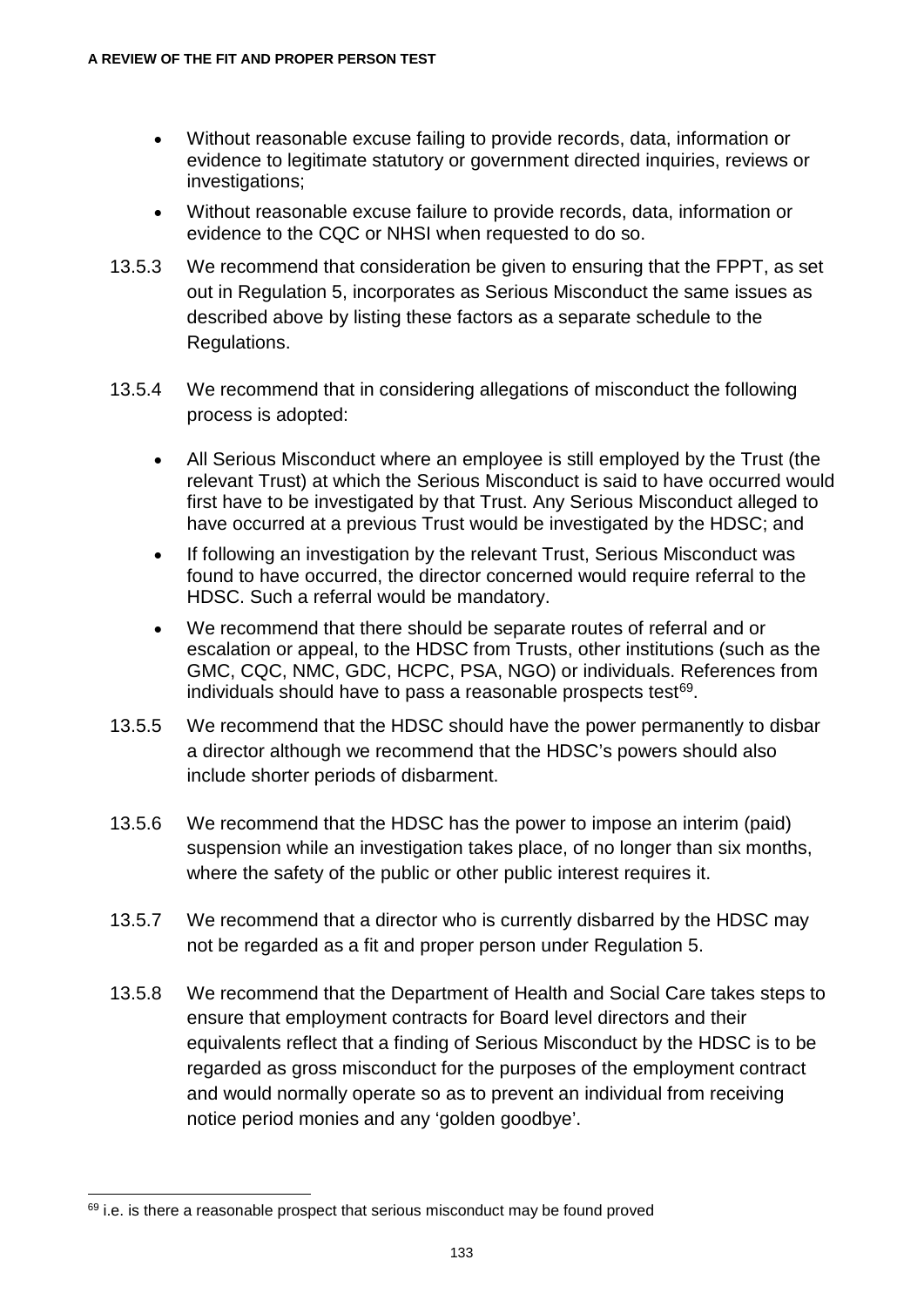- 13.5.9 We recommend that the CQC and all appropriate ALBs (as set out at [Appendix 2\)](#page-142-0) amend their appointment rules to prevent them employing someone who has been disbarred by the HDSC for Serious Misconduct.
- 13.5.10 We recommend that all NHS commissioners, commissioning services from the independent sector, should be prohibited from commissioning services from any provider where a disbarred or suspended director sits on the Board of the provider or who holds an equivalent director's post.
- 13.5.11 We recommend that if necessary the HDSC be provided with the same powers as the CQC to require Trusts to supply information relevant to the exercise of its powers.
- 13.5.12 We recommend that there be a statutory time limitation period of five years in relation to historic complaints about Serious Misconduct, unless there are exceptional circumstances and the public interest requires action to be taken.
- 13.5.13 We recommend that all other misconduct (not falling to be categorised as serious) ought to continue be dealt with within the employing Trust as a disciplinary issue.
- 13.5.14 We recommend that the HDSC provide a report annually as to its activities.

#### **Recommendation Six**

13.6.1 We recommend that, in relation to Regulation 5 (3) (d) of the Regulations, the words "been privy to" are removed.

#### **Recommendation Seven**

13.7.1 We recommend that further work is done to examine how the test works in the context of the provision of social care and whether any amendments are needed to make the test effective.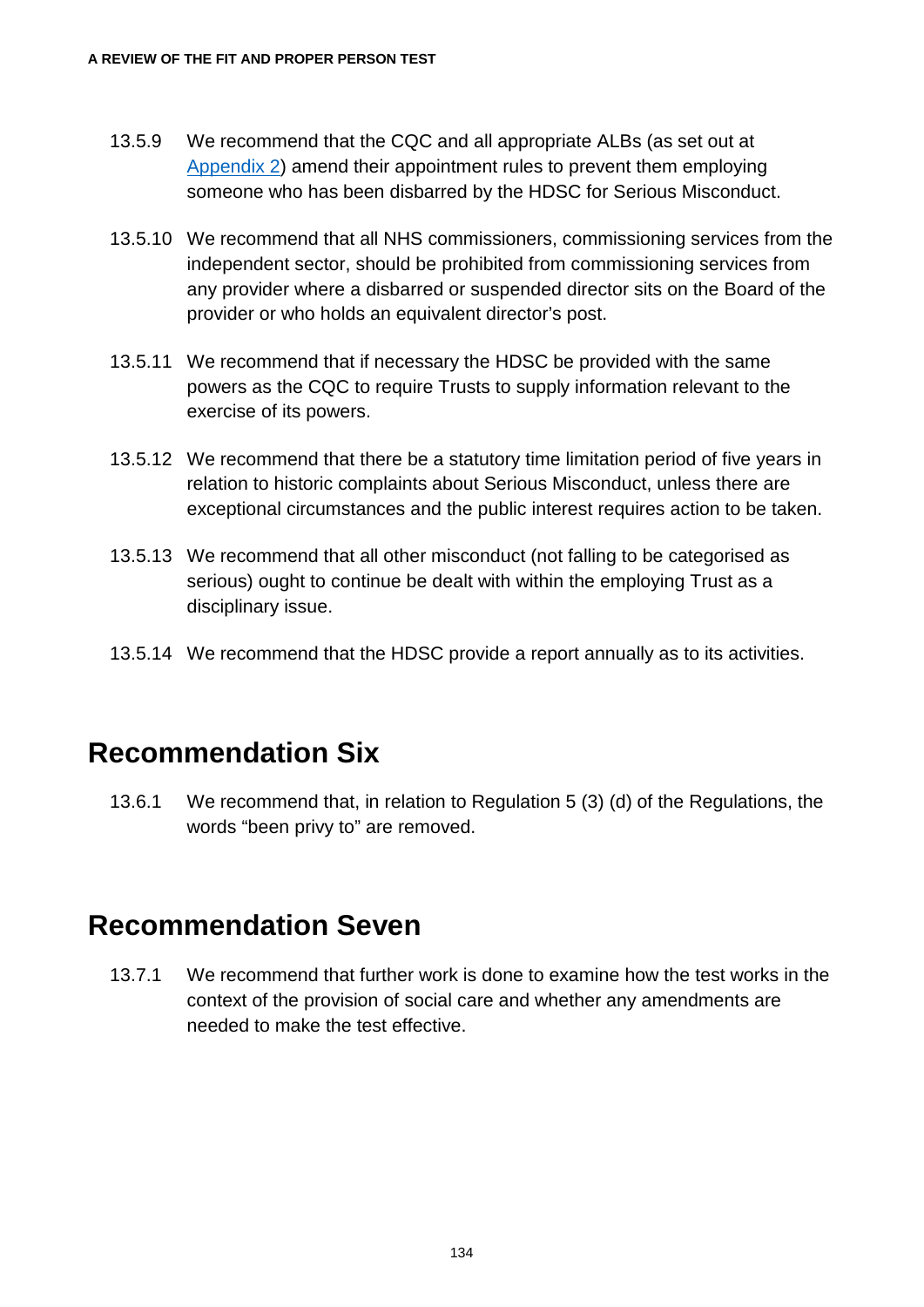## **Recommended amendments**

#### **Schedule of potential consequent amendments to Regulation 5 and the corresponding schedules**

- 13.8 Consideration should be given to the following amendments to the FPP Regulation:
	- i. That in order to give effect to [Recommendation 1,](#page-132-1) a new schedule to the Regulations is created listing required competencies for Board directors and their equivalents, and that a new subparagraph is inserted into Regulation 5 of the Regulations to require consideration of the schedule when assessing whether an individual is compliant with 5 (3) (b) of the Regulations.
	- ii. That in order to give effect to [Recommendation 3,](#page-135-0) that Schedule 3 of the Regulations be amended so as to incorporate reference to the mandatory reference form.
- iii. That in order to ensure that the test of Serious Misconduct as defined for the purposes of the HDSC is consistent with the FPPR, Regulation 5 (3) (d) of the Regulations be amended so as to require consideration of the same issues as described in Recommendation 5.2 (13.5.2) above.
- iv. That in order to give effect to [Recommendation 5,](#page-137-0) that Part 1 of Schedule 4 of the Regulations be amended to include anyone disbarred or suspended by the HDSC.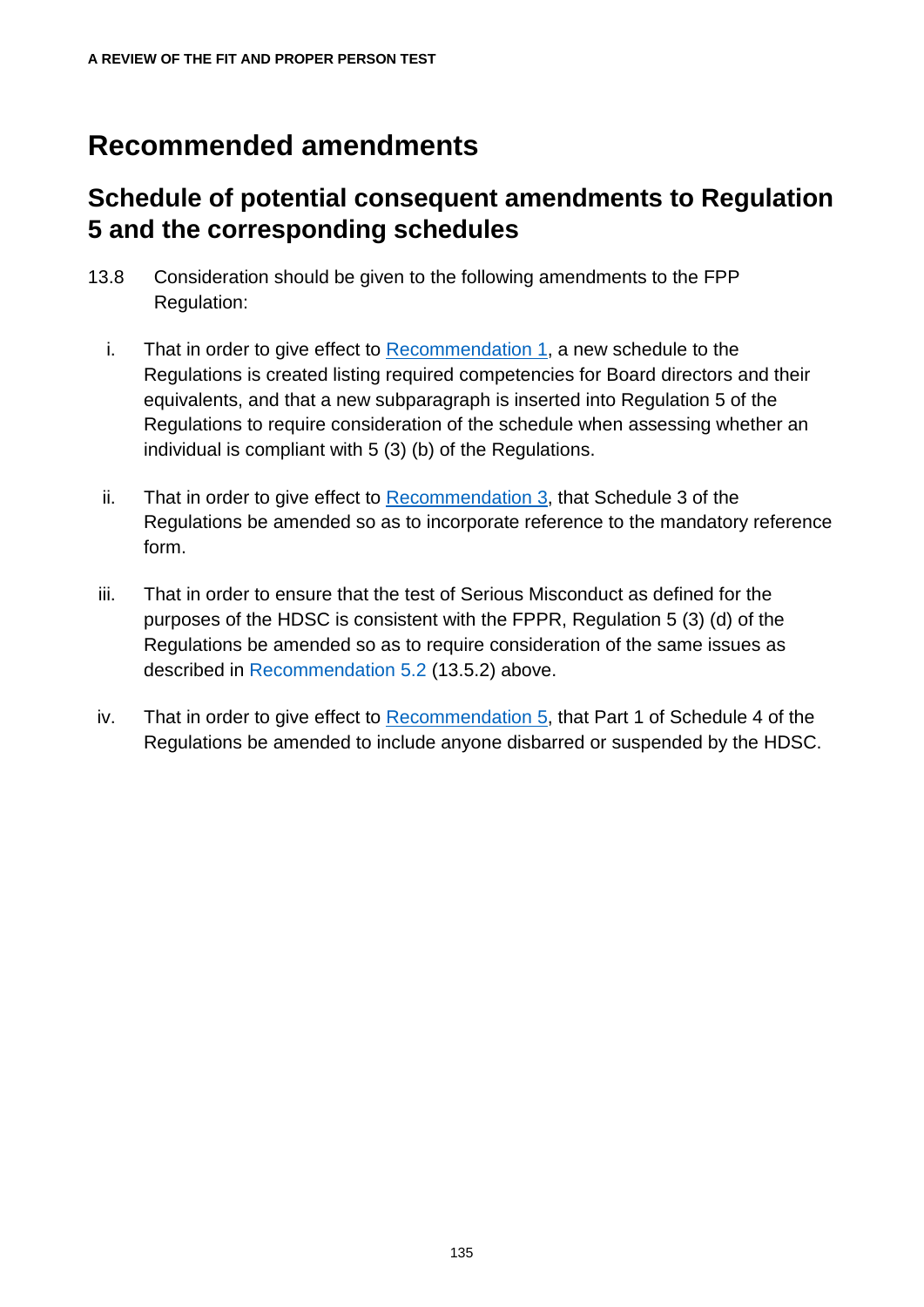## **Appendix 1**

## **[Morecambe Bay Investigation](https://www.gov.uk/government/publications/morecambe-bay-investigation-report) report;**

We recommend that interested parties read Chapter 4 of the [Morcambe Bay Investigation](https://www.gov.uk/government/publications/morecambe-bay-investigation-report) report.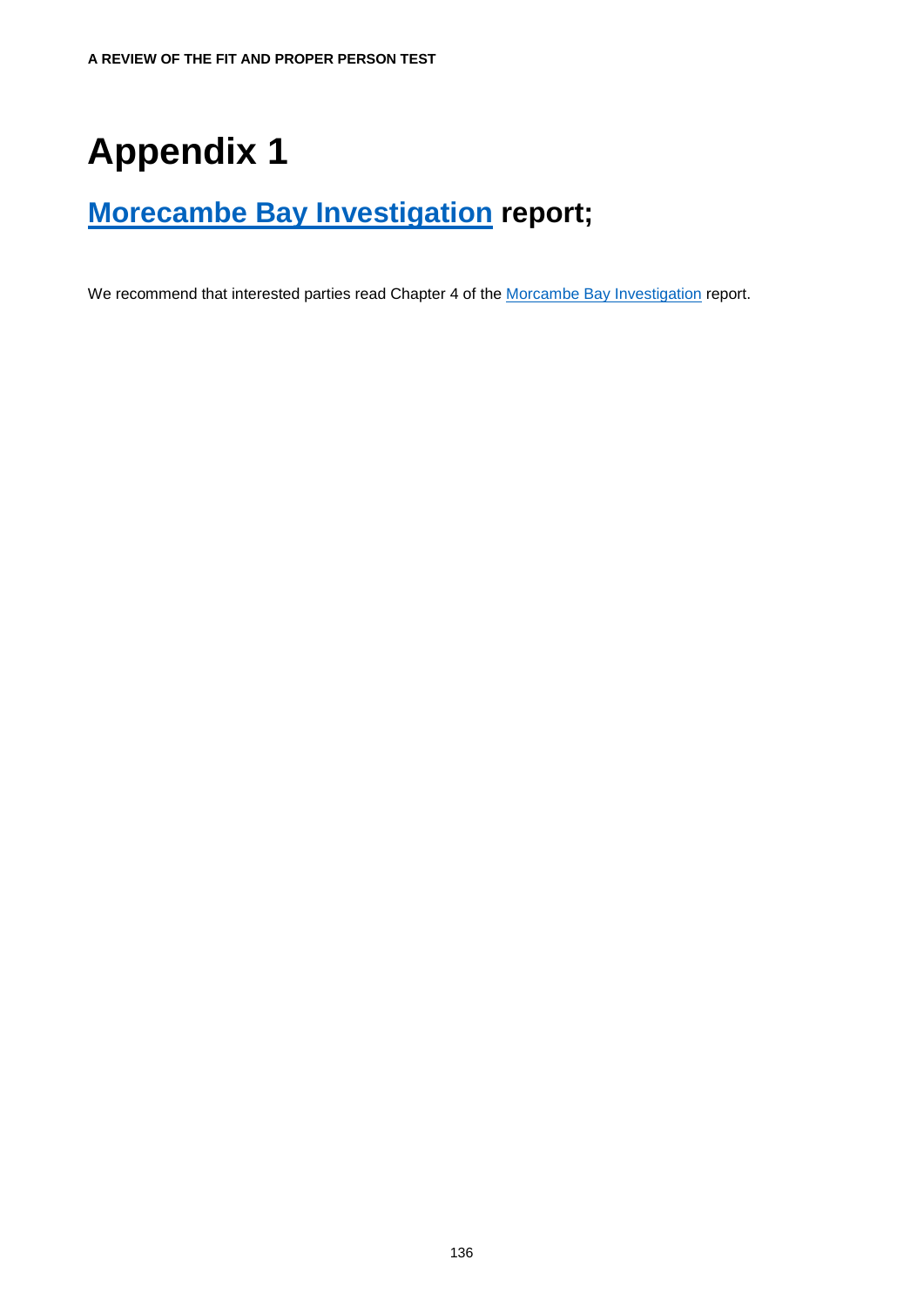## <span id="page-142-0"></span>**Appendix 2**

**Table of appropriate ALBs**

| Organisation                                                                                                   | Role                                                                                                                                                                                   | Staff head count <sup>70</sup> |
|----------------------------------------------------------------------------------------------------------------|----------------------------------------------------------------------------------------------------------------------------------------------------------------------------------------|--------------------------------|
| <b>Care Quality</b><br>Commission (CQC)                                                                        | Independent quality regulator of health and<br>adult social care providers in England                                                                                                  | 3227                           |
| <b>Health Education</b><br>England (HEE)                                                                       | Deliver high quality education, training and<br>workforce development in health sector                                                                                                 | 2655                           |
| <b>NHS England</b>                                                                                             | NHS England and NHS Improvement<br>collectively lead the NHS in England,<br>ensuring patients receive high quality care in<br>local health systems that are financially<br>sustainable | 6158                           |
| <b>NHS Improvement</b><br>(brings together<br><b>Monitor and NHS</b><br><b>Trust Development</b><br>Authority) |                                                                                                                                                                                        | 1369                           |
| <b>Public Health</b><br>England (PHE)                                                                          | Protect and improve the nation's health and<br>wellbeing, and address health inequalities                                                                                              | 5459                           |

<span id="page-142-1"></span> <sup>70</sup> Based on figures provided by the Department of Health and Social Care, correct as of January 2019.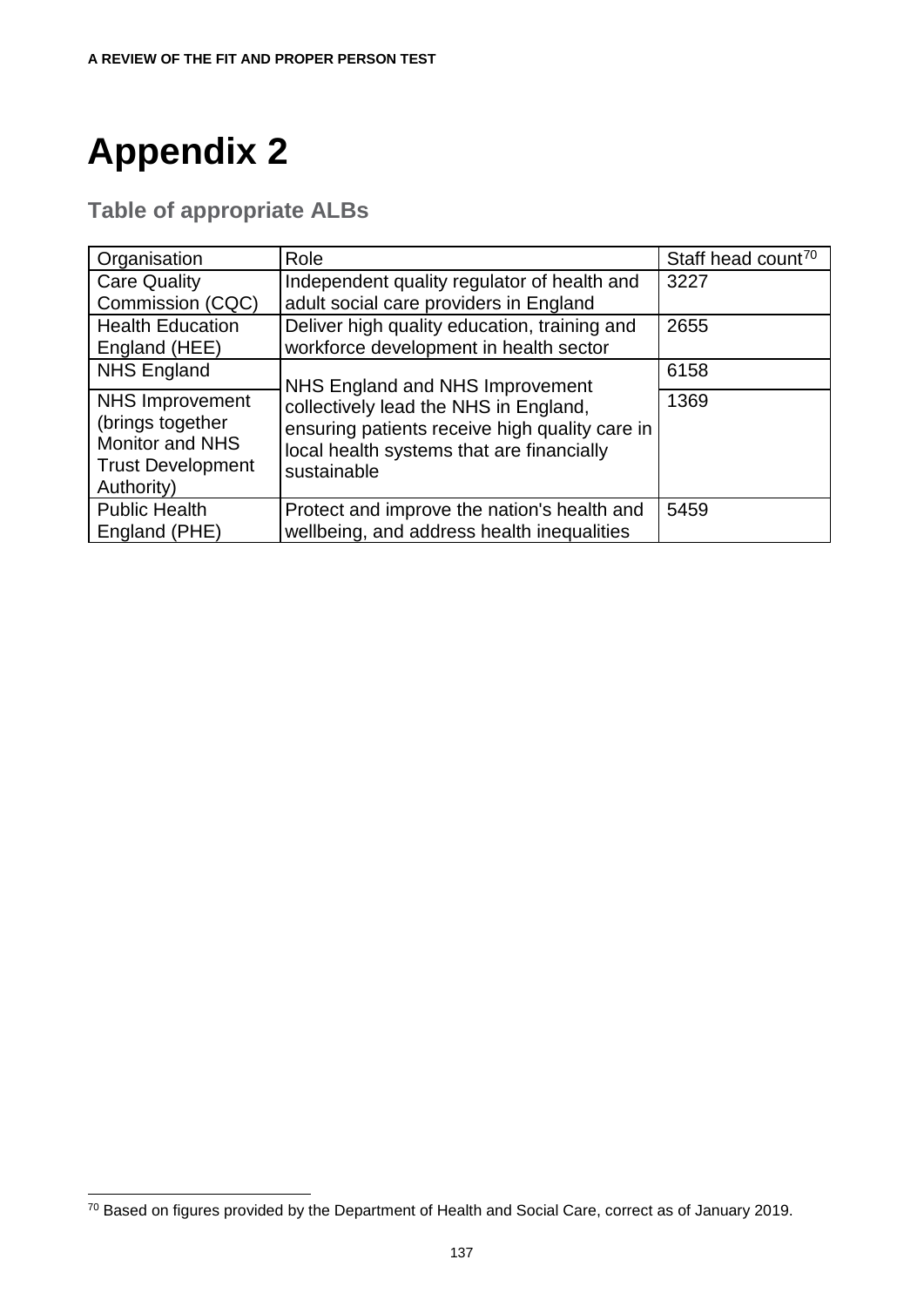# **Appendix 3**

## <span id="page-143-0"></span>**Mandatory Reference Form**

The mandatory reference forms the subject of Recommendation Three. Recommendation Three recommends that "the precise nature and requirements of the mandatory reference form is to be devised by NHSI in conjunction with the CQC, NHSE, NHSLA and other relevant organisations."

In anticipation of that task, we recommend that consideration is given to including the following elements in the mandatory reference form:

- 1. Name
- 2. Job Title and Job Role including essential job functions
- 3. Employment start date and termination date in each role
- 4. Salary
- 5. Learning and development undertaken during employment

6. Attached last three years' 360 degree assessments if available (and explanation of non- availability)

7. Have we the employer had concerns about the individual as not being a fit and proper person to act as a director (whether executive or non-executive)

8. if yes, what was the basis for those concerns and how were they resolved?

9. Any relevant (to the FPPT) information regarding any outstanding or upheld complaint(s) including grievances and whistleblowing complaints or complaints under any of the Trust's policies and procedures (for example under the Trust's equal opportunities policies)

10.Any outstanding or upheld disciplinary action under the Trust's disciplinary procedures including the issue of a formal written warning, disciplinary suspension or dismissal

11.Any outstanding or upheld proceedings under the Health Directors' Standards Council

12.Any other information about the individual's fitness and propriety relevant to the FPPT

13.Whether there was anything that would cause the author of the reference to believe that the individual had engaged in Serious Misconduct as defined in Recommendation Five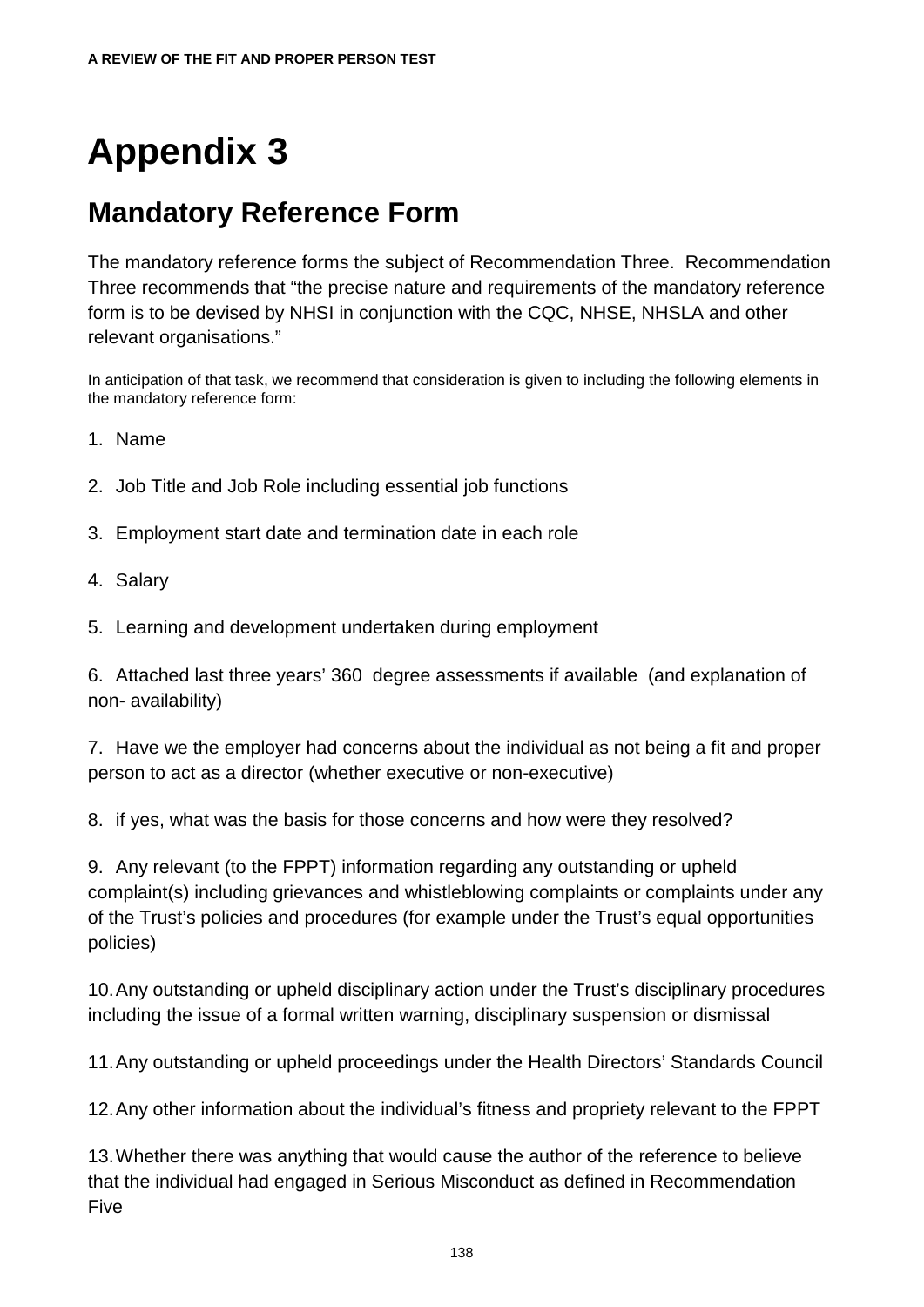14.Whether there was anything which would cause the author of the reference not to reemploy the individual in a similar position

15.Name and position of the author of the reference (such individual to be a Board Director or other director covered by Regulation 5)

16.An acknowledgement that the content of the mandatory reference will form part of the material to be assessed by the CQC in its 'well-led' reviews and will lead to the referral of the director signing off the reference to the Trust or the HDSC for Serious Misconduct (as defined in Recommendation Five) where there is evidence of deliberate concealment of relevant information or dishonesty.